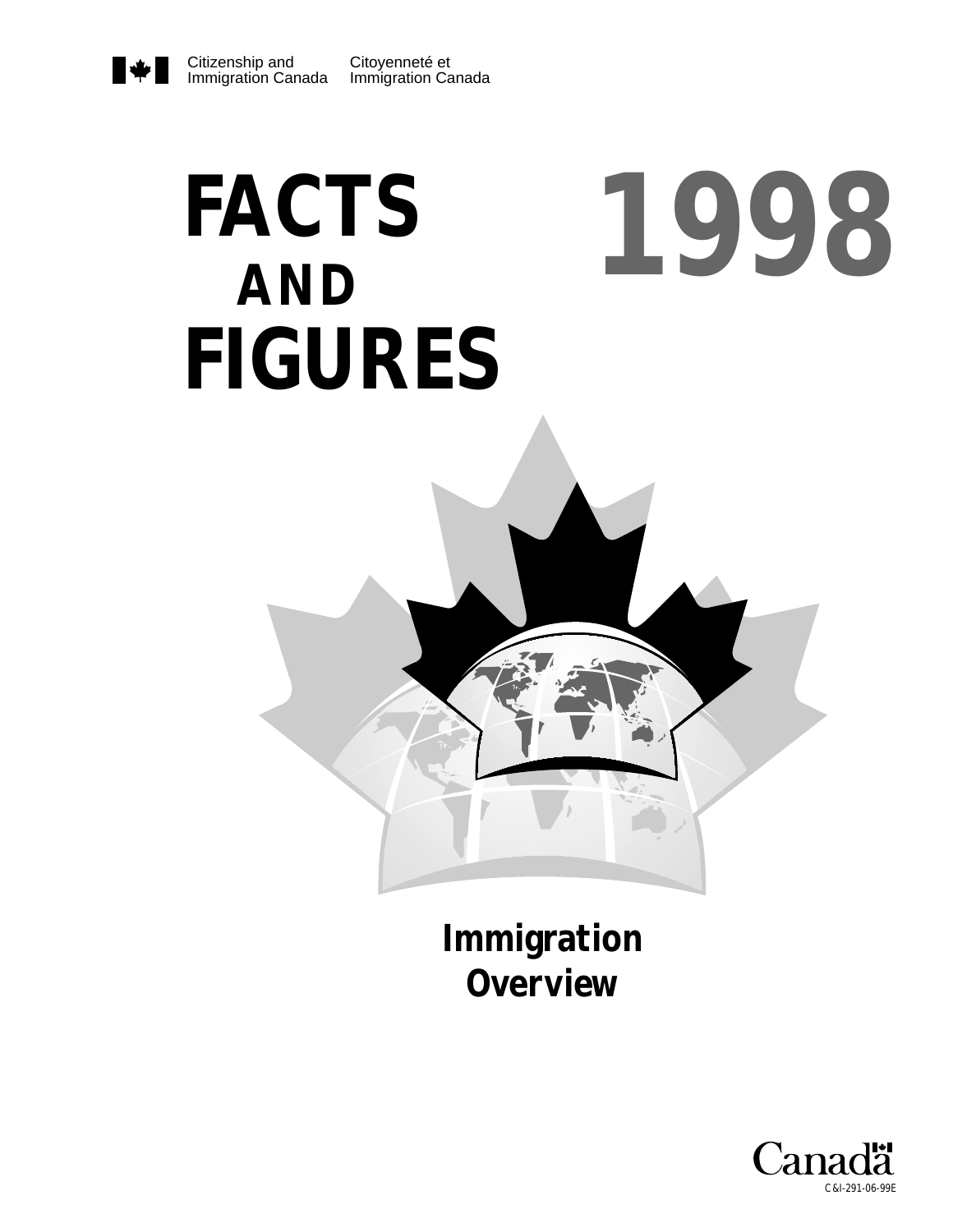#### **Produced by Strategic Policy, Planning and Research**

For additional copies, please contact:

Communications Branch Citizenship and Immigration Canada Ottawa, Ontario K1A 1L1 Tel.: (613) 954-9019 Fax: (613) 954-2221 **Internet: http://www.cic.gc.ca**

© Minister of Public Works and Government Services Canada, 1999 Cat. No. MP43-333/1999E ISBN 0-662-27940-9



Aussi disponible en français sous le titre *Faits et chiffres :Aperçu de l'immigration.*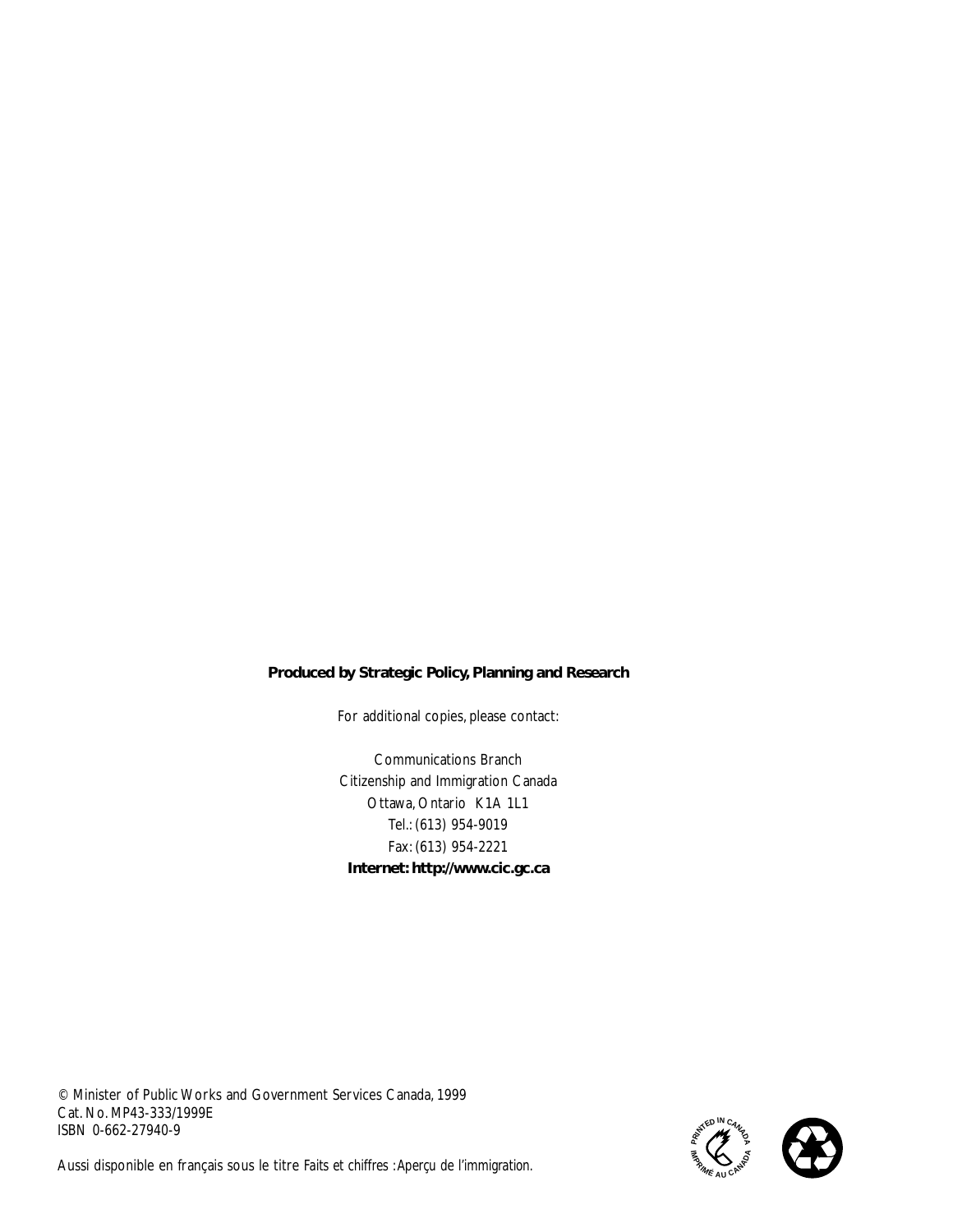# **TABLE OF CONTENTS**

| Immigration              | 1  |
|--------------------------|----|
| <b>Cities Profile</b>    | 15 |
| <b>Montreal Profile</b>  |    |
| <b>Toronto Profile</b>   |    |
| <b>Vancouver Profile</b> |    |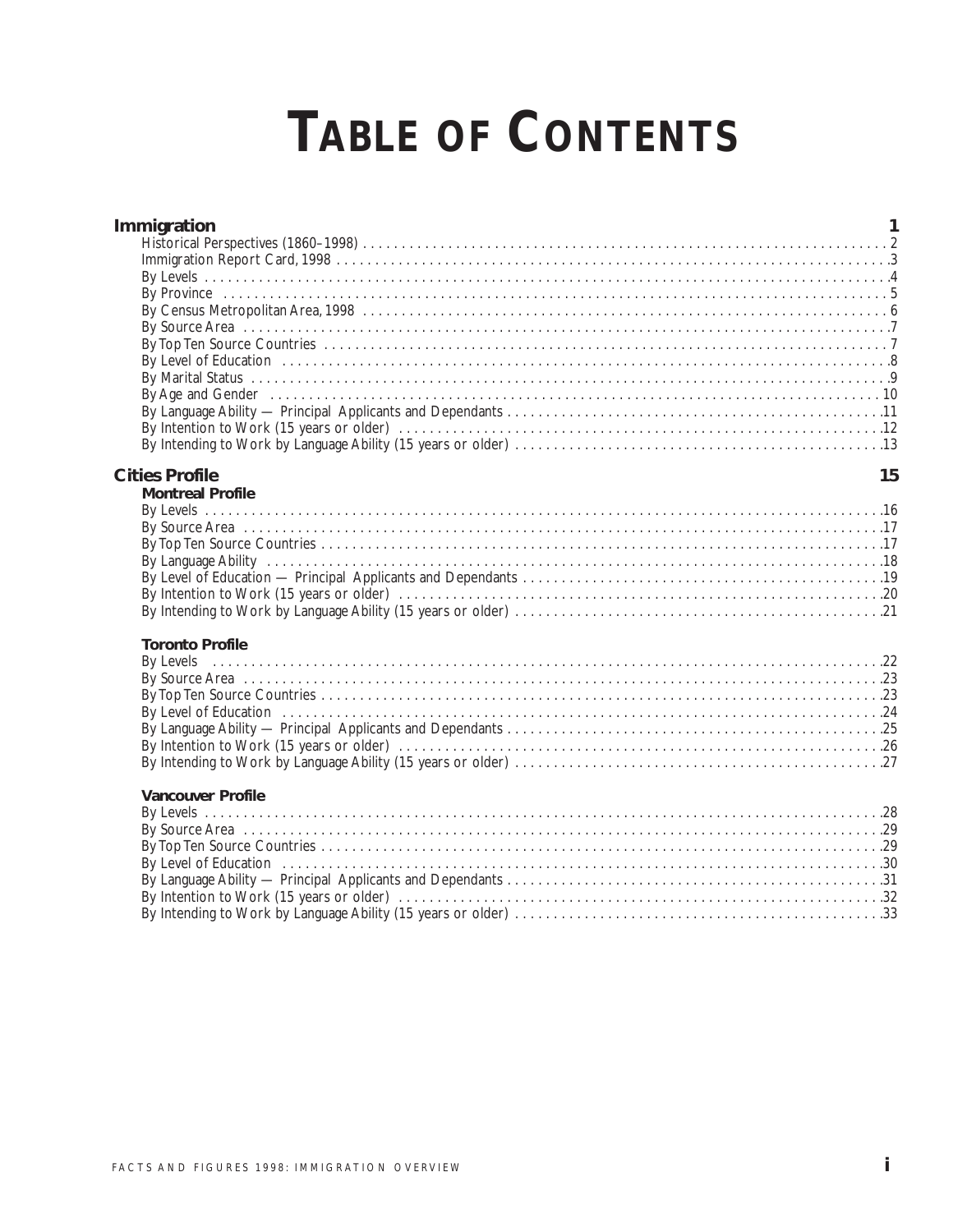# **Family Class**

| By Category (all alternative control and the control of the control of the control of the control of the control of the control of the control of the control of the control of the control of the control of the control of t |  |
|--------------------------------------------------------------------------------------------------------------------------------------------------------------------------------------------------------------------------------|--|
|                                                                                                                                                                                                                                |  |
|                                                                                                                                                                                                                                |  |
|                                                                                                                                                                                                                                |  |
|                                                                                                                                                                                                                                |  |
|                                                                                                                                                                                                                                |  |
|                                                                                                                                                                                                                                |  |
|                                                                                                                                                                                                                                |  |
|                                                                                                                                                                                                                                |  |
|                                                                                                                                                                                                                                |  |
|                                                                                                                                                                                                                                |  |
|                                                                                                                                                                                                                                |  |
|                                                                                                                                                                                                                                |  |
|                                                                                                                                                                                                                                |  |
|                                                                                                                                                                                                                                |  |
|                                                                                                                                                                                                                                |  |
| <b>Refugees</b>                                                                                                                                                                                                                |  |
| By Category (and the continuum of the control of the category of the control of the control of the control of the control of the control of the control of the control of the control of the control of the control of the con |  |
|                                                                                                                                                                                                                                |  |
|                                                                                                                                                                                                                                |  |
|                                                                                                                                                                                                                                |  |
| By Census Metropolitan Area (also contract and also contract and also contract and also contract and also contract and $56$                                                                                                    |  |
|                                                                                                                                                                                                                                |  |
|                                                                                                                                                                                                                                |  |
|                                                                                                                                                                                                                                |  |
|                                                                                                                                                                                                                                |  |
|                                                                                                                                                                                                                                |  |
|                                                                                                                                                                                                                                |  |
|                                                                                                                                                                                                                                |  |
|                                                                                                                                                                                                                                |  |
|                                                                                                                                                                                                                                |  |
|                                                                                                                                                                                                                                |  |
|                                                                                                                                                                                                                                |  |
| <b>Business Class</b>                                                                                                                                                                                                          |  |
| By Category (and the continuum of the control of the control of the control of the control of the control of the control of the control of the control of the control of the control of the control of the control of the cont |  |
|                                                                                                                                                                                                                                |  |

| By Census Metropolitan Area (all contacts) and the contact of the contact of the contact of the contact of the |  |
|----------------------------------------------------------------------------------------------------------------|--|
|                                                                                                                |  |
|                                                                                                                |  |
|                                                                                                                |  |
|                                                                                                                |  |
|                                                                                                                |  |
|                                                                                                                |  |
|                                                                                                                |  |
|                                                                                                                |  |
|                                                                                                                |  |
|                                                                                                                |  |
|                                                                                                                |  |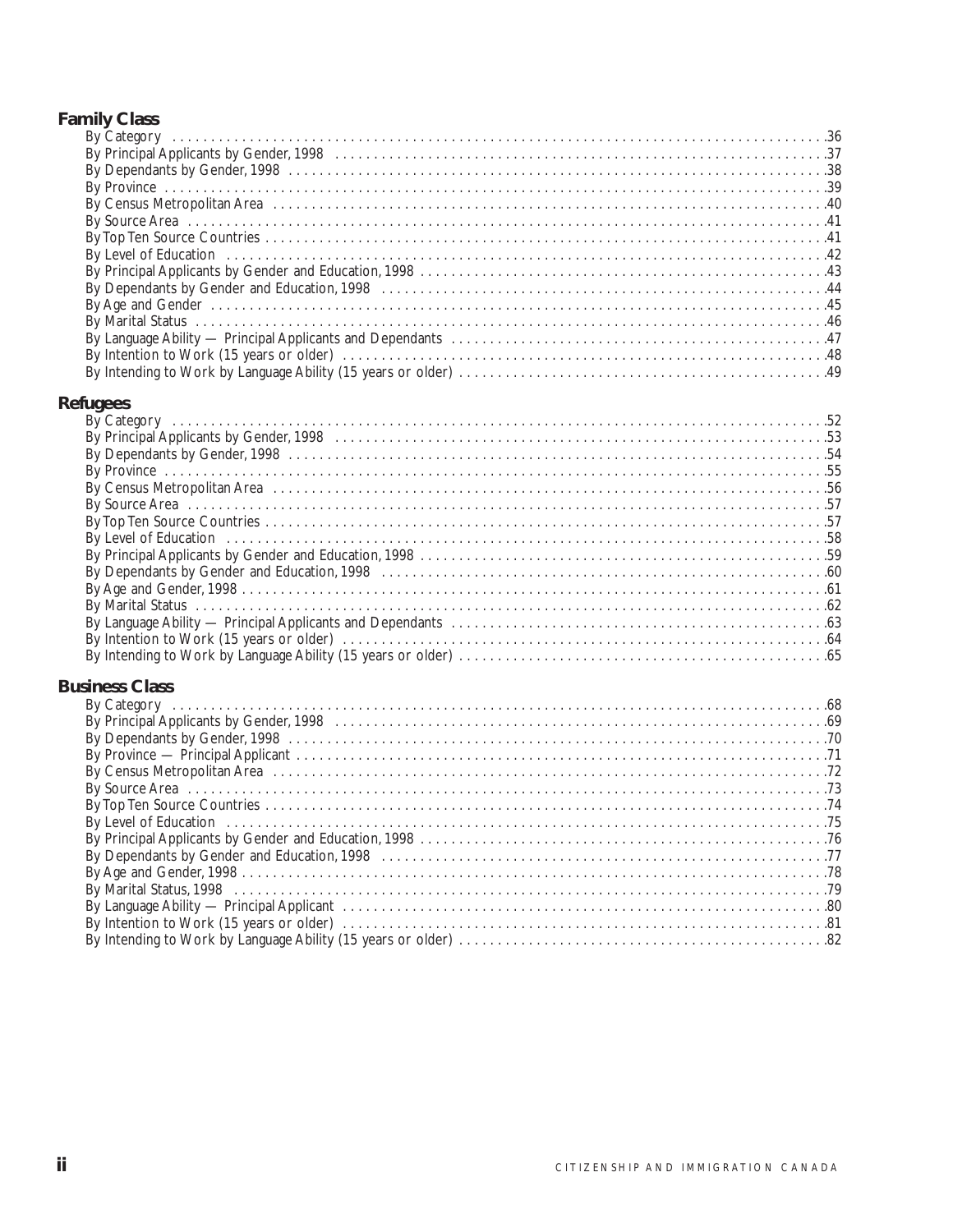#### **Skilled Workers**

| By Category (all also continued as a set of the case of the case of the case of the case of the case of the case of the case of the case of the case of the case of the case of the case of the case of the case of the case o |  |
|--------------------------------------------------------------------------------------------------------------------------------------------------------------------------------------------------------------------------------|--|
|                                                                                                                                                                                                                                |  |
|                                                                                                                                                                                                                                |  |
|                                                                                                                                                                                                                                |  |
|                                                                                                                                                                                                                                |  |
|                                                                                                                                                                                                                                |  |
| By Census Metropolitan Area, 1998<br>By Source Area<br>By Top Ten Source Countries                                                                                                                                             |  |
|                                                                                                                                                                                                                                |  |
|                                                                                                                                                                                                                                |  |
|                                                                                                                                                                                                                                |  |
|                                                                                                                                                                                                                                |  |
|                                                                                                                                                                                                                                |  |
| By Language Ability — Principal Applicants (and all contracts of the contracts of the Principal Applicants (and contracts of the contracts of the contracts of the contracts of the contracts of the contracts of the contract |  |
|                                                                                                                                                                                                                                |  |
|                                                                                                                                                                                                                                |  |
|                                                                                                                                                                                                                                |  |

#### **Other**

| By Level of Education (a) and the control of Education (b) and the control of the control of Education (c) and $106$ |  |
|----------------------------------------------------------------------------------------------------------------------|--|
|                                                                                                                      |  |
|                                                                                                                      |  |
|                                                                                                                      |  |
|                                                                                                                      |  |
|                                                                                                                      |  |
|                                                                                                                      |  |
|                                                                                                                      |  |
|                                                                                                                      |  |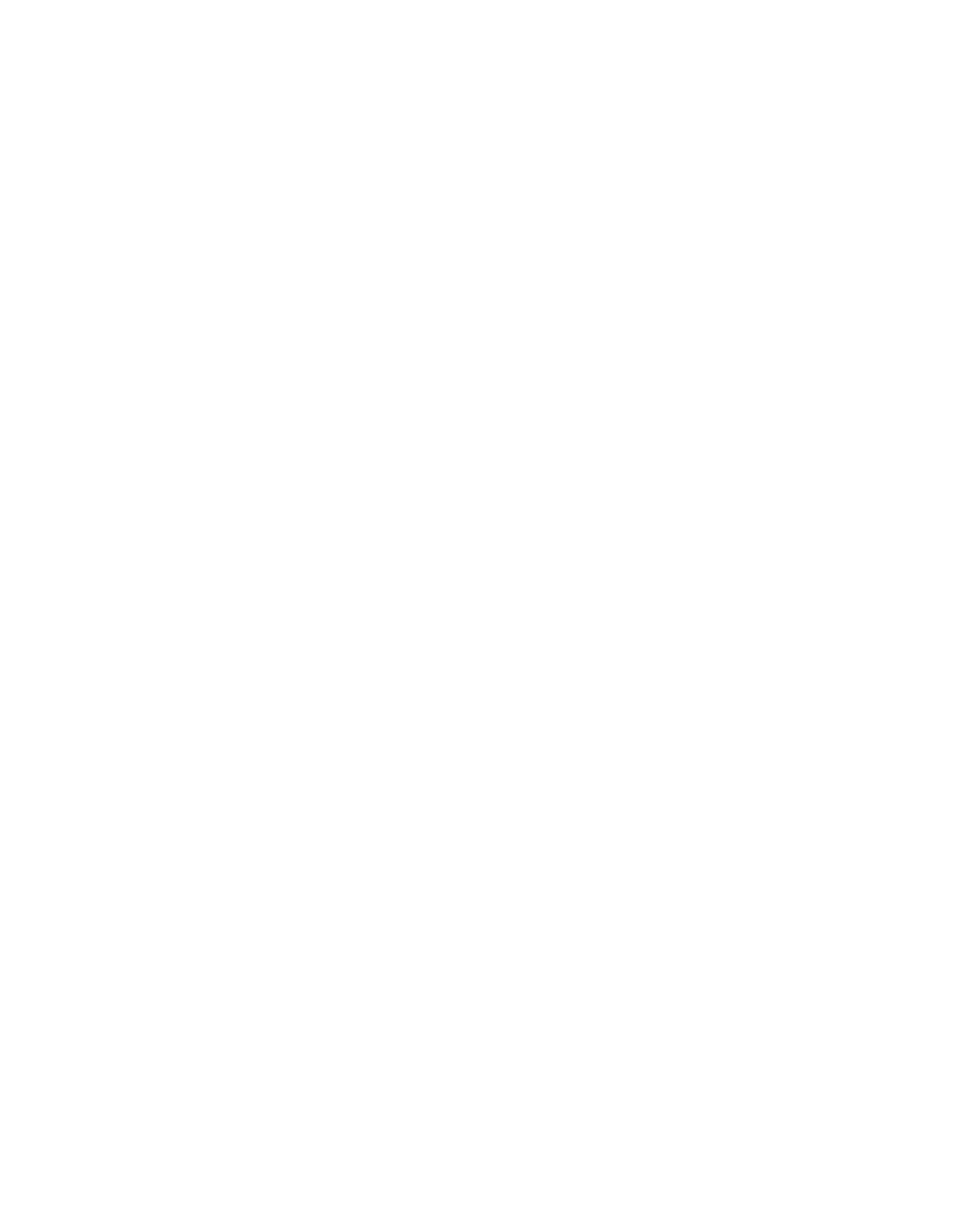# **IMMIGRATION**

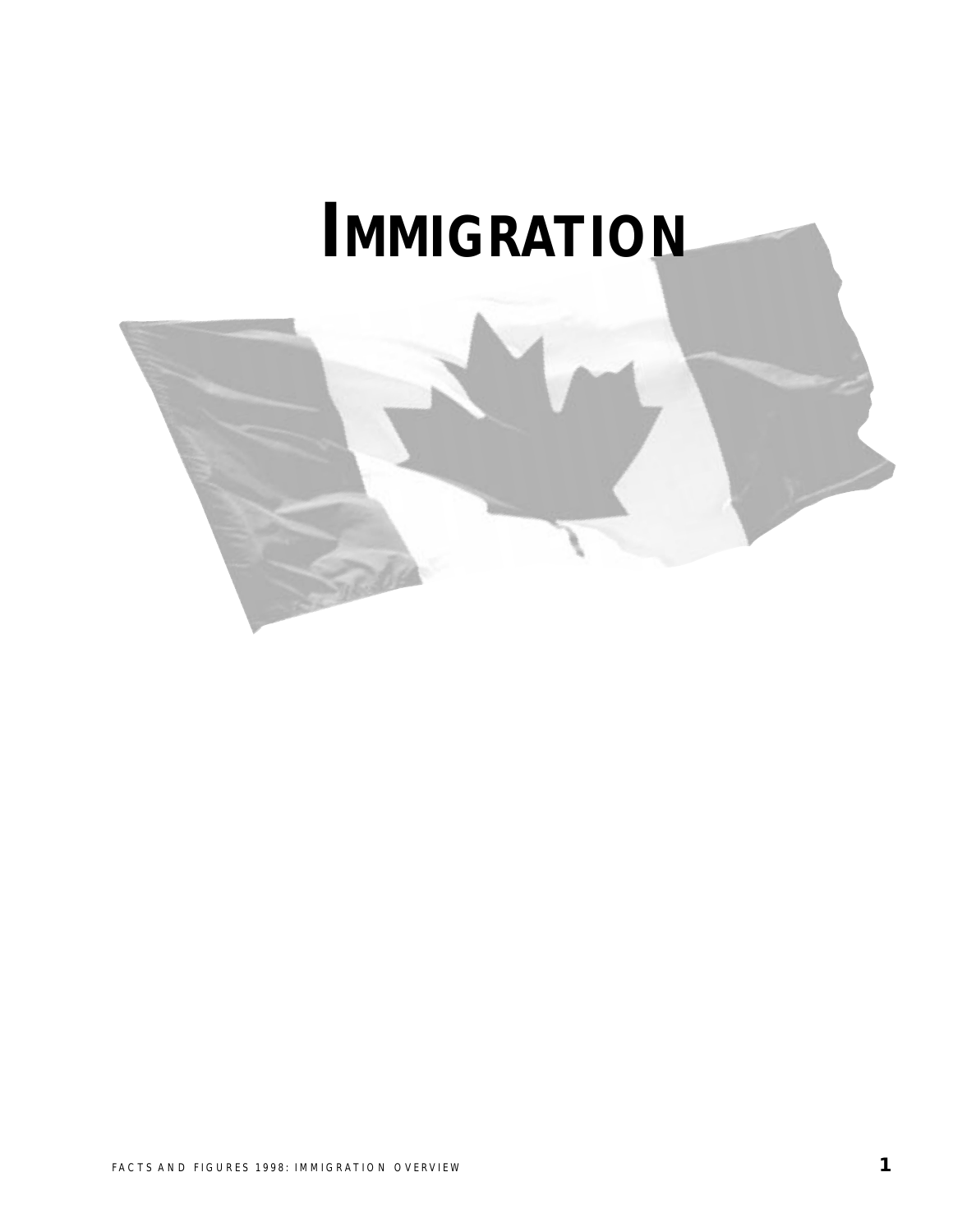

# **IMMIGRATION – HISTORICAL PERSPECTIVES (1860–1998)**

| <b>YEAR</b> | #       | <b>YEAR</b> | #       | <b>YEAR</b> | #       | <b>YEAR</b> | #       | <b>YEAR</b> | #       | <b>YEAR</b> | #       |
|-------------|---------|-------------|---------|-------------|---------|-------------|---------|-------------|---------|-------------|---------|
| 1860        | 6,276   | 1884        | 103,824 | 1908        | 143,326 | 1932        | 20,591  | 1956        | 164,857 | 1980        | 143,497 |
| 1861        | 13,589  | 1885        | 76,169  | 1909        | 173,694 | 1933        | 14,382  | 1957        | 282,164 | 1981        | 128,793 |
| 1862        | 18,294  | 1886        | 69,152  | 1910        | 286,839 | 1934        | 12,476  | 1958        | 124,851 | 1982        | 121,330 |
| 1863        | 21,000  | 1887        | 84,526  | 1911        | 331,288 | 1935        | 11,277  | 1959        | 106,928 | 1983        | 89,377  |
| 1864        | 24,779  | 1888        | 88,766  | 1912        | 375,756 | 1936        | 11,643  | 1960        | 104,111 | 1984        | 88,597  |
| 1865        | 18,958  | 1889        | 91,600  | 1913        | 400,870 | 1937        | 15,101  | 1961        | 71,698  | 1985        | 84,340  |
| 1866        | 11,427  | 1890        | 75,067  | 1914        | 150,484 | 1938        | 17,244  | 1962        | 74,856  | 1986        | 99,339  |
| 1867        | 10,666  | 1891        | 82,165  | 1915        | 33,665  | 1939        | 16,994  | 1963        | 93,151  | 1987        | 152,023 |
| 1868        | 12,765  | 1892        | 30,996  | 1916        | 55,914  | 1940        | 11,324  | 1964        | 112,606 | 1988        | 161,529 |
| 1869        | 18,630  | 1893        | 29,633  | 1917        | 72,910  | 1941        | 9,329   | 1965        | 146,758 | 1989        | 191,502 |
| 1870        | 24,706  | 1894        | 20,829  | 1918        | 41,845  | 1942        | 7,576   | 1966        | 194,743 | 1990        | 216,413 |
| 1871        | 27,773  | 1895        | 18,790  | 1919        | 107,698 | 1943        | 8,504   | 1967        | 222,876 | 1991        | 232,760 |
| 1872        | 36,578  | 1896        | 16,835  | 1920        | 138,824 | 1944        | 12,801  | 1968        | 183,974 | 1992        | 254,846 |
| 1873        | 50,050  | 1897        | 21,716  | 1921        | 91,728  | 1945        | 22,722  | 1969        | 164,531 | 1993        | 256,757 |
| 1874        | 39,373  | 1898        | 31,900  | 1922        | 64,224  | 1946        | 71,719  | 1970        | 147,713 | 1994        | 224,372 |
| 1875        | 27,382  | 1899        | 44,543  | 1923        | 133,729 | 1947        | 64,127  | 1971        | 121,900 | 1995        | 212,845 |
| 1876        | 25,633  | 1900        | 41,681  | 1924        | 124,164 | 1948        | 125,414 | 1972        | 122,006 | 1996        | 226,050 |
| 1877        | 27,082  | 1901        | 55,747  | 1925        | 84,907  | 1949        | 95,217  | 1973        | 184,200 | 1997        | 216,044 |
| 1878        | 29,807  | 1902        | 89,102  | 1926        | 135,982 | 1950        | 73,912  | 1974        | 218,465 | 1998        | 174,100 |
| 1879        | 40,492  | 1903        | 138,660 | 1927        | 158,886 | 1951        | 194,391 | 1975        | 187,881 |             |         |
| 1880        | 38,505  | 1904        | 131,252 | 1928        | 166,783 | 1952        | 164,498 | 1976        | 149,429 |             |         |
| 1881        | 47,991  | 1905        | 141,465 | 1929        | 164,993 | 1953        | 168,868 | 1977        | 114,914 |             |         |
| 1882        | 112,458 | 1906        | 211,653 | 1930        | 104,806 | 1954        | 154,227 | 1978        | 86,313  |             |         |
| 1883        | 133,624 | 1907        | 272,409 | 1931        | 27,530  | 1955        | 109,946 | 1979        | 112,093 |             |         |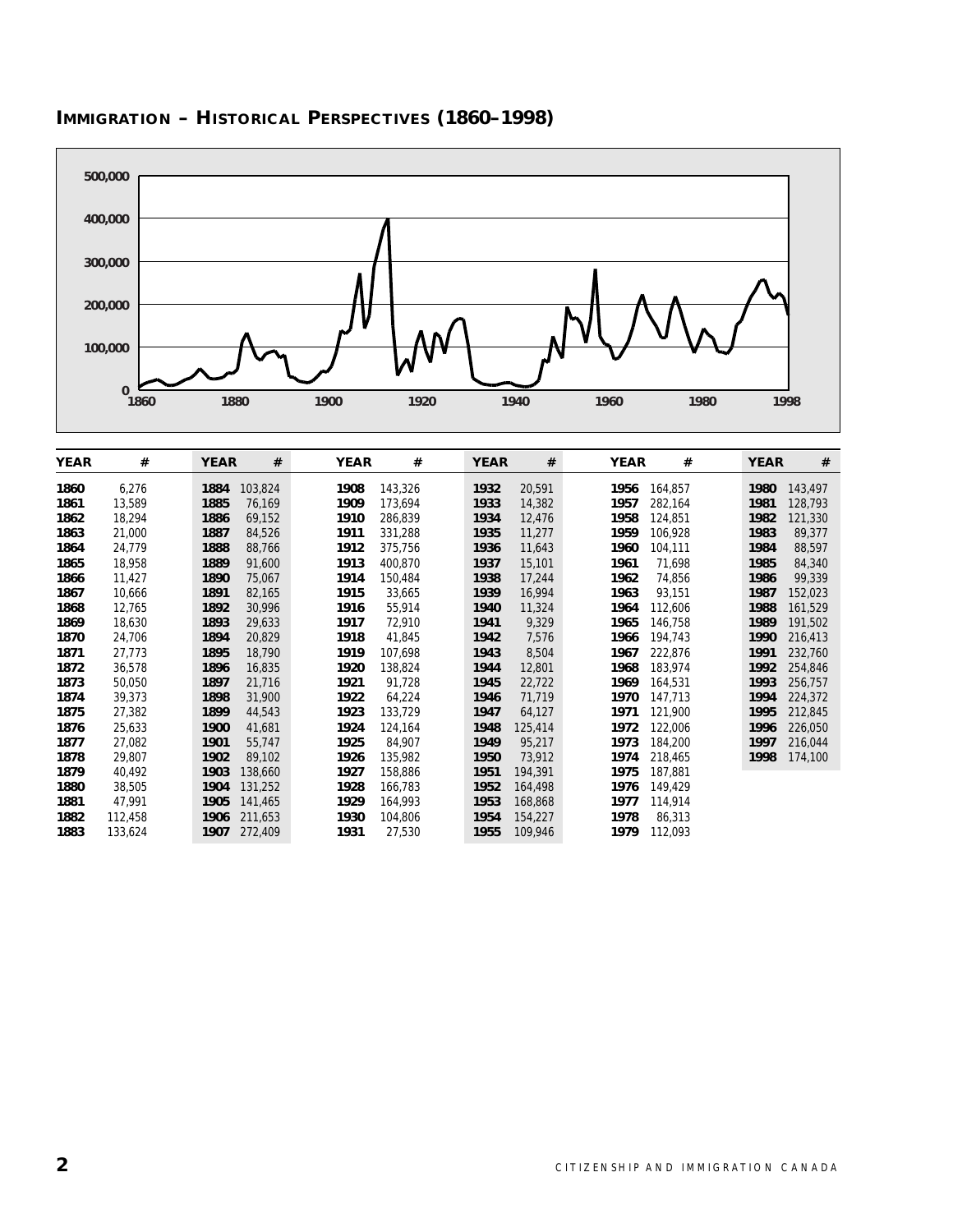# **IMMIGRATION REPORT CARD, 1998**

| <b>COMPONENTS</b>                   |              | <b>PLANNED RANGE</b> | <b>ACTUAL LANDINGS</b> | % DIFFERENCE* |
|-------------------------------------|--------------|----------------------|------------------------|---------------|
| <b>IMMIGRANTS</b>                   | <b>LOWER</b> | <b>UPPER</b>         |                        |               |
| Immediate Family                    | 35,200       | 38,300               | 36,662                 | -4%           |
| Parents and Grandparents            | 18,300       | 20,000               | 14,199                 | $-29%$        |
| <b>Total Family</b>                 | 53,500       | 58,300               | 50,861                 | $-13%$        |
| <b>Skilled Worker</b>               | 96,600       | 106,600              | 81,146                 | $-24%$        |
| <b>Business</b>                     | 19,300       | 21,300               | 13,778                 | $-35%$        |
| <b>Total Economic</b>               | 115,900      | 127,900              | 94,924                 | $-26%$        |
| Other**                             | 6,500        | 6,500                | 5,407                  |               |
| <b>Total Other</b>                  | 6,500        | 6,500                | 5,407                  | $-17%$        |
| <b>Total Immigrants</b>             | 175,900      | 192,700              | 151,192                | $-22%$        |
| <b>REFUGEES</b>                     |              |                      |                        |               |
| <b>Government Assisted Refugees</b> | 7,300        | 7,300                | 7,382                  | 1%            |
| Privately Sponsored Refugees        | 2,800        | 4,000                | 2,140                  | $-47%$        |
| Refugees Landed in Canada           | 12,000       | 18,000               | 10,178                 | $-43%$        |
| Dependants Abroad***                | 2,000        | 3,000                | 2,944                  | $-2%$         |
| <b>Total Refugees</b>               | 24,100       | 32,300               | 22,644                 | $-30%$        |
| <b>Total Planned</b>                | 200,000      | 225,000              | 173,836                | $-23%$        |
| Backlog                             | N/A          | N/A                  | 264                    |               |
| Not Stated                          | N/A          | N/A                  |                        |               |
| Total                               | 200,000      | 225,000              | 174,100                |               |

\* Where the planned levels are expressed as ranges, the % difference is expressed in terms of the ceiling level of the specified range.

\*\* Other — includes Live-In Caregivers, Retireds, Provincial Nominees, Deferred Removal Order Class and Post Determination Refugee Class.

\*\*\* Dependants (of a refugee landed in Canada) who live abroad.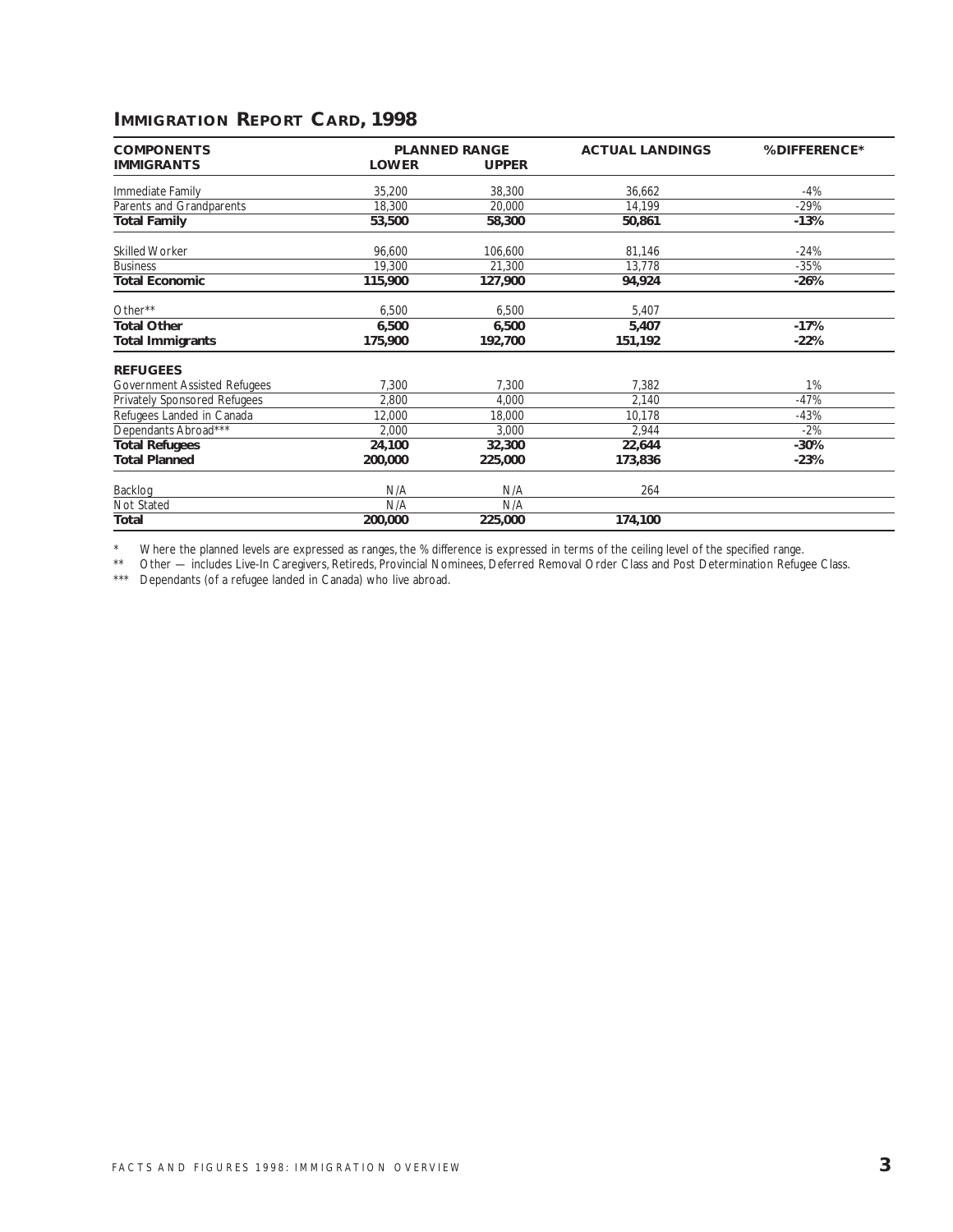# **IMMIGRATION BY LEVELS**

# **Principal Applicants and Dependants**

|                                     |         | 1996  |         | 1997  |         | 1998  |  |  |
|-------------------------------------|---------|-------|---------|-------|---------|-------|--|--|
| <b>IMMIGRATION</b>                  | #       | %     | #       | %     | #       | %     |  |  |
| Immediate Family                    | 43,705  | 19.33 | 39,744  | 18.40 | 36.662  | 21.06 |  |  |
| Parents and Grandparents            | 24.614  | 10.89 | 20.215  | 9.36  | 14,199  | 8.16  |  |  |
| <b>Total Family</b>                 | 68,319  | 30    | 59,959  | 28    | 50,861  | 29    |  |  |
| Skilled Worker - Pr. Appl.          | 42.096  | 18.62 | 44.912  | 20.79 | 35.867  | 20.60 |  |  |
| Skilled Worker - sp. or Dep.        | 55.725  | 24.65 | 60.652  | 28.07 | 45,279  | 26.01 |  |  |
| Business - Pr. Appl.                | 6,206   | 2.75  | 5,583   | 2.58  | 3,814   | 2.19  |  |  |
| Business - Spouse or Dep.           | 16,253  | 7.19  | 14,344  | 6.64  | 9,964   | 5.72  |  |  |
| <b>Total Economic</b>               | 120,280 | 53    | 125,491 | 58    | 94,924  | 55    |  |  |
| Live-in Caregiver - Pr. Appl.       | 3,830   | 1.69  | 2,259   | 1.05  | 2,449   | 1.41  |  |  |
| Live-in Caregiver - Sp. or Dep.     | 927     | 0.41  | 470     | 0.22  | 419     | 0.24  |  |  |
| DROC & PDRCC*                       | 3.718   | 1.64  | 3,352   | 1.55  | 2,531   | 1.45  |  |  |
| <b>Retirees</b>                     | 147     | 0.07  | 46      | 0.02  | 8       | 0.00  |  |  |
| Prov./Terr. Nominees                | 233     | 0.10  | 47      | 0.02  |         |       |  |  |
| Total 'Other'                       | 8,855   | 4     | 6,174   | 3     | 5,407   | 3     |  |  |
| <b>Total Immigrants</b>             | 197,454 | 87    | 191,624 | 89    | 151,192 | 87    |  |  |
| <b>REFUGEES</b>                     |         |       |         |       |         |       |  |  |
| <b>Government Assisted Refugees</b> | 7,871   | 3.48  | 7,662   | 3.55  | 7,382   | 4.24  |  |  |
| <b>Privately Sponsored Refugees</b> | 3,066   | 1.36  | 2,593   | 1.20  | 2,140   | 1.23  |  |  |
| Refugees Landed in Canada           | 13,453  | 5.95  | 10,624  | 4.92  | 10.178  | 5.85  |  |  |
| Dependants Abroad**                 | 3.955   | 1.75  | 3.221   | 1.49  | 2.944   | 1.69  |  |  |
| <b>Total Refugees</b>               | 28,345  | 13    | 24,100  | 11    | 22,644  | 13    |  |  |
| Total Immigrants\Refugees           | 225,799 | 100   | 215,724 | 100   | 173,836 | 100   |  |  |
| Backlog                             | 250     | 0.11  | 320     | 0.15  | 264     | 0.15  |  |  |
| <b>Not Stated</b>                   |         | 0.00  |         |       |         |       |  |  |
| <b>Total</b>                        | 226,050 | 100   | 216,044 | 100   | 174,100 | 100   |  |  |

\* DROC - Deferred Removal Order Class, PDRCC - Post Determination Refugee Class

\*\* Dependants (of a refugee landed in Canada) who live abroad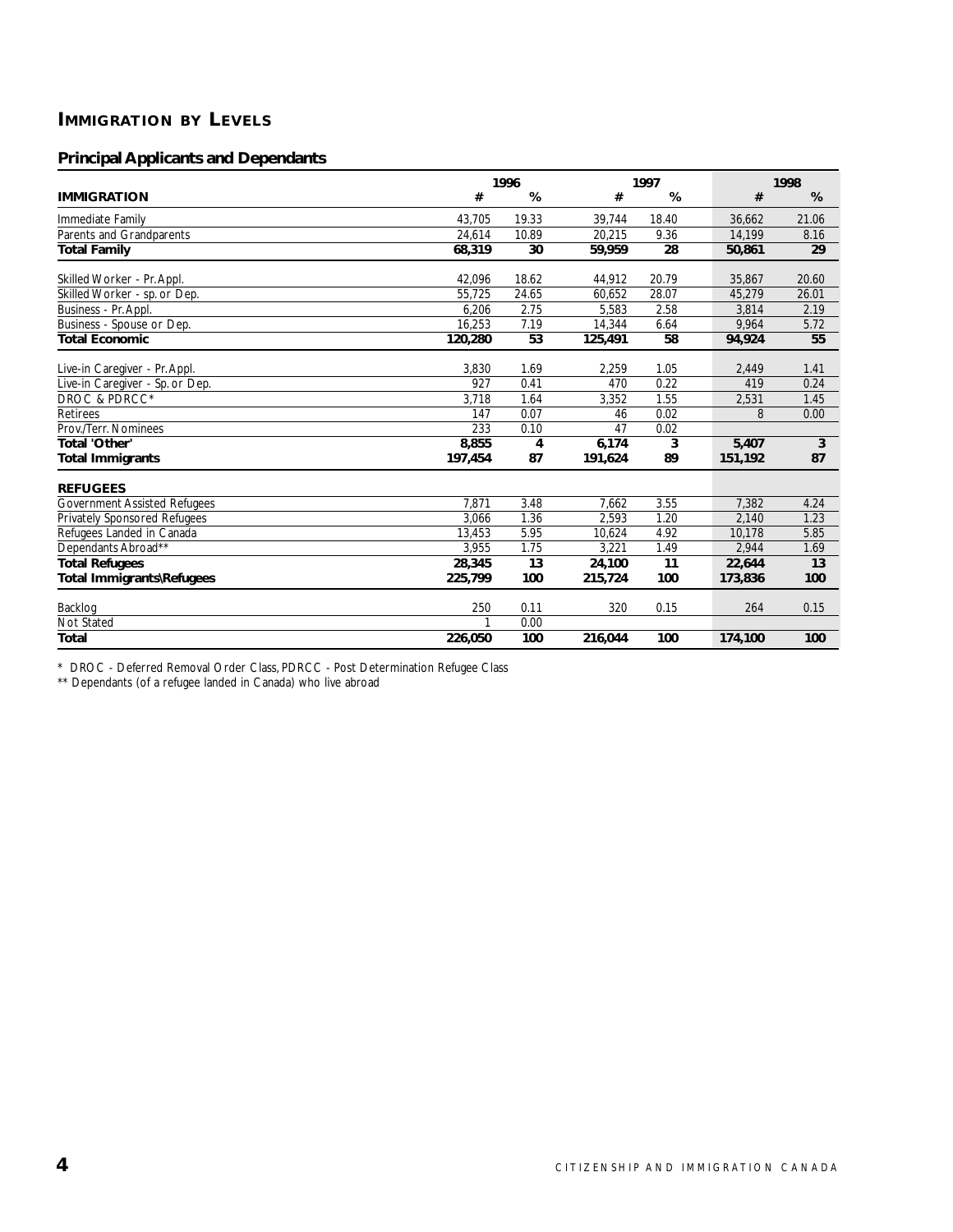# **IMMIGRATION BY PROVINCE**



|                         |         | 1996  |         | 1997  |         | 1998  |  |  |
|-------------------------|---------|-------|---------|-------|---------|-------|--|--|
| <b>PROVINCE</b>         | #       | %     | #       | %     | #       | %     |  |  |
| Newfoundland            | 584     | 0.26  | 432     | 0.20  | 423     | 0.24  |  |  |
| Prince Edward Island    | 153     | 0.07  | 151     | 0.07  | 130     | 0.07  |  |  |
| Nova Scotia             | 3,223   | 1.43  | 2,905   | 1.34  | 2,086   | 1.20  |  |  |
| New Brunswick           | 716     | 0.32  | 665     | 0.31  | 765     | 0.44  |  |  |
| Quebec                  | 29,800  | 13.18 | 27.734  | 12.84 | 26,221  | 15.06 |  |  |
| Ontario                 | 119.682 | 52.94 | 117.980 | 54.61 | 92,617  | 53.20 |  |  |
| Manitoba                | 3,923   | 1.74  | 3,771   | 1.75  | 3,000   | 1.72  |  |  |
| Saskatchewan            | 1.824   | 0.81  | 1.747   | 0.81  | 1,582   | 0.91  |  |  |
| Alberta                 | 13,898  | 6.15  | 12,905  | 5.97  | 11,207  | 6.44  |  |  |
| Northwest Territories   | 97      | 0.04  | 102     | 0.05  | 66      | 0.04  |  |  |
| <b>British Columbia</b> | 52.021  | 23.01 | 47,542  | 22.01 | 35,876  | 20.61 |  |  |
| Yukon                   | 94      | 0.04  | 87      | 0.04  | 57      | 0.03  |  |  |
| Not Stated              | 35      | 0.02  | 23      | 0.01  | 70      | 0.04  |  |  |
| Total                   | 226,050 | 100   | 216.044 | 100   | 174.100 | 100   |  |  |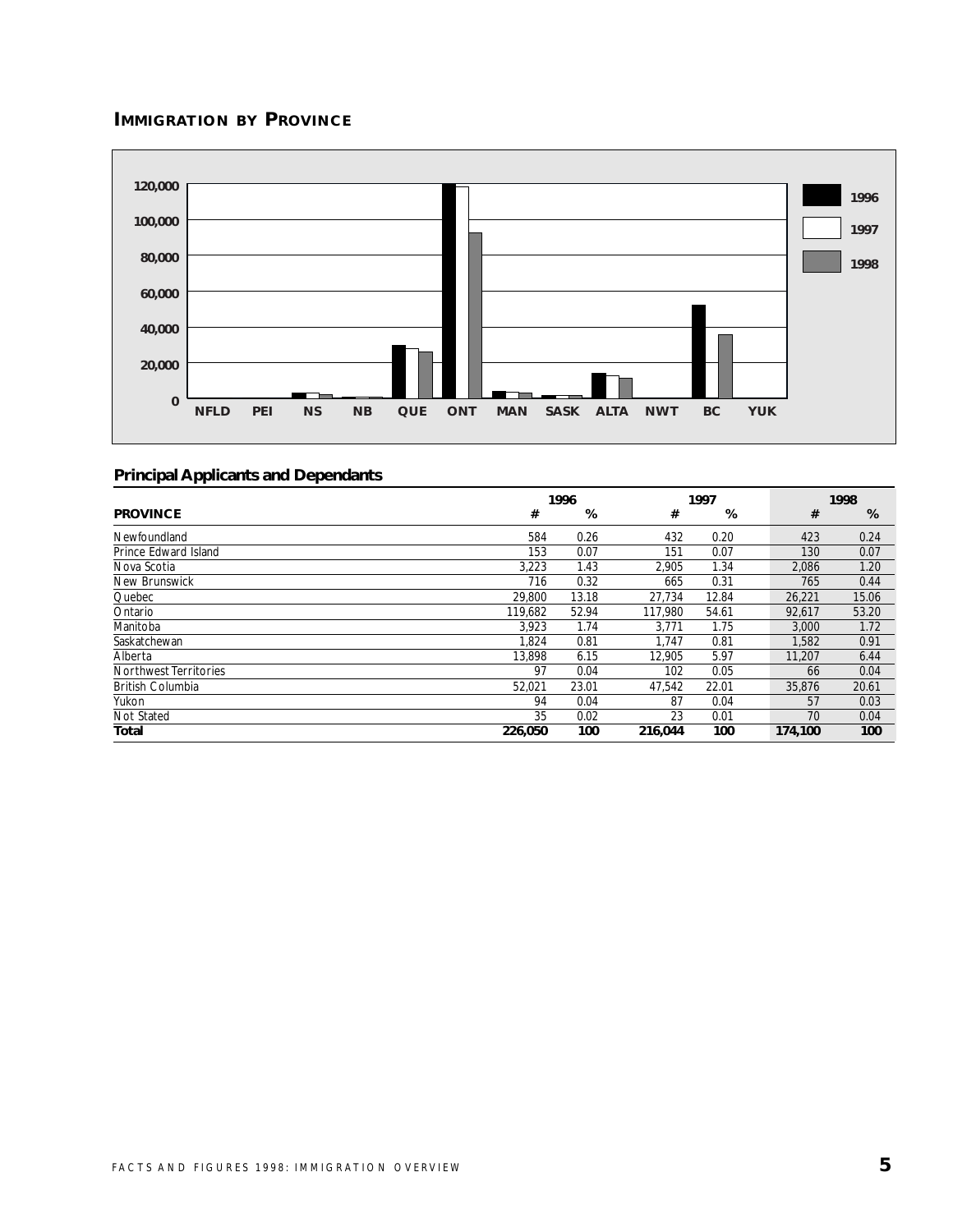

# **IMMIGRATION BY CENSUS METROPOLITAN AREA, 1998**

|                     | 1996    |       |         | 1997  |         | 1998  |  |  |
|---------------------|---------|-------|---------|-------|---------|-------|--|--|
| <b>CENSUS AREA</b>  | #       | %     | #       | %     | #       | %     |  |  |
| Halifax             | 2,898   | 1.28  | 2,577   | 1.19  | 1.766   | 1.01  |  |  |
| Montreal            | 24.672  | 10.91 | 22.516  | 10.42 | 20.234  | 11.62 |  |  |
| Quebec City         | 1,412   | 0.62  | 1.369   | 0.63  | 1,349   | 0.77  |  |  |
| Toronto             | 97.235  | 43.01 | 96.540  | 44.69 | 73,560  | 42.25 |  |  |
| Hamilton            | 2,843   | 1.26  | 2,562   | 1.19  | 1,950   | 1.12  |  |  |
| Ottawa-Carleton     | 5,878   | 2.60  | 5,726   | 2.65  | 5,174   | 2.97  |  |  |
| London              | 1.670   | 0.74  | 1.520   | 0.70  | 1.284   | 0.74  |  |  |
| Winnipeg            | 3,359   | 1.49  | 3,214   | 1.49  | 2,419   | 1.39  |  |  |
| Regina              | 633     | 0.28  | 559     | 0.26  | 486     | 0.28  |  |  |
| Saskatoon           | 761     | 0.34  | 749     | 0.35  | 676     | 0.39  |  |  |
| Edmonton            | 4,935   | 2.18  | 4,399   | 2.04  | 3,689   | 2.12  |  |  |
| Calgary             | 7.031   | 3.11  | 6.813   | 3.15  | 5.846   | 3.36  |  |  |
| Vancouver           | 46.057  | 20.37 | 41.093  | 19.02 | 30.169  | 17.33 |  |  |
| Victoria            | 897     | 0.40  | 719     | 0.33  | 526     | 0.30  |  |  |
| Elsewhere in Region | 25.769  | 11.40 | 25,688  | 11.89 | 24,972  | 14.34 |  |  |
| Total               | 226,050 | 100   | 216,044 | 100   | 174,100 | 100   |  |  |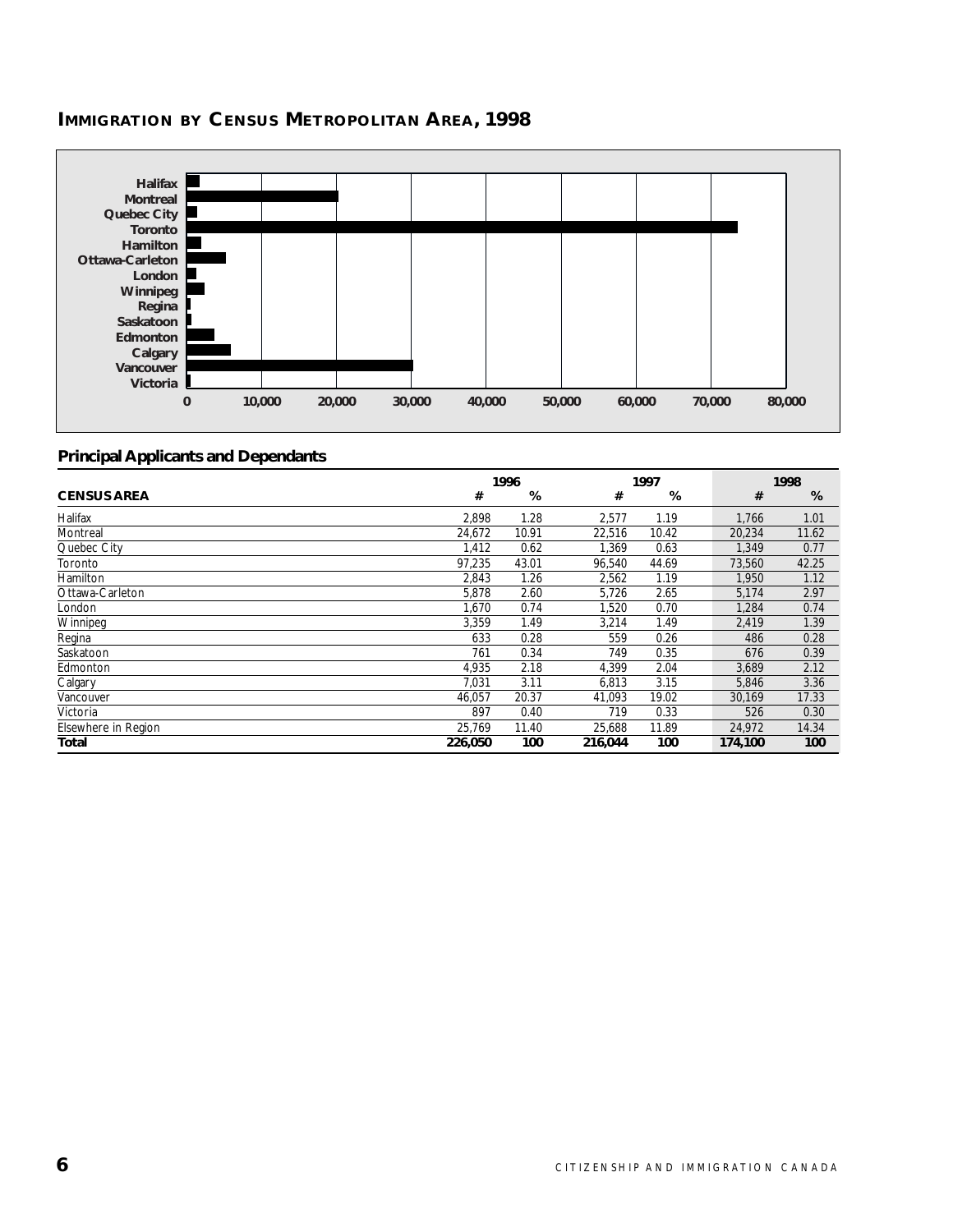# **IMMIGRATION SUMMARY BY SOURCE AREA**



# **Principal Applicants and Dependants**

|                               | 1996    |       | 1997    |       | 1998    |       |  |
|-------------------------------|---------|-------|---------|-------|---------|-------|--|
| <b>REGION</b>                 | #       | %     | #       | %     | #       | %     |  |
| Africa and the Middle East    | 36.503  | 16.15 | 37.794  | 17.49 | 32,534  | 18.69 |  |
| Asia and Pacific              | 124.771 | 55.20 | 117.076 | 54.19 | 84,036  | 48.27 |  |
| South and Central America     | 18,878  | 8.35  | 17.425  | 8.07  | 14,003  | 8.04  |  |
| <b>United States</b>          | 5.869   | 2.60  | 5.043   | 2.33  | 4.764   | 2.74  |  |
| Europe and the United Kingdom | 40.009  | 17.70 | 38.673  | 17.90 | 38.477  | 22.10 |  |
| Not Stated                    | 20      | 0.01  | 33      | 0.02  | 286     | 0.16  |  |
| Total                         | 226.050 | 100   | 216.044 | 100   | 174.100 | 100   |  |

#### **IMMIGRATION BY TOP TEN SOURCE COUNTRIES**

|                                 |         | 1996  |      |         | 1997  |                |         | 1998  |                |
|---------------------------------|---------|-------|------|---------|-------|----------------|---------|-------|----------------|
| <b>COUNTRY</b>                  | #       | %     | Rank | #       | %     | Rank           | #       | %     | Rank           |
| China, People's Republic Of     | 17.549  | 7.76  | 3    | 18,530  | 8.58  | 3              | 19.749  | 11.34 |                |
| India                           | 21,281  | 9.41  | 2    | 19.614  | 9.08  | $\overline{2}$ | 15,327  | 8.80  | $\overline{2}$ |
| Philippines                     | 13.153  | 5.82  | 5    | 10.873  | 5.03  | 6              | 8.172   | 4.69  | 3              |
| Hong Kong                       | 29.967  | 13.26 |      | 22,242  | 10.30 |                | 8.083   | 4.64  | 4              |
| Pakistan                        | 7.757   | 3.43  | 6    | 11,233  | 5.20  | 5              | 8.081   | 4.64  | 5              |
| Taiwan                          | 13.216  | 5.85  | 4    | 13,321  | 6.17  | 4              | 7,164   | 4.11  | 6              |
| Iran                            | 5,832   | 2.58  | 9    | 7.477   | 3.46  |                | 6.772   | 3.89  | 7              |
| Korea, Republic Of              | 3,156   | 1.40  | 15   | 4,000   | 1.85  | 11             | 4.910   | 2.82  | 8              |
| <b>United States Of America</b> | 5.869   | 2.60  | 8    | 5,043   | 2.33  | 9              | 4.764   | 2.74  | 9              |
| Russia                          | 2,457   | 1.09  | 21   | 3,735   | 1.73  | 14             | 4,299   | 2.47  | 10             |
| United Kingdom                  | 5,591   | 2.47  | 10   | 4,659   | 2.16  | 10             | 3,890   | 2.23  | 11             |
| Sri Lanka                       | 6.155   | 2.72  |      | 5,069   | 2.35  | 8              | 3,330   | 1.91  | 14             |
| <b>Total for Top Ten only</b>   | 126,370 | 55.90 |      | 118,061 | 54.65 |                | 87,321  | 50.16 |                |
| <b>Total Other Countries</b>    | 99.680  | 44.10 |      | 97.983  | 45.35 |                | 86.779  | 49.84 |                |
| Total                           | 226.050 | 100   |      | 216.044 | 100   |                | 174.100 | 100   |                |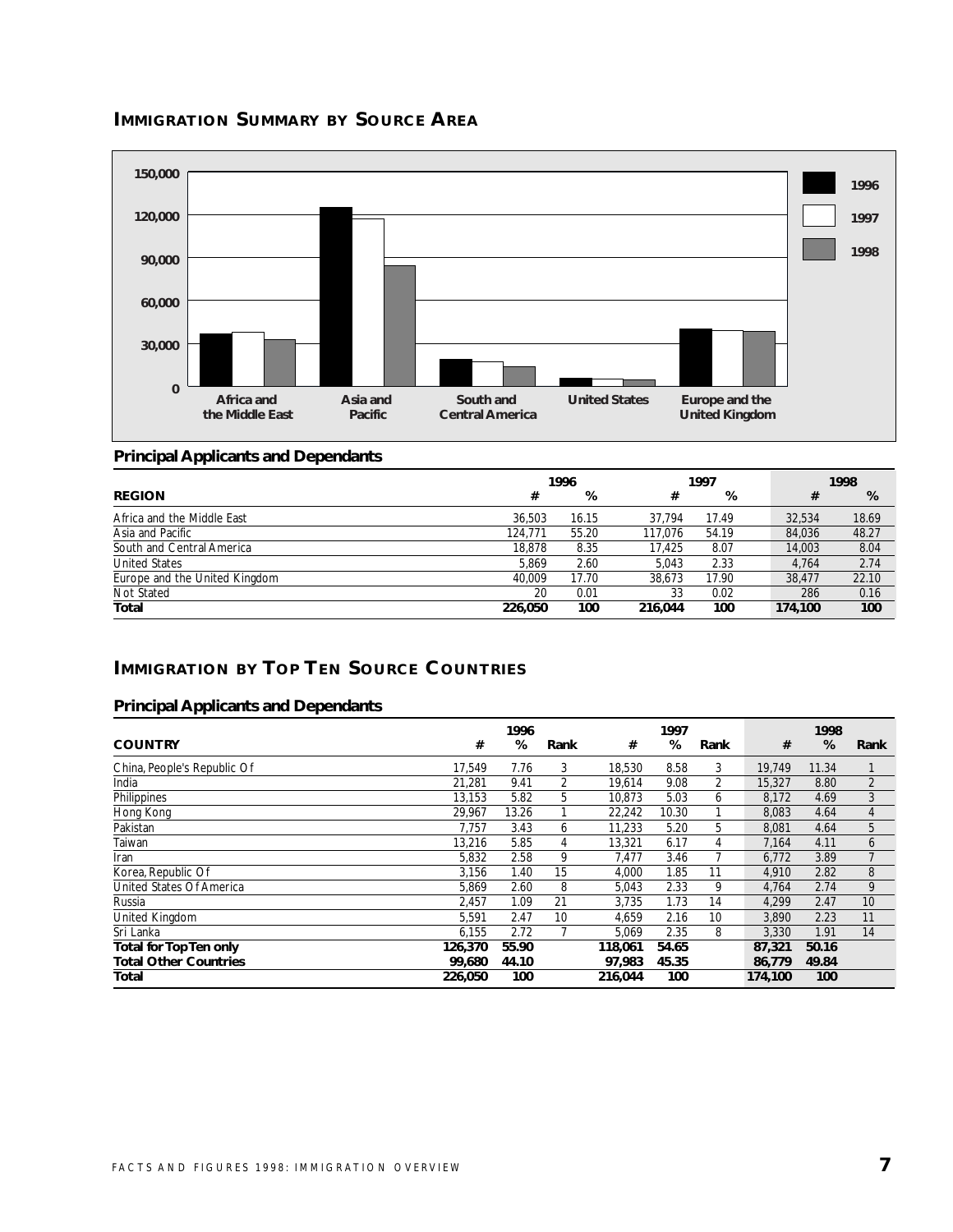# **IMMIGRATION BY LEVEL OF EDUCATION**



#### **Principal Applicants and Dependants**

|                               |         | 1996  |         | 1997  |         | 1998  |
|-------------------------------|---------|-------|---------|-------|---------|-------|
| <b>EDUCATION*</b>             | #       | %     | #       | %     | #       | %     |
| 0 to 9 years of schooling     | 33,753  | 19.20 | 29.258  | 17.54 | 23.949  | 17.67 |
| 10 to 12 years of schooling   | 45,875  | 26.10 | 39,293  | 23.56 | 27,929  | 20.61 |
| 13 or more years of schooling | 15.239  | 8.67  | 13,962  | 8.37  | 11,397  | 8.41  |
| Trade Certificate             | 16.784  | 9.55  | 15.593  | 9.35  | 11,886  | 8.77  |
| Non-university diploma        | 13.761  | 7.83  | 13.635  | 8.17  | 12,138  | 8.96  |
| Bachelor's degree             | 37.756  | 21.48 | 40.802  | 24.46 | 36,383  | 26.85 |
| Master's degree               | 9.961   | 5.67  | 11.569  | 6.94  | 9.405   | 6.94  |
| Doctorate                     | 2.664   | 1.52  | 2.700   | 1.62  | 2.411   | 1.78  |
| Total                         | 175,793 | 100   | 166,812 | 100   | 135,498 | 100   |

\*Applies to those 15 years of age or older.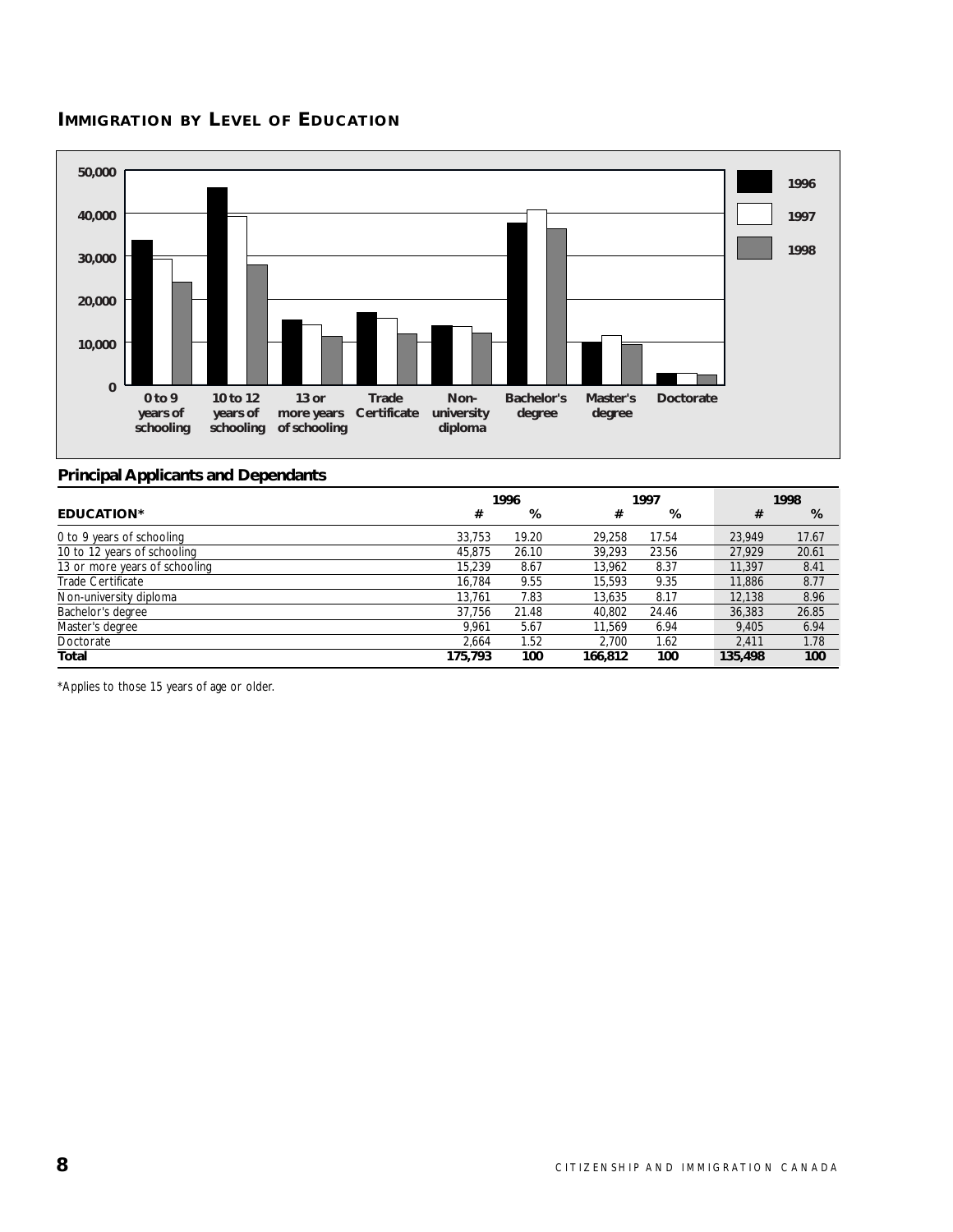# **IMMIGRATION BY MARITAL STATUS**



# **Principal Applicants and Dependants**

|                       | 1996    |       | 1997    |       | 1998    |       |
|-----------------------|---------|-------|---------|-------|---------|-------|
| <b>MARITAL STATUS</b> | #       | %     | #       | %     |         | %     |
| Children under 15     | 50.257  | 22.23 | 49.232  | 22.79 | 38.602  | 22.17 |
| Single                | 49.432  | 21.87 | 47.263  | 21.88 | 40,016  | 22.98 |
| Married               | 117.112 | 51.81 | 111.587 | 51.65 | 88,867  | 51.04 |
| Other*                | 9.248   | 4.09  | 7.948   | 3.68  | 6,544   | 3.76  |
| Not Stated            |         | 0.00  | 14      | 0.01  |         | 0.04  |
| Total                 | 226,050 | 100   | 216,044 | 100   | 174,100 | 100   |

\*Divorced, widowed, separated.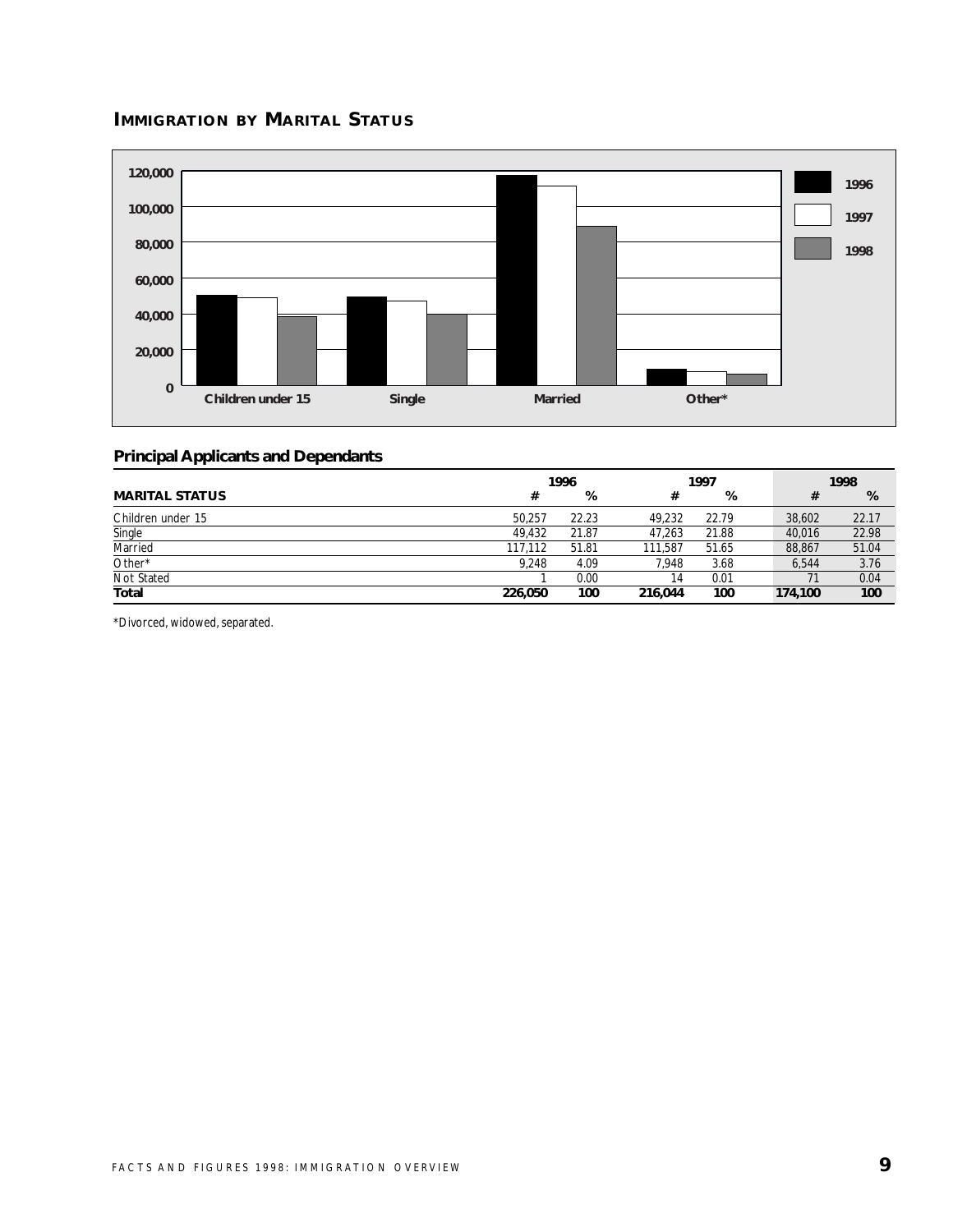



|               |                  |         | 1996  |         | 1997  |         | 1998  |  |  |
|---------------|------------------|---------|-------|---------|-------|---------|-------|--|--|
| <b>GENDER</b> | <b>AGE</b>       | #       | %     | #       | %     | #       | %     |  |  |
| Male          | 0 to 14 years    | 25,558  | 23.15 | 25,471  | 23.96 | 19,733  | 23.23 |  |  |
| Male          | 15 to 24 years   | 15,603  | 14.13 | 14,053  | 13.22 | 11,575  | 13.63 |  |  |
| Male          | 25 to 44 years   | 52,272  | 47.35 | 50,990  | 47.96 | 42,126  | 49.60 |  |  |
| Male          | 45 to 64 years   | 13,932  | 12.62 | 13,191  | 12.41 | 9,667   | 11.38 |  |  |
| Male          | 65 years or more | 3,039   | 2.75  | 2,618   | 2.46  | 1,833   | 2.16  |  |  |
| Male          | Not Stated       |         |       |         | 0.00  |         |       |  |  |
|               | Sub total        | 110,404 | 100   | 106,324 | 100   | 84,934  | 100   |  |  |
| Female        | 0 to 14 years    | 24,699  | 21.36 | 23,761  | 21.66 | 18,869  | 21.16 |  |  |
| Female        | 15 to 24 years   | 19,065  | 16.49 | 17,634  | 16.07 | 14,965  | 16.78 |  |  |
| Female        | 25 to 44 years   | 53,662  | 46.40 | 52,203  | 47.58 | 43,382  | 48.65 |  |  |
| Female        | 45 to 64 years   | 14,057  | 12.16 | 12,535  | 11.42 | 9,342   | 10.48 |  |  |
| Female        | 65 years or more | 4,158   | 3.60  | 3.587   | 3.27  | 2,606   | 2.92  |  |  |
| Female        | Not Stated       | 5       | 0.00  |         |       |         |       |  |  |
|               | Sub total        | 115,646 | 100   | 109,720 | 100   | 89,164  | 100   |  |  |
| Not Stated    | 15 to 24 years   |         |       |         |       |         |       |  |  |
| Not Stated    | 45 to 64 years   |         |       |         |       |         |       |  |  |
|               | Total            | 226,050 |       | 216,044 |       | 174,100 |       |  |  |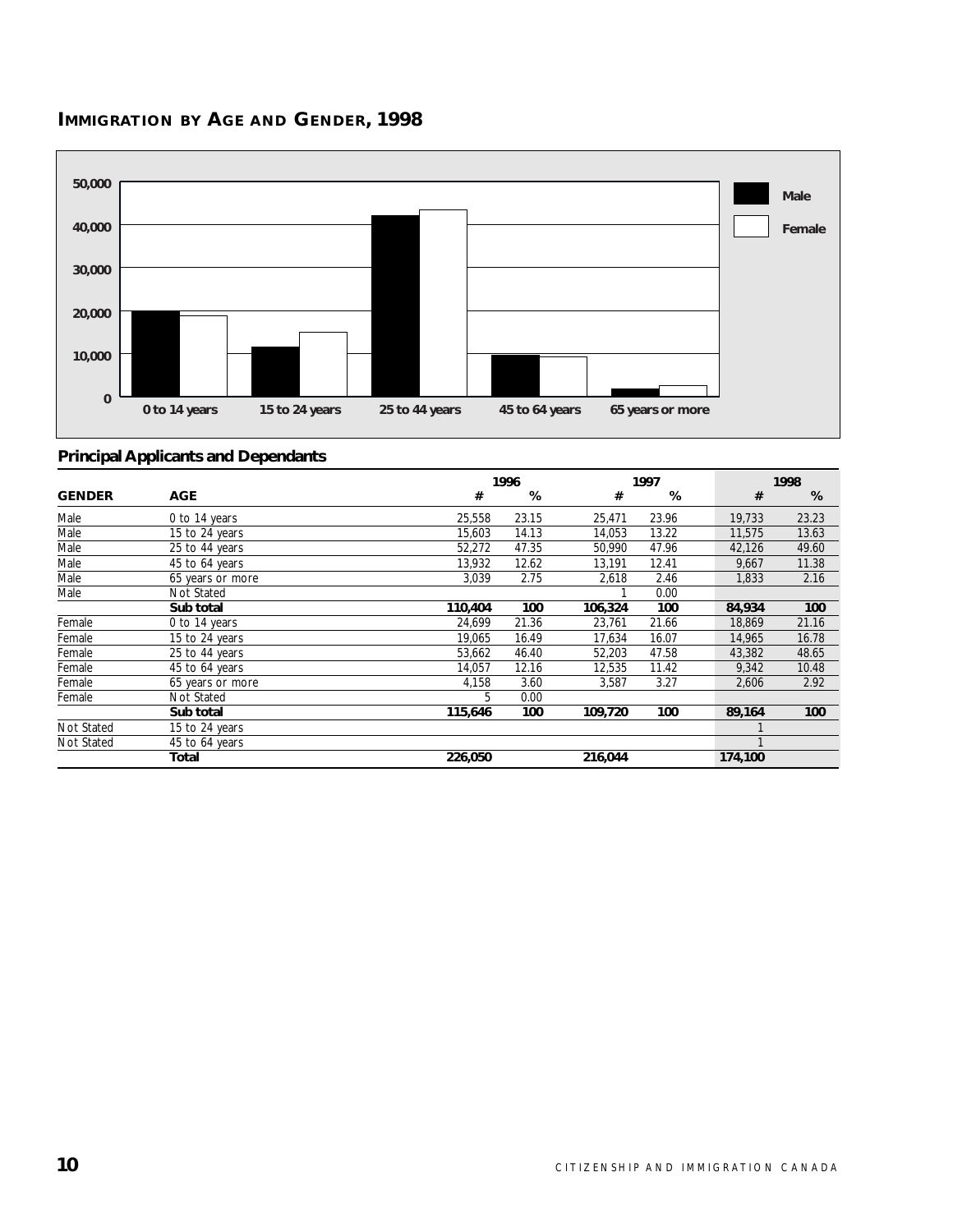

# **IMMIGRATION BY LANGUAGE ABILITY — PRINCIPAL APPLICANTS AND DEPENDANTS**

# **Principal Applicants and Dependants**

|                         | 1996    |       | 1997    |       | 1998    |       |
|-------------------------|---------|-------|---------|-------|---------|-------|
| <b>LANGUAGE ABILITY</b> | #       | %     | #       | %     |         | %     |
| English                 | 117.017 | 51.77 | 111.293 | 51.51 | 83,052  | 47.70 |
| French                  | 9.799   | 4.33  | 8.297   | 3.84  | 8,371   | 4.81  |
| Both French and English | 6.607   | 2.92  | 6.112   | 2.83  | 6.438   | 3.70  |
| <b>Neither</b>          | 92.593  | 40.96 | 90.307  | 41.80 | 76.163  | 43.75 |
| Not Stated              | 34      | 0.02  | 35      | 0.02  | 76      | 0.04  |
| Total                   | 226.050 | 100   | 216.044 | 100   | 174,100 | 100   |

#### **Children Under 15 Years of Age\***

|                |                         |        | 1996  |        | 1997  |        | 1998  |  |
|----------------|-------------------------|--------|-------|--------|-------|--------|-------|--|
| <b>AGE</b>     | <b>LANGUAGE ABILITY</b> | #      | %     | #      | %     | #      | %     |  |
| 0 to 4 years   | English                 | 2,440  | 4.86  | 2,389  | 4.85  | 1,637  | 4.24  |  |
| 0 to 4 years   | French                  | 390    | 0.78  | 321    | 0.65  | 333    | 0.86  |  |
| 0 to 4 years   | Both French and English | 20     | 0.04  | 27     | 0.05  | 37     | 0.10  |  |
| 0 to 4 years   | Neither                 | 10,256 | 20.41 | 10,206 | 20.73 | 8,586  | 22.24 |  |
| 0 to 4 years   | <b>Not Stated</b>       |        | 0.00  |        | 0.00  | 6      | 0.02  |  |
|                | Sub-Total               | 13,107 | 26.08 | 12,944 | 26.29 | 10,599 | 27.46 |  |
| 5 to 9 years   | English                 | 5.449  | 10.84 | 5,187  | 10.54 | 3,391  | 8.78  |  |
| 5 to 9 years   | French                  | 791    | 1.57  | 597    | 1.21  | 637    | 1.65  |  |
| 5 to 9 years   | Both French and English | 86     | 0.17  | 100    | 0.20  | 66     | 0.17  |  |
| 5 to 9 years   | Neither                 | 11,788 | 23.46 | 12,025 | 24.43 | 9,386  | 24.31 |  |
| 5 to 9 years   | Not Stated              | 5      | 0.01  | 8      | 0.02  | 8      | 0.02  |  |
|                | Sub-Total               | 18,119 | 36.05 | 17,917 | 36.39 | 13,488 | 34.94 |  |
| 10 to 14 years | English                 | 6,722  | 13.38 | 6,430  | 13.06 | 4,289  | 11.11 |  |
| 10 to 14 years | French                  | 753    | 1.50  | 619    | 1.26  | 644    | 1.67  |  |
| 10 to 14 years | Both French and English | 148    | 0.29  | 113    | 0.23  | 91     | 0.24  |  |
| 10 to 14 years | Neither                 | 11,408 | 22.70 | 11,205 | 22.76 | 9,482  | 24.56 |  |
| 10 to 14 years | Not Stated              |        | 0.00  | 4      | 0.01  | 9      | 0.02  |  |
|                | Sub-Total               | 19,031 | 37.87 | 18,371 | 37.32 | 14,515 | 37.60 |  |
|                | Total                   | 50,257 | 100   | 49,232 | 100   | 38,602 | 100   |  |

\*These individuals are included in the totals for 'Principal Applicants and Dependants'.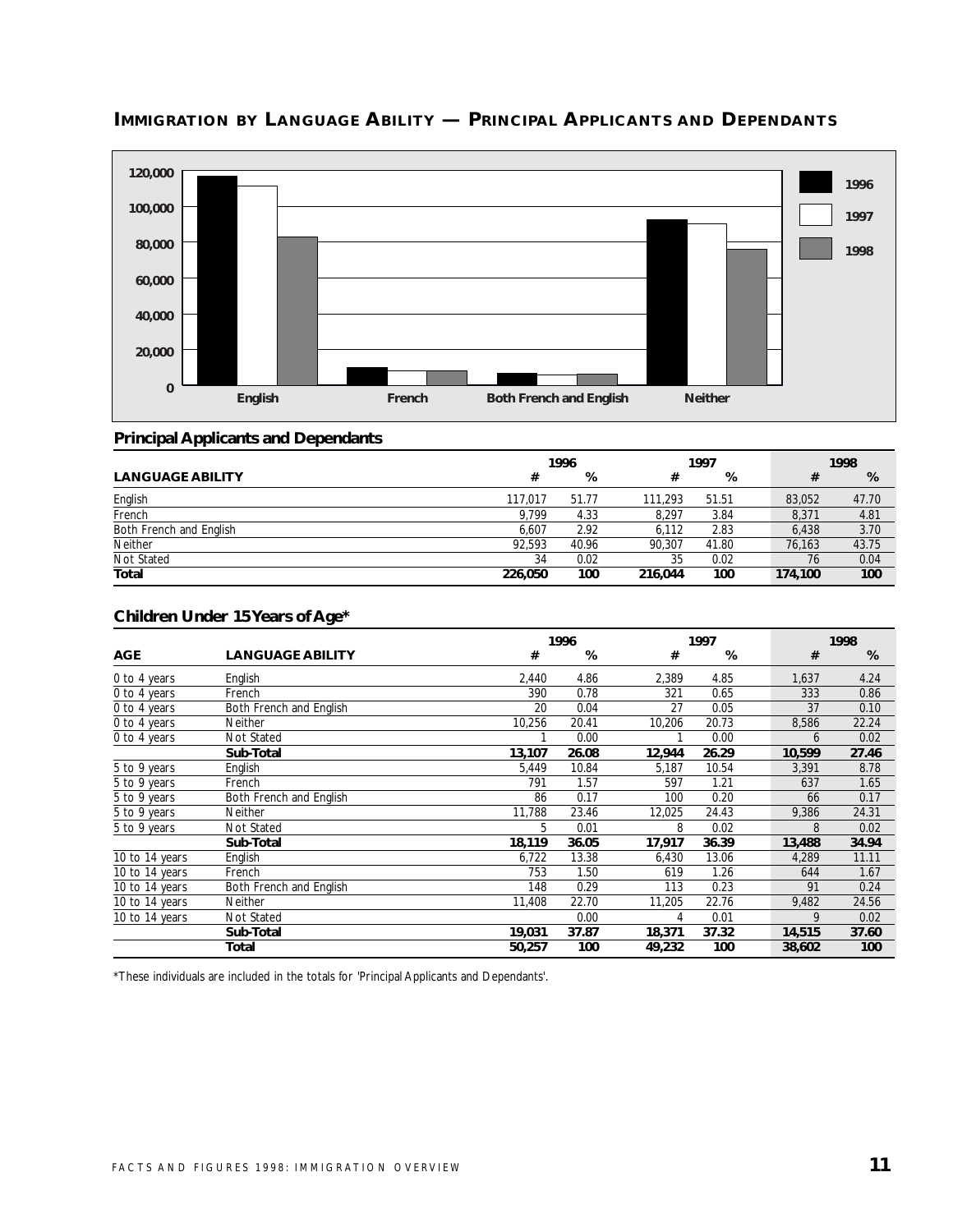# **IMMIGRATION SUMMARY BY INTENTION TO WORK (15 YEARS OR OLDER)**



# **Principal Applicants and Dependants**

|                          | 1996    |       |         | 1997  |         | 1998  |
|--------------------------|---------|-------|---------|-------|---------|-------|
| <b>INTENTION TO WORK</b> |         | %     |         | %     |         | %     |
| Intend to work           | 118.639 | 67.49 | 111.348 | 66.75 | 90.524  | 66.81 |
| Do not intend to work    | 57.111  | 32.49 | 55.443  | 33.24 | 44.861  | 33.11 |
| Not Stated               | 43      | 0.02  | 21      | 0.01  | 113     | 0.08  |
| Total                    | 175,793 | 100   | 166,812 | 100   | 135,498 | 100   |

# **Principal Applicants and Dependants**

|                                |         | 1996  |         | 1997  |         | 1998  |
|--------------------------------|---------|-------|---------|-------|---------|-------|
| <b>INTENTION TO WORK</b>       | #       | %     | #       | %     | #       | %     |
| Intend to Work - employee      | 63.554  | 36.15 | 64.258  | 38.52 | 49.457  | 36.50 |
| Intend to Work - ONI*          | 50.163  | 28.54 | 42.609  | 25.54 | 38,019  | 28.06 |
| Intend to Work - self-employed | 4.922   | 2.80  | 4.481   | 2.69  | 3.048   | 2.25  |
| Student                        | 23.291  | 13.25 | 21.516  | 12.90 | 17.207  | 12.70 |
| Do not intend to work          | 33,820  | 19.24 | 33.927  | 20.34 | 27,654  | 20.41 |
| Not Stated                     | 43      | 0.02  | 21      | 0.01  | 113     | 0.08  |
| Total                          | 175,793 | 100   | 166,812 | 100   | 135,498 | 100   |

\*ONI – Occupation Not Identified.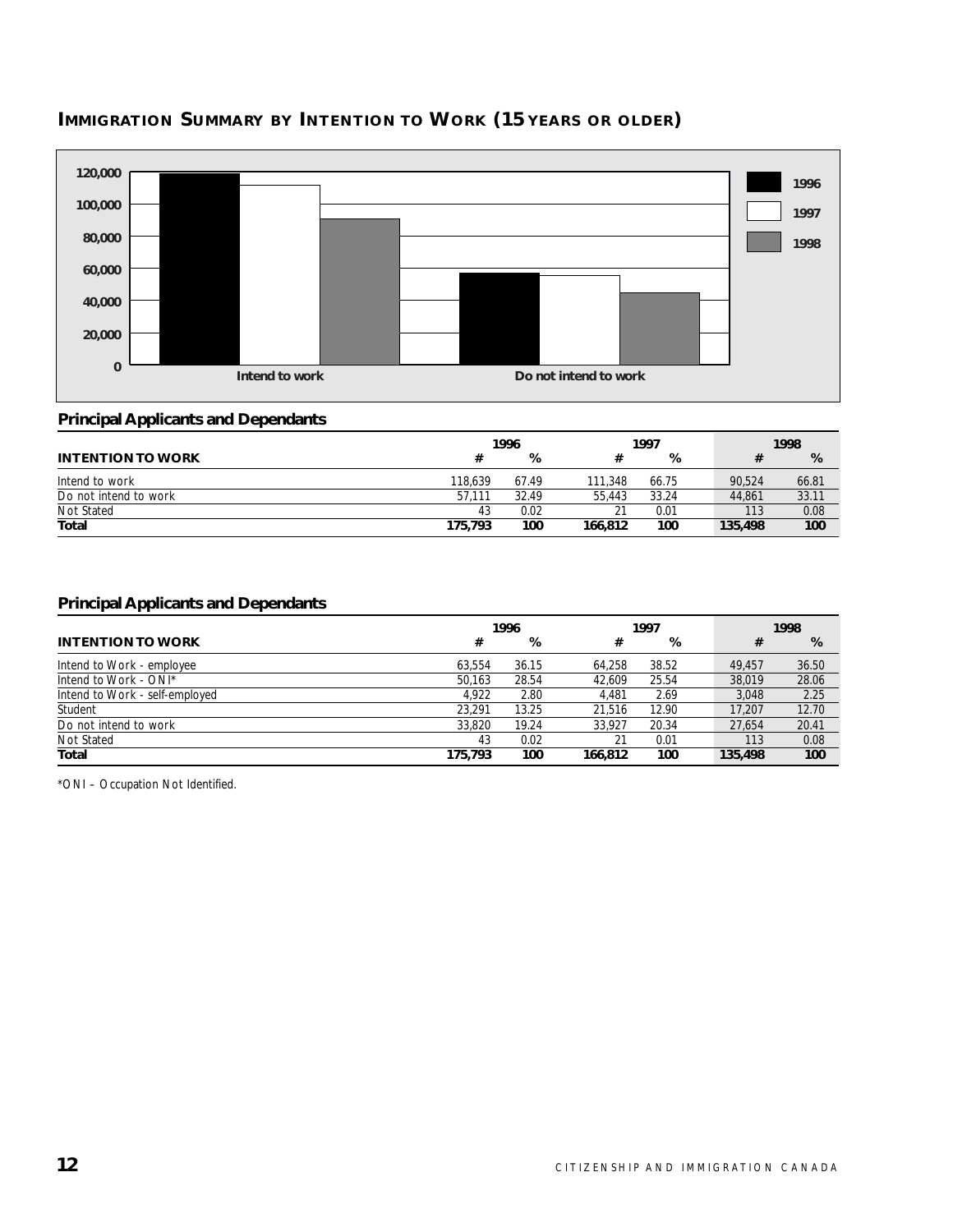

# **IMMIGRATION — INTENDING TO WORK BY LANGUAGE ABILITY (15 YEARS OR OLDER)**

|                         | 1996    |       | 1997    |       | 1998   |       |  |
|-------------------------|---------|-------|---------|-------|--------|-------|--|
| <b>LANGUAGE ABILITY</b> | #       | %     |         | %     |        | %     |  |
| English                 | 80.564  | 67.91 | 76.324  | 68.55 | 57.689 | 63.73 |  |
| French                  | 6,213   | 5.24  | 5.214   | 4.68  | 5.189  | 5.73  |  |
| Both French and English | 5.448   | 4.59  | 5.010   | 4.50  | 5.296  | 5.85  |  |
| <b>Neither</b>          | 26.414  | 22.26 | 24.798  | 22.27 | 22,349 | 24.69 |  |
| Not Stated              |         |       | 0.00    |       | 0.00   |       |  |
| Total                   | 118,639 | 100   | 111,348 | 100   | 90,524 | 10    |  |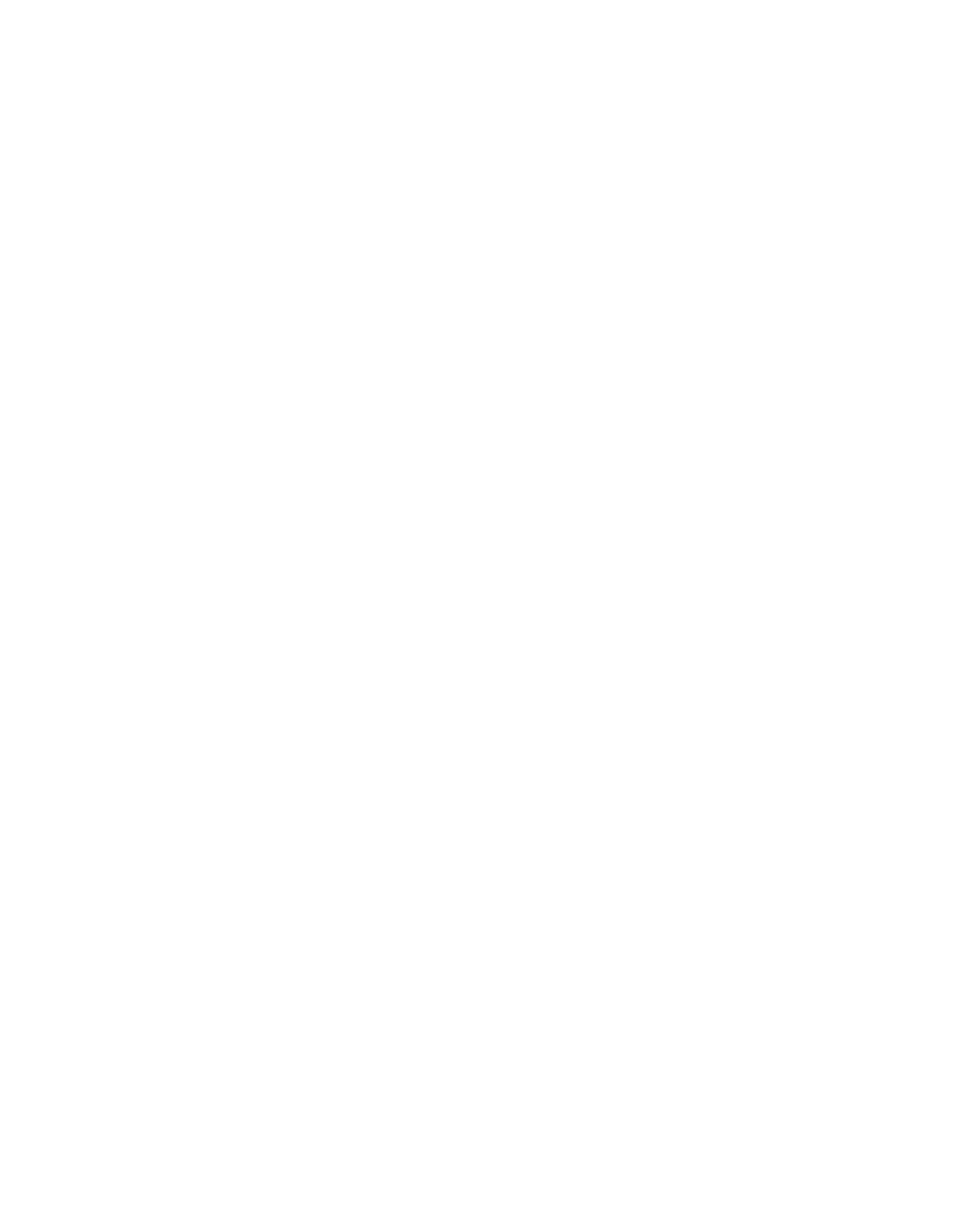# **CITIES PROFILE**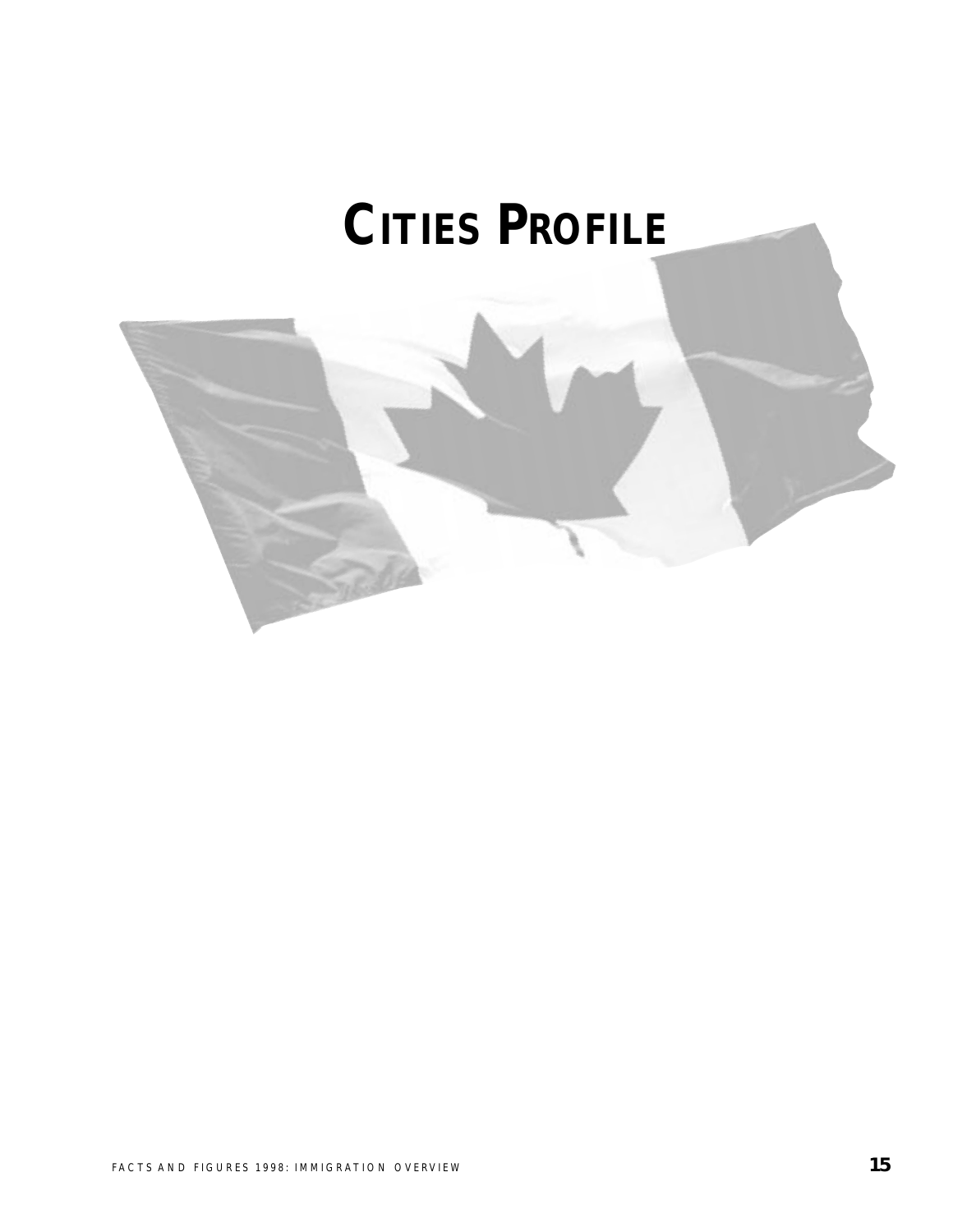# **MONTREAL BY LEVELS**

# **Principal Applicants and Dependants**

|                                     | 1996   |       |        | 1997  |        | 1998  |  |  |
|-------------------------------------|--------|-------|--------|-------|--------|-------|--|--|
| <b>IMMIGRATION</b>                  | #      | %     | #      | %     | #      | %     |  |  |
| Immediate Family                    | 6,145  | 24.91 | 5,550  | 24.65 | 4,260  | 21.05 |  |  |
| Parents and Grandparents            | 1,552  | 6.29  | 1.097  | 4.87  | 700    | 3.46  |  |  |
| <b>Total Family</b>                 | 7.697  | 31.20 | 6,647  | 29.52 | 4,960  | 24.51 |  |  |
| Skilled Worker - Pr. Appl.          | 3,410  | 13.82 | 3,227  | 14.33 | 3,881  | 19.18 |  |  |
| Skilled Worker - sp. or Dep.        | 3.158  | 12.80 | 3,008  | 13.36 | 3.294  | 16.28 |  |  |
| Business - Pr. Appl.                | 641    | 2.60  | 863    | 3.83  | 921    | 4.55  |  |  |
| Business - Spouse or Dep.           | 1,657  | 6.72  | 2.220  | 9.86  | 2,420  | 11.96 |  |  |
| <b>Total Economic</b>               | 8,866  | 35.94 | 9,318  | 41.38 | 10,516 | 51.97 |  |  |
| Live-in Caregiver - Pr. Appl.       | 470    | 1.90  | 243    | 1.08  | 226    | 1.12  |  |  |
| Live-in Caregiver - Sp. or Dep.     | 125    | 0.51  | 97     | 0.43  | 62     | 0.31  |  |  |
| DROC & PDRCC*                       | 535    | 2.17  | 644    | 2.86  | 382    | 1.89  |  |  |
| Retirees                            | 6      | 0.02  |        |       |        |       |  |  |
| Total 'Other'                       | 1,136  | 4.60  | 984    | 4.37  | 670    | 3.32  |  |  |
| <b>Total Immigrants</b>             | 17.699 | 71.74 | 16,949 | 75.27 | 16,146 | 79.80 |  |  |
| <b>Government Assisted Refugees</b> | 503    | 2.04  | 340    | 1.51  | 274    | 1.35  |  |  |
| <b>Privately Sponsored Refugees</b> | 139    | 0.56  | 172    | 0.76  | 124    | 0.61  |  |  |
| Refugees Landed in Canada           | 4,835  | 19.60 | 3,569  | 15.85 | 2,571  | 12.71 |  |  |
| Dependants Abroad**                 | 1.477  | 5.99  | 1,436  | 6.38  | 1.085  | 5.36  |  |  |
| <b>Total Refugees</b>               | 6,954  | 28.19 | 5,517  | 24.50 | 4,054  | 20.03 |  |  |
| <b>Total Immigrants/Refugees</b>    | 24,653 | 99.93 | 22,466 | 99.77 | 20,200 | 99.83 |  |  |
| Backlog                             | 18     | 0.07  | 50     | 0.22  | 34     | 0.17  |  |  |
| Not Stated                          |        | 0.00  |        |       |        |       |  |  |
| <b>Total</b>                        | 24,672 | 100   | 22,516 | 100   | 20,234 | 100   |  |  |

\* DROC - Deferred Removal Order Class, PDRCC - Post Determination Refugee Class.

\*\* Dependants (of a refugee landed in Canada) who live abroad.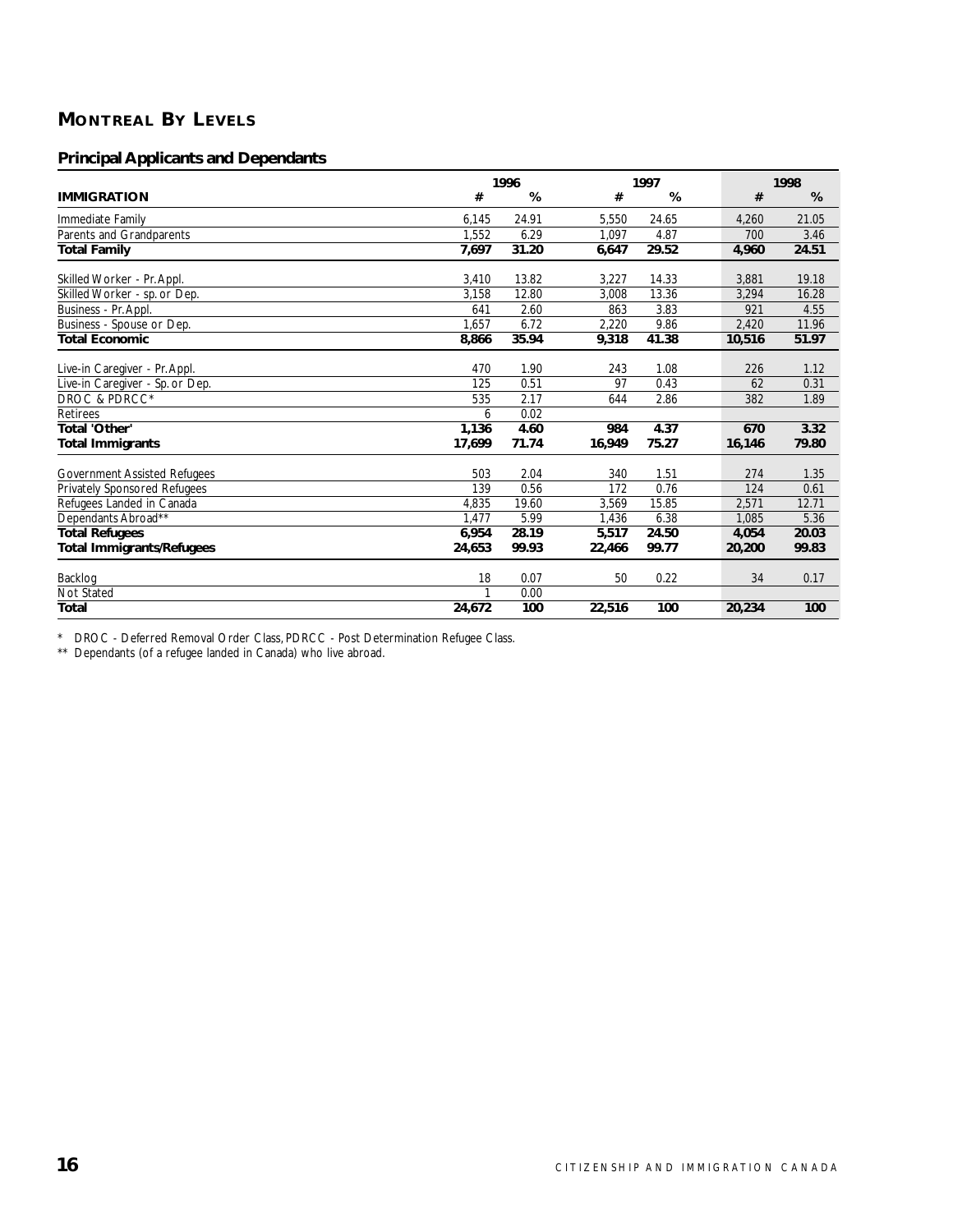



# **Principal Applicants and Dependants**

|                               | 1996   |       |        | 1997  |  |        | 1998  |  |  |
|-------------------------------|--------|-------|--------|-------|--|--------|-------|--|--|
| <b>REGION</b>                 | #      | %     | #      | %     |  | #      | %     |  |  |
| Africa and the Middle East    | 6.231  | 25.26 | 5.255  | 23.34 |  | 5.184  | 25.62 |  |  |
| Asia and Pacific              | 8.250  | 33.44 | 8.314  | 36.92 |  | 6.721  | 33.22 |  |  |
| South and Central America     | 4.101  | 16.62 | 3.447  | 15.31 |  | 2.606  | 12.88 |  |  |
| <b>United States</b>          | 428    | 1.73  | 310    | 1.38  |  | 281    | 1.39  |  |  |
| Europe and the United Kingdom | 5.662  | 22.95 | 5.189  | 23.05 |  | 5.405  | 26.71 |  |  |
| Not Stated                    |        |       | 0.00   | 37    |  | 0.18   |       |  |  |
| Total                         | 24.672 | 100   | 22,516 | 100   |  | 20,234 | 100   |  |  |

# **MONTREAL BY TOP TEN SOURCE COUNTRIES**

|                              |        | 1996  |      |        | 1997  |      |        | 1998  |                |
|------------------------------|--------|-------|------|--------|-------|------|--------|-------|----------------|
| <b>COUNTRY</b>               | #      | %     | Rank | #      | %     | Rank | #      | %     | Rank           |
| France                       | 2,086  | 8.45  |      | 1.727  | 7.67  |      | 2,386  | 11.79 |                |
| Algeria                      | 1,302  | 5.28  | 4    | 1,119  | 4.97  | 4    | 1,343  | 6.64  | $\overline{2}$ |
| China, People's Republic Of  | 954    | 3.87  |      | 1,102  | 4.89  | 5    | 1.206  | 5.96  | 3              |
| Haiti                        | 1,537  | 6.23  | 2    | 1,306  | 5.80  | 3    | 873    | 4.31  | $\overline{4}$ |
| Hong Kong                    | 1,023  | 4.15  | 5    | 1,377  | 6.12  | 2    | 843    | 4.17  | 5              |
| India                        | 1,385  | 5.61  | 3    | 1,099  | 4.88  | 6    | 806    | 3.98  | 6              |
| Morocco                      | 473    | 1.92  | 17   | 636    | 2.82  | 11   | 718    | 3.55  | $\overline{7}$ |
| Taiwan                       | 616    | 2.50  | 12   | 656    | 2.91  | 10   | 700    | 3.46  | 8              |
| Korea, Republic Of           | 319    | 1.29  | 23   | 543    | 2.41  | 13   | 688    | 3.40  | 9              |
| Bangladesh                   | 994    | 4.03  | 6    | 865    | 3.84  | 7    | 634    | 3.13  | 10             |
| Romania                      | 912    | 3.70  | 8    | 842    | 3.74  | 8    | 631    | 3.12  | 11             |
| Philippines                  | 798    | 3.23  | 9    | 503    | 2.23  | 14   | 435    | 2.15  | 14             |
| Sri Lanka                    | 762    | 3.09  | 10   | 665    | 2.95  | 9    | 411    | 2.03  | 16             |
| Total for Top Ten only       | 11.753 | 47.64 |      | 10.758 | 47.78 |      | 10.197 | 50.40 |                |
| <b>Total Other Countries</b> | 12,919 | 52.36 |      | 11.758 | 52.22 |      | 10,037 | 49.60 |                |
| Total                        | 24,672 | 100   |      | 22,516 | 100   |      | 20,234 | 100   |                |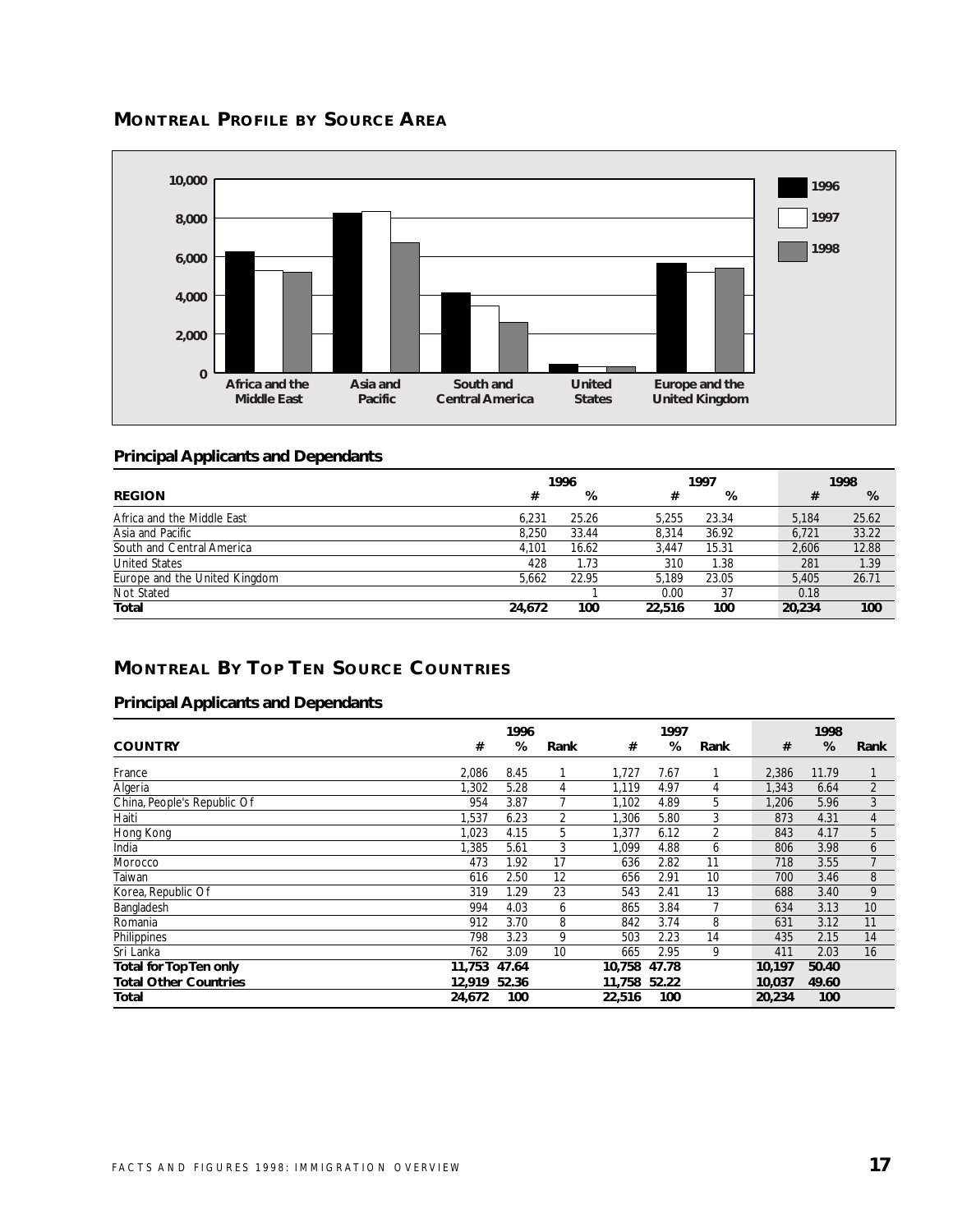

# **MONTREAL PROFILE BY LANGUAGE ABILITY – PRINCIPAL APPLICANTS AND DEPENDANTS**

#### **Principal Applicants and Dependants**

|                         |        | 1996  |        | 1997  |  |        | 1998  |  |  |
|-------------------------|--------|-------|--------|-------|--|--------|-------|--|--|
| <b>LANGUAGE ABILITY</b> | #      | %     |        | %     |  |        | %     |  |  |
| English                 | 6.157  | 24.96 | 5.186  | 23.03 |  | 3.740  | 18.48 |  |  |
| French                  | 6.780  | 27.48 | 5.521  | 24.52 |  | 5.515  | 27.26 |  |  |
| Both French and English | 2.820  | 11.43 | 2.396  | 10.64 |  | 2.813  | 13.90 |  |  |
| Neither                 | 8.915  | 36.13 | 9.413  | 41.81 |  | 8.166  | 40.36 |  |  |
| <b>Total</b>            | 24.672 | 100   | 22,516 | 100   |  | 20,234 | 100   |  |  |

# **Children Under 15 Years of Age\***

|                |                         |       | 1996  |       | 1997  |  |       | 1998  |
|----------------|-------------------------|-------|-------|-------|-------|--|-------|-------|
| <b>AGE</b>     | <b>LANGUAGE ABILITY</b> | #     | %     | #     | %     |  | #     | %     |
| 0 to 4 years   | English                 | 95    | 1.77  | 91    | 1.79  |  | 58    | 1.28  |
| 0 to 4 years   | French                  | 265   | 4.92  | 219   | 4.30  |  | 222   | 4.89  |
| 0 to 4 years   | Both French and English | 5     | 0.09  | 8     | 0.16  |  | 11    | 0.24  |
| 0 to 4 years   | Neither                 | 1.075 | 19.97 | 978   | 19.19 |  | 951   | 20.95 |
|                | Sub-Total               | 1,440 | 26.76 | 1,296 | 25.43 |  | 1,242 | 27.36 |
| 5 to 9 years   | English                 | 244   | 4.53  | 202   | 3.96  |  | 121   | 2.67  |
| 5 to 9 years   | French                  | 551   | 10.24 | 400   | 7.85  |  | 412   | 9.07  |
| 5 to 9 years   | Both French and English | 31    | 0.58  | 39    | 0.77  |  | 28    | 0.62  |
| 5 to 9 years   | <b>Neither</b>          | 1.109 | 20.61 | 1.216 | 23.86 |  | 1.036 | 22.82 |
|                | Sub-Total               | 1,935 | 35.95 | 1,857 | 36.44 |  | 1,597 | 35.18 |
| 10 to 14 years | English                 | 270   | 5.02  | 238   | 4.67  |  | 160   | 3.52  |
| 10 to 14 years | French                  | 515   | 9.57  | 401   | 7.87  |  | 407   | 8.96  |
| 10 to 14 years | Both French and English | 66    | 1.23  | 42    | 0.82  |  | 42    | 0.93  |
| 10 to 14 years | Neither                 | 1.156 | 21.48 | 1,262 | 24.76 |  | 1,092 | 24.05 |
|                | Sub-Total               | 2,007 | 37.29 | 1,943 | 38.13 |  | 1,701 | 37.47 |
|                | Total                   | 5,382 | 100   | 5,096 | 100   |  | 4,540 | 100   |

\*These individuals are included in the totals for 'Principal Applicants and Dependants.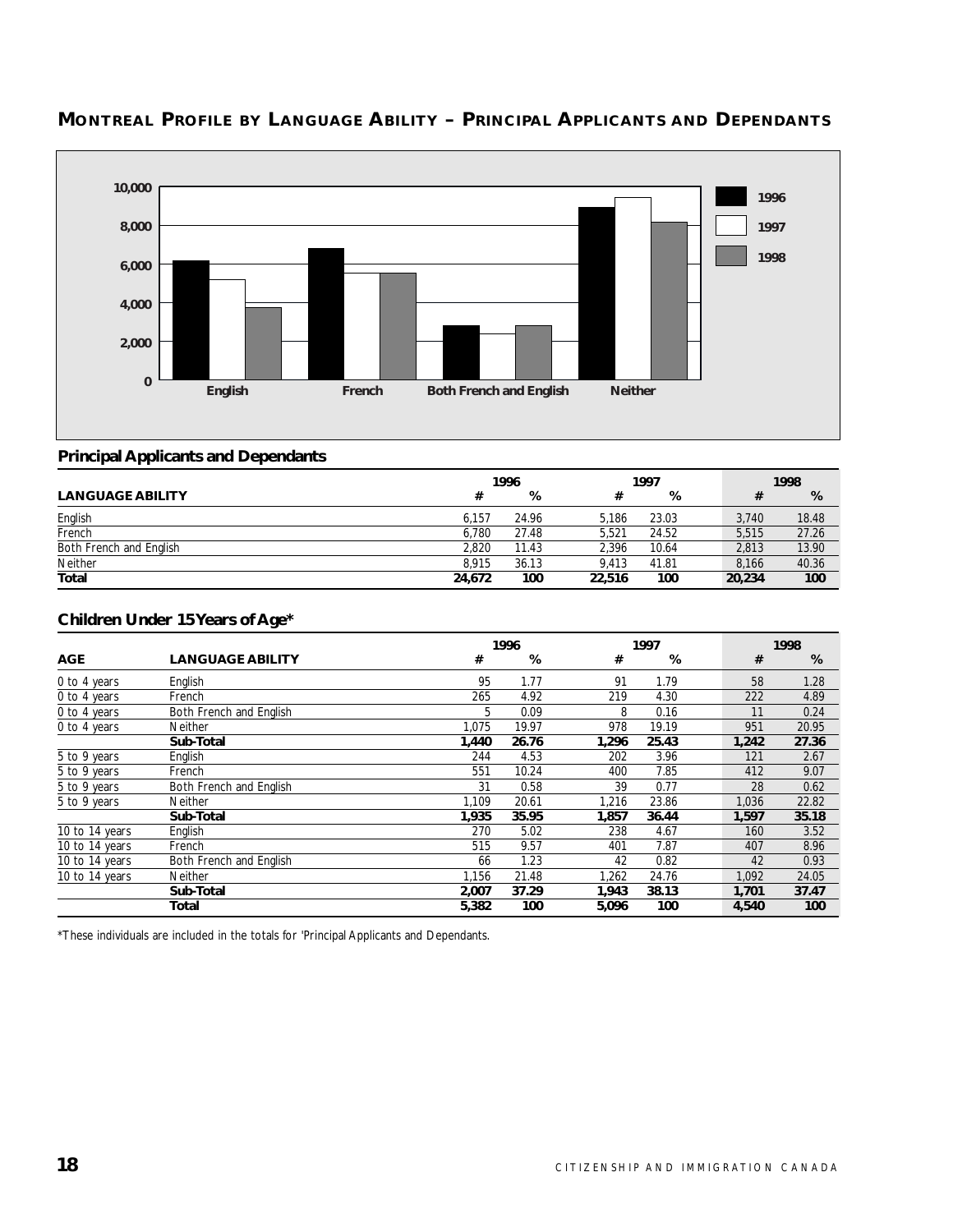



#### **Principal Applicants and Dependants**

|                               | 1996   |       |        | 1997  |  |        | 1998  |
|-------------------------------|--------|-------|--------|-------|--|--------|-------|
| <b>EDUCATION*</b>             | #      | %     | #      | %     |  | #      | %     |
| 0 to 9 years of schooling     | 4.030  | 20.89 | 3.580  | 20.55 |  | 2.796  | 17.82 |
| 10 to 12 years of schooling   | 5.255  | 27.24 | 4.643  | 26.65 |  | 3.626  | 23.10 |
| 13 or more years of schooling | 1.961  | 10.17 | 1.715  | 9.85  |  | 1.615  | 10.29 |
| Trade Certificate             | 2.079  | 10.78 | .800   | 10.33 |  | 1.717  | 10.94 |
| Non-university diploma        | 1.630  | 8.45  | 1.656  | 9.51  |  | 1.784  | 11.37 |
| Bachelor's degree             | 3.223  | 16.71 | 2.988  | 17.15 |  | 2.950  | 18.80 |
| Master's degree               | 714    | 3.70  | 701    | 4.02  |  | 783    | 4.99  |
| Doctorate                     | 398    | 2.06  | 337    | 1.93  |  | 423    | 2.70  |
| Total                         | 19,290 | 100   | 17.420 | 100   |  | 15,694 | 100   |

\*Applies to those 15 years of age or older.

#### **Children Under 15 Years of Age\***

|                |                         |       | 1996  |       |       | 1997 |       |       |
|----------------|-------------------------|-------|-------|-------|-------|------|-------|-------|
| <b>AGE</b>     | <b>LANGUAGE ABILITY</b> | #     | %     | #     | %     |      | #     | %     |
| 0 to 4 years   | English                 | 95    | 1.77  | 91    | 1.79  |      | 58    | 1.28  |
| 0 to 4 years   | French                  | 265   | 4.92  | 219   | 4.30  |      | 222   | 4.89  |
| 0 to 4 years   | Both French and English | 5     | 0.09  | 8     | 0.16  |      | 11    | 0.24  |
| 0 to 4 years   | Neither                 | 1,075 | 19.97 | 978   | 19.19 |      | 951   | 20.95 |
|                | Sub-Total               | 1,440 | 26.76 | 1,296 | 25.43 |      | 1,242 | 27.36 |
| 5 to 9 years   | English                 | 244   | 4.53  | 202   | 3.96  |      | 121   | 2.67  |
| 5 to 9 years   | French                  | 551   | 10.24 | 400   | 7.85  |      | 412   | 9.07  |
| 5 to 9 years   | Both French and English | 31    | 0.58  | 39    | 0.77  |      | 28    | 0.62  |
| 5 to 9 years   | Neither                 | 1,109 | 20.61 | 1,216 | 23.86 |      | 1,036 | 22.82 |
|                | Sub-Total               | 1,935 | 35.95 | 1,857 | 36.44 |      | 1,597 | 35.18 |
| 10 to 14 years | English                 | 270   | 5.02  | 238   | 4.67  |      | 160   | 3.52  |
| 10 to 14 years | French                  | 515   | 9.57  | 401   | 7.87  |      | 407   | 8.96  |
| 10 to 14 years | Both French and English | 66    | 1.23  | 42    | 0.82  |      | 42    | 0.93  |
| 10 to 14 years | Neither                 | 1,156 | 21.48 | 1,262 | 24.76 |      | 1,092 | 24.05 |
|                | Sub-Total               | 2,007 | 37.29 | 1,943 | 38.13 |      | 1,701 | 37.47 |
|                | Total                   | 5,382 | 100   | 5,096 | 100   |      | 4,540 | 100   |

\*These individuals are included in the totals for 'Principal Applicants and Dependants'.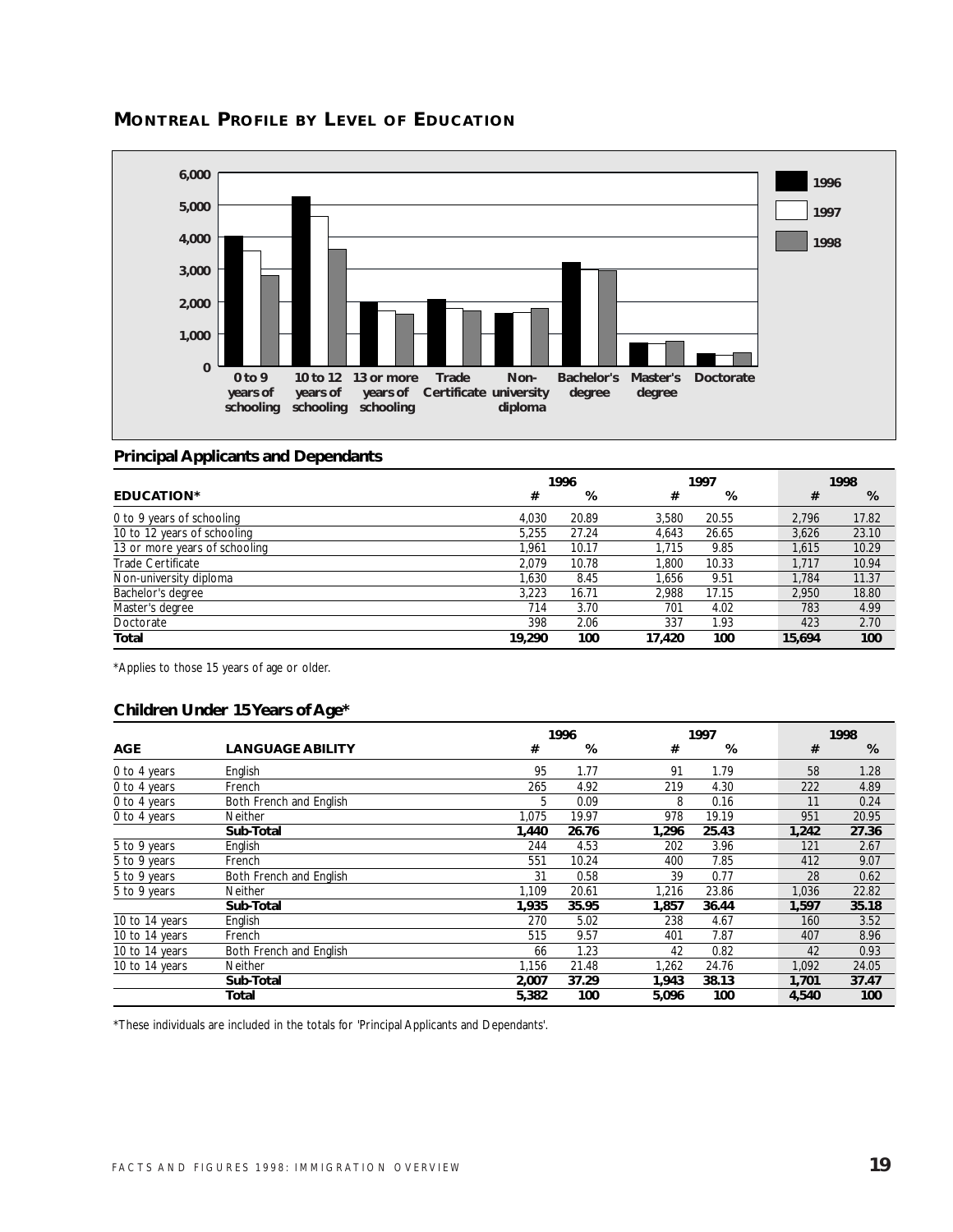

# **MONTREAL PROFILE BY INTENTION TO WORK (15 YEARS OR OLDER)**

# **Principal Applicants and Dependants**

|                          |        | 1996  |        |       |        | 1998 |       |  |
|--------------------------|--------|-------|--------|-------|--------|------|-------|--|
| <b>INTENTION TO WORK</b> |        | %     |        | %     |        |      | %     |  |
| Intend to work           | 13.724 | 71.15 | 12,013 | 68.96 | 10,880 |      | 69.33 |  |
| Do not intend to work    | 5.565  | 28.85 | 5.406  | 31.03 | 4.796  |      | 30.56 |  |
| Not Stated               |        | 0.01  |        | 0.01  |        | 18   | 0.11  |  |
| <b>Total</b>             | 19,290 | 100   | 17.420 | 100   | 15,694 |      | 100   |  |

# **Principal Applicants and Dependants**

|                                |        | 1996  | 1997   |       |  | 1998   |       |
|--------------------------------|--------|-------|--------|-------|--|--------|-------|
| <b>INTENTION TO WORK</b>       | #      | %     | #      | %     |  | #      | %     |
| Intend to Work - employee      | 5.314  | 27.55 | 4.828  | 27.72 |  | 5.211  | 33.20 |
| Intend to Work - ONI*          | 7.815  | 40.51 | 6.355  | 36.48 |  | 4.792  | 30.53 |
| Intend to Work - self-employed | 595    | 3.08  | 830    | 4.76  |  | 877    | 5.59  |
| Student                        | 2.723  | 14.12 | 2.552  | 14.65 |  | 2.345  | 14.94 |
| Do not intend to work          | 2.842  | 14.73 | 2.854  | 16.38 |  | 2.451  | 15.62 |
| Not Stated                     |        | 0.01  |        | 0.01  |  | 18     | 0.11  |
| Total                          | 19,290 | 100   | 17.420 | 100   |  | 15.694 | 100   |

\*ONI - Occupation Not Identified.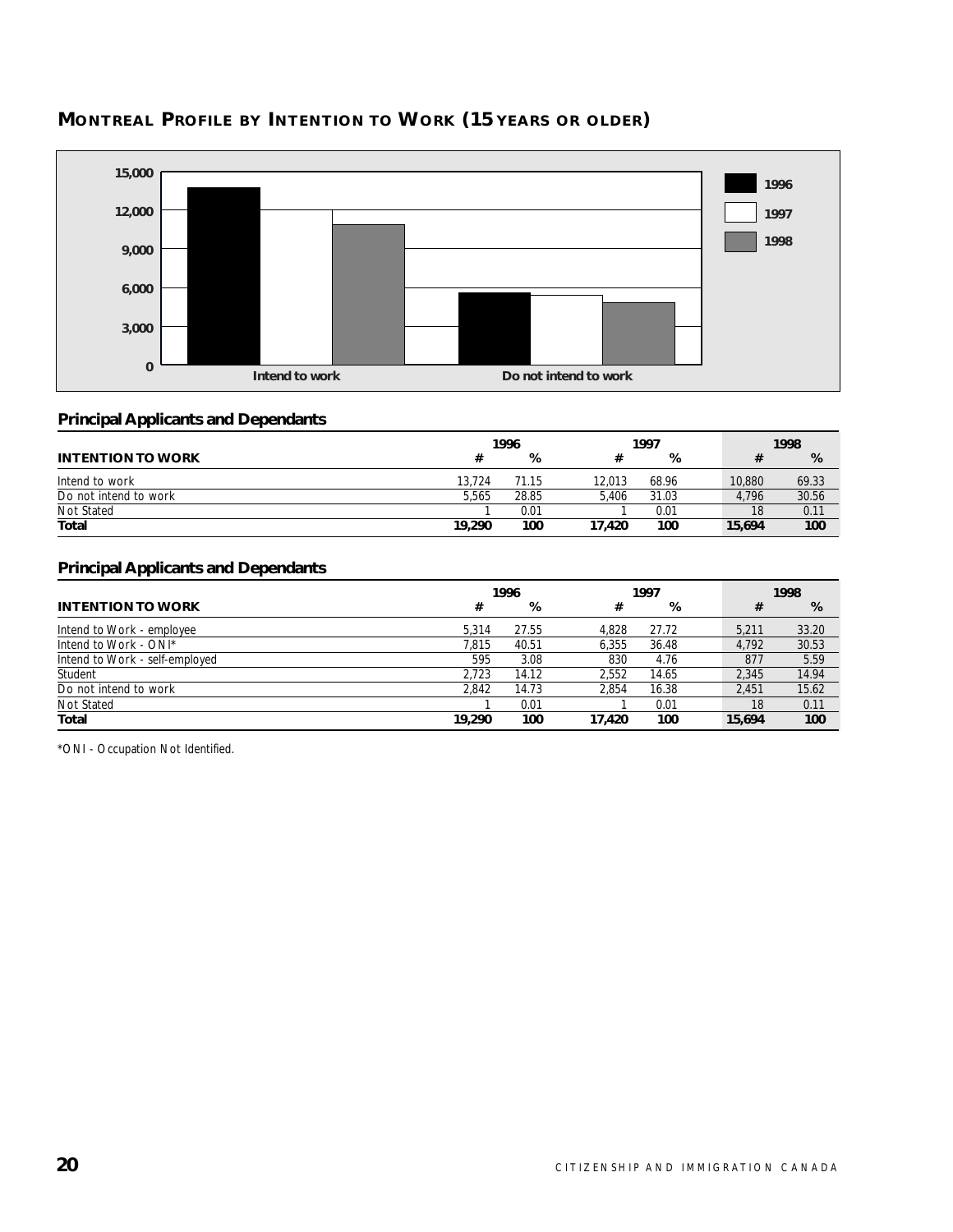

# **MONTREAL PROFILE BY INTENTION TO WORK BY LANGUAGE ABILITY (15 YEARS OR OLDER)**

|                         | 1996   |       |        | 1997  |        |       | 1998  |
|-------------------------|--------|-------|--------|-------|--------|-------|-------|
| <b>LANGUAGE ABILITY</b> |        | %     |        | %     |        |       | %     |
| English                 | 4.487  | 32.69 | 3.758  | 31.28 |        | 2.647 | 24.33 |
| French                  | 4.399  | 32.05 | 3.534  | 29.42 |        | 3,539 | 32.53 |
| Both French and English | 2.335  | 17.01 | 2.008  | 16.72 |        | 2.377 | 21.85 |
| Neither                 | 2.503  | 18.24 | 2.713  | 22.58 |        | 2.317 | 21.30 |
| Total                   | 13,724 | 100   | 12,013 | 100   | 10,880 |       | 100   |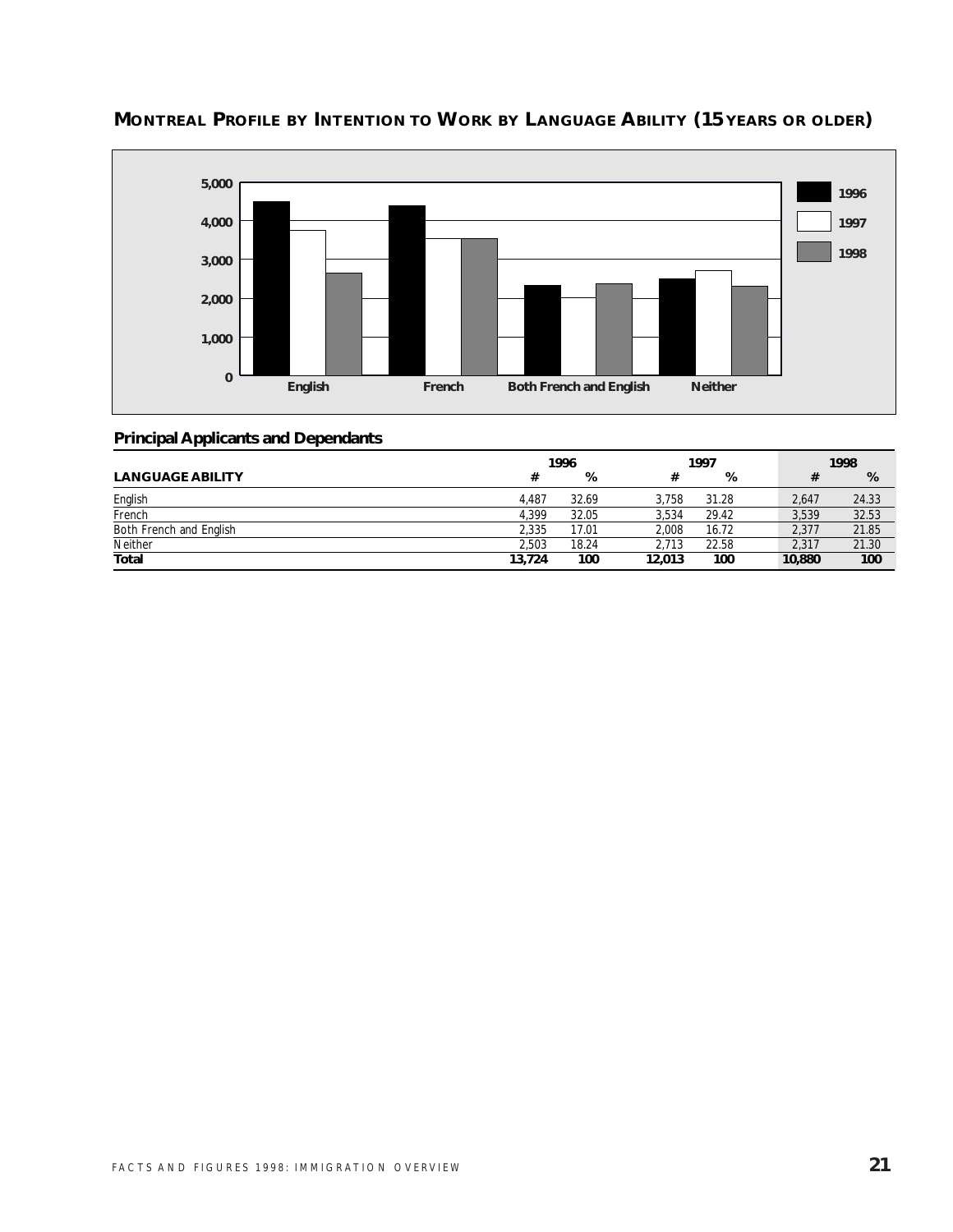# **TORONTO BY LEVELS**

# **Principal Applicants and Dependants**

|                                     | 1996   |       |        | 1997  |        | 1998  |
|-------------------------------------|--------|-------|--------|-------|--------|-------|
| <b>IMMIGRATION</b>                  | #      | %     | #      | %     | #      | %     |
| Immediate Family                    | 18,585 | 19.11 | 16,629 | 17.22 | 14,574 | 19.81 |
| Parents and Grandparents            | 11.782 | 12.12 | 9,536  | 9.88  | 6,243  | 8.49  |
| Total Family                        | 30,367 | 31.23 | 26,165 | 27.10 | 20.817 | 28.30 |
| Skilled Worker - Pr. Appl.          | 19.790 | 20.35 | 22,604 | 23.41 | 16.914 | 22.99 |
| Skilled Worker - Sp. or Dep.        | 26,838 | 27.60 | 31,079 | 32.19 | 22,331 | 30.36 |
| Business - Pr. Appl.                | 1,648  | 1.69  | 1,643  | 1.70  | 917    | 1.25  |
| Business - Spouse or Dep.           | 4,260  | 4.38  | 4,190  | 4.34  | 2,336  | 3.18  |
| Total Economic                      | 52,536 | 54.02 | 59,516 | 61.64 | 42,498 | 57.78 |
| Live-in Caregiver - Pr. Appl.       | 1,556  | 1.60  | 651    | 0.67  | 471    | 0.64  |
| Live-in Caregiver - Sp. or Dep.     | 403    | 0.41  | 171    | 0.18  | 104    | 0.14  |
| DROC & PDRCC*                       | 2,166  | 2.23  | 1.985  | 2.06  | 1,586  | 2.16  |
| <b>Retirees</b>                     | 28     | 0.03  | 24     | 0.02  | 5      | 0.01  |
| Total 'Other'                       | 4,153  | 4.27  | 2,831  | 2.93  | 2,166  | 2.95  |
| <b>Total Immigrants</b>             | 87,056 | 89.52 | 88,512 | 91.67 | 65,481 | 89.03 |
| <b>Government Assisted Refugees</b> | 1,262  | 1.30  | 1,452  | 1.50  | 1,282  | 1.74  |
| Privately Sponsored Refugees        | 1,307  | 1.34  | 919    | 0.95  | 660    | 0.90  |
| Refugees Landed in Canada           | 5,709  | 5.87  | 4,383  | 4.54  | 4,890  | 6.65  |
| Dependants Abroad**                 | 1,713  | 1.76  | 1,067  | 1.11  | 1,120  | 1.52  |
| <b>Total Refugees</b>               | 9,991  | 10.27 | 7,821  | 8.10  | 7,952  | 10.81 |
| <b>Total Immigrants/Refugees</b>    | 97,047 | 100   | 96,333 | 100   | 73,433 | 100   |
| Backlog                             | 188    | 0.19  | 207    | 0.21  | 127    | 0.17  |
| Total                               | 97,235 | 100   | 96,540 | 100   | 73,560 | 100   |

\* DROC - Deferred Removal Order Class, PDRCC - Post Determination Refugee Class.

\*\* Dependants (of a refugee landed in Canada) who live abroad.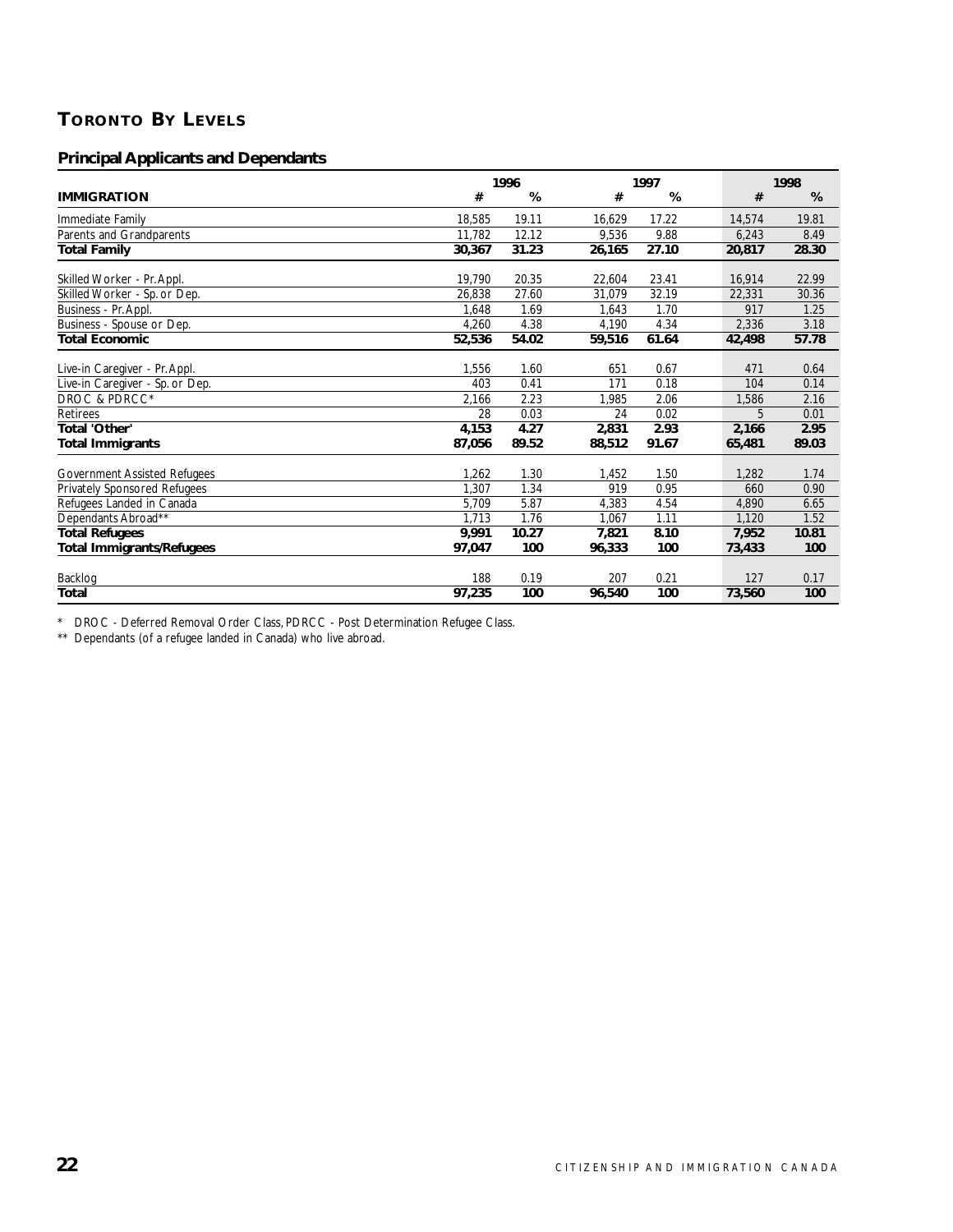



#### **Principal Applicants and Dependants**

|                               | 1996   |       |        | 1997  |  |        | 1998  |
|-------------------------------|--------|-------|--------|-------|--|--------|-------|
| <b>REGION</b>                 | #      | %     | #      | %     |  | #      | %     |
| Africa and the Middle East    | 16.367 | 16.83 | 17.506 | 18.13 |  | 14,399 | 19.57 |
| Asia and Pacific              | 56.279 | 57.88 | 54,573 | 56.53 |  | 36.607 | 49.76 |
| South and Central America     | 9.962  | 10.25 | 9.169  | 9.50  |  | 6.981  | 9.49  |
| <b>United States</b>          | 1.747  | 1.80  | 1.607  | 1.66  |  | 1.524  | 2.07  |
| Europe and the United Kingdom | 12.871 | 13.24 | 13.669 | 14.16 |  | 13.946 | 18.96 |
| Not Stated                    |        | 0.01  | 16     | 0.02  |  | 103    | 0.14  |
| Total                         | 97,235 | 100   | 96.540 | 100   |  | 73,560 | 100   |

# **TORONTO BY TOP TEN SOURCE COUNTRIES**

|                               |        | 1996  |      |        | 1997  |      |        | 1998  |                |
|-------------------------------|--------|-------|------|--------|-------|------|--------|-------|----------------|
| <b>COUNTRY</b>                | #      | %     | Rank | #      | %     | Rank | #      | %     | Rank           |
| China, People's Republic Of   | 7.928  | 8.15  | 3    | 8,367  | 8.67  | 4    | 8,447  | 11.48 |                |
| India                         | 10.037 | 10.32 | 2    | 9,938  | 10.29 | 2    | 7,255  | 9.86  | $\overline{2}$ |
| Pakistan                      | 5,647  | 5.81  | 5    | 8,426  | 8.73  | 3    | 5,740  | 7.80  | 3              |
| Iran                          | 2,920  | 3.00  |      | 3,942  | 4.08  |      | 3,688  | 5.01  | 4              |
| Hong Kong                     | 13,401 | 13.78 |      | 9,997  | 10.36 |      | 3,262  | 4.43  | 5              |
| Philippines                   | 6,083  | 6.26  | 4    | 4,484  | 4.64  | 5    | 2,994  | 4.07  | 6              |
| Sri Lanka                     | 4,981  | 5.12  | 6    | 4,010  | 4.15  | 6    | 2,559  | 3.48  | $\overline{7}$ |
| Russia                        | 1.191  | 1.22  | 20   | 1,793  | 1.86  | 12   | 2,506  | 3.41  | 8              |
| Jamaica                       | 2,684  | 2.76  | 8    | 2,357  | 2.44  | 9    | 1,831  | 2.49  | 9              |
| Korea, Republic Of            | 1,032  | 1.06  | 22   | 1,454  | 1.51  | 18   | 1,650  | 2.24  | 10             |
| Saudi Arabia                  | 1.685  | 1.73  | 14   | 2,331  | 2.41  | 10   | 1,359  | 1.85  | 12             |
| Taiwan                        | 2.497  | 2.57  | 9    | 2,789  | 2.89  | 8    | 1.269  | 1.73  | 15             |
| Guyana                        | 1.968  | 2.02  | 10   | 1,532  | 1.59  | 15   | 1.010  | 1.37  | 18             |
| <b>Total for Top Ten only</b> | 58,146 | 59.80 |      | 56,641 | 58.67 |      | 39,932 | 54.28 |                |
| <b>Total Other Countries</b>  | 39,089 | 40.20 |      | 39,899 | 41.33 |      | 33,628 | 45.72 |                |
| Total                         | 97,235 | 100   |      | 96.540 | 100   |      | 73,560 | 100   |                |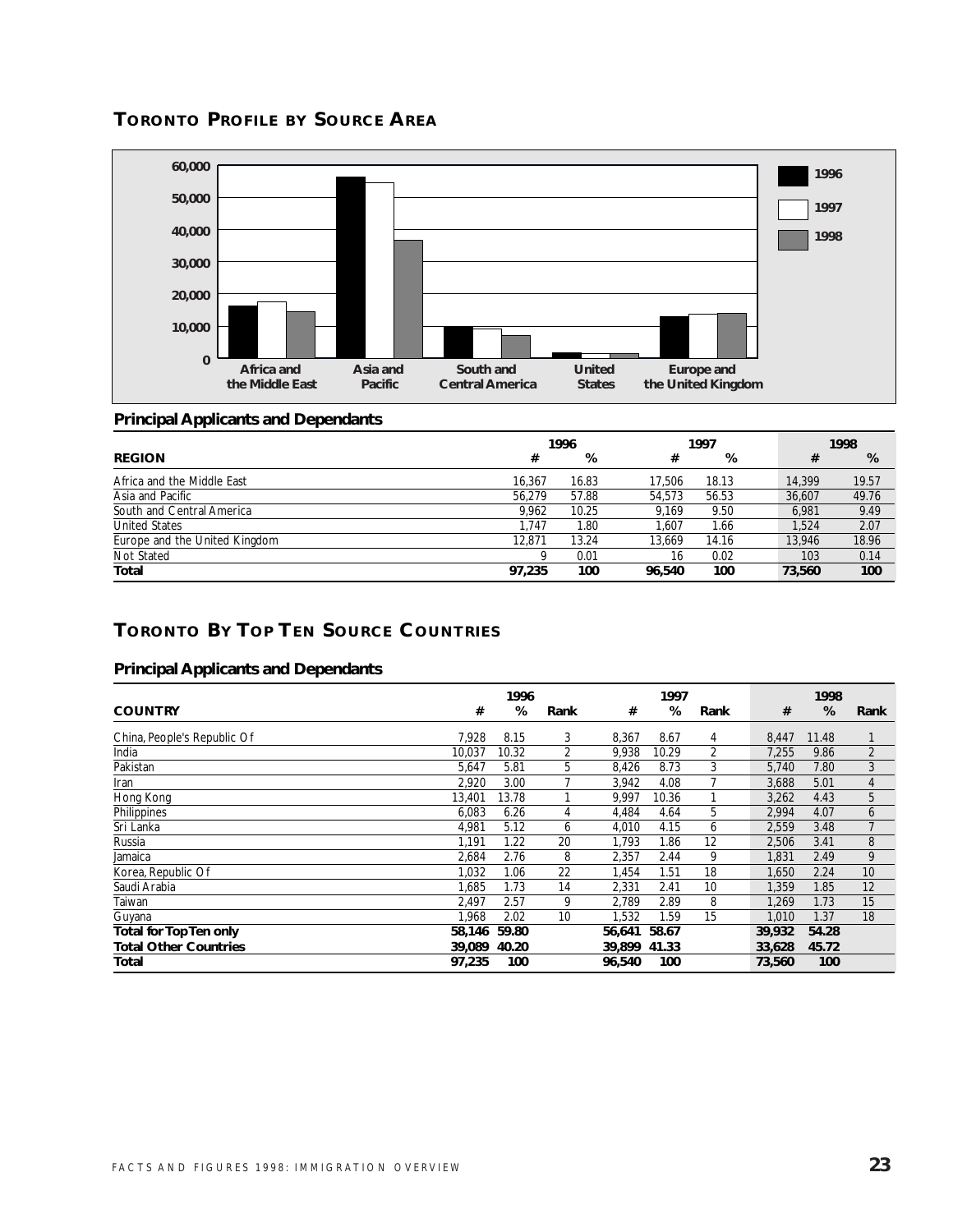# **TORONTO PROFILE BY LEVEL OF EDUCATION**



#### **Principal Applicants and Dependants**

|                               | 1996   |       | 1997   |       |  | 1998   |       |
|-------------------------------|--------|-------|--------|-------|--|--------|-------|
| <b>EDUCATION*</b>             | #      | %     | #      | %     |  | #      | %     |
| 0 to 9 years of schooling     | 14.590 | 19.28 | 12.641 | 17.00 |  | 9.852  | 17.24 |
| 10 to 12 years of schooling   | 20.194 | 26.69 | 17.450 | 23.46 |  | 11,717 | 20.50 |
| 13 or more years of schooling | 6.454  | 8.53  | 5.974  | 8.03  |  | 4.453  | 7.79  |
| Trade Certificate             | 6.729  | 8.89  | 6.582  | 8.85  |  | 4.477  | 7.83  |
| Non-university diploma        | 5.421  | 7.16  | 5.503  | 7.40  |  | 4.417  | 7.73  |
| Bachelor's degree             | 17.029 | 22.51 | 19.609 | 26.36 |  | 17,156 | 30.02 |
| Master's degree               | 4.340  | 5.74  | 5.618  | 7.55  |  | 4.251  | 7.44  |
| Doctorate                     | 908    | 1.20  | 1.000  | 1.34  |  | 831    | 1.45  |
| Total                         | 75,665 | 100   | 74,377 | 100   |  | 57,154 | 100   |

\*Applies to those 15 years of age or older.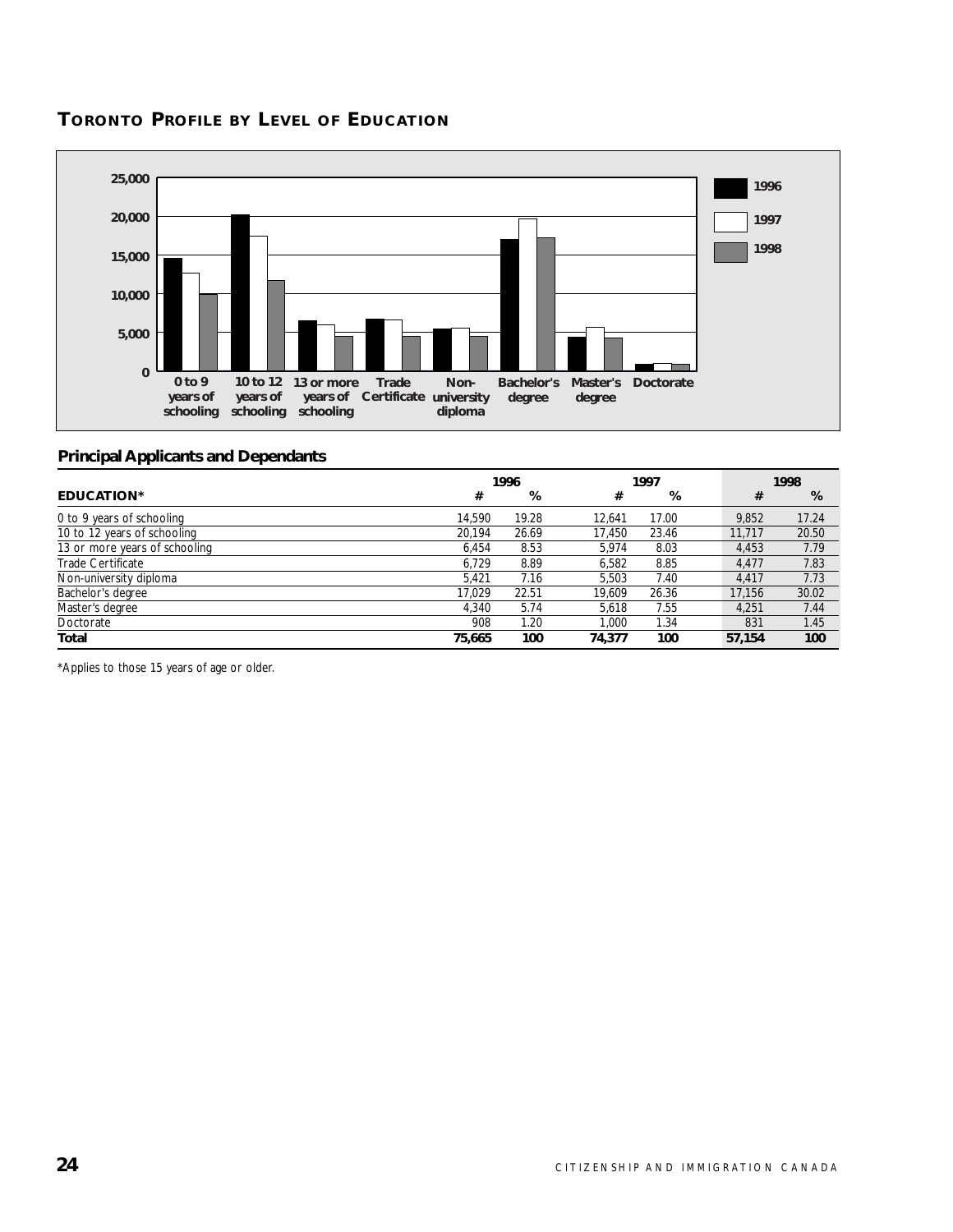

# **TORONTO PROFILE BY LANGUAGE ABILITY — PRINCIPAL APPLICANTS AND DEPENDANTS**

#### **Principal Applicants and Dependants**

|                         | 1996   |       | 1997   |       |  | 1998   |       |
|-------------------------|--------|-------|--------|-------|--|--------|-------|
| <b>LANGUAGE ABILITY</b> | #      | %     | #      | %     |  |        | %     |
| English                 | 58.677 | 60.35 | 57.236 | 59.29 |  | 41.660 | 56.63 |
| French                  | 593    | 0.61  | 548    | 0.57  |  | 492    | 0.67  |
| Both French and English | 1.585  | 1.63  | 1.571  | 1.63  |  | 1.435  | 1.95  |
| Neither                 | 36,380 | 37.41 | 37.179 | 38.51 |  | 29,970 | 40.74 |
| Not Stated              |        |       |        | 0.01  |  |        | 0.00  |
| Total                   | 97,235 | 100   | 96,540 | 100   |  | 73,560 | 100   |

#### **Children Under 15 Years of Age\***

|                |                         |        | 1996  |        |       | 1998   |       |  |
|----------------|-------------------------|--------|-------|--------|-------|--------|-------|--|
| <b>AGE</b>     | <b>LANGUAGE ABILITY</b> | #      | %     | #      | %     | #      | %     |  |
| 0 to 4 years   | English                 | 1,314  | 6.09  | 1,287  | 5.81  | 855    | 5.21  |  |
| 0 to 4 years   | French                  | 12     | 0.06  | 20     | 0.09  | 16     | 0.10  |  |
| 0 to 4 years   | Both French and English |        | 0.03  | 6      | 0.03  | 11     | 0.07  |  |
| 0 to 4 years   | <b>Neither</b>          | 3,861  | 17.90 | 4,253  | 19.19 | 3,280  | 19.99 |  |
| 0 to 4 years   | Not Stated              |        | 0.00  |        | 0.00  |        | 0.01  |  |
|                | Sub-Total               | 5,194  | 24.08 | 5,566  | 25.11 | 4,164  | 25.38 |  |
| 5 to 9 years   | English                 | 3,042  | 14.10 | 2,872  | 12.96 | 1,864  | 11.36 |  |
| 5 to 9 years   | French                  | 36     | 0.17  | 28     | 0.13  | 32     | 0.20  |  |
| 5 to 9 years   | Both French and English | 33     | 0.15  | 26     | 0.12  | 12     | 0.07  |  |
| 5 to 9 years   | Neither                 | 4,786  | 22.19 | 5,214  | 23.53 | 3,957  | 24.12 |  |
| 5 to 9 years   | Not Stated              |        | 0.00  |        | 0.00  |        | 0.00  |  |
|                | Sub-Total               | 7,897  | 36.61 | 8,141  | 36.73 | 5,865  | 35.75 |  |
| 10 to 14 years | English                 | 3,886  | 18.02 | 3,707  | 16.73 | 2,384  | 14.53 |  |
| 10 to 14 years | French                  | 58     | 0.27  | 47     | 0.21  | 55     | 0.34  |  |
| 10 to 14 years | Both French and English | 44     | 0.20  | 30     | 0.14  | 14     | 0.09  |  |
| 10 to 14 years | <b>Neither</b>          | 4,491  | 20.82 | 4,672  | 21.08 | 3,924  | 23.92 |  |
|                | Sub-Total               | 8,479  | 39.31 | 8,456  | 38.15 | 6,377  | 38.87 |  |
|                | Total                   | 21,570 | 100   | 22,163 | 100   | 16,406 | 100   |  |

\*These individuals are included in the totals for 'Principal Applicants and Dependants'.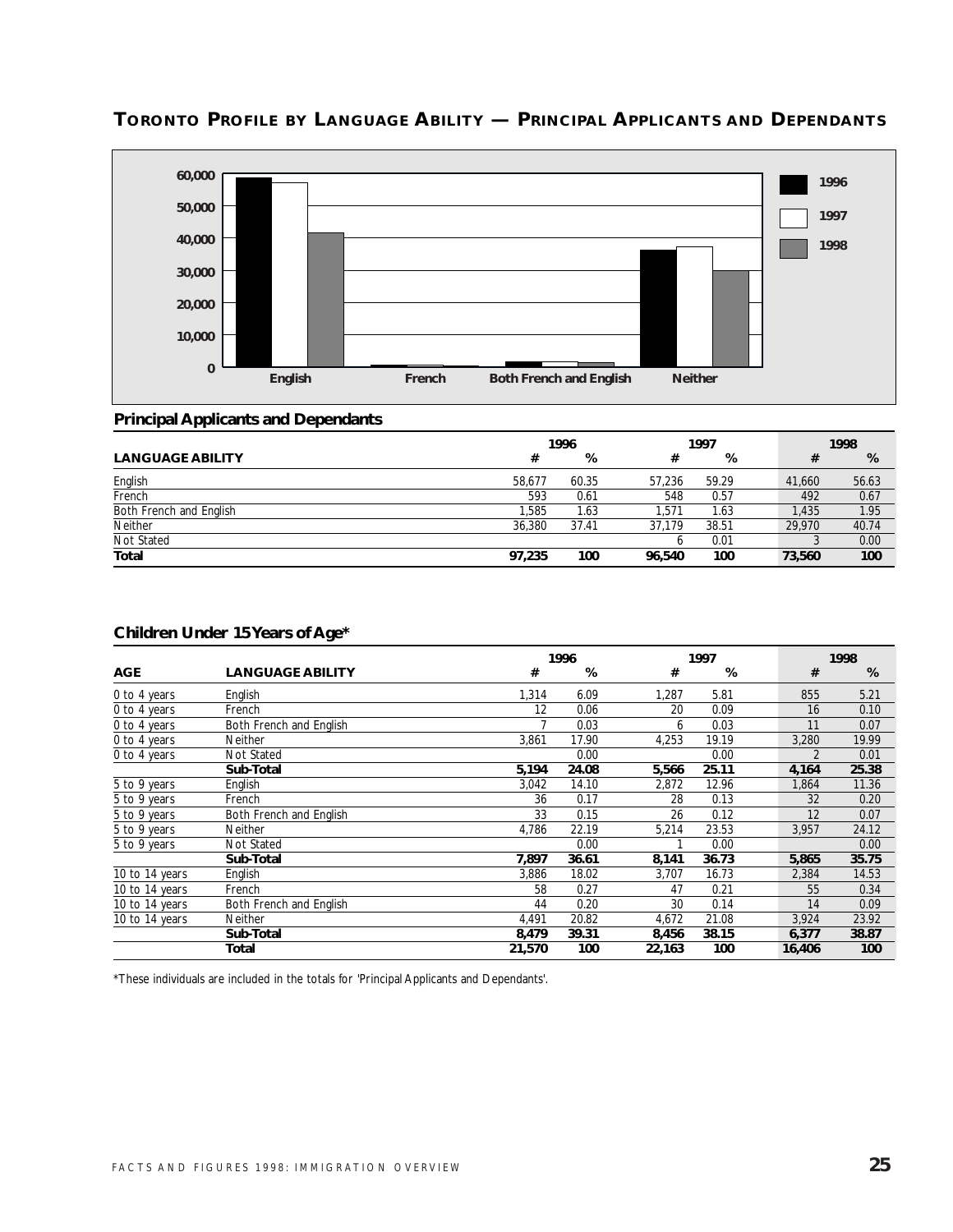

# **TORONTO PROFILE BY INTENTION TO WORK (15 YEARS OR OLDER)**

# **Principal Applicants and Dependants**

|                          | 1996   |       | 1997   |       | 1998   |            |  |
|--------------------------|--------|-------|--------|-------|--------|------------|--|
| <b>INTENTION TO WORK</b> |        | %     |        | %     |        | %          |  |
| Intend to work           | 50.346 | 66.54 | 49.170 | 66.11 | 37.971 | 66.44      |  |
| Do not intend to work    | 25.311 | 33.45 | 25.205 | 33.89 | 19.158 | 33.52      |  |
| Not Stated               |        | 0.01  |        | 0.00  |        | 0.04<br>25 |  |
| Total                    | 75.665 | 100   | 74.377 | 100   | 57.154 | 100        |  |

# **Principal Applicants and Dependants**

|                                | 1996   |       |        | 1997  |  |        | 1998  |
|--------------------------------|--------|-------|--------|-------|--|--------|-------|
| <b>INTENTION TO WORK</b>       | #      | %     | #      | %     |  | #      | %     |
| Intend to Work - employee      | 27.692 | 36.60 | 29.967 | 40.29 |  | 21,420 | 37.48 |
| Intend to Work - ONI*          | 21.401 | 28.28 | 17.949 | 24.13 |  | 15.876 | 27.78 |
| Intend to Work - self-employed | 1.253  | 1.66  | 1.254  | 1.69  |  | 675    | 1.18  |
| Student                        | 10.105 | 13.35 | 9.656  | 12.98 |  | 7.094  | 12.41 |
| Do not intend to work          | 15.206 | 20.10 | 15.549 | 20.91 |  | 12,064 | 21.11 |
| Not Stated                     | 8      | 0.01  |        | 0.00  |  | 25     | 0.04  |
| Total                          | 75,665 | 100   | 74.377 | 100   |  | 57.154 | 100   |

\*ONI - Occupation Not Identified.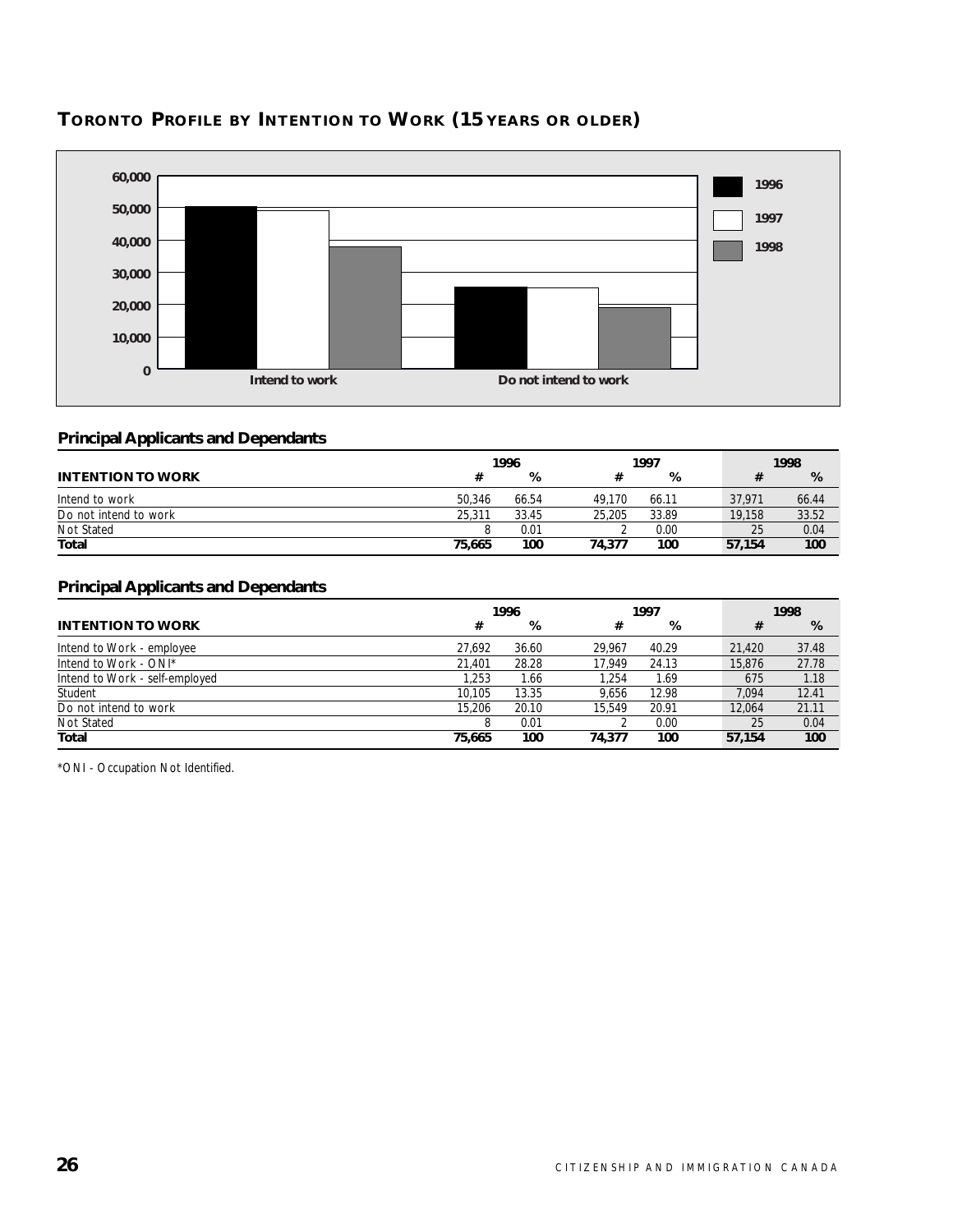

# **TORONTO PROFILE — INTENDING TO WORK BY LANGUAGE ABILITY (15 YEARS OR OLDER)**

|                         | 1996   |       |        | 1997  |  |        | 1998  |  |  |
|-------------------------|--------|-------|--------|-------|--|--------|-------|--|--|
| <b>LANGUAGE ABILITY</b> | #      | %     | #      | %     |  |        | %     |  |  |
| English                 | 39.251 | 77.96 | 38,275 | 77.84 |  | 28,378 | 74.74 |  |  |
| French                  | 349    | 0.69  | 310    | 0.63  |  | 249    | 0.66  |  |  |
| Both French and English | .284   | 2.55  | .274   | 2.59  |  | 1.168  | 3.08  |  |  |
| Neither                 | 9.462  | 18.79 | 9.309  | 18.93 |  | 8.175  | 21.53 |  |  |
| Not Stated              |        |       |        | 0.00  |  |        | 0.00  |  |  |
| Total                   | 50,346 | 100   | 49.170 | 100   |  | 37,971 | 100   |  |  |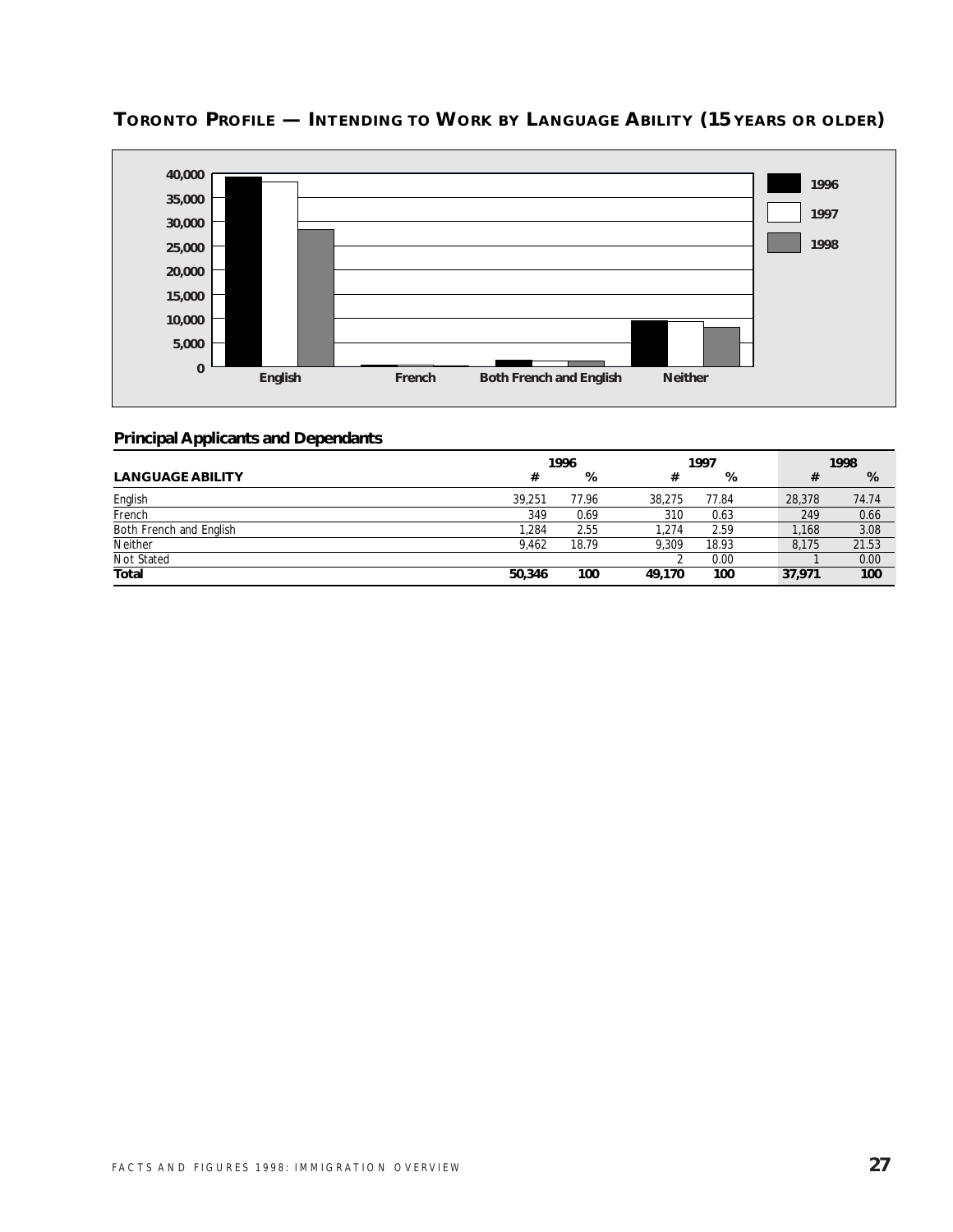# **VANCOUVER BY LEVELS**

# **Principal Applicants and Dependants**

|                                     |        | 1996  |        | 1997  |        | 1998  |  |  |
|-------------------------------------|--------|-------|--------|-------|--------|-------|--|--|
| <b>IMMIGRANTS</b>                   | #      | %     | #      | %     | #      | %     |  |  |
| Immediate Family                    | 5,589  | 12.13 | 5,160  | 12.56 | 4,870  | 16.14 |  |  |
| Parents and Grandparents            | 5,365  | 11.65 | 4,306  | 10.48 | 2,947  | 9.77  |  |  |
| <b>Total Family</b>                 | 10,954 | 23.78 | 9,466  | 23.04 | 7,817  | 25.91 |  |  |
| Skilled Worker - Pr. Appl.          | 9,281  | 20.15 | 9,164  | 22.30 | 6,632  | 21.98 |  |  |
| Skilled Worker - Sp. or Dep.        | 13,400 | 29.09 | 13,366 | 32.53 | 9.034  | 29.94 |  |  |
| Business - Pr. Appl.                | 2,350  | 5.10  | 1.766  | 4.30  | 1.071  | 3.55  |  |  |
| Business - Spouse or Dep.           | 6,198  | 13.46 | 4,468  | 10.87 | 2,781  | 9.22  |  |  |
| <b>Total Economic</b>               | 31,229 | 67.80 | 28,764 | 70.00 | 19,518 | 64.69 |  |  |
| Live-in Caregiver - Pr. Appl.       | 824    | 1.79  | 607    | 1.48  | 875    | 2.90  |  |  |
| Live-in Caregiver - Sp. or Dep.     | 198    | 0.43  | 87     | 0.21  | 139    | 0.46  |  |  |
| DROC & PDRCC*                       | 746    | 1.62  | 425    | 1.03  | 229    | 0.76  |  |  |
| <b>Retirees</b>                     | 104    | 0.23  | 18     | 0.04  |        |       |  |  |
| Total 'Other'                       | 1.872  | 4.07  | 1,137  | 2.76  | 1,243  | 4.12  |  |  |
| <b>Total Immigrants</b>             | 44,055 | 95.65 | 39,367 | 95.80 | 28,578 | 94.72 |  |  |
| <b>Government Assisted Refugees</b> | 769    | 1.67  | 727    | 1.77  | 701    | 2.32  |  |  |
| <b>Privately Sponsored Refugees</b> | 208    | 0.45  | 173    | 0.42  | 131    | 0.43  |  |  |
| Refugees Landed in Canada           | 781    | 1.70  | 612    | 1.49  | 528    | 1.75  |  |  |
| Dependants Abroad**                 | 230    | 0.50  | 198    | 0.48  | 207    | 0.69  |  |  |
| <b>Total Refugees</b>               | 1,988  | 4.32  | 1,710  | 4.16  | 1,567  | 5.19  |  |  |
| <b>Total Immigrants/Refugees</b>    | 46,043 | 100   | 41,077 | 100   | 30,145 | 100   |  |  |
| Backlog                             | 14     | 0.03  | 16     | 0.04  | 24     | 0.08  |  |  |
| <b>Total</b>                        | 46,057 | 100   | 41,093 | 100   | 30,169 | 100   |  |  |

\* DROC - Deferred Removal Order Class, PDRCC - Post Determination Refugee Class.

\*\* Dependants (of a refugee landed in Canada) who live abroad.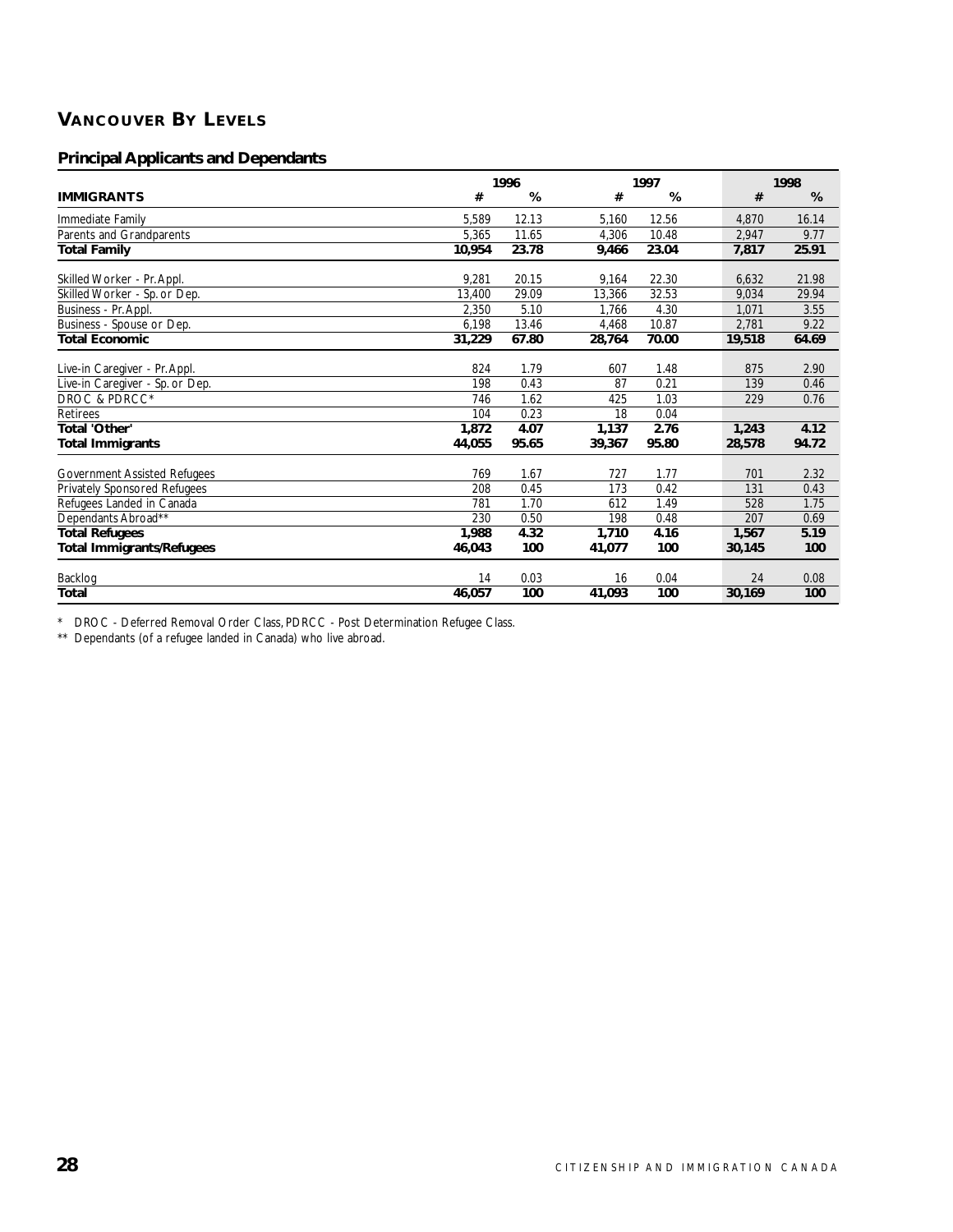# **VANCOUVER PROFILE BY SOURCE AREA**



# **Principal Applicants and Dependants**

| 1996                          |        |       |              | 1997  | 1998   |       |  |
|-------------------------------|--------|-------|--------------|-------|--------|-------|--|
| <b>REGION</b>                 | #      | %     | #            | %     | #      | %     |  |
| Africa and the Middle East    | 3.498  | 7.59  | 4.081        | 9.93  | 3.372  | 11.18 |  |
| Asia and Pacific              | 36.911 | 80.14 | 31.566       | 76.82 | 21,793 | 72.24 |  |
| South and Central America     | 874    | 1.90  | 997          | 2.43  | 969    | 3.21  |  |
| <b>United States</b>          | 814    | 1.77  | 667          | 1.62  | 579    | 1.92  |  |
| Europe and the United Kingdom | 3.959  | 8.60  | 3.777        | 9.19  | 3.397  | 11.26 |  |
| Not Stated                    |        | 0.00  | <sub>5</sub> | 0.01  | 59     | 0.20  |  |
| Total                         | 46.057 | 100   | 41.093       | 100   | 30.169 | 100   |  |

# **VANCOUVER BY TOP TEN SOURCE COUNTRIES**

|                              | 1996   |       |                |              | 1997  |                | 1998   |       |                |
|------------------------------|--------|-------|----------------|--------------|-------|----------------|--------|-------|----------------|
| <b>COUNTRY</b>               | #      | %     | Rank           | #            | %     | Rank           | #      | %     | Rank           |
| China, People's Republic Of  | 4,028  | 8.75  | 4              | 4,487        | 10.92 | 3              | 5,342  | 17.71 |                |
| Taiwan                       | 9.238  | 20.06 | $\overline{2}$ | 8.783        | 21.37 |                | 4,593  | 15.22 | $\overline{2}$ |
| India                        | 4.444  | 9.65  | 3              | 3.582        | 8.72  | 4              | 2.932  | 9.72  | 3              |
| Hong Kong                    | 12.269 | 26.64 |                | 8.217        | 20.00 | $\overline{2}$ | 2.779  | 9.21  | 4              |
| Philippines                  | 2.876  | 6.24  | 5              | 2.554        | 6.22  | 5              | 2.223  | 7.37  | 5              |
| Iran                         | 1.402  | 3.04  | 6              | 1,892        | 4.60  | 6              | 1.685  | 5.59  | 6              |
| Korea, Republic Of           | 1.018  | 2.21  | 8              | 1,044        | 2.54  |                | 1.651  | 5.47  |                |
| United Kingdom               | 1.045  | 2.27  |                | 806          | 1.96  | 8              | 643    | 2.13  | 8              |
| United States Of America     | 814    | 1.77  | 9              | 667          | 1.62  | 10             | 579    | 1.92  | 9              |
| South Africa, Republic Of    | 620    | 1.35  | 10             | 800          | 1.95  | 9              | 579    | 1.92  | 10             |
| Total for Top Ten only       | 37.754 | 81.97 |                | 32.832 79.90 |       |                | 23,006 | 76.26 |                |
| <b>Total Other Countries</b> | 8,303  | 18.03 |                | 8.261 20.10  |       |                | 7.163  | 23.74 |                |
| Total                        | 46.057 | 100   |                | 41.093       | 100   |                | 30,169 | 100   |                |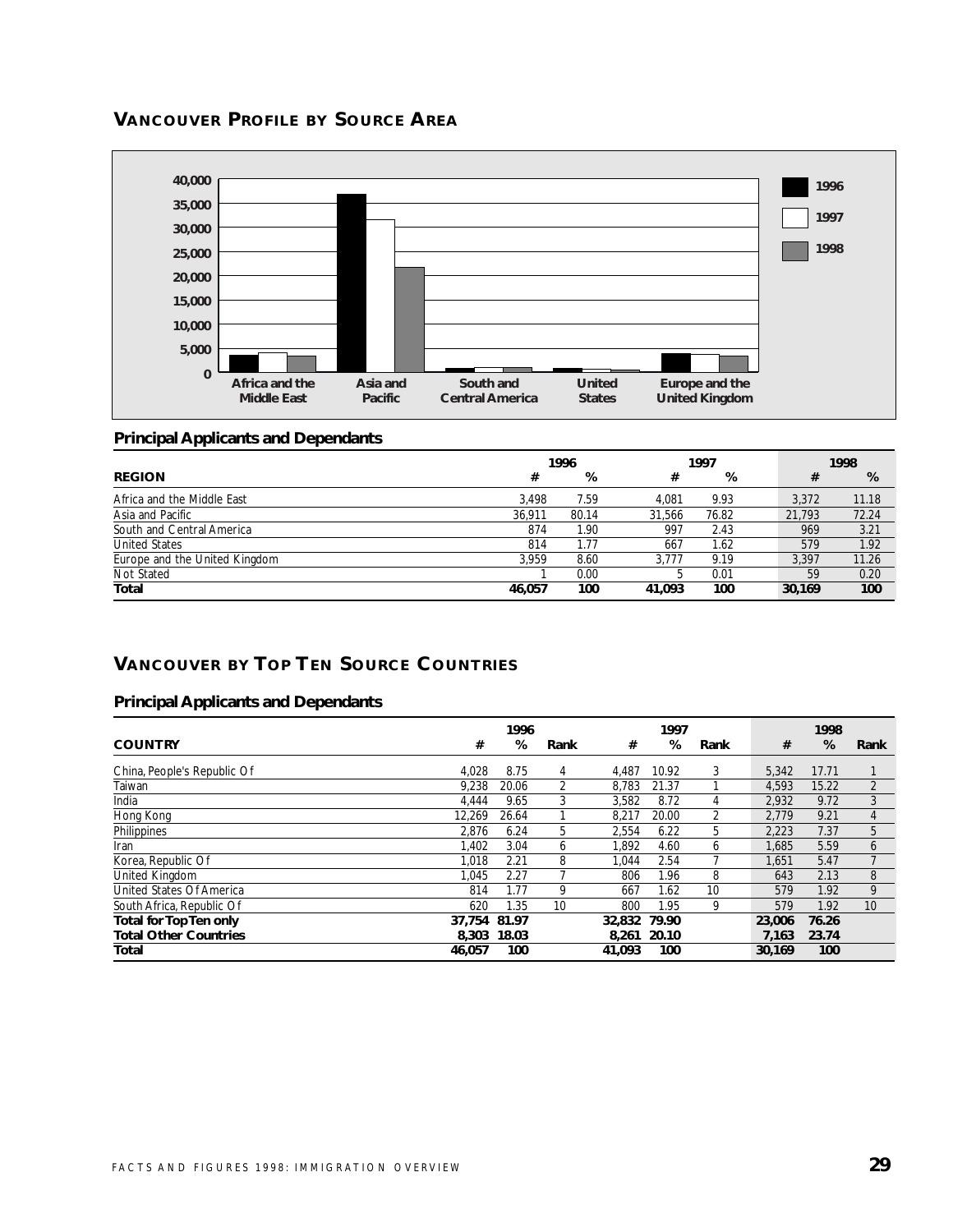# **VANCOUVER PROFILE BY LEVEL OF EDUCATION**



# **Principal Applicants and Dependants**

|                               |        | 1996  |        | 1997  |  |        | 1998  |
|-------------------------------|--------|-------|--------|-------|--|--------|-------|
| <b>EDUCATION*</b>             | #      | %     | #      | %     |  | #      | %     |
| 0 to 9 years of schooling     | 6.910  | 19.28 | 5.605  | 17.53 |  | 4,233  | 17.65 |
| 10 to 12 years of schooling   | 9.521  | 26.57 | 7.348  | 22.98 |  | 4.492  | 18.73 |
| 13 or more years of schooling | 3.020  | 8.43  | 2.625  | 8.21  |  | 1.986  | 8.28  |
| Trade Certificate             | 3.406  | 9.51  | 2.974  | 9.30  |  | 2.012  | 8.39  |
| Non-university diploma        | 2.920  | 8.15  | 2.737  | 8.56  |  | 2.324  | 9.69  |
| Bachelor's degree             | 7.689  | 21.46 | 8.078  | 25.26 |  | 6.933  | 28.91 |
| Master's degree               | 2.008  | 5.60  | 2.189  | 6.85  |  | 1,688  | 7.04  |
| Doctorate                     | 358    | 1.00  | 421    | 1.32  |  | 312    | 1.30  |
| Total                         | 35,832 | 100   | 31,977 | 100   |  | 23,980 | 100   |

\*Applies to those 15 years of age or older.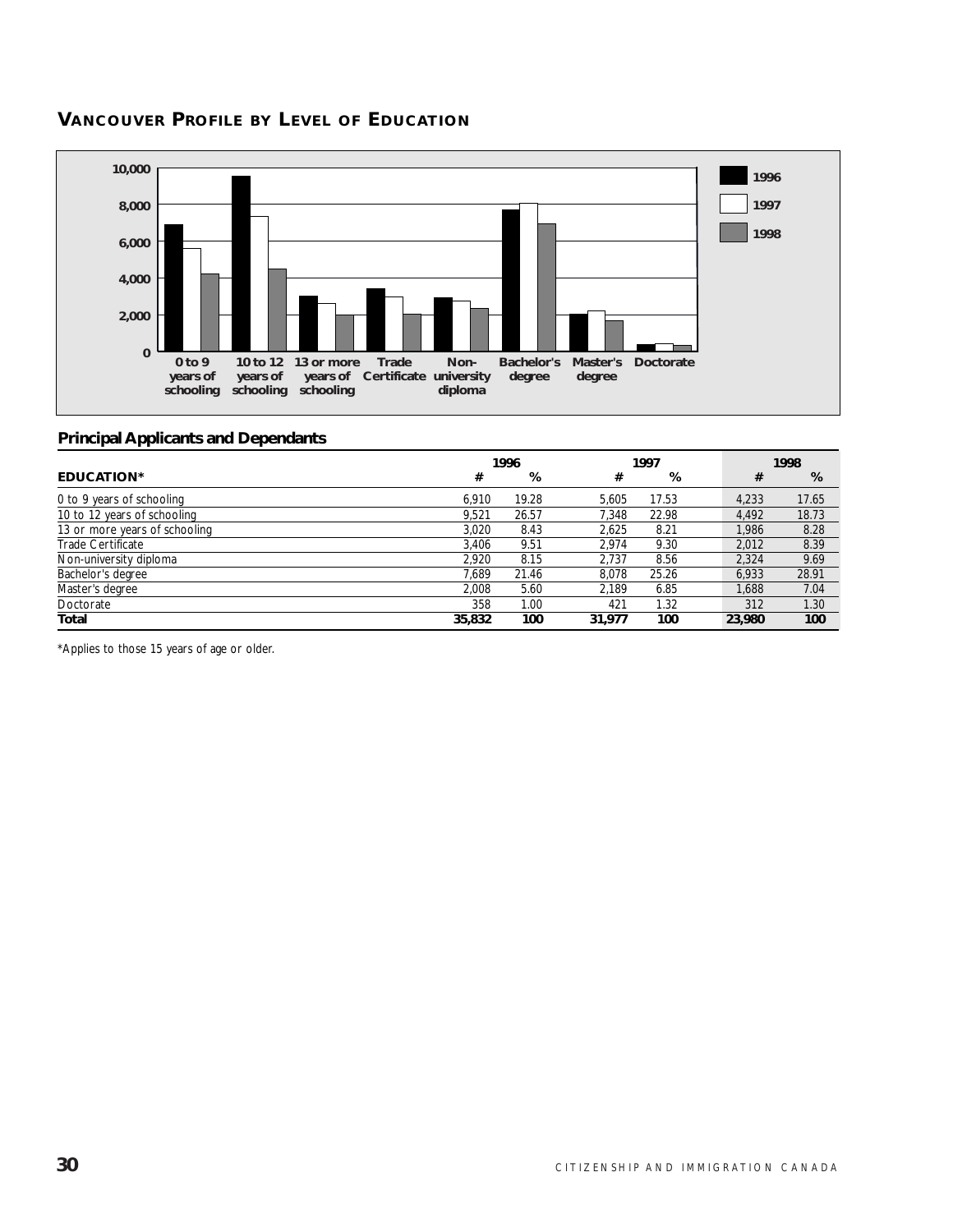

# **VANCOUVER PROFILE BY LANGUAGE ABILITY — PRINCIPAL APPLICANTS AND DEPENDANTS**

#### **Principal Applicants and Dependants**

|                         | 1996   |       | 1997   |       |  | 1998   |       |
|-------------------------|--------|-------|--------|-------|--|--------|-------|
| <b>LANGUAGE ABILITY</b> |        | %     |        | %     |  |        | %     |
| English                 | 23.023 | 49.99 | 20.812 | 50.65 |  | 14,582 | 48.33 |
| French                  | 152    | 0.33  | 105    | 0.26  |  | 91     | 0.30  |
| Both French and English | 407    | 0.88  | 426    | 1.04  |  | 398    | 1.32  |
| Neither                 | 22.475 | 48.80 | 19.750 | 48.06 |  | 15,098 | 50.04 |
| <b>Total</b>            | 46,057 | 100   | 41.093 | 100   |  | 30,169 | 100   |

#### **Children Under 15 Years of Age\***

|                |                         |        | 1996  |       | 1997  | 1998  |       |  |
|----------------|-------------------------|--------|-------|-------|-------|-------|-------|--|
| <b>AGE</b>     | <b>LANGUAGE ABILITY</b> | #      | %     | #     | %     | #     | %     |  |
| 0 to 4 years   | English                 | 382    | 3.74  | 344   | 3.77  | 216   | 3.49  |  |
| 0 to 4 years   | French                  | 10     | 0.10  | 8     | 0.09  | 5     | 0.08  |  |
| 0 to 4 years   | Both French and English | 2      | 0.02  |       | 0.00  |       | 0.02  |  |
| 0 to 4 years   | <b>Neither</b>          | 2,307  | 22.56 | 1,960 | 21.50 | 1,334 | 21.55 |  |
|                | Sub-Total               | 2,701  | 26.42 | 2,312 | 25.36 | 1,556 | 25.14 |  |
| 5 to 9 years   | English                 | 709    | 6.93  | 681   | 7.47  | 440   | 7.11  |  |
| 5 to 9 years   | French                  | 12     | 0.12  |       | 0.08  | 9     | 0.15  |  |
| 5 to 9 years   | Both French and English |        | 0.07  | 4     | 0.04  |       | 0.11  |  |
| 5 to 9 years   | <b>Neither</b>          | 2,906  | 28.42 | 2,590 | 28.41 | 1,760 | 28.44 |  |
|                | Sub-Total               | 3,634  | 35.54 | 3,282 | 36.00 | 2,216 | 35.81 |  |
| 10 to 14 years | English                 | 882    | 8.63  | 866   | 9.50  | 548   | 8.85  |  |
| 10 to 14 years | French                  | 12     | 0.12  | 5     | 0.05  | 4     | 0.06  |  |
| 10 to 14 years | Both French and English | 5      | 0.05  | 10    | 0.11  | 11    | 0.18  |  |
| 10 to 14 years | <b>Neither</b>          | 2,991  | 29.25 | 2,641 | 28.97 | 1,854 | 29.96 |  |
|                | Sub-Total               | 3,890  | 38.04 | 3,522 | 38.64 | 2,417 | 39.05 |  |
| <b>Total</b>   |                         | 10,225 | 100   | 9,116 | 100   | 6,189 | 100   |  |

\* These individuals are included in the Totals for 'Principal Applicants and Dependants'.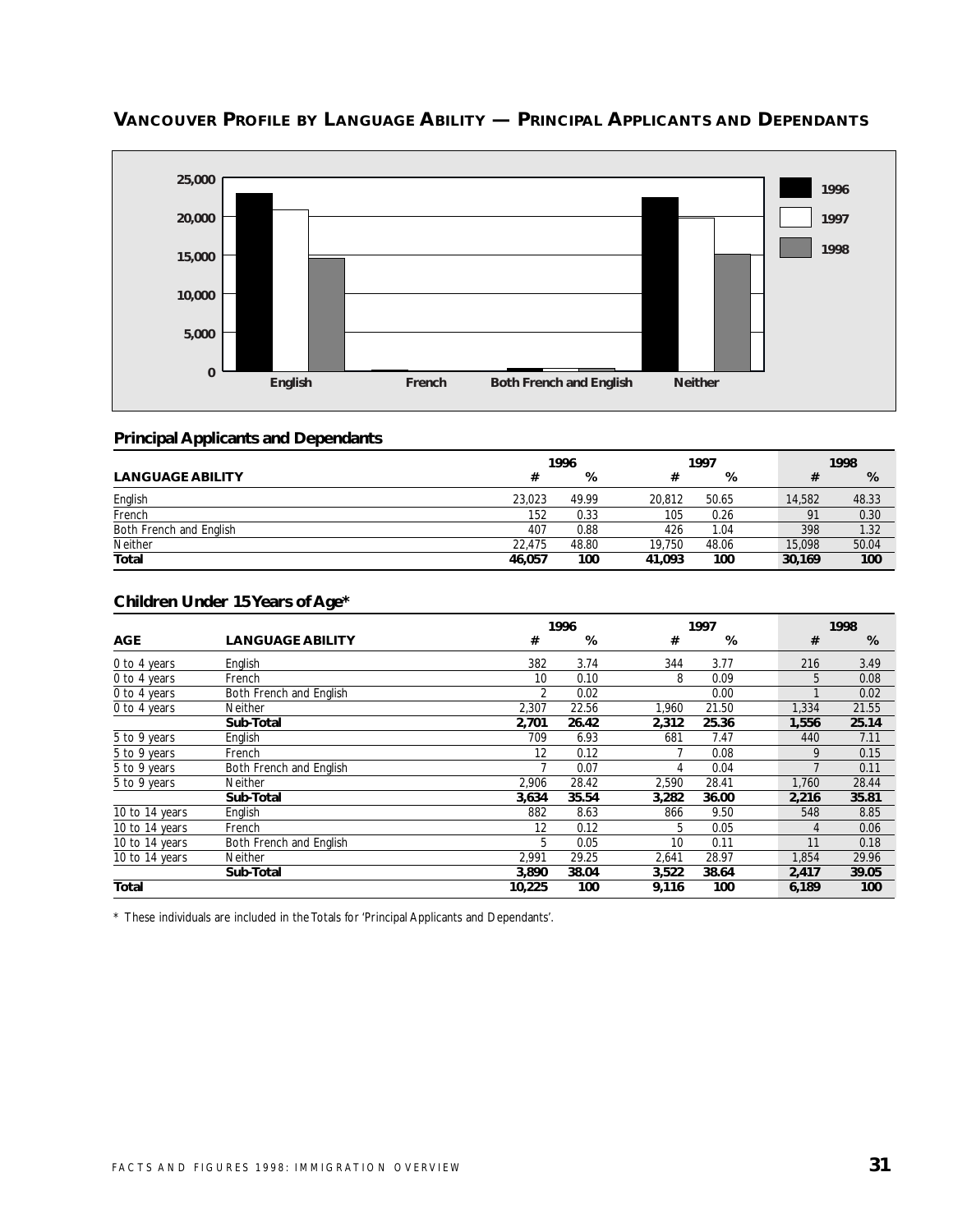

# **VANCOUVER PROFILE BY INTENTION TO WORK (15 YEARS OR OLDER)**

# **Principal Applicants and Dependants**

|                          |        | 1996  |        | 1997  |        | 1998  |
|--------------------------|--------|-------|--------|-------|--------|-------|
| <b>INTENTION TO WORK</b> |        | %     |        | %     |        | %     |
| Intend to work           | 23.637 | 65.97 | 21.067 | 65.88 | 15,675 | 65.37 |
| Do not intend to work    | 12.191 | 34.02 | 10.907 | 34.11 | 8.300  | 34.61 |
| Not Stated               |        | 0.01  |        | 0.01  |        | 0.02  |
| Total                    | 35,832 | 100   | 31,977 | 100   | 23,980 | 100   |

# **Principal Applicants and Dependants**

|                                |        | 1996  |        | 1997  |  |        | 1998  |
|--------------------------------|--------|-------|--------|-------|--|--------|-------|
| <b>INTENTION TO WORK</b>       | #      | %     | #      | %     |  | #      | %     |
| Intend to Work - employee      | 12.910 | 36.03 | 12.762 | 39.91 |  | 8.971  | 37.41 |
| Intend to Work - ONI*          | 8.759  | 24.44 | 6.855  | 21.44 |  | 5.826  | 24.30 |
| Intend to Work - self-employed | 1.968  | 5.49  | 1.450  | 4.53  |  | 878    | 3.66  |
| Student                        | 4.974  | 13.88 | 4.191  | 13.11 |  | 3.216  | 13.41 |
| Do not intend to work          | 7.217  | 20.14 | 6.716  | 21.00 |  | 5.084  | 21.20 |
| Not Stated                     |        | 0.01  |        | 0.01  |  |        | 0.02  |
| Total                          | 35,832 | 100   | 31,977 | 100   |  | 23,980 | 100   |

\*ONI - Occupation Not Identified.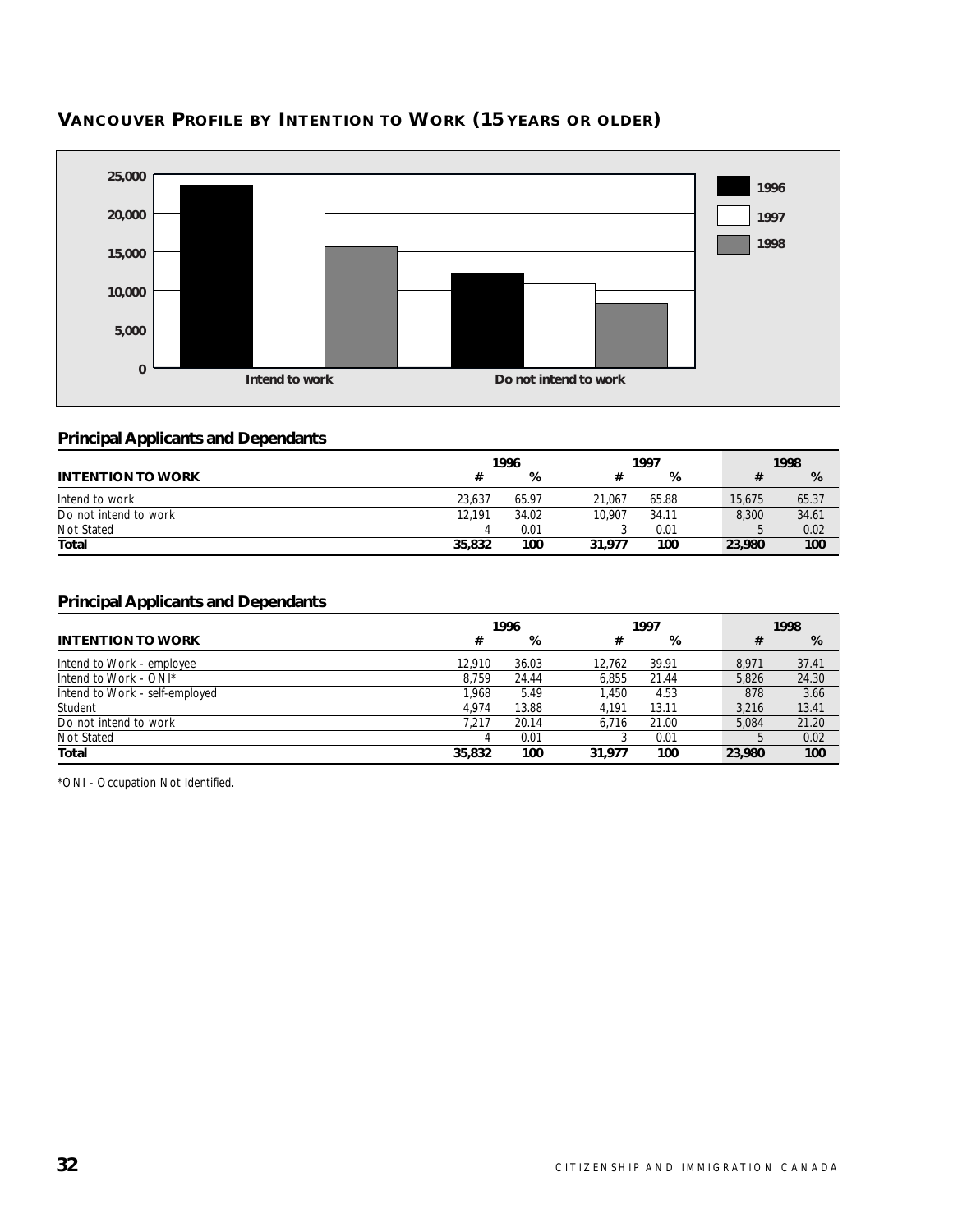

# **VANCOUVER PROFILE — INTENDING TO WORK BY LANGUAGE ABILITY (15 YEARS OR OLDER)**

|                         | 1996   |       |        | 1997  |  |        | 1998  |
|-------------------------|--------|-------|--------|-------|--|--------|-------|
| <b>LANGUAGE ABILITY</b> |        | %     |        | %     |  |        | %     |
| English                 | 17,021 | 72.01 | 15.317 | 72.71 |  | 10.763 | 68.66 |
| French                  | 80     | 0.34  | 59     | 0.28  |  | 46     | 0.29  |
| Both French and English | 338    | 1.43  | 342    | 1.62  |  | 311    | 1.98  |
| Neither                 | 6.198  | 26.22 | 5.349  | 25.39 |  | 4.555  | 29.06 |
| Total                   | 23,637 | 100   | 21.067 | 100   |  | 15,675 | 100   |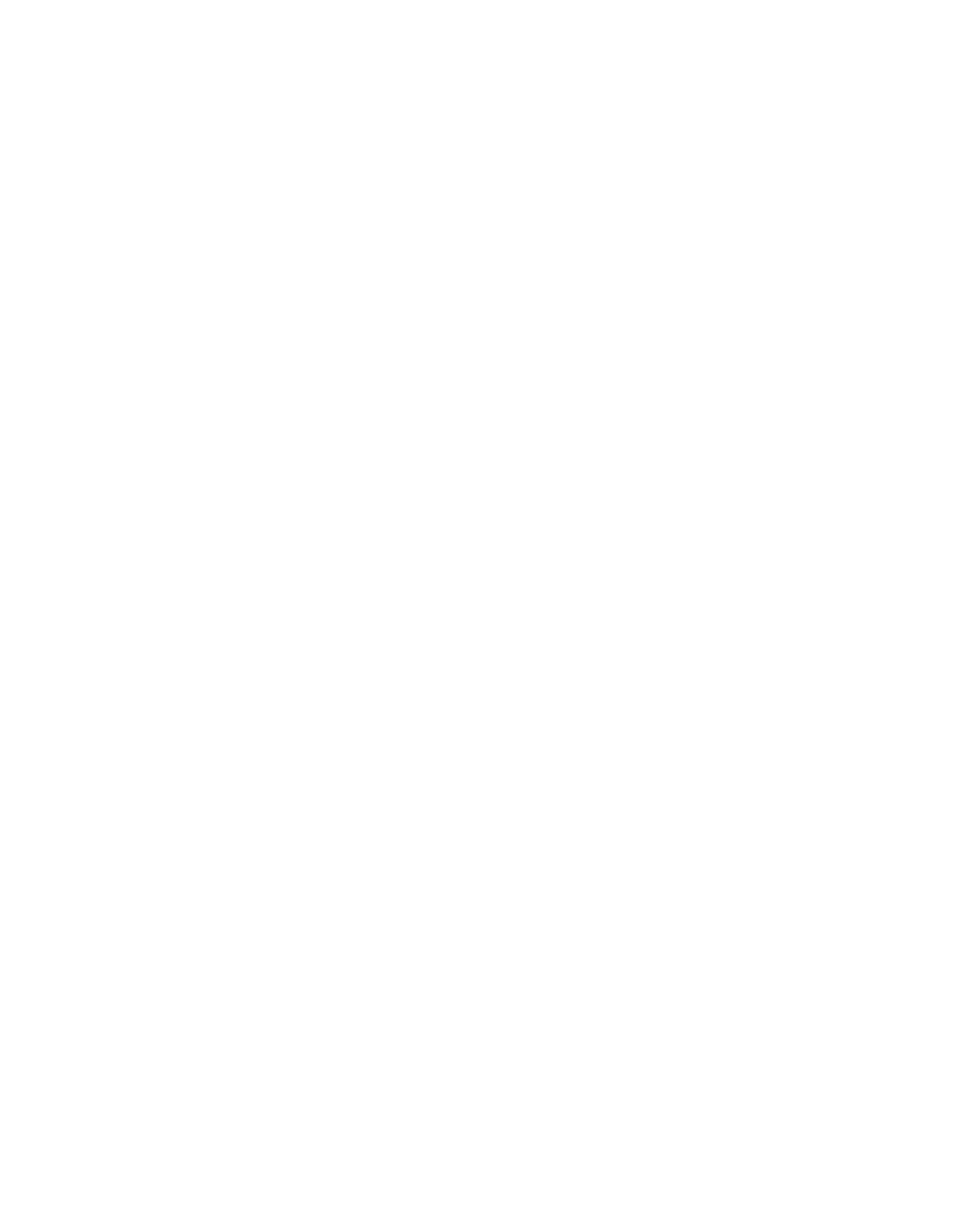# **FAMILY CLASS**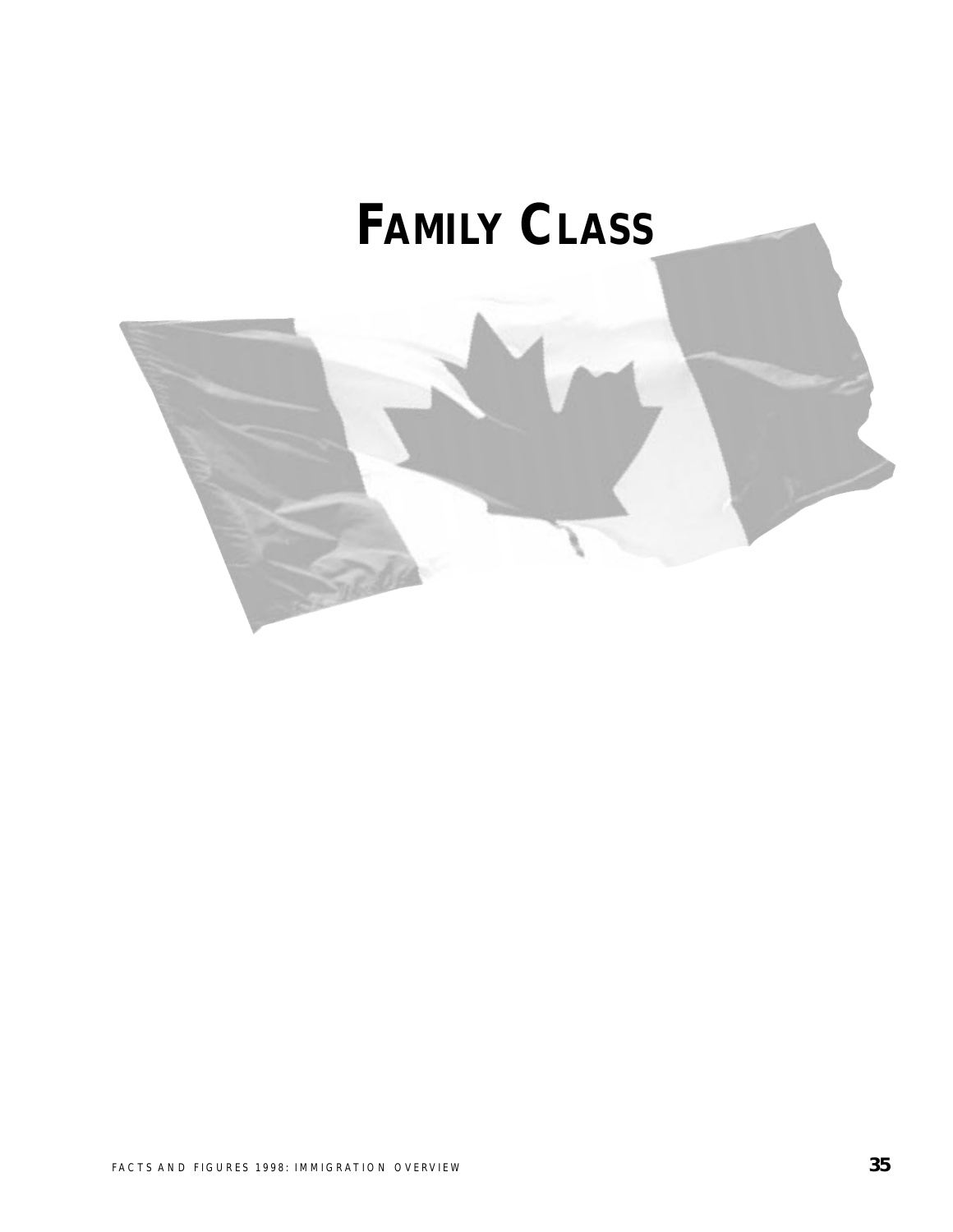# **FAMILY CLASS BY CATEGORY**



#### **Principal Applicants and Dependants**

|                       |        | 1996  |        | 1997  |  |        | 1998  |
|-----------------------|--------|-------|--------|-------|--|--------|-------|
| <b>CATEGORY</b>       | #      | %     | #      | %     |  |        | %     |
| Spouse                | 32.067 | 46.94 | 30.122 | 50.24 |  | 28,298 | 55.64 |
| Fiance(e)             | 3.909  | 5.72  | 3,079  | 5.14  |  | 1,915  | 3.77  |
| Son or Daughter       | 5.454  | 7.98  | 4.552  | 7.59  |  | 4.008  | 7.88  |
| Parent or Grandparent | 24.614 | 36.03 | 20.215 | 33.71 |  | 14,199 | 27.92 |
| Other*                | 2.275  | 3.33  | 1.991  | 3.32  |  | 2.441  | 4.80  |
| <b>Total</b>          | 68,319 | 100   | 59.959 | 100   |  | 50,861 | 100   |

\*Applies to orphans under 18, potential adoptees under 13 and other miscellaneous groups.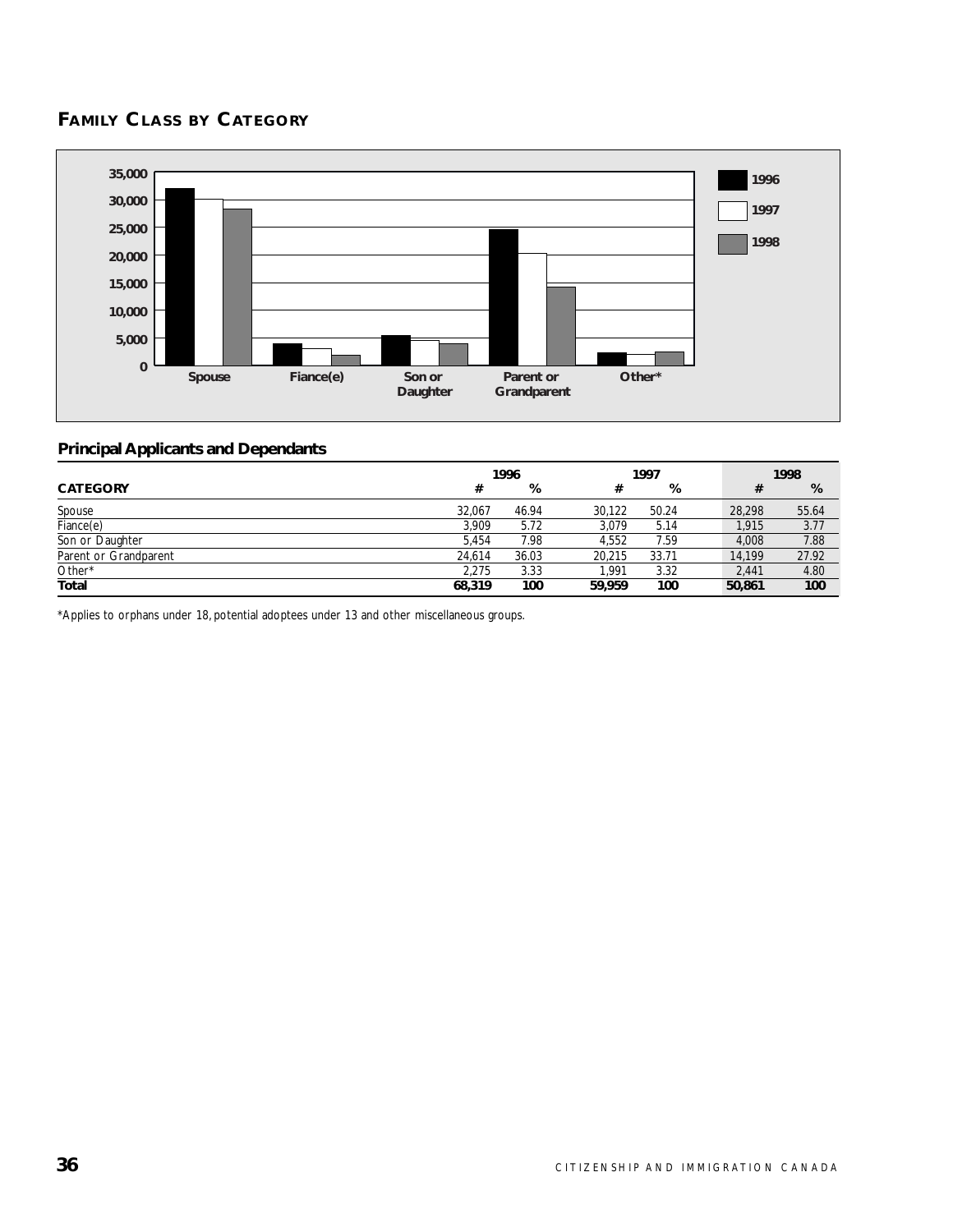

## **FAMILY CLASS PRINCIPAL APPLICANTS BY GENDER, 1998**

#### **Principal Applicants**

|               |                       |        | 1996  |        |       |        | 1998  |
|---------------|-----------------------|--------|-------|--------|-------|--------|-------|
| <b>GENDER</b> | <b>CATEGORY</b>       | #      | %     | #      | %     | #      | %     |
| Male          | Spouse                | 10.795 | 57.18 | 9.889  | 58.84 | 8,885  | 64.28 |
| Male          | Fiance(e)             | 838    | 4.44  | 651    | 3.87  | 356    | 2.58  |
| Male          | Parent or Grandparent | 6.563  | 34.76 | 5,600  | 33.32 | 3,920  | 28.36 |
| Male          | Other                 | 683    | 3.62  | 668    | 3.97  | 662    | 4.79  |
|               | Sub total             | 18,879 | 100   | 16,808 | 100   | 13,823 | 100   |
| Female        | Spouse                | 16.899 | 63.62 | 16,364 | 66.61 | 15,836 | 70.95 |
| Female        | Fiance(e)             | 2.782  | 10.47 | 2.267  | 9.23  | 1,420  | 6.36  |
| Female        | Parent or Grandparent | 5,415  | 20.39 | 4,685  | 19.07 | 3,359  | 15.05 |
| Female        | Other                 | 1.467  | 5.52  | 1.251  | 5.09  | 1.704  | 7.63  |
|               | Sub total             | 26,563 | 100   | 24,567 | 100   | 22,319 | 100   |
| Not Stated    | Spouse                |        |       |        |       |        |       |
| Not Stated    | Other*                |        |       |        |       |        |       |
|               | Total                 | 45,442 |       | 41,375 |       | 36,144 |       |

\*Applies to orphans under 18, potential adoptees under 13 and other miscellaneous groups.

#### **Special Note:**

"Sons or Daughters" are generally under-age dependant children. For administrative purposes one child in each case is selected as a "Principal Applicant". By virtue of the age-dependancy we have included "Sons or Daughters" in the "Family Class Dependants By Gender" table for purposes of gender analysis.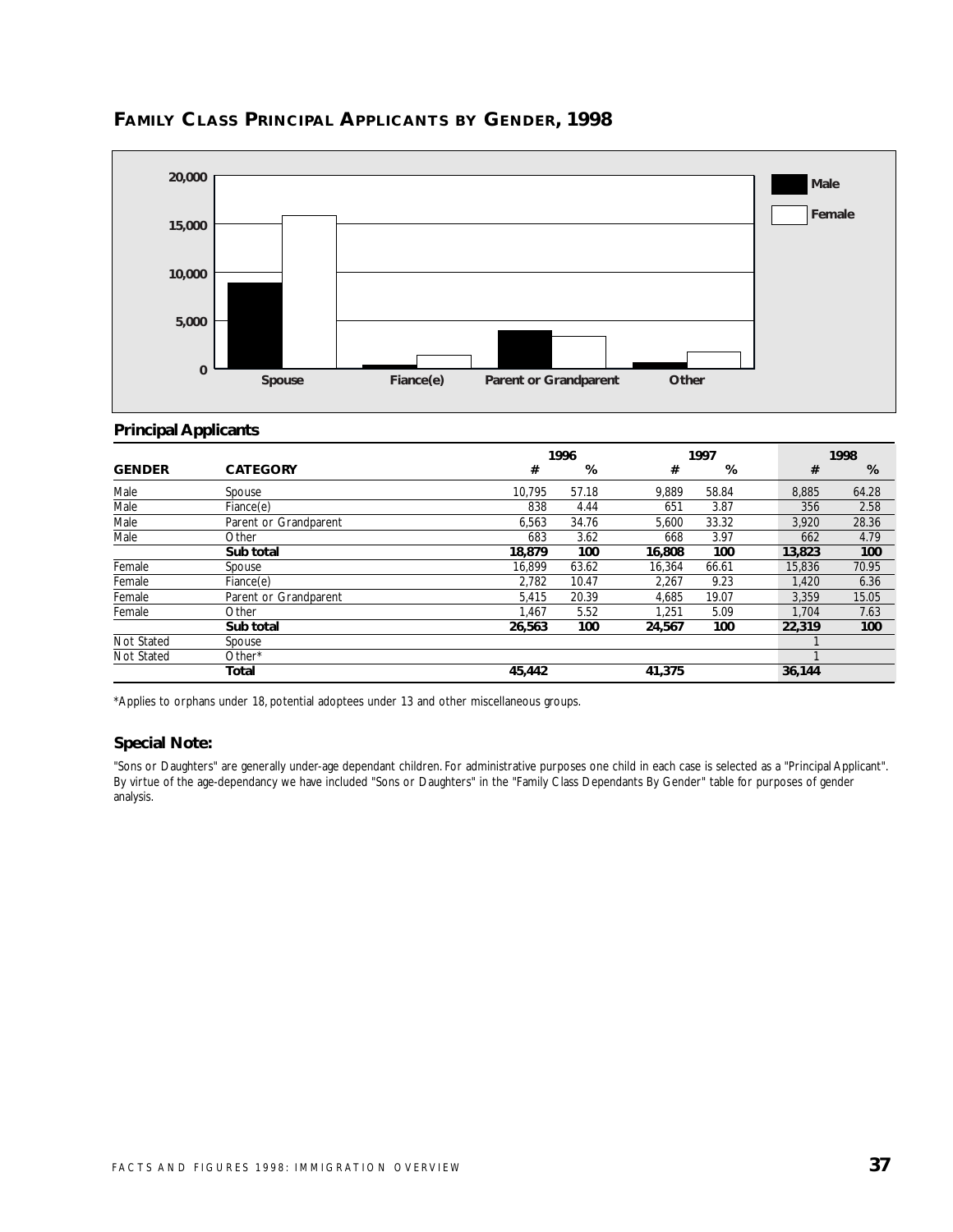

# **FAMILY CLASS DEPENDANTS BY GENDER, 1998**

#### **Dependants**

|               |                       |        | 1996  |        | 1997  |  |        | 1998  |
|---------------|-----------------------|--------|-------|--------|-------|--|--------|-------|
| <b>GENDER</b> | <b>CATEGORY</b>       | #      | %     | #      | %     |  | #      | %     |
| Male          | Spouse                | 2,223  | 24.07 | 1,927  | 26.45 |  | 1,838  | 30.35 |
| Male          | Fiance(e)             | 139    | 1.50  | 65     | 0.89  |  | 69     | 1.14  |
| Male          | Son or Daughter       | 2.880  | 31.18 | 2,407  | 33.04 |  | 2,056  | 33.95 |
| Male          | Parent or Grandparent | 3,938  | 42.63 | 2,851  | 39.14 |  | 2,062  | 34.05 |
| Male          | Other                 | 57     | 0.62  | 35     | 0.48  |  | 31     | 0.51  |
|               | Sub total             | 9,237  | 100   | 7,285  | 100   |  | 6,056  | 100   |
| Female        | Spouse                | 2,150  | 15.76 | 1.942  | 17.19 |  | 1,738  | 20.07 |
| Female        | Fiance(e)             | 150    | 1.10  | 96     | 0.85  |  | 70     | 0.81  |
| Female        | Son or Daughter       | 2,574  | 18.87 | 2,145  | 18.98 |  | 1,952  | 22.54 |
| Female        | Parent or Grandparent | 8.698  | 63.77 | 7.079  | 62.65 |  | 4,858  | 56.09 |
| Female        | Other                 | 68     | 0.50  | 37     | 0.33  |  | 43     | 0.50  |
|               | Sub total             | 13,640 | 100   | 11.299 | 100   |  | 8,661  | 100   |
|               | Total                 | 22.877 |       | 18,584 |       |  | 14,717 |       |

\*Applies to orphans under 18, potential adoptees under 13 and other miscellaneous groups.

#### **Special Note:**

"Sons or Daughters" are generally under-age dependant children. For administrative purposes one child in each case is selected as a "Principal Applicant". By virtue of the age-dependancy we have included "Sons or Daughters" in the "Family Class Dependants By Gender" table for purposes of gender analysis.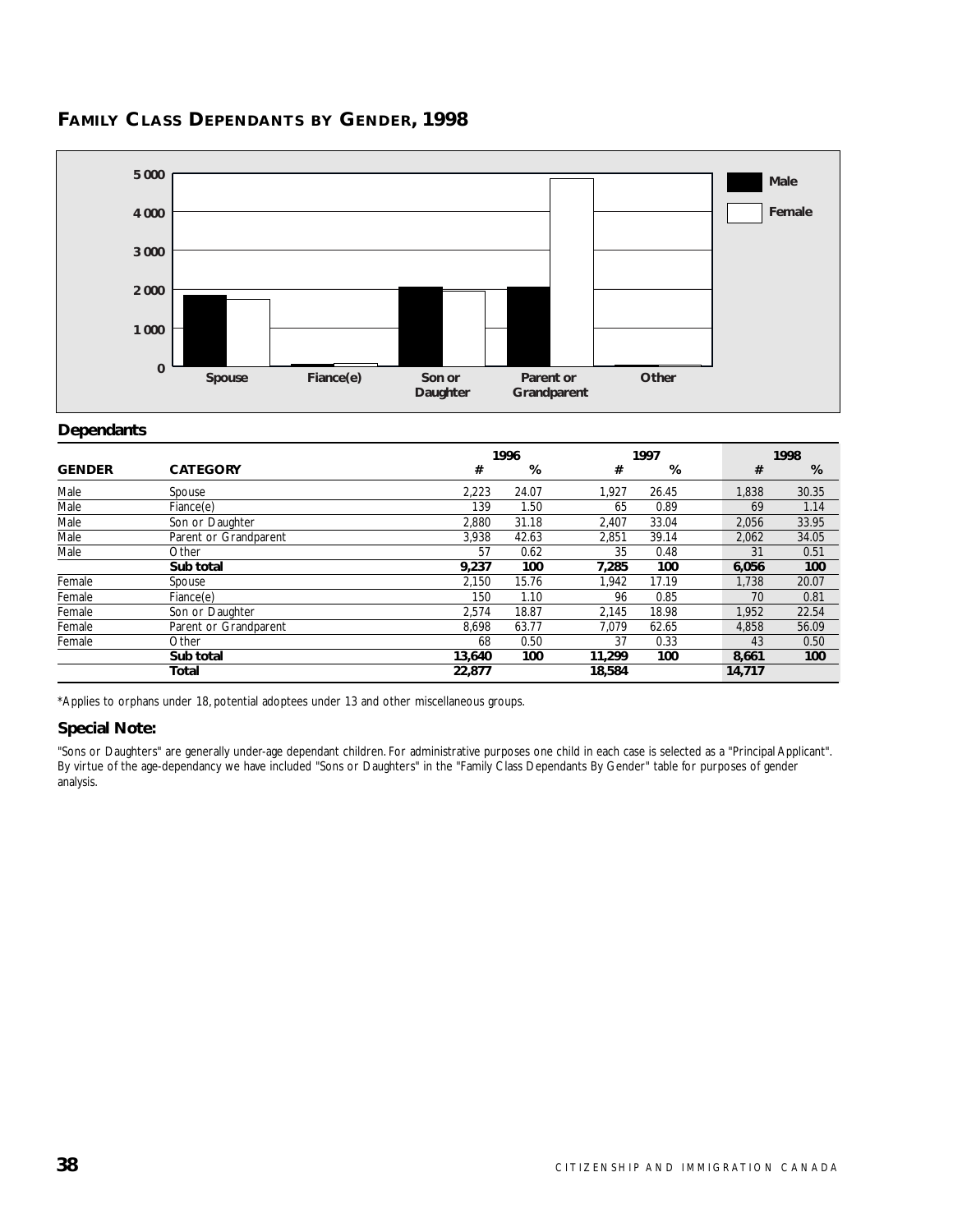# **FAMILY CLASS BY PROVINCE**



|                              |        | 1996  |        | 1997  |  |        | 1998  |
|------------------------------|--------|-------|--------|-------|--|--------|-------|
| <b>PROVINCE</b>              | #      | %     | #      | %     |  | #      | %     |
| Newfoundland                 | 89     | 0.13  | 70     | 0.12  |  | 72     | 0.14  |
| Prince Edward Island         | 18     | 0.03  | 23     | 0.04  |  | 12     | 0.02  |
| Nova Scotia                  | 305    | 0.45  | 291    | 0.49  |  | 233    | 0.46  |
| New Brunswick                | 188    | 0.28  | 135    | 0.23  |  | 158    | 0.31  |
| Quebec                       | 9,226  | 13.50 | 8,160  | 13.61 |  | 6,877  | 13.52 |
| Ontario                      | 38,030 | 55.67 | 32.700 | 54.54 |  | 27.235 | 53.55 |
| Manitoba                     | 1,182  | 1.73  | 1,137  | 1.90  |  | 945    | 1.86  |
| Saskatchewan                 | 434    | 0.64  | 405    | 0.68  |  | 391    | 0.77  |
| Alberta                      | 4,461  | 6.53  | 4,058  | 6.77  |  | 3.760  | 7.39  |
| <b>Northwest Territories</b> | 50     | 0.07  | 54     | 0.09  |  | 34     | 0.07  |
| <b>British Columbia</b>      | 14,282 | 20.90 | 12,885 | 21.49 |  | 11,104 | 21.83 |
| Yukon                        | 48     | 0.07  | 37     | 0.06  |  | 26     | 0.05  |
| Not Stated                   | 6      | 0.01  | 4      | 0.01  |  | 14     | 0.03  |
| Total                        | 68,319 | 100   | 59,959 | 100   |  | 50,861 | 100   |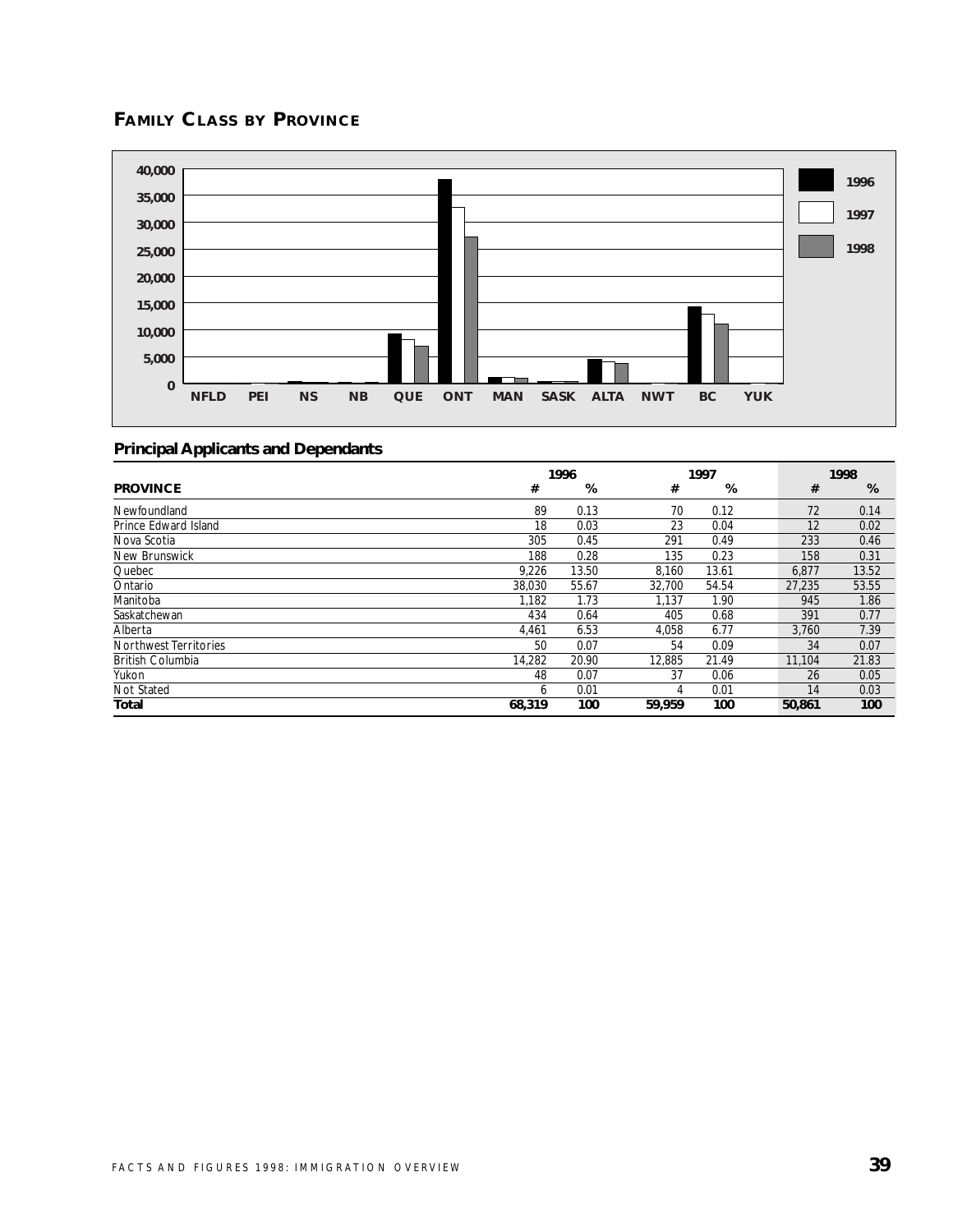# **FAMILY CLASS BY CENSUS METROPOLITAN AREA, 1998**



|                     |        | 1996  |        | 1997  |  |        | 1998  |
|---------------------|--------|-------|--------|-------|--|--------|-------|
| <b>CENSUS AREA</b>  | #      | %     | #      | %     |  | #      | %     |
| Halifax             | 201    | 0.29  | 173    | 0.29  |  | 125    | 0.25  |
| Montreal            | 7,697  | 11.27 | 6,647  | 11.09 |  | 4,960  | 9.75  |
| Quebec City         | 321    | 0.47  | 272    | 0.45  |  | 231    | 0.45  |
| Toronto             | 30,367 | 44.45 | 26,165 | 43.64 |  | 20,817 | 40.93 |
| Hamilton            | 1.162  | 1.70  | 939    | 1.57  |  | 816    | 1.60  |
| Ottawa-Carleton     | 1.853  | 2.71  | 1,643  | 2.74  |  | 1,380  | 2.71  |
| London              | 492    | 0.72  | 433    | 0.72  |  | 372    | 0.73  |
| Winnipeg            | 975    | 1.43  | 952    | 1.59  |  | 807    | 1.59  |
| Regina              | 148    | 0.22  | 113    | 0.19  |  | 102    | 0.20  |
| Saskatoon           | 145    | 0.21  | 151    | 0.25  |  | 139    | 0.27  |
| Edmonton            | 1.681  | 2.46  | 1,490  | 2.49  |  | 1,283  | 2.52  |
| Calgary             | 2,190  | 3.21  | 1,953  | 3.26  |  | 1,835  | 3.61  |
| Vancouver           | 10,954 | 16.03 | 9,466  | 15.79 |  | 7,817  | 15.37 |
| Victoria            | 393    | 0.58  | 344    | 0.57  |  | 247    | 0.49  |
| Elsewhere in Region | 9.740  | 14.26 | 9,218  | 15.37 |  | 9,930  | 19.52 |
| Total               | 68,319 | 100   | 59,959 | 100   |  | 50,861 | 100   |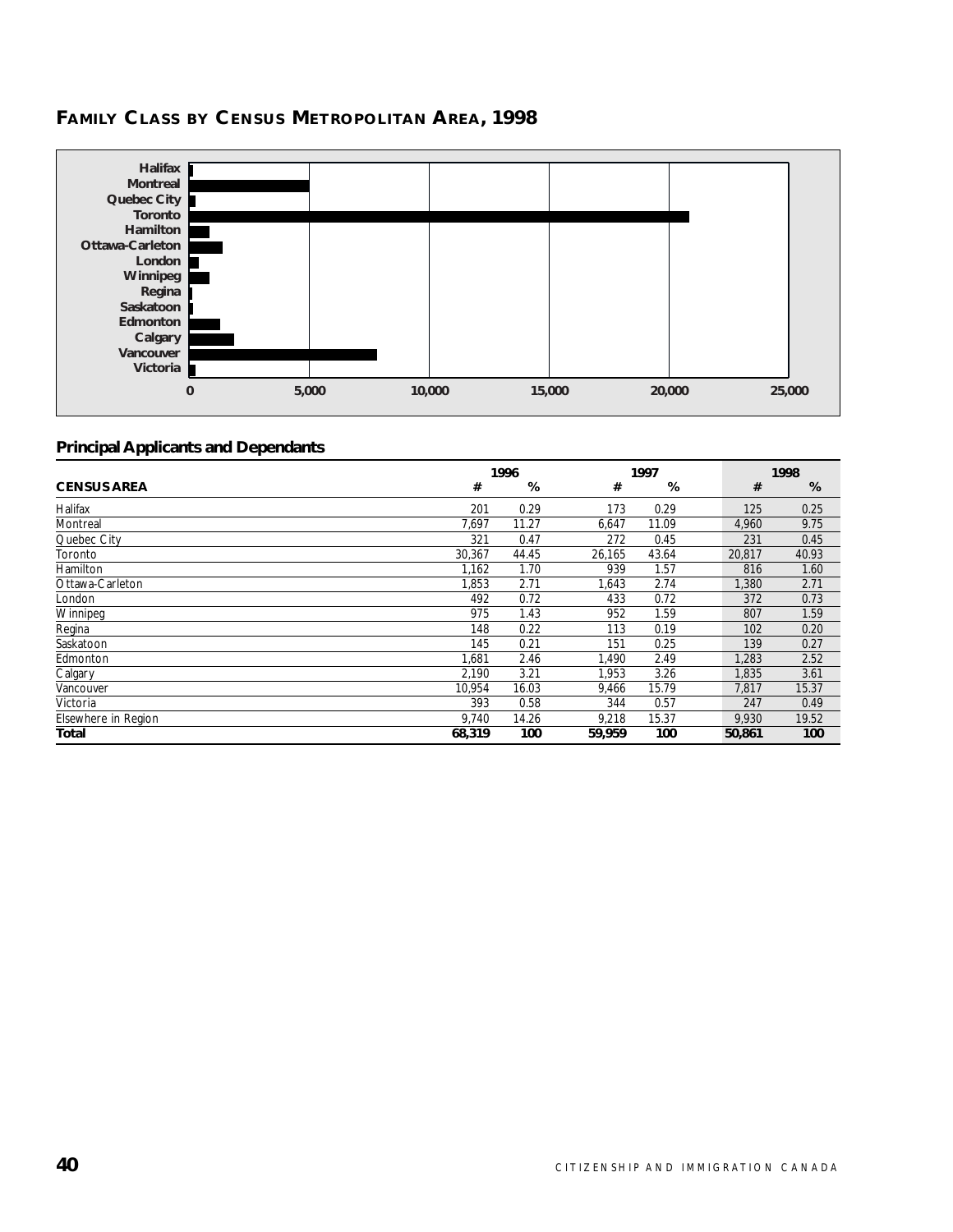



#### **Principal Applicants and Dependants**

|                               | 1996   |       |        | 1997  |  |        | 1998  |
|-------------------------------|--------|-------|--------|-------|--|--------|-------|
| <b>REGION</b>                 | #      | %     | #      | %     |  | #      | %     |
| Africa and the Middle East    | 7.166  | 10.49 | 6.054  | 10.10 |  | 5.147  | 10.12 |
| Asia and Pacific              | 37,272 | 54.56 | 32.418 | 54.07 |  | 27,319 | 53.71 |
| South and Central America     | 11.734 | 17.18 | 10.349 | 17.26 |  | 7.991  | 15.71 |
| <b>United States</b>          | 3.163  | 4.63  | 2.497  | 4.16  |  | 2.600  | 5.11  |
| Europe and the United Kingdom | 8.981  | 13.15 | 8.638  | 14.41 |  | 7,698  | 15.14 |
| Not Stated                    |        | 0.00  |        | 0.01  |  | 106    | 0.21  |
| Total                         | 68,319 | 100   | 59,959 | 100   |  | 50,861 | 100   |

# **FAMILY CLASS BY TOP TEN SOURCE COUNTRIES**

|                                |              | 1996  |      |              | 1997  |      |        | 1998  |                |
|--------------------------------|--------------|-------|------|--------------|-------|------|--------|-------|----------------|
| <b>COUNTRY</b>                 | #            | %     | Rank | #            | %     | Rank | #      | %     | Rank           |
| India                          | 13.496       | 19.75 |      | 11.190       | 18.66 |      | 9.969  | 19.60 |                |
| China, People's Republic Of    | 4,265        | 6.24  | 4    | 4,935        | 8.23  | 2    | 5,059  | 9.95  | $\overline{2}$ |
| Philippines                    | 4,958        | 7.26  | 3    | 3,742        | 6.24  | 4    | 3,254  | 6.40  | 3              |
| United States Of America       | 3.163        | 4.63  | 5    | 2.497        | 4.16  | 5    | 2.600  | 5.11  | 4              |
| Jamaica                        | 2,729        | 3.99  | 6    | 2,425        | 4.04  | 6    | 1,833  | 3.60  | 5              |
| Hong Kong                      | 5,296        | 7.75  | 2    | 3,985        | 6.65  | 3    | 1,795  | 3.53  | 6              |
| Pakistan                       | 994          | 1.45  | 14   | 1,423        | 2.37  | 11   | 1,634  | 3.21  |                |
| Vietnam, Socialist Republic Of | 2,281        | 3.34  |      | 1,684        | 2.81  | 8    | 1,535  | 3.02  | 8              |
| United Kingdom                 | 1.589        | 2.33  | 10   | 1,444        | 2.41  | 10   | 1.271  | 2.50  | 9              |
| Haiti                          | 1,456        | 2.13  | 11   | 1,270        | 2.12  | 12   | 1,019  | 2.00  | 10             |
| Guyana                         | 1.983        | 2.90  | 8    | 1.570        | 2.62  | 9    | 1.017  | 2.00  | 11             |
| Sri Lanka                      | 1.793        | 2.62  | 9    | 1.733        | 2.89  |      | 645    | 1.27  | 15             |
| Total for Top Ten only         | 41,553       | 60.82 |      | 35,205       | 58.72 |      | 29.969 | 58.92 |                |
| <b>Total Other Countries</b>   | 26.766 39.18 |       |      | 24.754 41.28 |       |      | 20,892 | 41.08 |                |
| Total                          | 68,319       | 100   |      | 59,959       | 100   |      | 50,861 | 100   |                |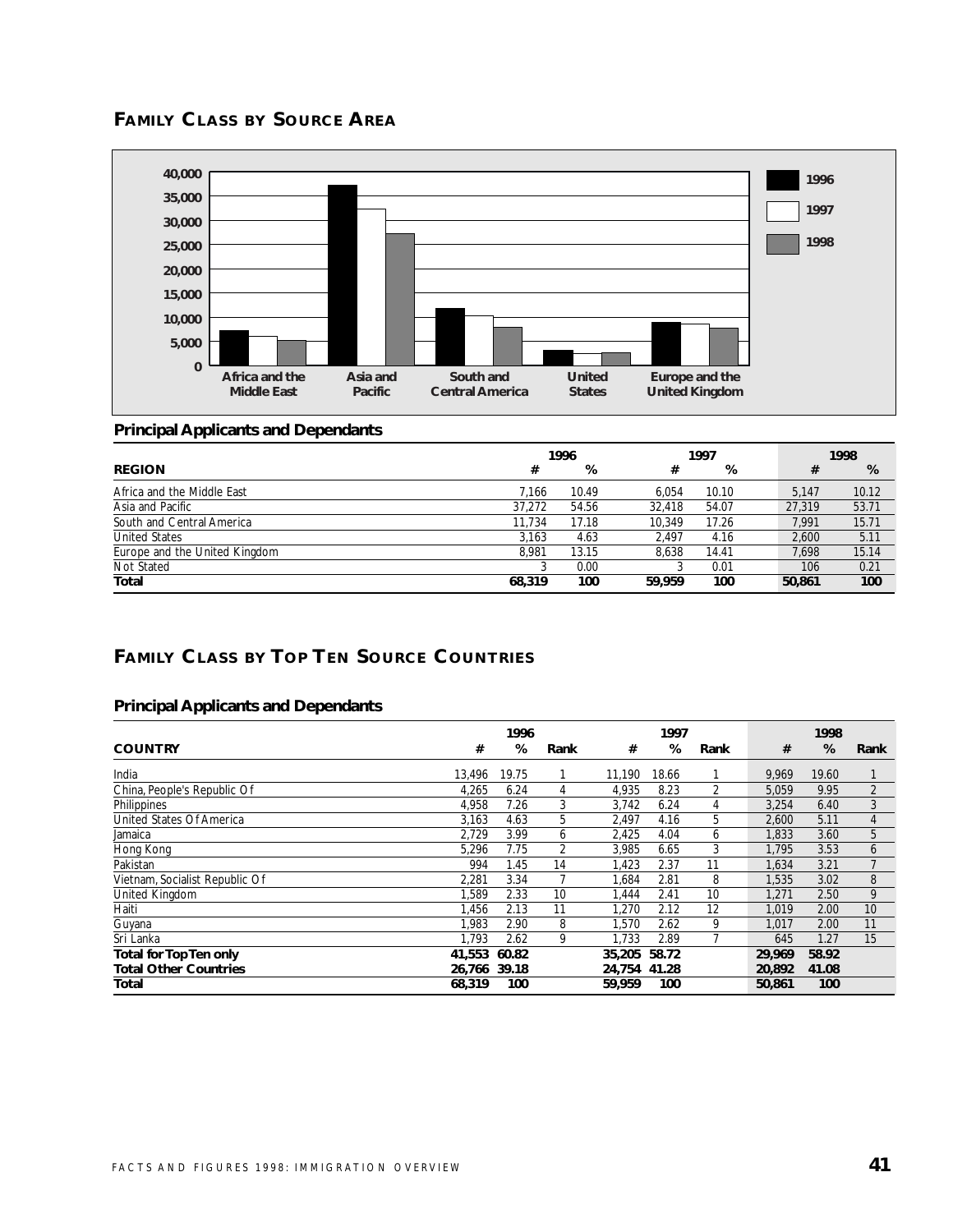## **FAMILY CLASS BY LEVEL OF EDUCATION**



#### **Principal Applicants and Dependants**

|                               |        | 1996  | 1997   |       | 1998 |        |       |
|-------------------------------|--------|-------|--------|-------|------|--------|-------|
| <b>EDUCATION*</b>             | #      | %     | #      | %     |      | #      | %     |
| 0 to 9 years of schooling     | 19.853 | 33.35 | 16.884 | 32.16 |      | 12,932 | 29.61 |
| 10 to 12 years of schooling   | 17.827 | 29.95 | 14.970 | 28.52 |      | 11.729 | 26.85 |
| 13 or more years of schooling | 5.781  | 9.71  | 5.252  | 10.00 |      | 4.712  | 10.79 |
| Trade Certificate             | 4.687  | 7.87  | 4.245  | 8.09  |      | 3.531  | 8.08  |
| Non-university diploma        | 3.265  | 5.48  | 3.320  | 6.32  |      | 3.094  | 7.08  |
| Bachelor's degree             | 6.732  | 11.31 | 6.391  | 12.17 |      | 6.249  | 14.31 |
| Master's degree               | 1.137  | 1.91  | 1,156  | 2.20  |      | 1.201  | 2.75  |
| Doctorate                     | 247    | 0.41  | 276    | 0.53  |      | 228    | 0.52  |
| Total                         | 59,529 | 100   | 52,494 | 100   |      | 43,676 | 100   |

\*Applies to those 15 years of age or older.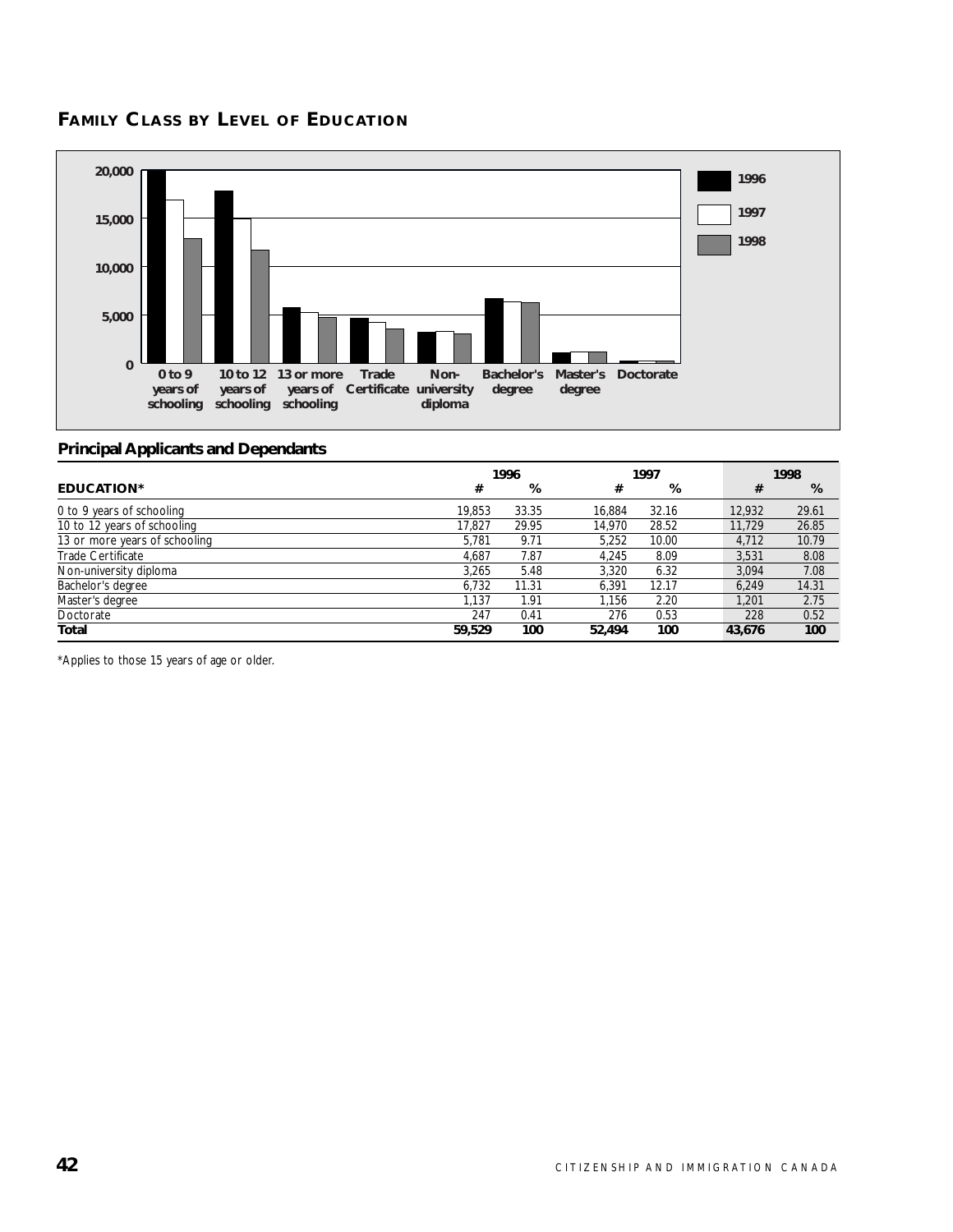

# **FAMILY CLASS PRINCIPAL APPLICANTS BY GENDER AND EDUCATION, 1998**

#### **Principal Applicants**

|                   |                               |        | 1996<br>1997 |        |       | 1998   |        |
|-------------------|-------------------------------|--------|--------------|--------|-------|--------|--------|
| <b>GENDER</b>     | <b>EDUCATION*</b>             | #      | %            | #      | %     |        | #<br>% |
| Male              | 0 to 9 years of schooling     | 5,230  | 28.52        | 4,446  | 27.27 | 3,239  | 24.31  |
| Male              | 10 to 12 years of schooling   | 5,349  | 29.17        | 4,580  | 28.09 | 3,636  | 27.29  |
| Male              | 13 or more years of schooling | 1,756  | 9.58         | 1,636  | 10.03 | 1,409  | 10.57  |
| Male              | Trade Certificate             | 1,716  | 9.36         | 1,609  | 9.87  | 1,392  | 10.45  |
| Male              | Non-university diploma        | 1,115  | 6.08         | 1,137  | 6.97  | 1,025  | 7.69   |
| Male              | Bachelor's degree             | 2,592  | 14.13        | 2,307  | 14.15 | 2,081  | 15.62  |
| Male              | Master's degree               | 445    | 2.43         | 459    | 2.81  | 427    | 3.20   |
| Male              | Doctorate                     | 136    | 0.74         | 132    | 0.81  | 116    | 0.87   |
|                   | Sub total                     | 18,339 | 100          | 16,306 | 100   | 13,325 | 100    |
| Female            | 0 to 9 years of schooling     | 6.892  | 27.28        | 6,267  | 26.68 | 4,959  | 23.79  |
| Female            | 10 to 12 years of schooling   | 7,476  | 29.59        | 6,487  | 27.61 | 5,342  | 25.63  |
| Female            | 13 or more years of schooling | 2,624  | 10.39        | 2,453  | 10.44 | 2,368  | 11.36  |
| Female            | Trade Certificate             | 2,336  | 9.25         | 2,152  | 9.16  | 1,809  | 8.68   |
| Female            | Non-university diploma        | 1,787  | 7.07         | 1,889  | 8.04  | 1,888  | 9.06   |
| Female            | Bachelor's degree             | 3,444  | 13.63        | 3,479  | 14.81 | 3,651  | 17.52  |
| Female            | Master's degree               | 607    | 2.40         | 631    | 2.69  | 717    | 3.44   |
| Female            | Doctorate                     | 99     | 0.39         | 133    | 0.57  | 108    | 0.52   |
|                   | Sub total                     | 25,265 | 100          | 23,491 | 100   | 20,842 | 100    |
| Not Stated        | 0 to 9 years of schooling     |        |              |        |       |        |        |
| <b>Not Stated</b> | 10 to 12 years of schooling   |        |              |        |       |        |        |
|                   | Total                         | 43,604 |              | 39,797 |       | 34,169 |        |

\*Applies to those 15 years of age or older.

#### **Special Note:**

"Sons or Daughters" are generally under-age dependant children. For administrative purposes one child in each case is selected as a "Principal Applicant". By virtue of the age-dependancy we have included "Sons or Daughters" in the "Family Class Dependants By Gender and Education" table for purposes of gender analysis.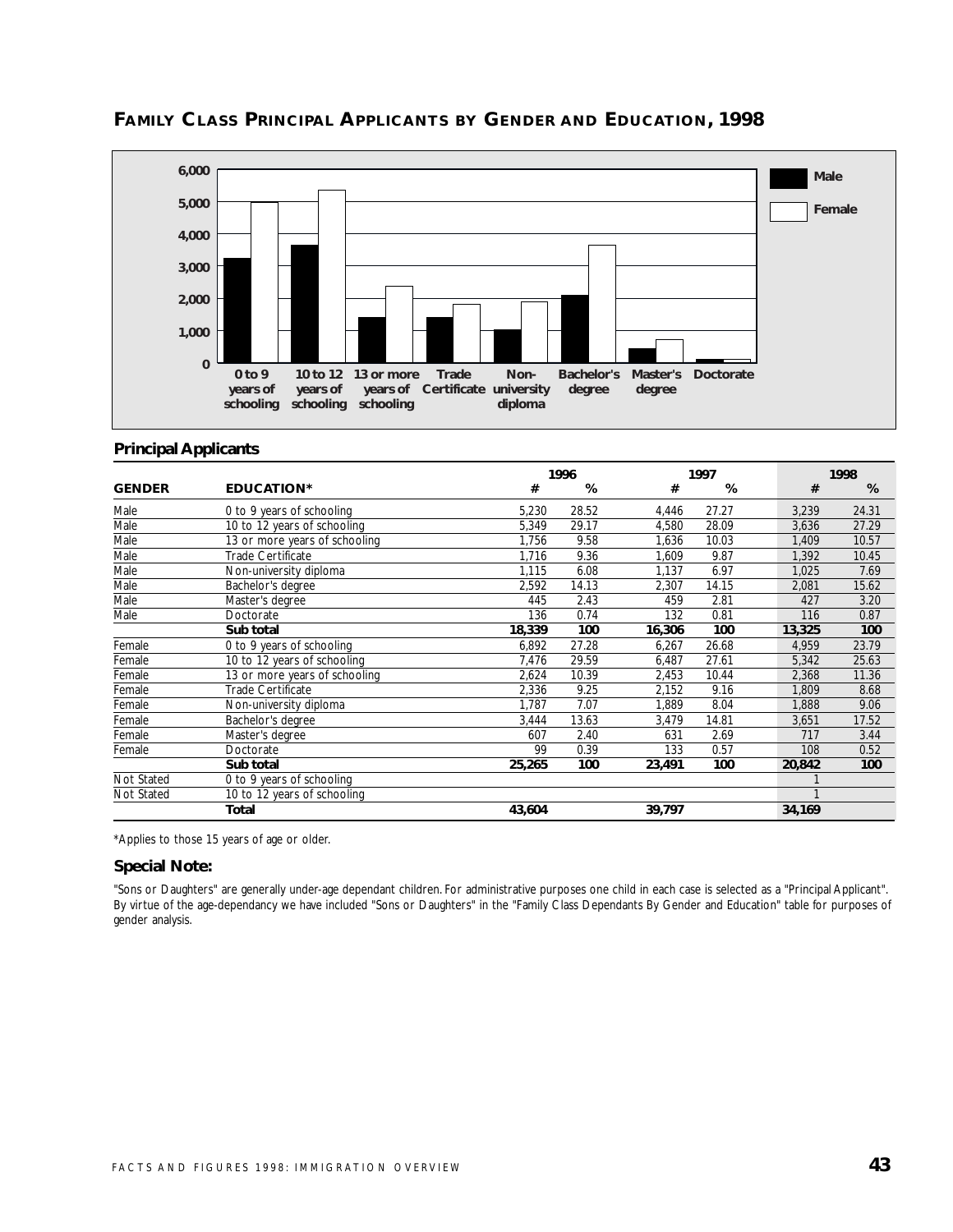

# **FAMILY CLASS DEPENDANTS BY GENDER AND EDUCATION, 1998**

#### **Dependants**

|               |                               |        | 1996  |        | 1997  |  |                | 1998  |  |
|---------------|-------------------------------|--------|-------|--------|-------|--|----------------|-------|--|
| <b>GENDER</b> | <b>EDUCATION*</b>             | #      | %     | #      | %     |  | #              | %     |  |
| Male          | 0 to 9 years of schooling     | 2,108  | 37.24 | 1,639  | 38.28 |  | 1,349          | 40.03 |  |
| Male          | 10 to 12 years of schooling   | 2,192  | 38.72 | 1,596  | 37.27 |  | 1,191          | 35.34 |  |
| Male          | 13 or more years of schooling | 683    | 12.07 | 522    | 12.19 |  | 444            | 13.18 |  |
| Male          | Trade Certificate             | 231    | 4.08  | 185    | 4.32  |  | 129            | 3.83  |  |
| Male          | Non-university diploma        | 140    | 2.47  | 108    | 2.52  |  | 68             | 2.02  |  |
| Male          | Bachelor's degree             | 265    | 4.68  | 210    | 4.90  |  | 172            | 5.10  |  |
| Male          | Master's degree               | 36     | 0.64  | 19     | 0.44  |  | 15             | 0.45  |  |
| Male          | Doctorate                     | 6      | 0.11  | 3      | 0.07  |  | $\mathfrak{D}$ | 0.06  |  |
|               | Sub total                     | 5,661  | 100   | 4,282  | 100   |  | 3,370          | 100   |  |
| Female        | 0 to 9 years of schooling     | 5,623  | 54.78 | 4,532  | 53.86 |  | 3,384          | 55.14 |  |
| Female        | 10 to 12 years of schooling   | 2,810  | 27.38 | 2,307  | 27.42 |  | 1,559          | 25.40 |  |
| Female        | 13 or more years of schooling | 718    | 7.00  | 641    | 7.62  |  | 491            | 8.00  |  |
| Female        | Trade Certificate             | 404    | 3.94  | 299    | 3.55  |  | 201            | 3.28  |  |
| Female        | Non-university diploma        | 223    | 2.17  | 186    | 2.21  |  | 113            | 1.84  |  |
| Female        | Bachelor's degree             | 431    | 4.20  | 395    | 4.69  |  | 345            | 5.62  |  |
| Female        | Master's degree               | 49     | 0.48  | 47     | 0.56  |  | 42             | 0.68  |  |
| Female        | Doctorate                     | 6      | 0.06  | 8      | 0.10  |  | $\mathfrak{p}$ | 0.03  |  |
|               | Sub total                     | 10,264 | 100   | 8,415  | 100   |  | 6,137          | 100   |  |
|               | Total                         | 15,925 |       | 12,697 |       |  | 9,507          |       |  |

\*Applies to those 15 years of age or older.

#### **Special Note:**

"Sons or Daughters" are generally under-age dependant children. For administrative purposes one child in each case is selected as a "Principal Applicant". By virtue of the age-dependancy we have included "Sons or Daughters" in the "Family Class Dependants By Gender and Education" table for purposes of gender analysis.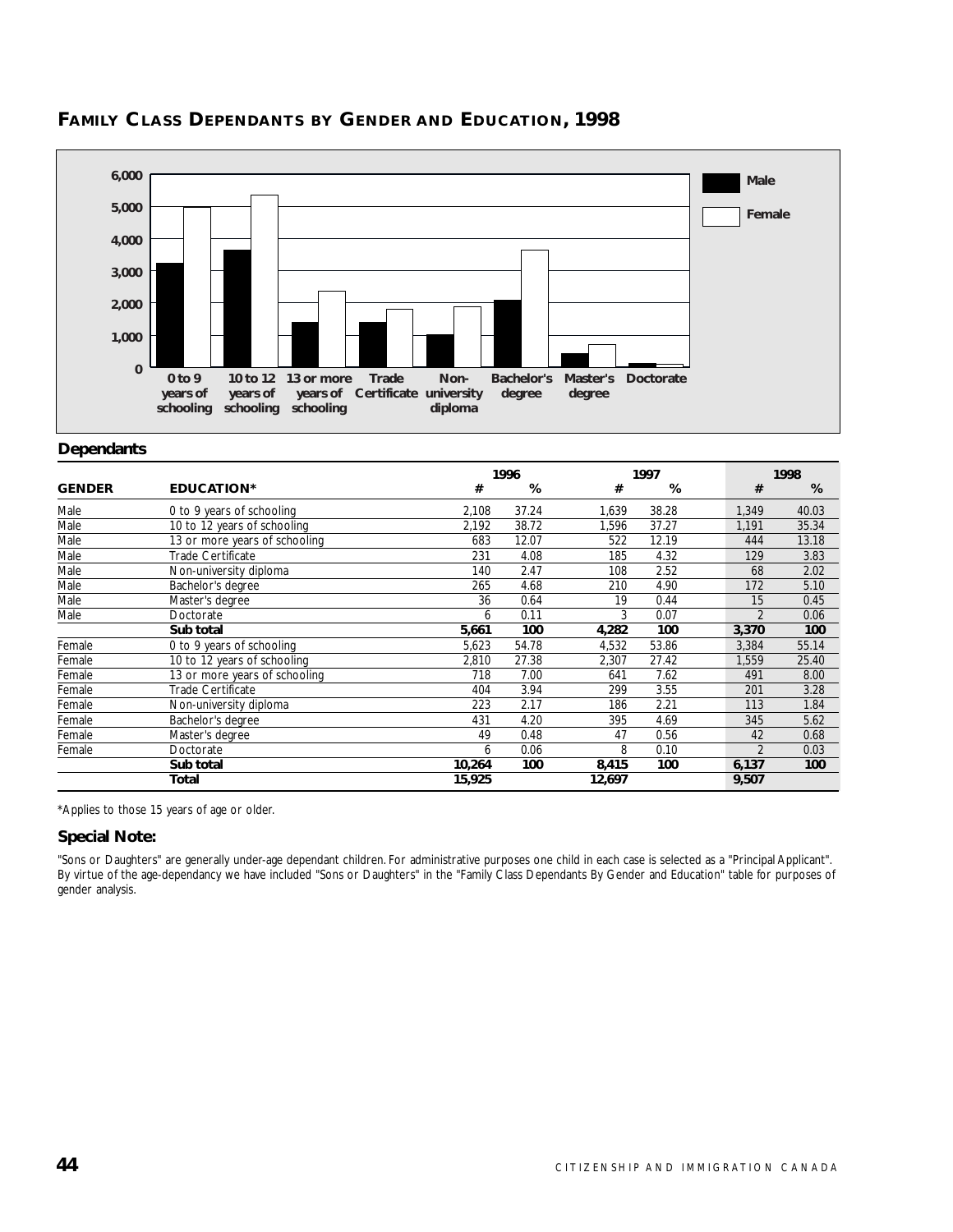

# **FAMILY CLASS BY AGE AND GENDER, 1998**

|               |                  |        | 1996<br>1997 |        | 1998   |  |        |        |
|---------------|------------------|--------|--------------|--------|--------|--|--------|--------|
| <b>GENDER</b> | <b>AGE</b>       | #      | %            | #      | %      |  | #      | %      |
| Male          | 0 to 14 years    | 4,116  | 14.64        | 3,505  | 14.55  |  | 3,184  | 16.02  |
| Male          | 15 to 24 years   | 5,926  | 21.08        | 4,933  | 20.47  |  | 4,139  | 20.82  |
| Male          | 25 to 44 years   | 10,185 | 36.22        | 8,873  | 36.83  |  | 7,694  | 38.70  |
| Male          | 45 to 64 years   | 5,225  | 18.58        | 4,469  | 18.55  |  | 3,245  | 16.32  |
| Male          | 65 years or more | 2,664  | 9.48         | 2,312  | 9.60   |  | 1,617  | 8.13   |
| Male          | Not Stated       |        |              |        | 0.00   |  |        |        |
|               | Sub total        | 28,116 | 100.00       | 24,093 | 100.00 |  | 19,879 | 99.99  |
| Female        | 0 to 14 years    | 4,674  | 11.63        | 3,960  | 11.04  |  | 4,001  | 12.91  |
| Female        | 15 to 24 years   | 10,026 | 24.94        | 8,823  | 24.60  |  | 7,901  | 25.50  |
| Female        | 25 to 44 years   | 13,520 | 33.63        | 12,655 | 35.28  |  | 11,564 | 37.33  |
| Female        | 45 to 64 years   | 8,311  | 20.67        | 7.167  | 19.98  |  | 5,207  | 16.81  |
| Female        | 65 years or more | 3.669  | 9.13         | 3.261  | 9.09   |  | 2.307  | 7.45   |
| Female        | Not Stated       | 3      | 0.01         |        |        |  |        |        |
|               | Sub total        | 40,203 | 100.01       | 35,866 | 99.99  |  | 30,980 | 100.00 |
| Not Stated    | 15 to 24 years   |        |              |        |        |  |        |        |
| Not Stated    | 45 to 64 years   |        |              |        |        |  |        |        |
|               | Total            | 68,319 |              | 59,959 |        |  | 50,861 |        |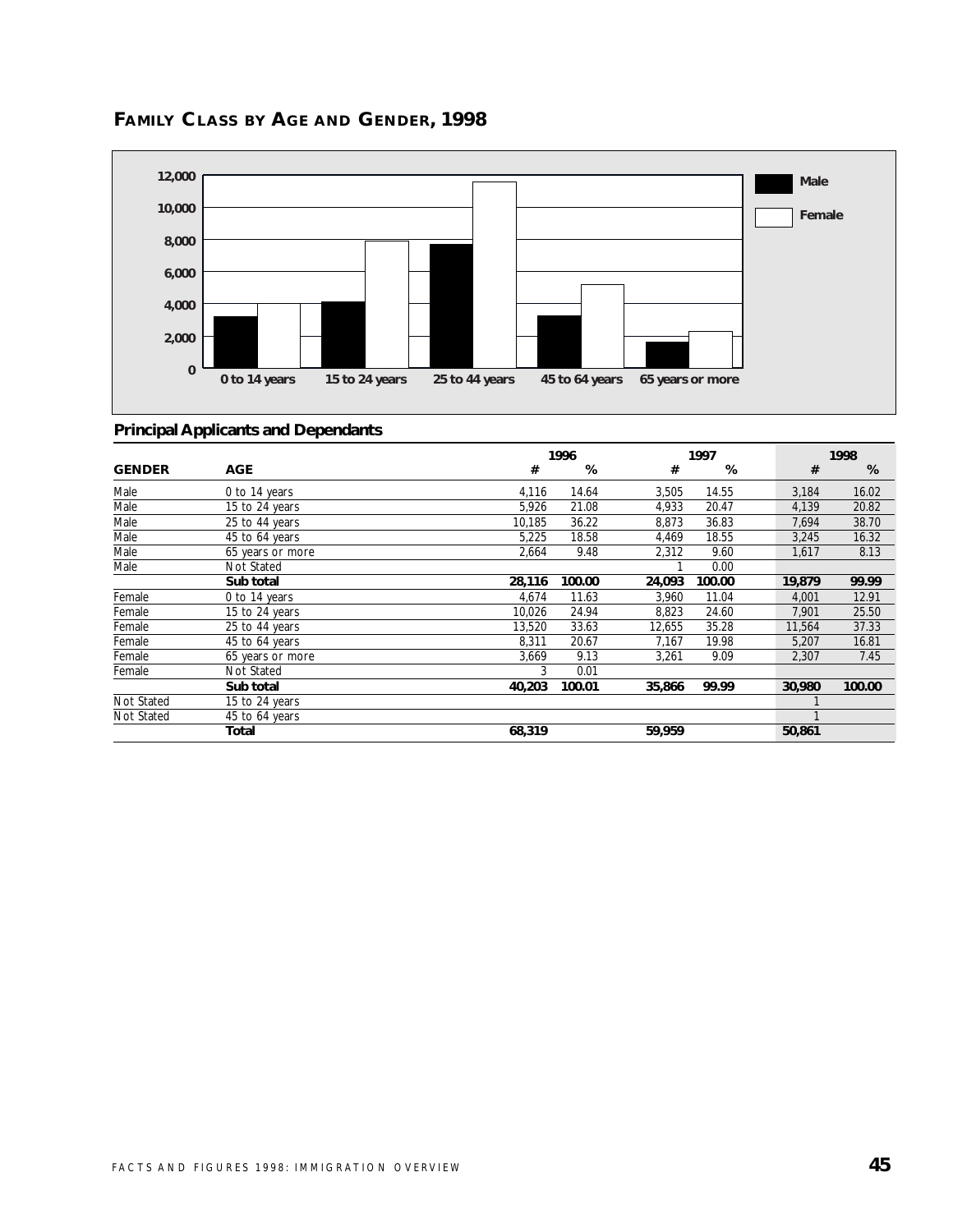# **FAMILY CLASS BY MARITAL STATUS**



# **Principal Applicants and Dependants**

|                       | 1996<br>1997 |       |        | 1998  |        |       |
|-----------------------|--------------|-------|--------|-------|--------|-------|
| <b>Marital Status</b> | #            | %     | #      | %     |        | %     |
| Children under 15     | 8.790        | 12.87 | 7.465  | 12.45 | 7,185  | 14.13 |
| Single                | 12,293       | 17.99 | 10.415 | 17.37 | 8,674  | 17.05 |
| Married               | 41.900       | 61.33 | 37.552 | 62.63 | 31,688 | 62.30 |
| Other*                | 5.336        | 7.81  | 4.527  | 7.55  | 3,304  | 6.50  |
| Not Stated            |              |       |        |       | 10     | 0.02  |
| Total                 | 68,319       | 100   | 59.959 | 100   | 50,861 | 100   |

\*Divorced, widowed, separated.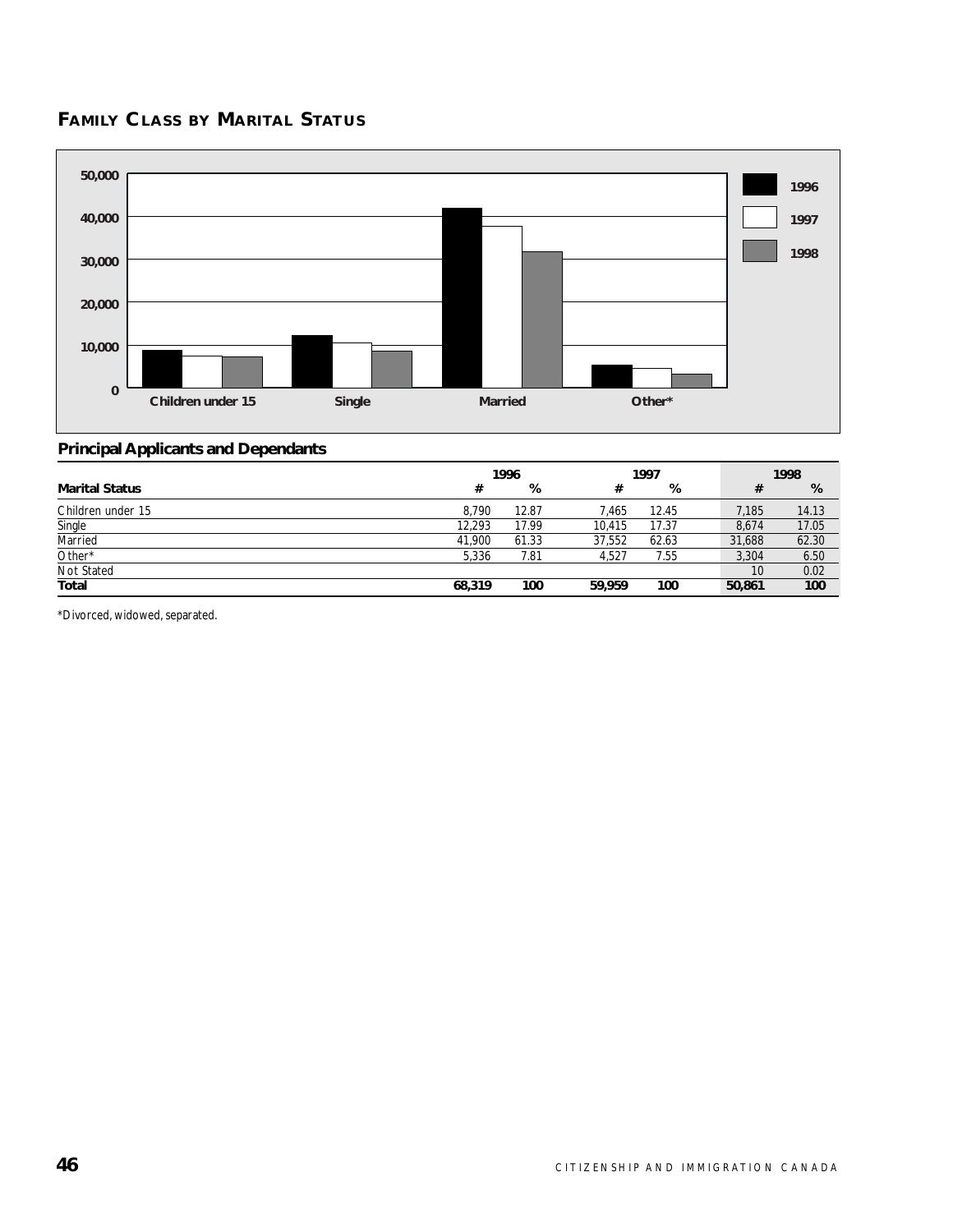

# **FAMILY CLASS BY LANGUAGE ABILITY — PRINCIPAL APPLICANTS AND DEPENDANTS**

#### **Principal Applicants and Dependants**

|                         | 1996   |       |        | 1997  |  |        | 1998  |
|-------------------------|--------|-------|--------|-------|--|--------|-------|
| <b>LANGUAGE ABILITY</b> | #      | %     |        | %     |  |        | %     |
| English                 | 28.734 | 42.06 | 24.857 | 41.46 |  | 21.077 | 41.44 |
| French                  | 2.446  | 3.58  | 2.241  | 3.74  |  | 1.802  | 3.54  |
| Both French and English | 1.074  | 1.57  | 978    | 1.63  |  | 878    | 1.73  |
| <b>Neither</b>          | 36.059 | 52.78 | 31.879 | 53.17 |  | 27.088 | 53.26 |
| Not Stated              |        | 0.01  | 4      | 0.01  |  | 16     | 0.03  |
| Total                   | 68,319 | 100   | 59.959 | 100   |  | 50,861 | 100   |

#### **Children Under 15 Years of Age\***

|                |                         |       | 1996  |       | 1997  |  |                | 1998  |  |  |
|----------------|-------------------------|-------|-------|-------|-------|--|----------------|-------|--|--|
| <b>AGE</b>     | <b>LANGUAGE ABILITY</b> | #     | %     | #     | %     |  | #              | %     |  |  |
| 0 to 4 years   | English                 | 617   | 7.02  | 514   | 6.89  |  | 357            | 4.97  |  |  |
| 0 to 4 years   | French                  | 37    | 0.42  | 36    | 0.48  |  | 15             | 0.21  |  |  |
| 0 to 4 years   | Both French and English |       | 0.00  |       | 0.09  |  | 3              | 0.04  |  |  |
| 0 to 4 years   | <b>Neither</b>          | 2,342 | 26.64 | 2,017 | 27.02 |  | 2,493          | 34.70 |  |  |
| 0 to 4 years   | Not Stated              |       | 0.00  |       | 0.00  |  | $\overline{2}$ | 0.03  |  |  |
|                | Sub-Total               | 2,996 | 34.08 | 2,574 | 34.48 |  | 2,870          | 39.94 |  |  |
| 5 to 9 years   | English                 | 952   | 10.83 | 768   | 10.29 |  | 625            | 8.70  |  |  |
| 5 to 9 years   | French                  | 82    | 0.93  | 48    | 0.64  |  | 46             | 0.64  |  |  |
| 5 to 9 years   | Both French and English | 3     | 0.03  | 8     | 0.11  |  | 6              | 0.08  |  |  |
| 5 to 9 years   | <b>Neither</b>          | 1,270 | 14.45 | 1,120 | 15.00 |  | 1,085          | 15.10 |  |  |
| 5 to 9 years   | Not Stated              |       | 0.00  |       | 0.00  |  |                | 0.01  |  |  |
|                | Sub-Total               | 2,307 | 26.25 | 1,944 | 26.04 |  | 1,763          | 24.54 |  |  |
| 10 to 14 years | English                 | 1.307 | 14.87 | 1,193 | 15.98 |  | 982            | 13.67 |  |  |
| 10 to 14 years | French                  | 114   | 1.30  | 107   | 1.43  |  | 84             | 1.17  |  |  |
| 10 to 14 years | Both French and English | 14    | 0.16  | 8     | 0.11  |  | 14             | 0.19  |  |  |
| 10 to 14 years | <b>Neither</b>          | 2,052 | 23.34 | 1,638 | 21.94 |  | 1,470          | 20.46 |  |  |
| 10 to 14 years | <b>Not Stated</b>       |       | 0.00  |       | 0.01  |  | $\overline{2}$ | 0.03  |  |  |
|                | Sub-Total               | 3,487 | 39.67 | 2,947 | 39.48 |  | 2,552          | 35.52 |  |  |
|                | Total                   | 8,790 | 100   | 7,465 | 100   |  | 7,185          | 100   |  |  |

\*These individuals are included in the totals for 'Principal Applicants and Dependants'.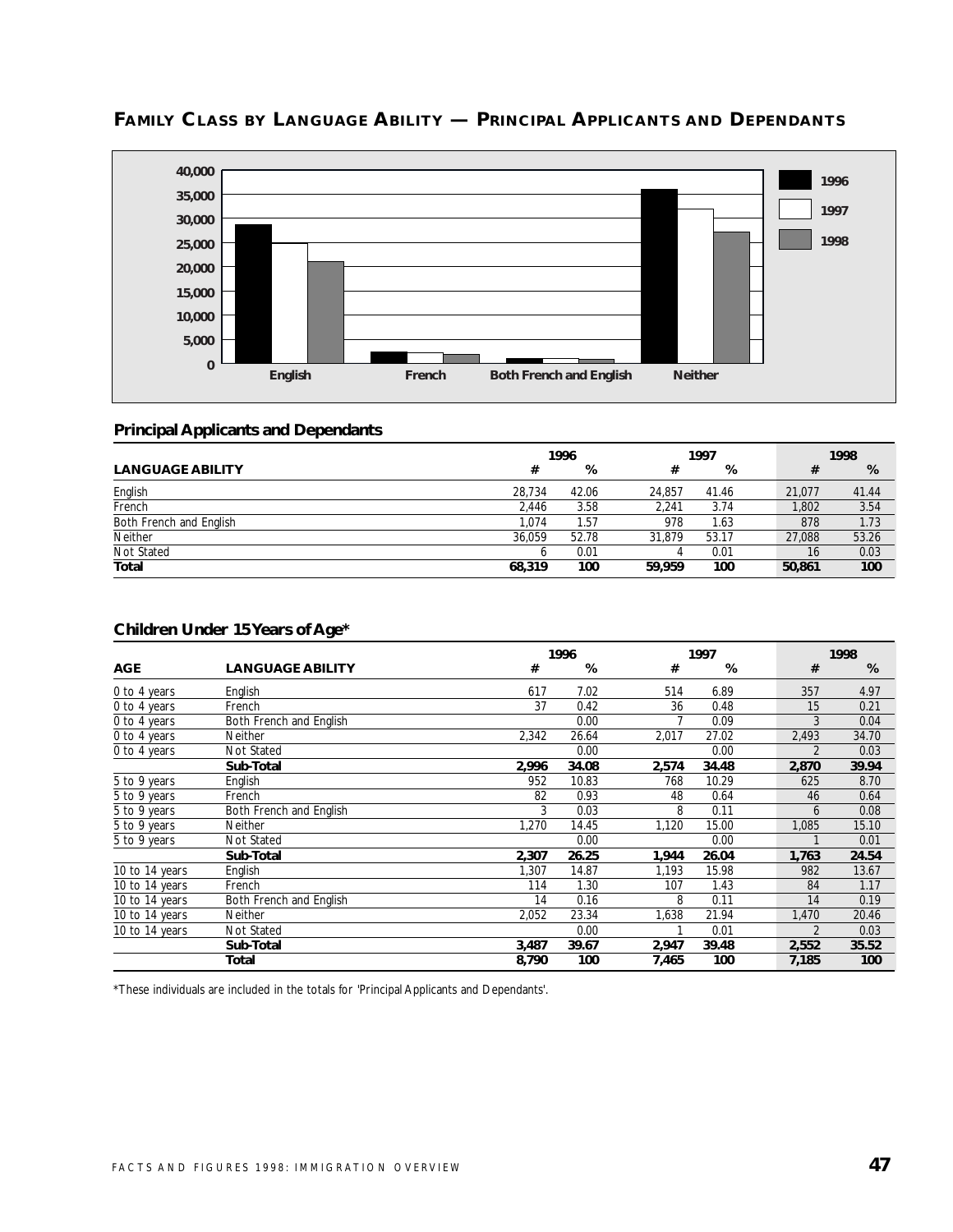

# **FAMILY CLASS BY INTENTION TO WORK (15 YEARS OR OLDER)**

#### **Principal Applicants and Dependants**

|                          |        | 1997<br>1996 |        |       | 1998   |       |  |
|--------------------------|--------|--------------|--------|-------|--------|-------|--|
| <b>INTENTION TO WORK</b> |        | %            |        | %     |        | %     |  |
| Intend to work           | 31.457 | 52.84        | 27.415 | 52.23 | 23,908 | 54.74 |  |
| Do not intend to work    | 28.063 | 47.14        | 25.076 | 47.77 | 19.746 | 45.21 |  |
| Not Stated               |        | 0.02         |        | 0.01  | 22     | 0.05  |  |
| Total                    | 59,529 | 100          | 52,494 | 100   | 43.676 | 100   |  |

#### **Principal Applicants and Dependants**

|                                | 1996<br>1997 |       | 1998   |       |  |        |       |
|--------------------------------|--------------|-------|--------|-------|--|--------|-------|
| <b>INTENTION TO WORK</b>       | #            | %     | #      | %     |  | #      | %     |
| Intend to Work - employee      | 7.444        | 12.50 | 6.461  | 12.31 |  | 4.956  | 11.35 |
| Intend to Work - ONI*          | 24.010       | 40.33 | 20.936 | 39.88 |  | 18.947 | 43.38 |
| Intend to Work - self-employed |              | 0.01  | 18     | 0.03  |  |        | 0.01  |
| Student                        | 8.938        | 15.01 | 7.549  | 14.38 |  | 6.182  | 14.15 |
| Do not intend to work          | 19.125       | 32.13 | 17.527 | 33.39 |  | 13.564 | 31.06 |
| Not Stated                     |              | 0.02  |        | 0.01  |  | 22     | 0.05  |
| Total                          | 59,529       | 100   | 52,494 | 100   |  | 43,676 | 100   |

\* ONI – Occupation Not Identified.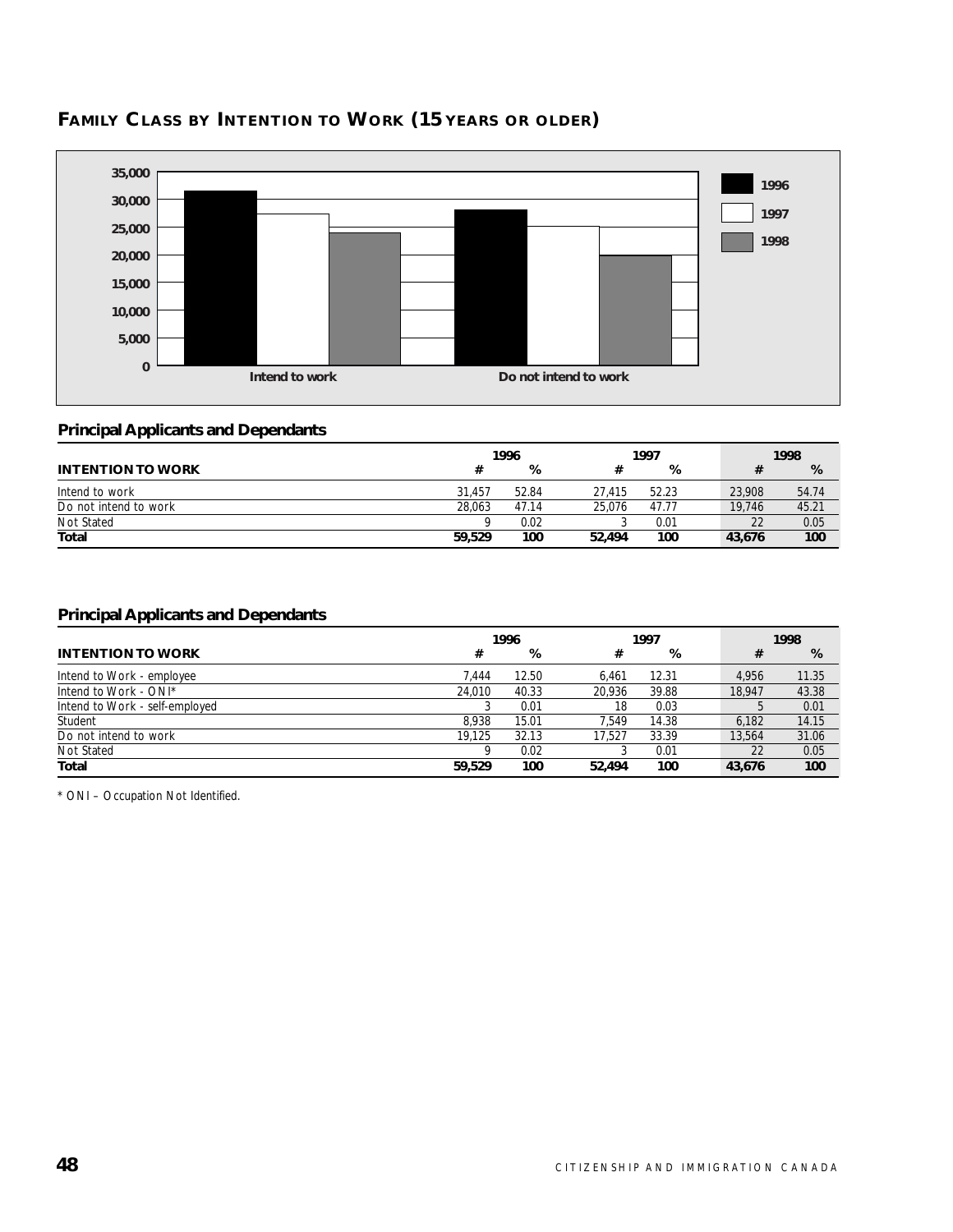

# **FAMILY CLASS — INTENDING TO WORK BY LANGUAGE ABILITY (15 YEARS OR OLDER)**

|                         | 1996   |       |        | 1997  |        | 1998  |
|-------------------------|--------|-------|--------|-------|--------|-------|
| <b>LANGUAGE ABILITY</b> | #      | %     |        | %     |        | %     |
| English                 | 17,901 | 56.91 | 15.551 | 56.72 | 13.695 | 57.28 |
| French                  | .485   | 4.72  | .340   | 4.89  | 1,068  | 4.47  |
| Both French and English | 728    | 2.31  | 698    | 2.55  | 619    | 2.59  |
| Neither                 | 11,343 | 36.06 | 9.826  | 35.84 | 8.526  | 35.66 |
| <b>Total</b>            | 31,457 | 100   | 27,415 | 100   | 23,908 | 100   |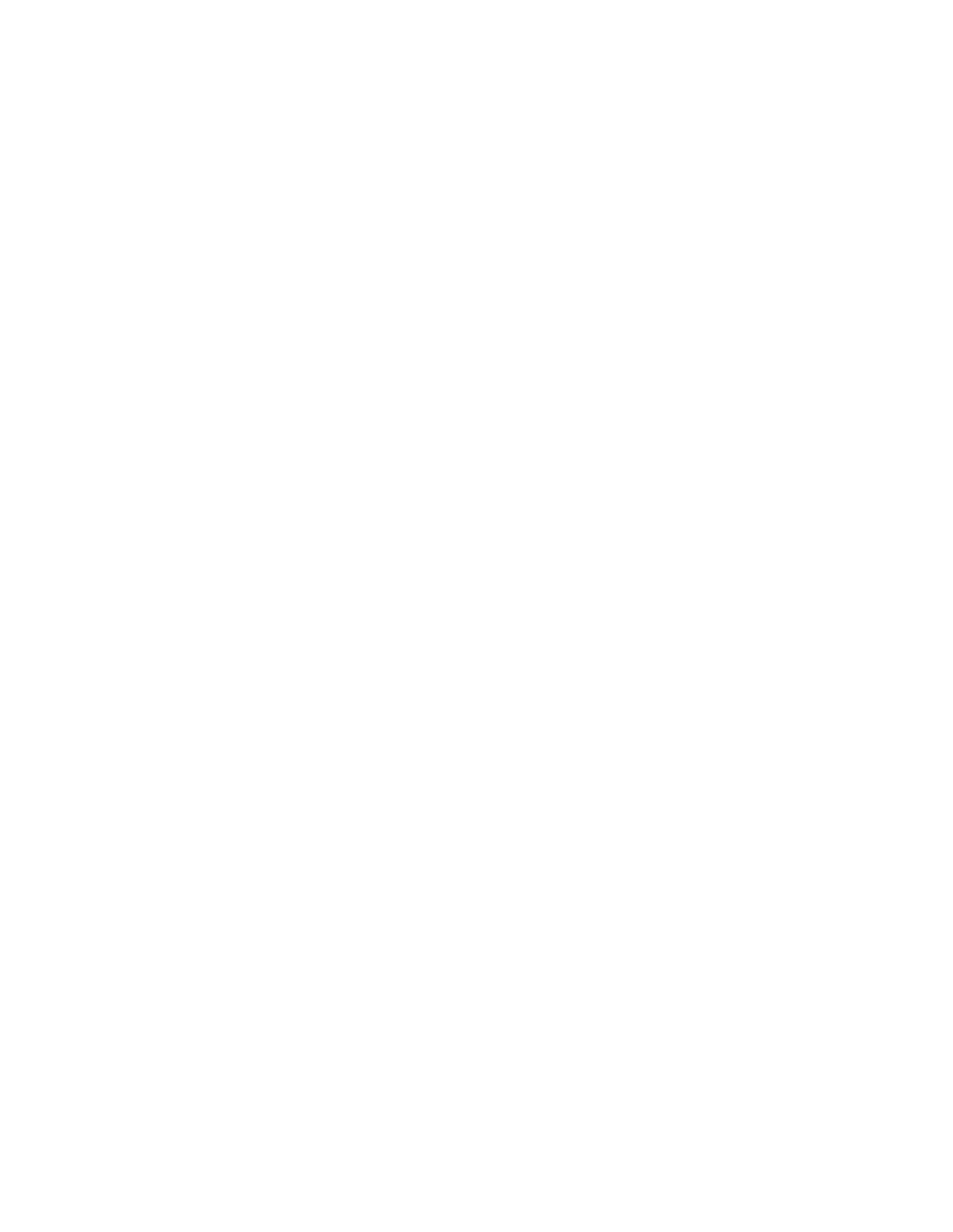# **REFUGEE CLASS**

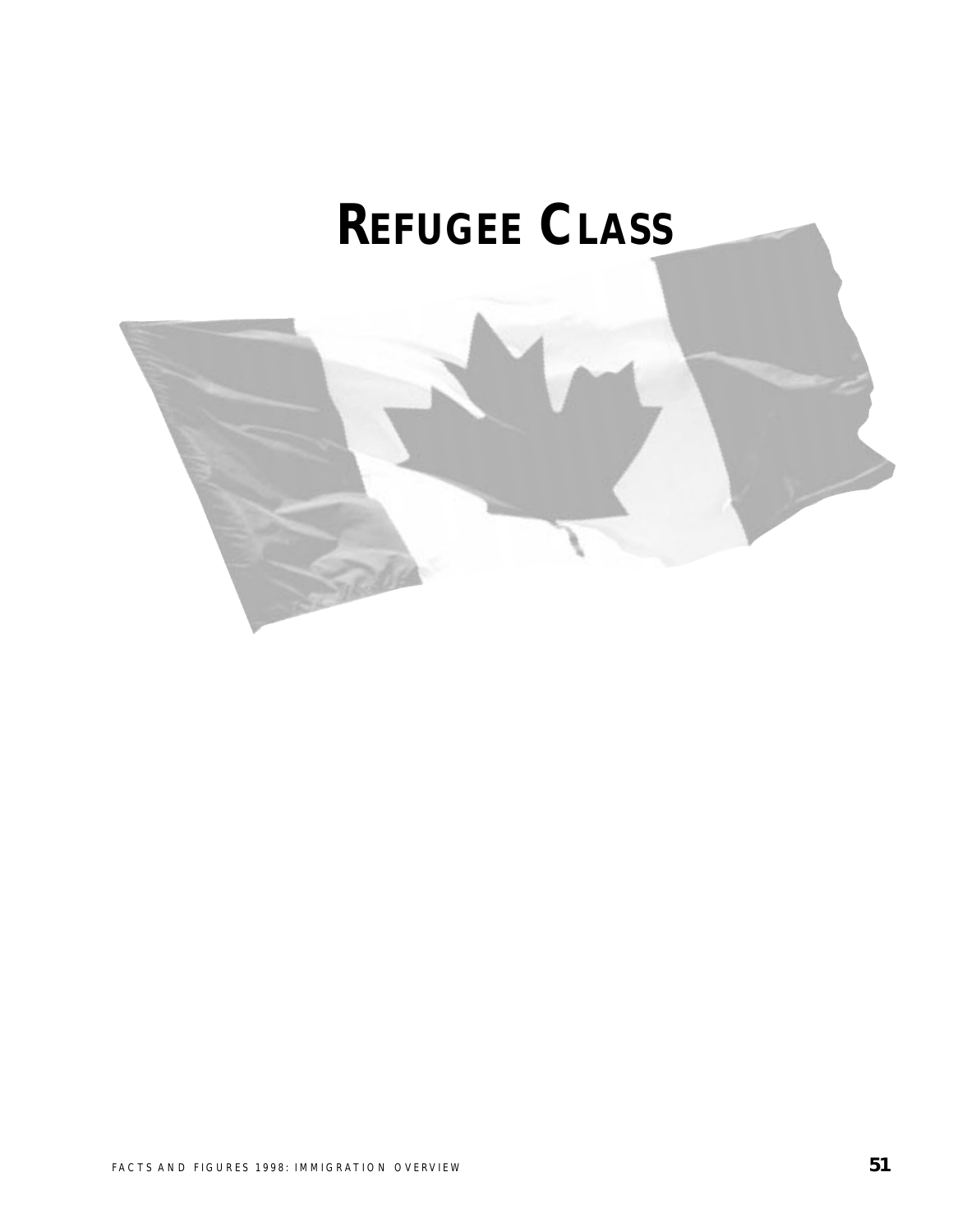# **REFUGEE CLASS BY CATEGORY**



#### **Principal Applicants and Dependants**

|                            | 1997<br>1996 |       |        | 1998  |  |        |       |
|----------------------------|--------------|-------|--------|-------|--|--------|-------|
| <b>CATEGORY</b>            | #            | %     |        | %     |  |        | %     |
| Government Sponsored       | 7.871        | 27.77 | 7.662  | 31.79 |  | 7,382  | 32.60 |
| <b>Privately Sponsored</b> | 3.066        | 10.82 | 2.593  | 10.76 |  | 2.140  | 9.45  |
| Landed in Canada           | 13.453       | 47.46 | 10.624 | 44.08 |  | 10.178 | 44.95 |
| Dependants Abroad*         | 3.955        | 13.95 | 3.221  | 13.37 |  | 2.944  | 13.00 |
| Total                      | 28,345       | 100   | 24.100 | 100   |  | 22,644 | 100   |

\*Dependants (of a refugee landed in Canada) who live abroad.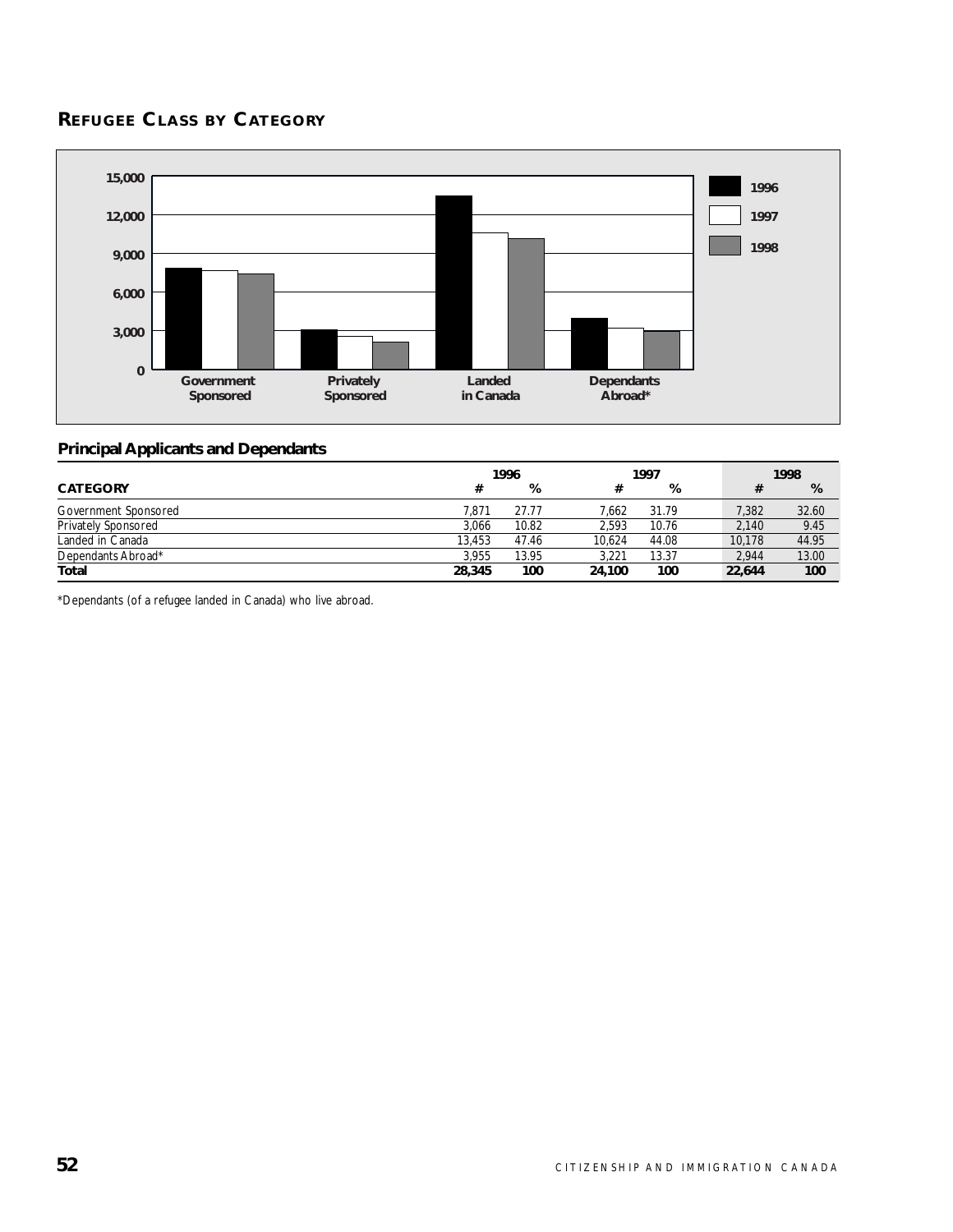

#### **REFUGEE CLASS PRINCIPAL APPLICANTS BY GENDER, 1998**

#### **Principal Applicants**

|               |                      |        | 1996  |        | 1997  |        | 1998  |
|---------------|----------------------|--------|-------|--------|-------|--------|-------|
| <b>GENDER</b> | <b>CATEGORY</b>      | #      | %     | #      | %     | #      | %     |
| Male          | Government Sponsored | 2.454  | 25.04 | 2.706  | 31.81 | 2.233  | 29.82 |
| Male          | Privately Sponsored  | 945    | 9.64  | 782    | 9.19  | 667    | 8.91  |
| Male          | Landed in Canada     | 6.402  | 65.32 | 5.018  | 58.99 | 4,588  | 61.27 |
|               | Sub total            | 9,801  | 100   | 8.506  | 100   | 7,488  | 100   |
| Female        | Government Sponsored | 897    | 20.56 | 708    | 21.12 | 765    | 22.21 |
| Female        | Privately Sponsored  | 451    | 10.34 | 367    | 10.95 | 303    | 8.80  |
| Female        | Landed in Canada     | 3.014  | 69.10 | 2.278  | 67.94 | 2,377  | 69.00 |
|               | Sub total            | 4.362  | 100   | 3.353  | 100   | 3.445  | 100   |
|               | Total                | 14,163 |       | 11,859 |       | 10,933 |       |

#### **Special Note:**

The table which shows Refugee Class Principal Applicants By Gender excludes principal applicants who were admitted as 'Dependants Abroad'.The justification for this is that this table attempts to reflect a more faithful representation of the family unit. As such, even though principal applicants are processed in the 'Dependants Abroad' category by administrative convention, they are in fact dependants.

Therefore, principal applicants who are admitted into Canada under the 'Dependants Abroad' category for administrative reasons, are included in the table which shows Refugee Class Dependants By Gender.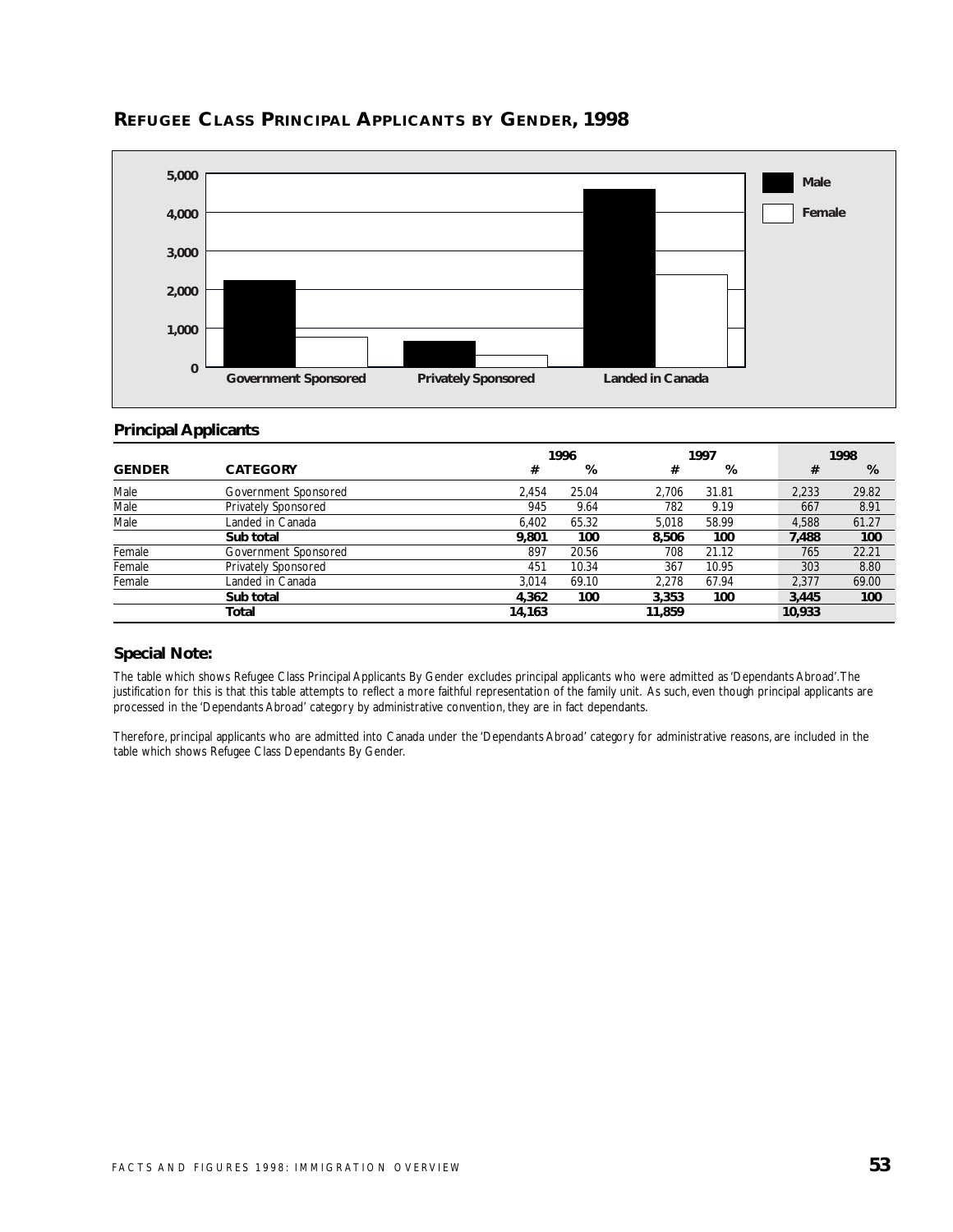

# **REFUGEE CLASS DEPENDANTS BY GENDER, 1998**

#### **Dependants**

|               |                      |        | 1996   |        | 1997  |        | 1998  |
|---------------|----------------------|--------|--------|--------|-------|--------|-------|
| <b>GENDER</b> | <b>CATEGORY</b>      | #      | %      | #      | %     | #      | %     |
| Male          | Government Sponsored | 1,714  | 30.73  | 1,671  | 34.40 | 1.717  | 36.20 |
| Male          | Privately Sponsored  | 648    | 11.62  | 583    | 12.00 | 441    | 9.30  |
| Male          | Landed in Canada     | 1,513  | 27.12  | 1.265  | 26.04 | 1.286  | 27.11 |
| Male          | Dependants Abroad    | 1.703  | 30.53  | 1.338  | 27.55 | 1.299  | 27.39 |
|               | Sub total            | 5,578  | 100    | 4,857  | 100   | 4,743  | 100   |
| Female        | Government Sponsored | 2.806  | 32.61  | 2.577  | 34.90 | 2.667  | 38.27 |
| Female        | Privately Sponsored  | 1.022  | 11.88  | 861    | 11.66 | 729    | 10.46 |
| Female        | Landed in Canada     | 2.524  | 29.34  | 2.063  | 27.94 | 1.927  | 27.65 |
| Female        | Dependants Abroad    | 2,252  | 26.17  | 1.883  | 25.50 | 1.645  | 23.61 |
|               | Sub total            | 8.604  | 100.00 | 7.384  | 100   | 6.968  | 100   |
|               | Total                | 14,182 |        | 12,241 |       | 11,711 |       |

#### **Special Note:**

The table which shows Refugee Class Principal Applicants By Gender excludes principal applicants who were admitted as 'Dependants Abroad'.The justification for this is that this table attempts to reflect a more faithful representation of the family unit.As such, even though principal applicants are processed in the 'Dependants Abroad' category by administrative convention, they are in fact dependants.

Therefore, principal applicants who are admitted into Canada under the 'Dependants Abroad' category for administrative reasons, are included in the table which shows Refugee Class Dependants By Gender.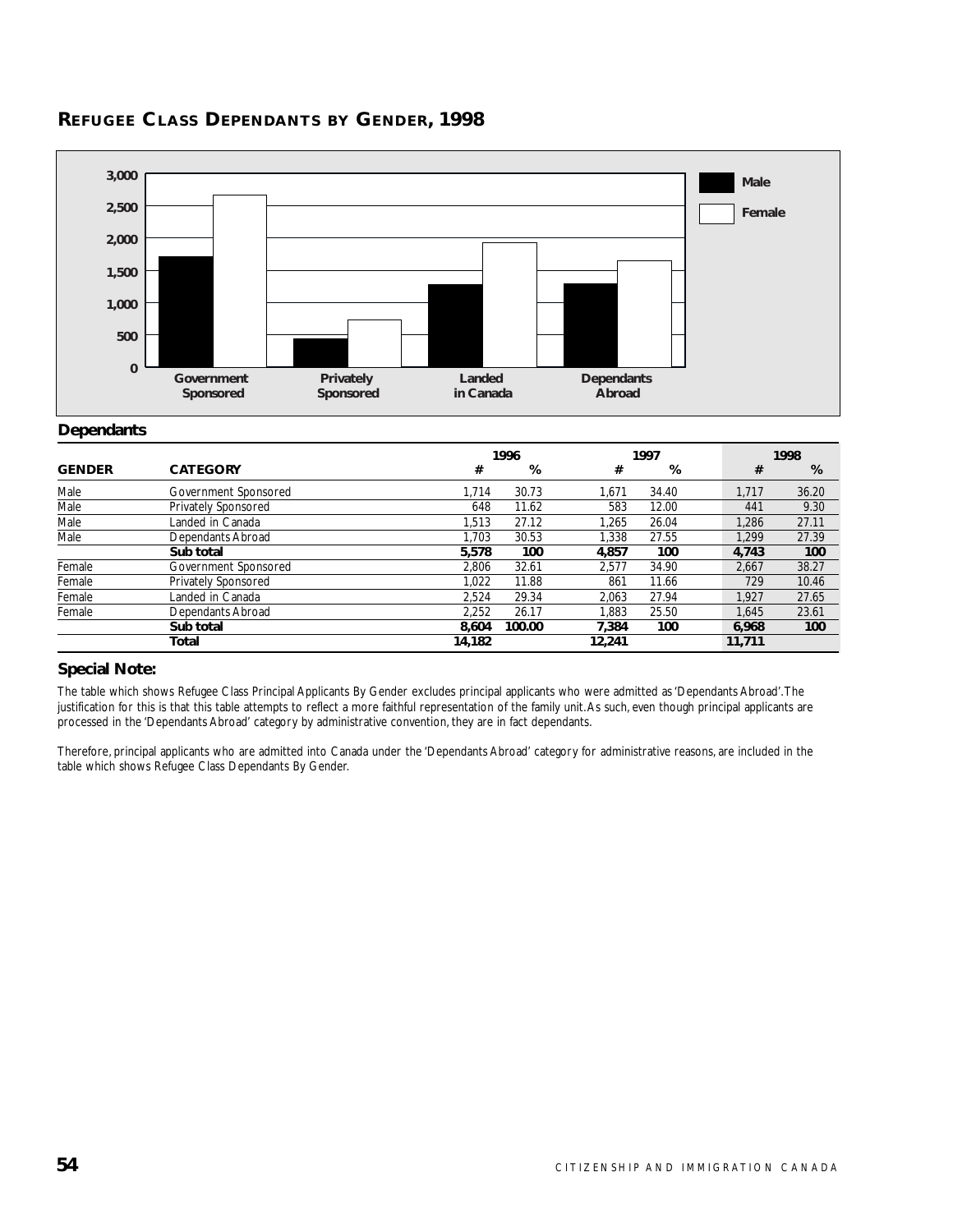# **REFUGEE CLASS BY PROVINCE**



|                              | 1996           |       | 1997   |       |  | 1998   |       |
|------------------------------|----------------|-------|--------|-------|--|--------|-------|
| <b>PROVINCE</b>              | #              | %     | #      | %     |  | #      | %     |
| Newfoundland                 | 173            | 0.61  | 134    | 0.56  |  | 118    | 0.52  |
| Prince Edward Island         | 72             | 0.25  | 63     | 0.26  |  | 58     | 0.26  |
| Nova Scotia                  | 232            | 0.82  | 211    | 0.88  |  | 236    | 1.04  |
| New Brunswick                | 189            | 0.67  | 155    | 0.64  |  | 162    | 0.72  |
| Quebec                       | 8,914          | 31.45 | 7.641  | 31.71 |  | 6,181  | 27.30 |
| Ontario                      | 13.922         | 49.12 | 11.601 | 48.14 |  | 11,444 | 50.54 |
| Manitoba                     | 684            | 2.41  | 614    | 2.55  |  | 642    | 2.84  |
| Saskatchewan                 | 551            | 1.94  | 552    | 2.29  |  | 524    | 2.31  |
| Alberta                      | 1,337          | 4.72  | 1.148  | 4.76  |  | 1.269  | 5.60  |
| <b>Northwest Territories</b> | 3              | 0.01  |        |       |  |        | 0.00  |
| <b>British Columbia</b>      | 2,263          | 7.98  | 1.979  | 8.21  |  | 2.005  | 8.85  |
| Yukon                        | $\overline{2}$ | 0.01  |        | 0.00  |  |        |       |
| Not Stated                   | 3              | 0.01  |        | 0.00  |  | 4      | 0.02  |
| Total                        | 28,345         | 100   | 24,100 | 100   |  | 22,644 | 100   |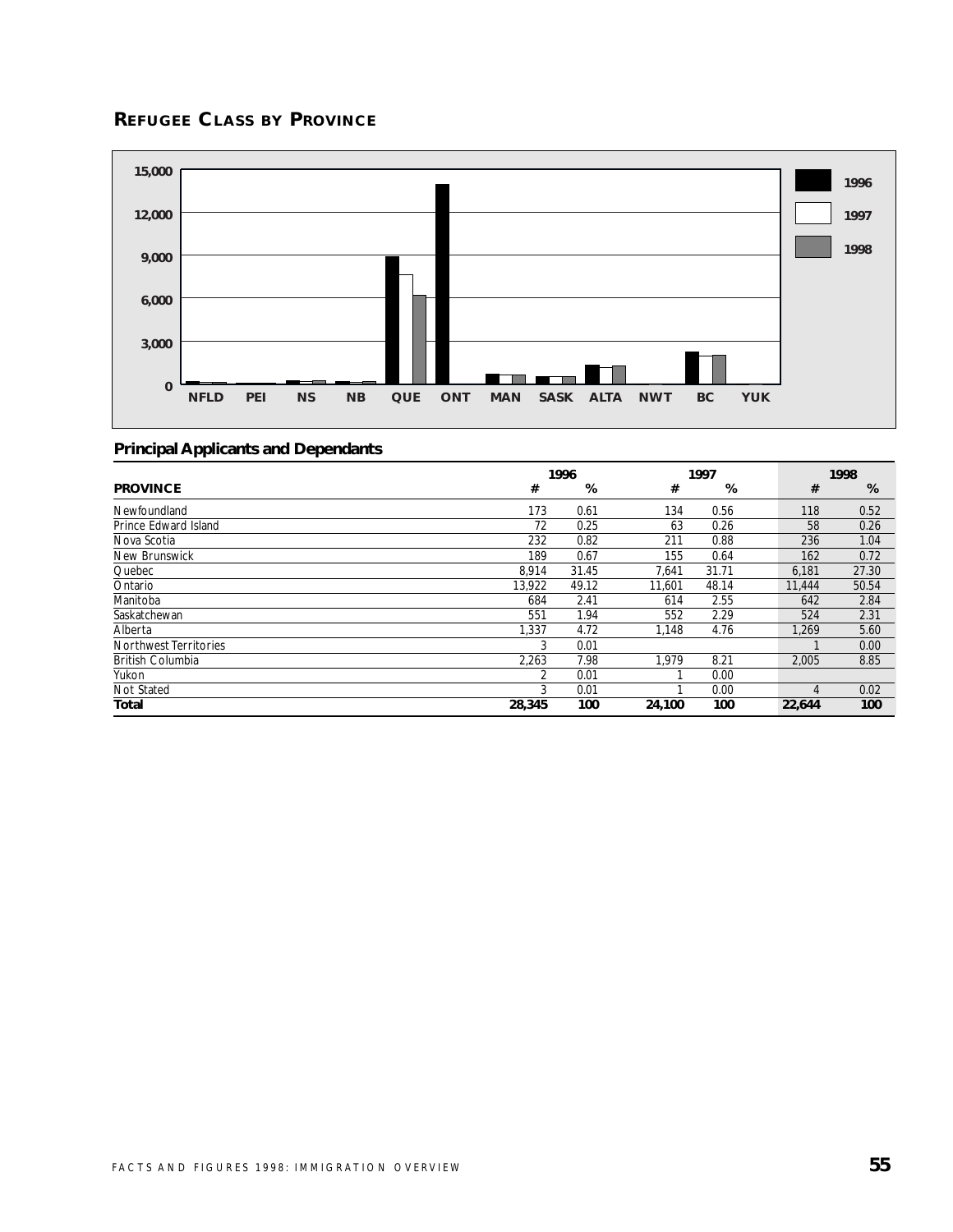

# **REFUGEE CLASS BY CENSUS METROPOLITAN AREA, 1998**

|                     | 1996   |       | 1997   |       |  | 1998   |       |
|---------------------|--------|-------|--------|-------|--|--------|-------|
| <b>CENSUS AREA</b>  | #      | %     | #      | %     |  | #      | %     |
| Halifax             | 203    | 0.72  | 207    | 0.86  |  | 212    | 0.94  |
| Montreal            | 6,954  | 24.53 | 5,517  | 22.89 |  | 4,054  | 17.90 |
| Quebec City         | 544    | 1.92  | 504    | 2.09  |  | 481    | 2.12  |
| Toronto             | 9,991  | 35.25 | 7,821  | 32.45 |  | 7,952  | 35.12 |
| Hamilton            | 448    | 1.58  | 360    | 1.49  |  | 257    | 1.13  |
| Ottawa-Carleton     | 1,279  | 4.51  | 1,153  | 4.78  |  | 1,123  | 4.96  |
| London              | 518    | 1.83  | 467    | 1.94  |  | 452    | 2.00  |
| Winnipeg            | 617    | 2.18  | 599    | 2.49  |  | 588    | 2.60  |
| Regina              | 201    | 0.71  | 204    | 0.85  |  | 175    | 0.77  |
| Saskatoon           | 235    | 0.83  | 243    | 1.01  |  | 243    | 1.07  |
| Edmonton            | 403    | 1.42  | 402    | 1.67  |  | 412    | 1.82  |
| Calgary             | 675    | 2.38  | 549    | 2.28  |  | 645    | 2.85  |
| Vancouver           | 1,988  | 7.01  | 1.710  | 7.10  |  | 1,567  | 6.92  |
| Victoria            | 28     | 0.10  | 28     | 0.12  |  | 24     | 0.11  |
| Elsewhere in Region | 4,261  | 15.03 | 4,336  | 17.99 |  | 4,459  | 19.69 |
| Total               | 28,345 | 100   | 24,100 | 100   |  | 22,644 | 100   |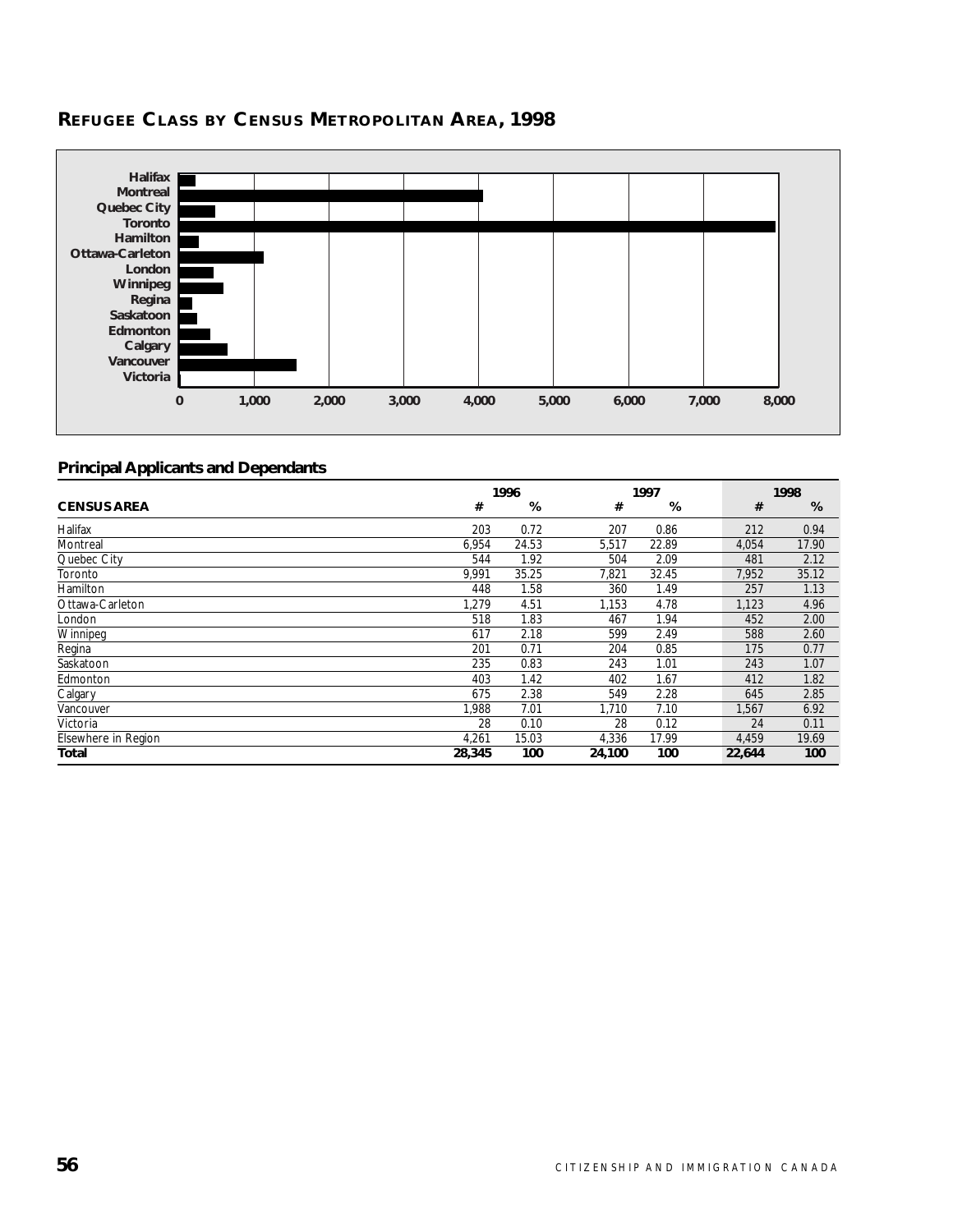# **REFUGEE CLASS BY SOURCE AREA**



#### **Principal Applicants and Dependants**

|                               | 1996   |       |        | 1997  |  |        | 1998  |
|-------------------------------|--------|-------|--------|-------|--|--------|-------|
| <b>REGION</b>                 | #      | %     | #      | %     |  | #      | %     |
| Africa and the Middle East    | 8.631  | 30.45 | 7.927  | 32.89 |  | 7.625  | 33.67 |
| Asia and Pacific              | 8.947  | 31.56 | 7.077  | 29.37 |  | 6,040  | 26.67 |
| South and Central America     | 2.394  | 8.45  | 1.717  | 7.12  |  | 1,322  | 5.84  |
| Unknown origin                | 92     | 0.32  | 55     | 0.23  |  | 57     | 0.25  |
| Europe and the United Kingdom | 8.277  | 29.20 | 7.319  | 30.37 |  | 7.564  | 33.40 |
| Not Stated                    |        | 0.01  | 5      | 0.02  |  | 36     | 0.16  |
| Total                         | 28,345 | 100   | 24,100 | 100   |  | 22,644 | 100   |

# **REFUGEES BY TOP TEN SOURCE COUNTRIES**

|                                 |              | 1996  |      |        | 1997  |      |        | 1998  |                |
|---------------------------------|--------------|-------|------|--------|-------|------|--------|-------|----------------|
| <b>COUNTRY</b>                  | #            | %     | Rank | #      | %     | Rank | #      | %     | Rank           |
| Bosnia-hercegovina              | 4,963        | 17.51 |      | 3,678  | 15.26 |      | 3,584  | 15.83 |                |
| Sri Lanka                       | 3.612        | 12.74 | 2    | 2,563  | 10.63 | 2    | 2,130  | 9.41  | $\overline{2}$ |
| Iran                            | 1.725        | 6.09  | 4    | 1,663  | 6.90  | 3    | 1,474  | 6.51  | 3              |
| Croatia                         | 561          | 1.98  | 13   | 996    | 4.13  | 6    | 1,283  | 5.67  | $\overline{4}$ |
| Afghanistan                     | .799         | 6.35  | 3    | 1,652  | 6.85  | 4    | 1.240  | 5.48  | 5              |
| Somalia, Democratic Republic Of | 802          | 2.83  | 8    | 728    | 3.02  | 10   | 1.202  | 5.31  | 6              |
| Iraq                            | 1.347        | 4.75  | 5    | 1,349  | 5.60  | 5    | 944    | 4.17  |                |
| India                           | 1.241        | 4.38  | 6    | 766    | 3.18  | 8    | 811    | 3.58  | 8              |
| Pakistan                        | 654          | 2.31  | 10   | 752    | 3.12  | 9    | 722    | 3.19  | 9              |
| Sudan, Democratic Republic Of   | 432          | 1.52  | 15   | 678    | 2.81  | 11   | 613    | 2.71  | 10             |
| Algeria                         | 680          | 2.40  | 9    | 558    | 2.32  | 13   | 564    | 2.49  | 12             |
| Bangladesh                      | 830          | 2.93  |      | 795    | 3.30  |      | 563    | 2.49  | 13             |
| <b>Total for Top Ten only</b>   | 17.653       | 62.28 |      | 14,942 | 62.00 |      | 14,003 | 61.84 |                |
| <b>Total Other Countries</b>    | 10.692 37.72 |       |      | 9.158  | 38.00 |      | 8,641  | 38.16 |                |
| Total                           | 28,345       | 100   |      | 24,100 | 100   |      | 22,644 | 100   |                |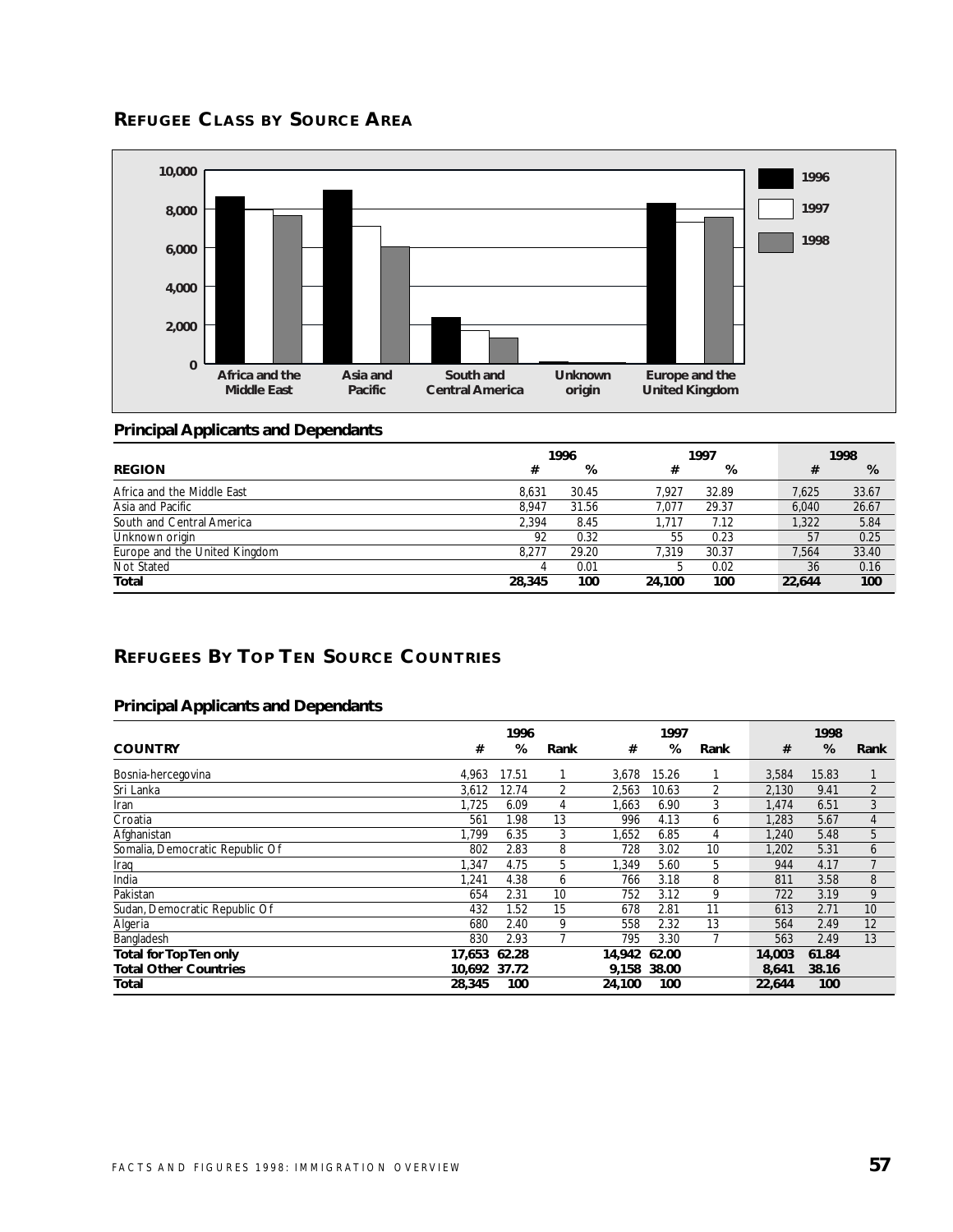#### **REFUGEE CLASS BY LEVEL OF EDUCATION**



#### **Principal Applicants and Dependants**

|                               |        | 1996  |        | 1997  |  |        | 1998  |
|-------------------------------|--------|-------|--------|-------|--|--------|-------|
| EDUCATION*                    | #      | %     | #      | %     |  | #      | %     |
| 0 to 9 years of schooling     | 4.353  | 20.84 | 3.669  | 20.68 |  | 3.914  | 23.57 |
| 10 to 12 years of schooling   | 7.219  | 34.56 | 6.066  | 34.19 |  | 5.555  | 33.45 |
| 13 or more years of schooling | 2.260  | 10.82 | 1.877  | 10.58 |  | 1.709  | 10.29 |
| Trade Certificate             | 2.385  | 11.42 | 2.229  | 12.56 |  | 1.834  | 11.04 |
| Non-university diploma        | 1.790  | 8.57  | 1.621  | 9.14  |  | 1.637  | 9.86  |
| Bachelor's degree             | 2.474  | 11.84 | 1.912  | 10.78 |  | 1.651  | 9.94  |
| Master's degree               | 290    | 1.39  | 263    | 1.48  |  | 219    | 1.32  |
| Doctorate                     | 117    | 0.56  | 105    | 0.59  |  | 86     | 0.52  |
| Total                         | 20,888 | 100   | 17.742 | 100   |  | 16,605 | 100   |

\*Applies to those 15 years of age or older.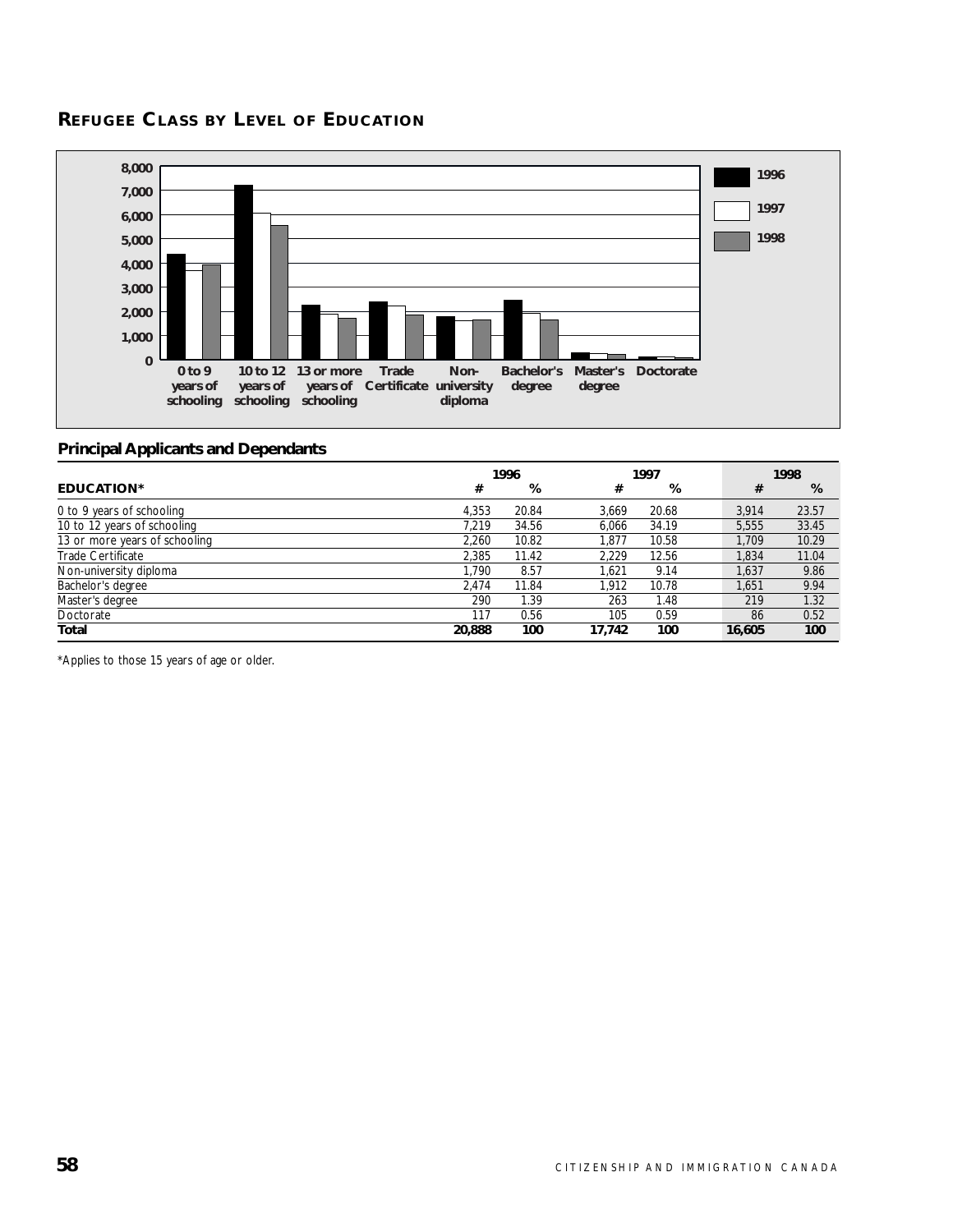

#### **REFUGEE CLASS PRINCIPAL APPLICANTS BY GENDER AND EDUCATION, 1998**

#### **Principal Applicants**

|               |                               |        | 1996  |        | 1997  |  |        | 1998  |
|---------------|-------------------------------|--------|-------|--------|-------|--|--------|-------|
| <b>GENDER</b> | <b>EDUCATION*</b>             | #      | %     | #      | %     |  | #      | %     |
| Male          | 0 to 9 years of schooling     | 1,411  | 14.54 | 1,157  | 13.71 |  | 1,077  | 14.51 |
| Male          | 10 to 12 years of schooling   | 3.204  | 33.03 | 2,835  | 33.60 |  | 2,425  | 32.68 |
| Male          | 13 or more years of schooling | 1.287  | 13.27 | 1.008  | 11.95 |  | 930    | 12.53 |
| Male          | Trade Certificate             | 1,278  | 13.17 | 1,227  | 14.54 |  | 1,026  | 13.83 |
| Male          | Non-university diploma        | 888    | 9.15  | 843    | 9.99  |  | 803    | 10.82 |
| Male          | Bachelor's degree             | 1,385  | 14.28 | 1,127  | 13.36 |  | 966    | 13.02 |
| Male          | Master's degree               | 175    | 1.80  | 174    | 2.06  |  | 135    | 1.82  |
| Male          | Doctorate                     | 73     | 0.75  | 66     | 0.78  |  | 59     | 0.80  |
|               | Sub total                     | 9,701  | 100   | 8,437  | 100   |  | 7,421  | 100   |
| Female        | 0 to 9 years of schooling     | 892    | 20.87 | 670    | 20.22 |  | 791    | 23.22 |
| Female        | 10 to 12 years of schooling   | 1,431  | 33.48 | 1,096  | 33.08 |  | 1,145  | 33.61 |
| Female        | 13 or more years of schooling | 497    | 11.63 | 415    | 12.53 |  | 416    | 12.21 |
| Female        | <b>Trade Certificate</b>      | 470    | 11.00 | 366    | 11.05 |  | 297    | 8.72  |
| Female        | Non-university diploma        | 418    | 9.78  | 339    | 10.23 |  | 405    | 11.89 |
| Female        | Bachelor's degree             | 497    | 11.63 | 363    | 10.96 |  | 295    | 8.66  |
| Female        | Master's degree               | 55     | 1.29  | 44     | 1.33  |  | 42     | 1.23  |
| Female        | Doctorate                     | 14     | 0.33  | 20     | 0.60  |  | 16     | 0.47  |
|               | Sub total                     | 4,274  | 100   | 3,313  | 100   |  | 3,407  | 100   |
|               | Total                         | 13,975 |       | 11,750 |       |  | 10,828 |       |

\*Applies to those 15 years of age or older.

#### **Special Note:**

The table which shows Refugee Class Principal Applicants By Gender and Education excludes principal applicants who were admitted as 'Dependants Abroad'.The justification for this is that this table attempts to reflect a more faithful representation of the family unit. As such, even though principal applicants are processed in the 'Dependants Abroad' category by administrative convention, they are in fact dependants.

Therefore, principal applicants who are admitted into Canada under the 'Dependants Abroad' category for administrative reasons, are included in the table which shows Refugee Class Dependants By Gender and Education.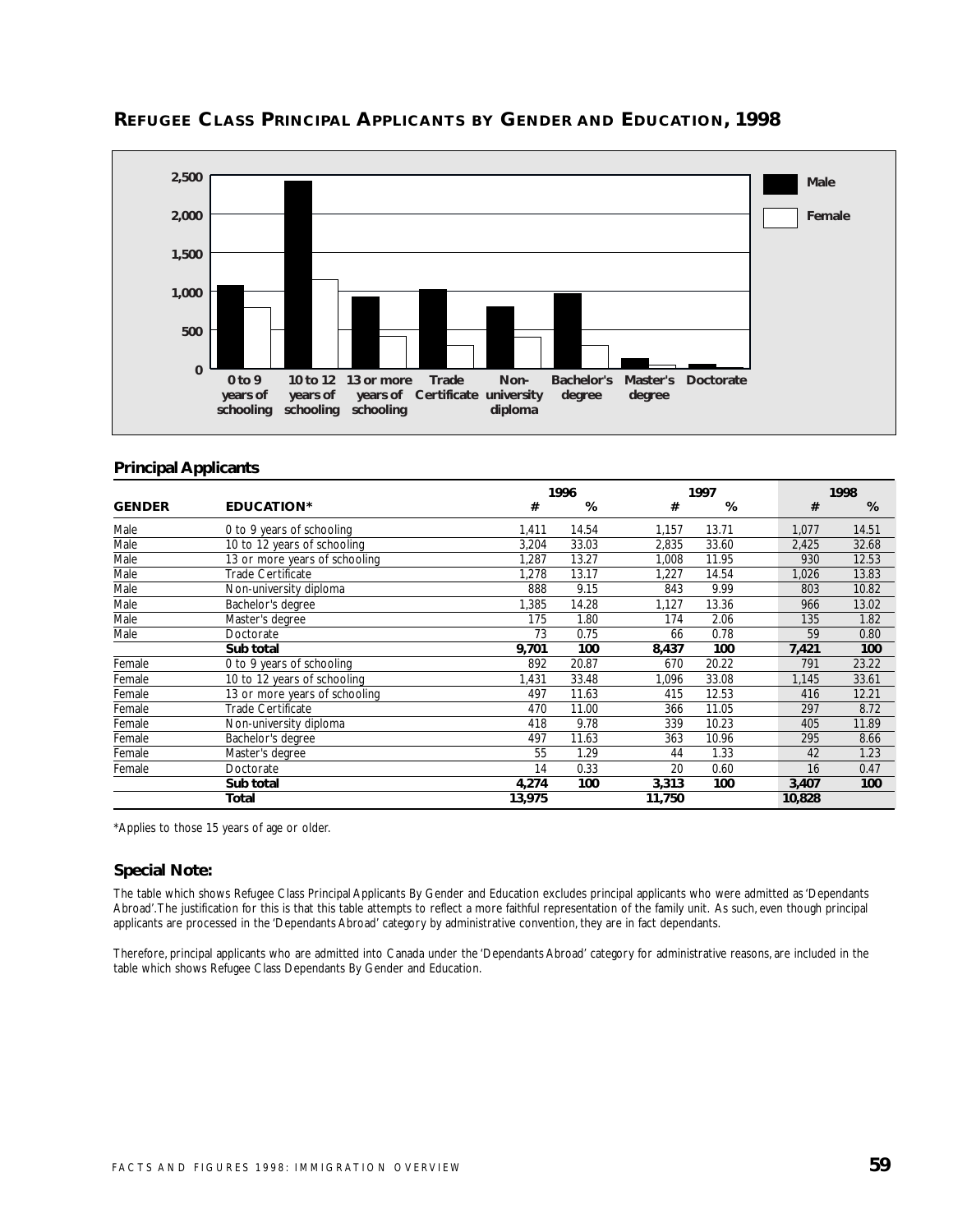



#### **Dependants**

|               |                               |       | 1996  |       | 1997  |  | 1998  |       |
|---------------|-------------------------------|-------|-------|-------|-------|--|-------|-------|
| <b>GENDER</b> | <b>EDUCATION*</b>             | #     | %     | #     | %     |  | #     | %     |
| Male          | 0 to 9 years of schooling     | 614   | 32.64 | 541   | 34.03 |  | 678   | 42.45 |
| Male          | 10 to 12 years of schooling   | 726   | 38.60 | 619   | 38.93 |  | 543   | 34.00 |
| Male          | 13 or more years of schooling | 135   | 7.18  | 130   | 8.18  |  | 95    | 5.95  |
| Male          | Trade Certificate             | 137   | 7.28  | 133   | 8.36  |  | 113   | 7.08  |
| Male          | Non-university diploma        | 96    | 5.10  | 81    | 5.09  |  | 75    | 4.70  |
| Male          | Bachelor's degree             | 135   | 7.18  | 70    | 4.40  |  | 78    | 4.88  |
| Male          | Master's degree               | 21    | 1.12  | 10    | 0.63  |  | 10    | 0.63  |
| Male          | Doctorate                     | 17    | 0.90  | 6     | 0.38  |  | 5     | 0.31  |
|               | Sub total                     | 1,881 | 100   | 1,590 | 100   |  | 1,597 | 100   |
| Female        | 0 to 9 years of schooling     | 1.436 | 28.54 | 1.301 | 29.55 |  | 1,368 | 32.73 |
| Female        | 10 to 12 years of schooling   | 1,858 | 36.92 | 1.516 | 34.44 |  | 1,442 | 34.50 |
| Female        | 13 or more years of schooling | 341   | 6.78  | 324   | 7.36  |  | 268   | 6.41  |
| Female        | Trade Certificate             | 500   | 9.94  | 503   | 11.43 |  | 398   | 9.52  |
| Female        | Non-university diploma        | 388   | 7.71  | 358   | 8.13  |  | 354   | 8.47  |
| Female        | Bachelor's degree             | 457   | 9.08  | 352   | 8.00  |  | 312   | 7.46  |
| Female        | Master's degree               | 39    | 0.78  | 35    | 0.80  |  | 32    | 0.77  |
| Female        | Doctorate                     | 13    | 0.26  | 13    | 0.30  |  | 6     | 0.14  |
|               | Sub total                     | 5,032 | 100   | 4,402 | 100   |  | 4,180 | 100   |
|               | Total                         | 6,913 |       | 5,992 |       |  | 5,777 |       |

\*Applies to those 15 years of age or older.

#### **Special Note:**

The table which shows Refugee Class Principal Applicants By Gender and Education excludes principal applicants who were admitted as 'Dependants Abroad'.The justification for this is that this table attempts to reflect a more faithful representation of the family unit. As such, even though principal applicants are processed in the 'Dependants Abroad' category by administrative convention, they are in fact dependants.

Therefore, principal applicants who are admitted into Canada under the 'Dependants Abroad' category for administrative reasons, are included in the table which shows Refugee Class Dependants By Gender and Education.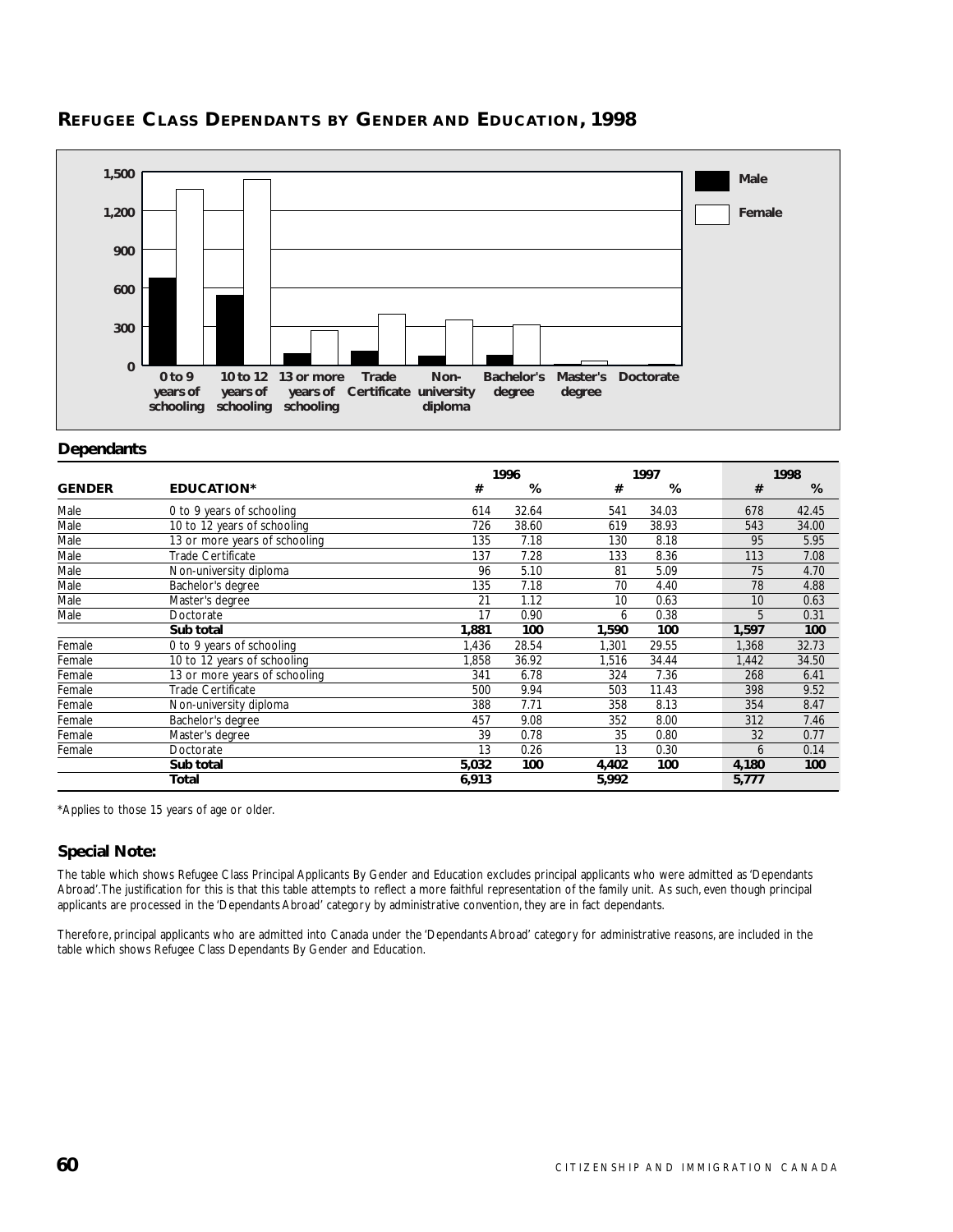

# **REFUGEE CLASS BY AGE AND GENDER, 1998**

|               |                  |        | 1996  |        | 1997  |        | 1998  |
|---------------|------------------|--------|-------|--------|-------|--------|-------|
| <b>GENDER</b> | <b>AGE</b>       | #      | %     | #      | %     | #      | %     |
| Male          | 0 to 14 years    | 3.797  | 24.69 | 3.336  | 24.96 | 3.213  | 26.27 |
| Male          | 15 to 24 years   | 2,555  | 16.61 | 2,208  | 16.52 | 2,155  | 17.62 |
| Male          | 25 to 44 years   | 7.609  | 49.48 | 6,647  | 49.74 | 5,805  | 47.46 |
| Male          | 45 to 64 years   | 1,188  | 7.72  | 1,027  | 7.69  | 953    | 7.79  |
| Male          | 65 years or more | 230    | 1.50  | 145    | 1.09  | 105    | 0.86  |
|               | Sub total        | 15,379 | 100   | 13,363 | 100   | 12,231 | 100   |
| Female        | 0 to 14 years    | 3,660  | 28.23 | 3,022  | 28.15 | 2,826  | 27.14 |
| Female        | 15 to 24 years   | 2.107  | 16.25 | 1.791  | 16.68 | 1.887  | 18.12 |
| Female        | 25 to 44 years   | 5,728  | 44.18 | 4.850  | 45.17 | 4,675  | 44.90 |
| Female        | 45 to 64 years   | 1.147  | 8.85  | 881    | 8.21  | 847    | 8.13  |
| Female        | 65 years or more | 324    | 2.50  | 193    | 1.80  | 178    | 1.71  |
|               | Sub total        | 12,966 | 100   | 10,737 | 100   | 10,413 | 100   |
|               | Total            | 28,345 |       | 24,100 |       | 22.644 |       |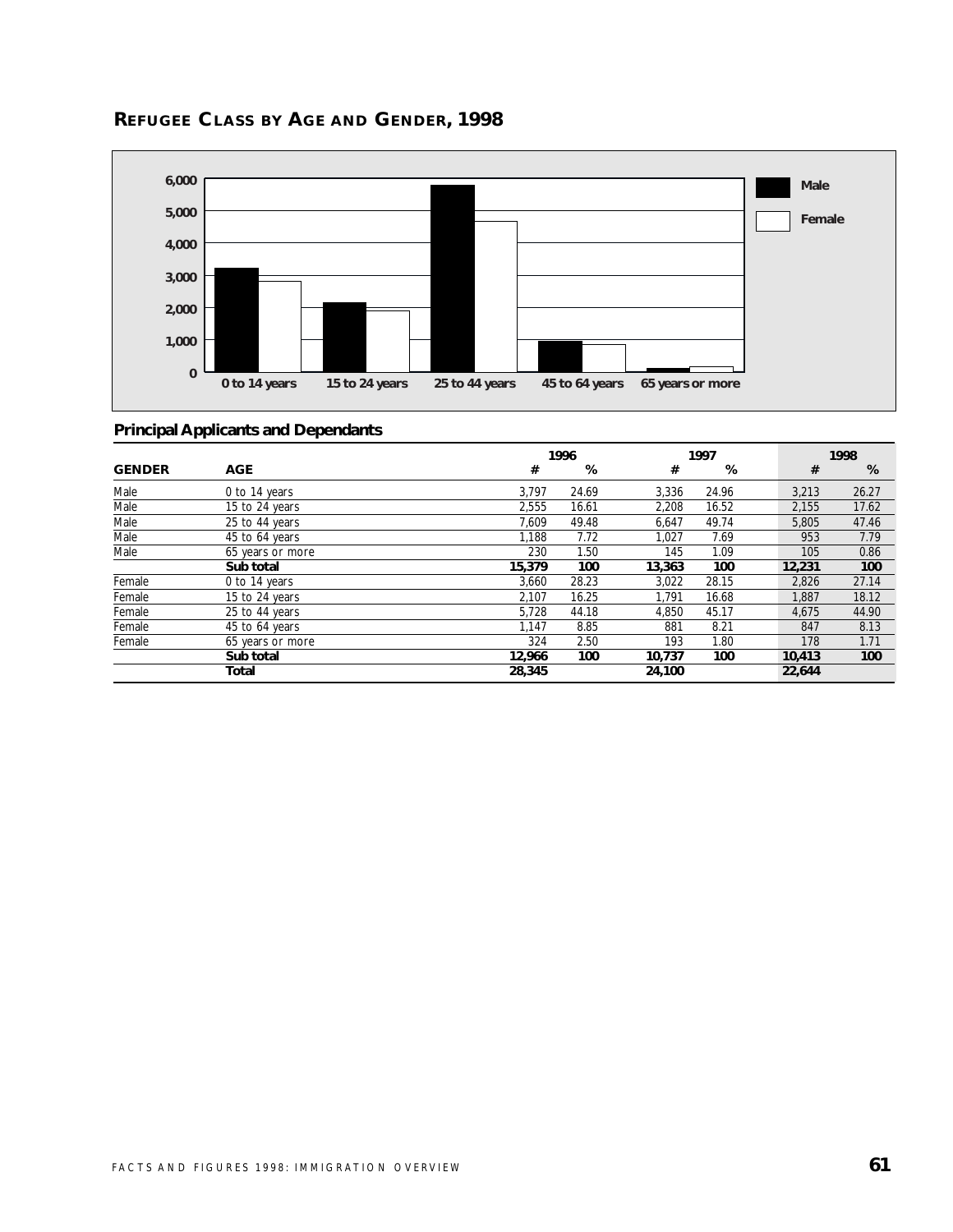# **REFUGEE CLASS BY MARITAL STATUS**



#### **Principal Applicants and Dependants**

|                       | 1996   |       | 1997   |       | 1998   |       |
|-----------------------|--------|-------|--------|-------|--------|-------|
| <b>MARITAL STATUS</b> | #      | %     | 77     | %     | #      | %     |
| Children under 15     | 7.457  | 26.31 | 6.358  | 26.38 | 6.039  | 26.67 |
| Single                | 7.794  | 27.50 | 7.208  | 29.91 | 6.906  | 30.50 |
| Married               | 11.870 | 41.88 | 9.582  | 39.76 | 8.668  | 38.28 |
| Other*                | 1.224  | 4.32  | 951    | 3.95  | 1,025  | 4.53  |
| Not Stated            |        |       | 0.00   |       | 0.03   |       |
| Total                 | 28,345 | 100   | 24,100 | 100   | 22,644 | 100   |

\*Divorced, widowed, separated.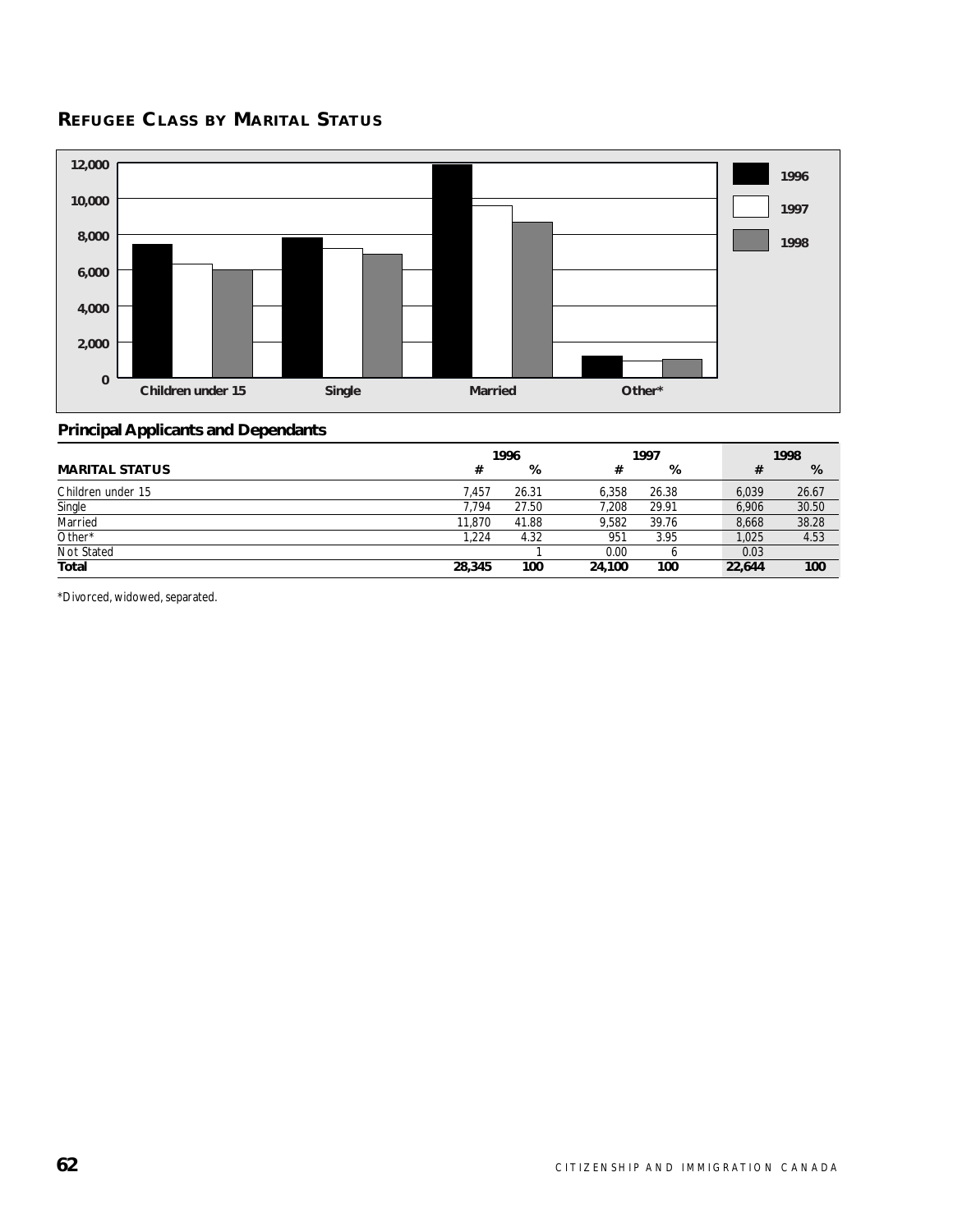

# **REFUGEE CLASS BY LANGUAGE ABILITY — PRINCIPAL APPLICANTS AND DEPENDANTS**

#### **Principal Applicants and Dependants**

|                         | 1996   |       |        | 1997  |        | 1998        |
|-------------------------|--------|-------|--------|-------|--------|-------------|
| <b>LANGUAGE ABILITY</b> | #      | %     |        | %     |        | %           |
| English                 | 12,044 | 42.49 | 10.011 | 41.54 | 9.412  | 41.57       |
| French                  | 3,363  | 11.86 | 2.411  | 10.00 | 2,031  | 8.97        |
| Both French and English | 683    | 2.41  | 517    | 2.15  |        | 2.52<br>570 |
| <b>Neither</b>          | 12,253 | 43.23 | 11.148 | 46.26 | 10.624 | 46.92       |
| Not Stated              |        | 0.01  | 13     | 0.05  |        | 0.03        |
| Total                   | 28,345 | 100   | 24,100 | 100   | 22,644 | 100         |

#### **Children Under 15 Years of Age\***

|                |                         |       | 1996  |       | 1997  |  | 1998           |       |
|----------------|-------------------------|-------|-------|-------|-------|--|----------------|-------|
| <b>AGE</b>     | <b>LANGUAGE ABILITY</b> | #     | %     | #     | %     |  | #              | %     |
| 0 to 4 years   | English                 | 245   | 3.29  | 203   | 3.19  |  | 186            | 3.08  |
| 0 to 4 years   | French                  | 111   | 1.49  | 83    | 1.31  |  | 95             | 1.57  |
| 0 to 4 years   | Both French and English |       | 0.09  | 8     | 0.13  |  | 14             | 0.23  |
| 0 to 4 years   | Neither                 | 1,216 | 16.31 | 1,111 | 17.47 |  | 974            | 16.13 |
| 0 to 4 years   | <b>Not Stated</b>       |       | 0.00  |       | 0.02  |  |                | 0.00  |
|                | Sub-Total               | 1,579 | 21.17 | 1,406 | 22.11 |  | 1,269          | 21.01 |
| 5 to 9 years   | English                 | 804   | 10.78 | 657   | 10.33 |  | 629            | 10.42 |
| 5 to 9 years   | French                  | 286   | 3.84  | 230   | 3.62  |  | 190            | 3.15  |
| 5 to 9 years   | Both French and English | 24    | 0.32  | 23    | 0.36  |  | 16             | 0.26  |
| 5 to 9 years   | Neither                 | 1,908 | 25.59 | 1,681 | 26.44 |  | 1,505          | 24.92 |
| 5 to 9 years   | Not Stated              |       | 0.01  | 4     | 0.06  |  | $\overline{2}$ | 0.03  |
|                | Sub-Total               | 3,023 | 40.54 | 2,595 | 40.81 |  | 2,342          | 38.78 |
| 10 to 14 years | English                 | 904   | 12.12 | 628   | 9.88  |  | 703            | 11.64 |
| 10 to 14 years | French                  | 262   | 3.51  | 210   | 3.30  |  | 200            | 3.31  |
| 10 to 14 years | Both French and English | 40    | 0.54  | 26    | 0.41  |  | 21             | 0.35  |
| 10 to 14 years | <b>Neither</b>          | 1,649 | 22.11 | 1,492 | 23.47 |  | 1,504          | 24.90 |
| 10 to 14 years | Not Stated              |       | 0.00  |       | 0.02  |  |                | 0.00  |
|                | Sub-Total               | 2,855 | 38.29 | 2,357 | 37.07 |  | 2,428          | 40.21 |
|                | Total                   | 7,457 | 100   | 6,358 | 100   |  | 6,039          | 100   |

\*These individuals are included in the totals for 'Principal Applicants and Dependants'.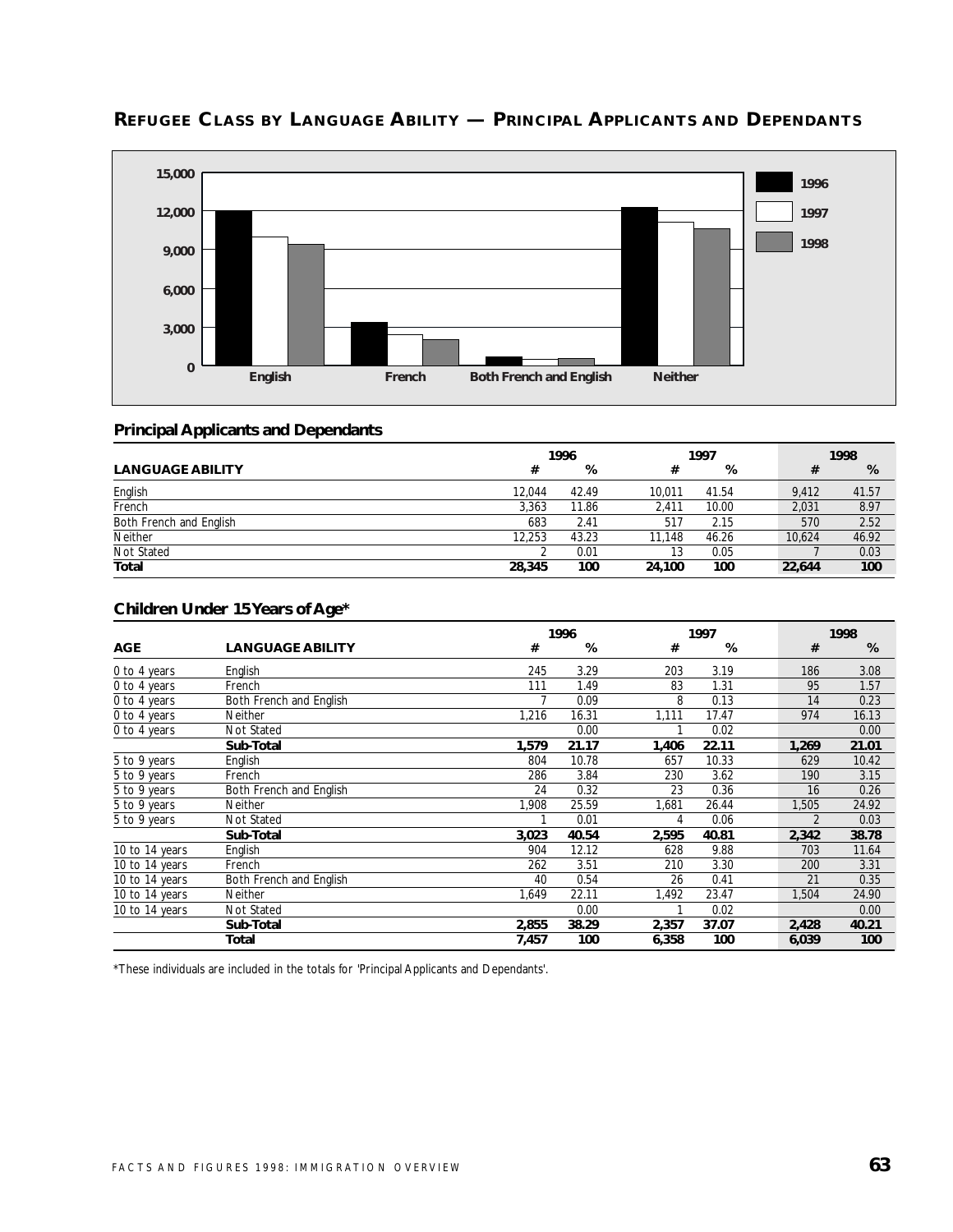

# **REFUGEE CLASS BY INTENTION TO WORK (15 YEARS OR OLDER)**

#### **Principal Applicants and Dependants**

|                          | 1996   |       |        | 1997  |        | 1998  |  |
|--------------------------|--------|-------|--------|-------|--------|-------|--|
| <b>INTENTION TO WORK</b> |        | %     |        | %     |        | %     |  |
| Intend to work           | 16,495 | 78.97 | 13.774 | 77.63 | 12,625 | 76.03 |  |
| Do not intend to work    | 4.392  | 21.03 | 3.966  | 22.35 | 3.963  | 23.87 |  |
| Not Stated               |        | 0.00  |        | 0.01  |        | 0.10  |  |
| Total                    | 20,888 | 100   | 17.742 | 100   | 16,605 | 100   |  |

#### **Principal Applicants and Dependants**

|                                | 1996   |       |        | 1997  |  |        | 1998  |  |  |
|--------------------------------|--------|-------|--------|-------|--|--------|-------|--|--|
| <b>INTENTION TO WORK</b>       | #      | %     | #      | %     |  | #      | %     |  |  |
| Intend to Work - employee      | 4.135  | 19.80 | 3.377  | 19.03 |  | 3.024  | 18.21 |  |  |
| Intend to Work - ONI*          | 12.357 | 59.16 | 10.378 | 58.49 |  | 9.597  | 57.80 |  |  |
| Intend to Work - self-employed |        | 0.01  | 19     | 0.11  |  |        | 0.02  |  |  |
| Student                        | 2.228  | 10.67 | 1.968  | 11.09 |  | 2,034  | 12.25 |  |  |
| Do not intend to work          | 2.164  | 10.36 | 1.998  | 11.26 |  | 1.929  | 11.62 |  |  |
| Not Stated                     |        | 0.00  |        | 0.01  |  |        | 0.10  |  |  |
| Total                          | 20,888 | 100   | 17.742 | 100   |  | 16,605 | 100   |  |  |

\*ONI – Occupation Not Identified.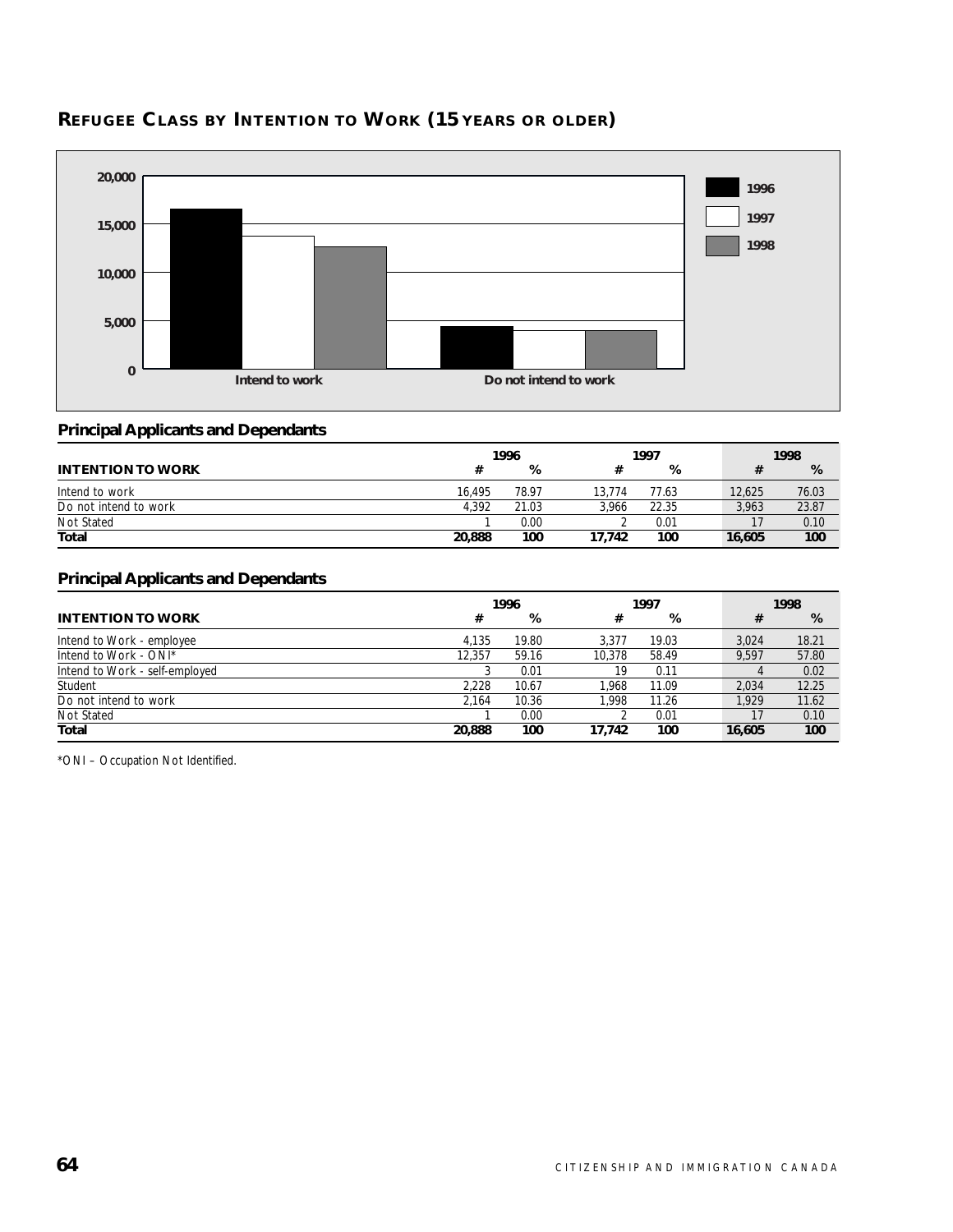

# **REFUGEE CLASS — INTENDING TO WORK BY LANGUAGE ABILITY (15 YEARS OR OLDER)**

|                         | 1996   |       |        | 1997  |  | 1998   |       |
|-------------------------|--------|-------|--------|-------|--|--------|-------|
| <b>LANGUAGE ABILITY</b> | #      | %     | #      | %     |  |        | %     |
| English                 | 8.829  | 53.53 | 7.441  | 54.02 |  | 6.730  | 53.31 |
| French                  | 2.363  | 14.33 | .596   | 11.59 |  | 1,278  | 10.12 |
| Both French and English | 533    | 3.23  | 383    | 2.78  |  | 456    | 3.61  |
| Neither                 | 4.770  | 28.92 | 4.352  | 31.60 |  | 4.160  | 32.95 |
| Not Stated              |        |       | 0.01   |       |  | 0.01   |       |
| <b>Total</b>            | 16.495 | 100   | 13.774 | 100   |  | 12,625 | 100   |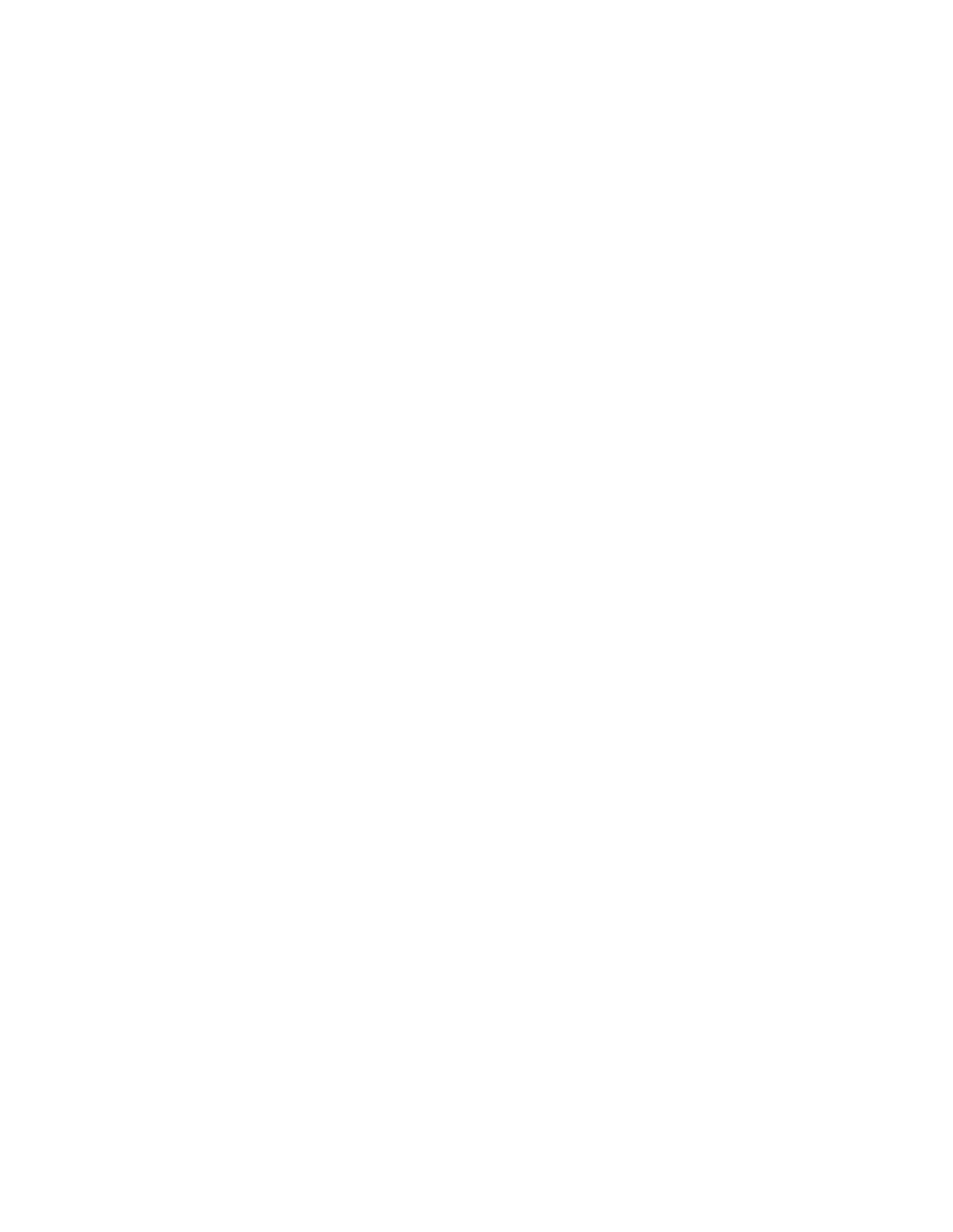# **BUSINESS CLASS**

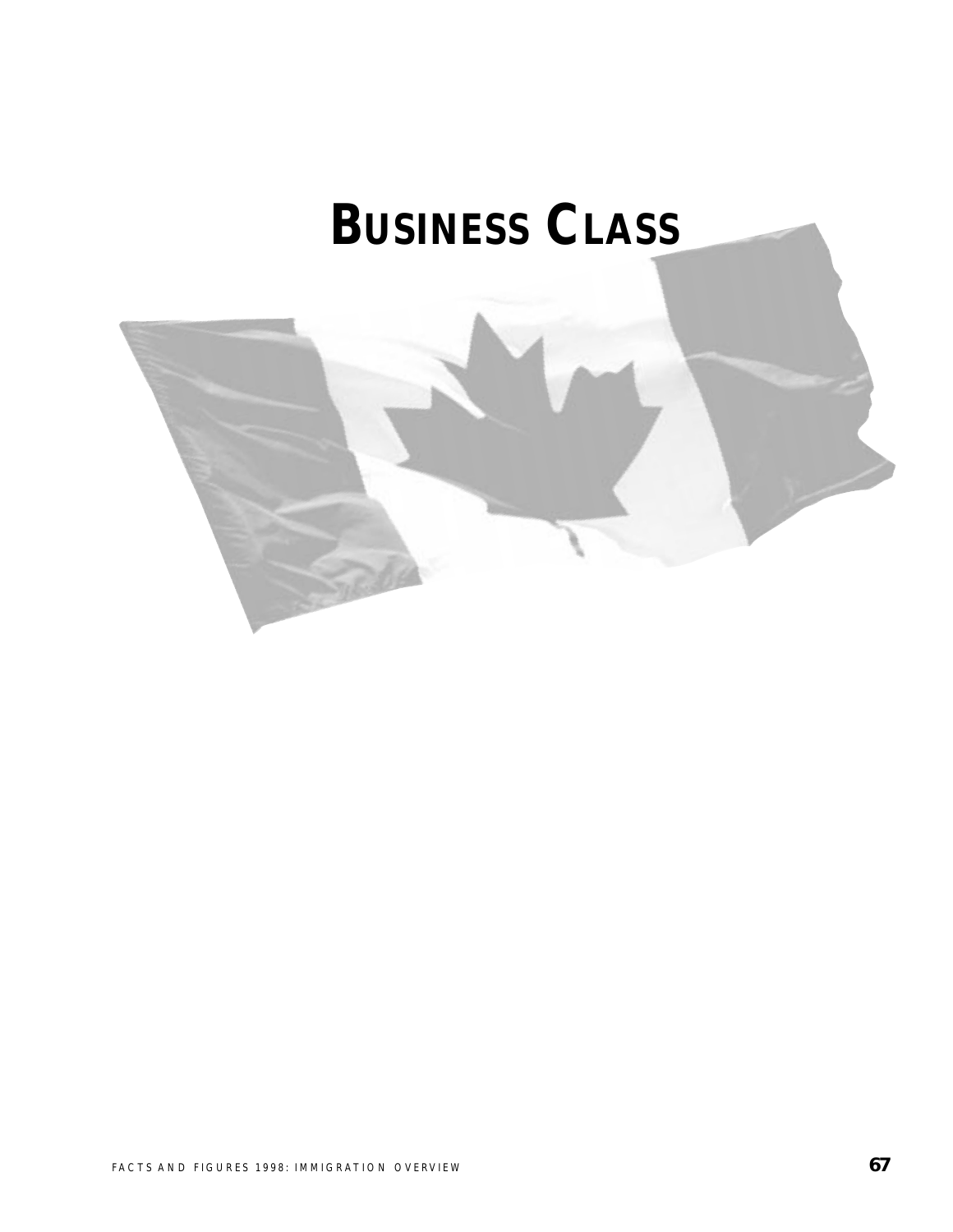# **BUSINESS CLASS BY CATEGORY**



|                                |        | 1996  |        | 1997  |  |        | 1998  |
|--------------------------------|--------|-------|--------|-------|--|--------|-------|
| <b>CATEGORY</b>                | #      | %     | #      | %     |  | #      | %     |
| Entrepreneur - Pr. Appl.       | 3.208  | 14.28 | 2.806  | 14.08 |  | 1.766  | 12.82 |
| Entrepreneur - Spouse or Dep.  | 8.704  | 38.76 | 7.601  | 38.14 |  | 4.852  | 35.22 |
| Self Employed - Pr. Appl.      | 1.392  | 6.20  | 1.257  | 6.31  |  | 823    | 5.97  |
| Self Employed - Spouse or Dep. | 2.981  | 13.27 | 2.669  | 13.39 |  | 1.802  | 13.08 |
| Investor - Pr. Appl.           | 1.606  | 7.15  | 1.520  | 7.63  |  | 1.225  | 8.89  |
| Investor - Spouse or Dep.      | 4.568  | 20.34 | 4.074  | 20.44 |  | 3.310  | 24.02 |
| Total                          | 22,459 | 100   | 19.927 | 100   |  | 13,778 | 100   |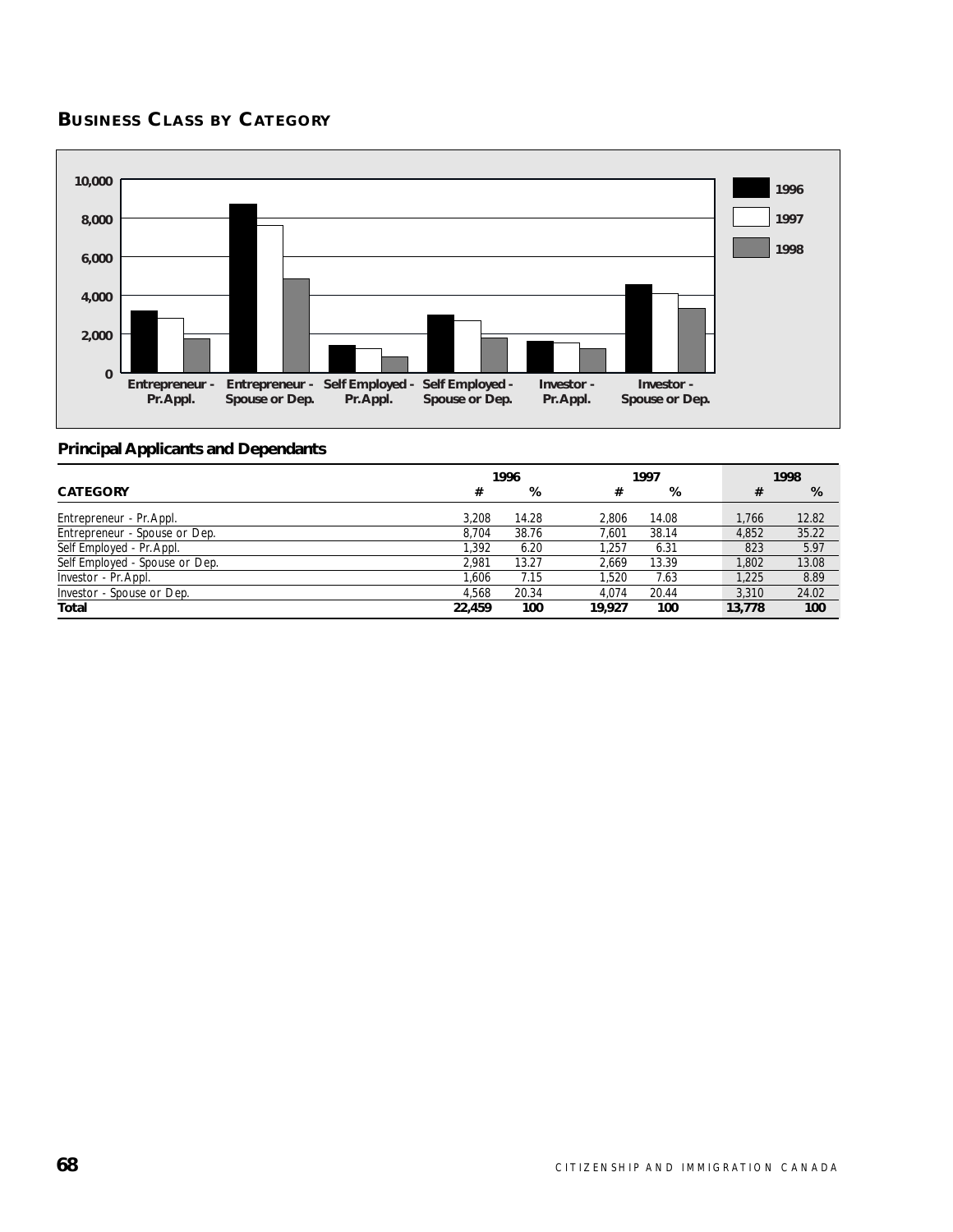

# **BUSINESS CLASS BY PRINCIPAL APPLICANTS BY GENDER, 1998**

#### **Principal Applicants**

|               |                 |       | 1996  |       | 1997  |  |       | 1998  |
|---------------|-----------------|-------|-------|-------|-------|--|-------|-------|
| <b>GENDER</b> | <b>CATEGORY</b> | #     | %     | #     | %     |  | #     | %     |
| Male          | Entrepreneur    | 2.722 | 52.81 | 2.383 | 51.69 |  | 1,531 | 47.64 |
| Male          | Self Employed   | 1.086 | 21.07 | 964   | 20.91 |  | 662   | 20.60 |
| Male          | Investor        | 1,346 | 26.12 | 1.263 | 27.40 |  | 1.021 | 31.77 |
|               | Sub total       | 5,154 | 100   | 4,610 | 100   |  | 3,214 | 100   |
| Female        | Entrepreneur    | 486   | 46.20 | 423   | 43.47 |  | 235   | 39.17 |
| Female        | Self Employed   | 306   | 29.09 | 293   | 30.11 |  | 161   | 26.83 |
| Female        | Investor        | 260   | 24.71 | 257   | 26.41 |  | 204   | 34.00 |
|               | Sub total       | 1.052 | 100   | 973   | 100   |  | 600   | 100   |
|               | Total           | 6,206 |       | 5,583 |       |  | 3,814 |       |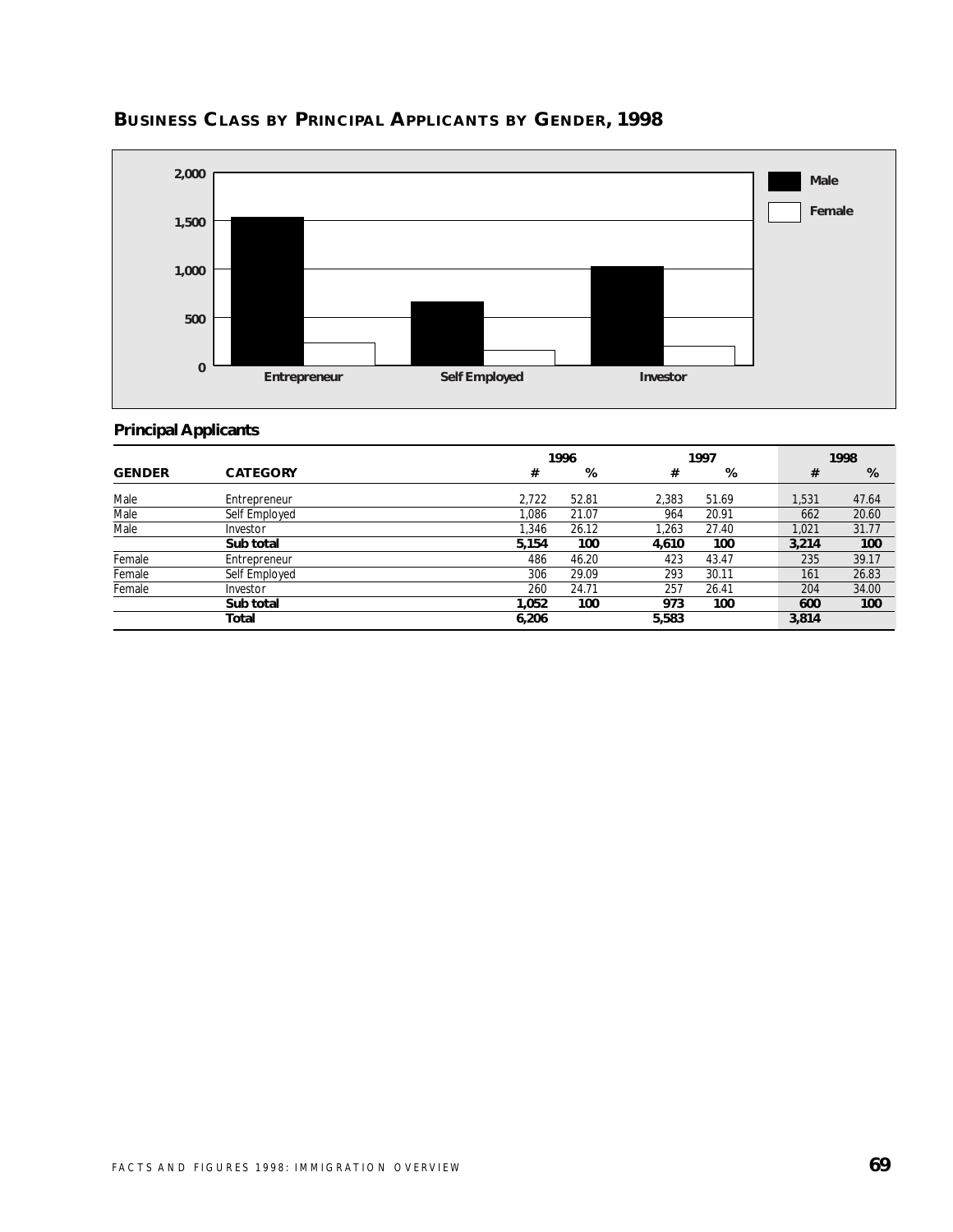# **BUSINESS CLASS DEPENDANTS BY GENDER, 1998**



#### **Dependants**

|               |                                |        | 1996  |        | 1997  |  |       | 1998  |
|---------------|--------------------------------|--------|-------|--------|-------|--|-------|-------|
| <b>GENDER</b> | <b>CATEGORY</b>                | #      | %     | #      | %     |  | #     | %     |
| Male          | Entrepreneur - Spouse or Dep.  | 3.381  | 53.92 | 2.943  | 53.54 |  | 1.913 | 48.66 |
| Male          | Self Employed - Spouse or Dep. | 1.165  | 18.58 | 1.040  | 18.92 |  | 714   | 18.16 |
| Male          | Investor - Spouse or Dep.      | 1.724  | 27.50 | 1.514  | 27.54 |  | 1,304 | 33.17 |
|               | Sub total                      | 6,270  | 100   | 5,497  | 100   |  | 3.931 | 100   |
| Female        | Entrepreneur - Spouse or Dep.  | 5.323  | 53.32 | 4.658  | 52.65 |  | 2.939 | 48.72 |
| Female        | Self Employed - Spouse or Dep. | 1.816  | 18.19 | 1.629  | 18.41 |  | 1.088 | 18.03 |
| Female        | Investor - Spouse or Dep.      | 2.844  | 28.49 | 2.560  | 28.94 |  | 2.006 | 33.25 |
|               | Sub total                      | 9.983  | 100   | 8.847  | 100   |  | 6.033 | 100   |
|               | Total                          | 16,253 |       | 14,344 |       |  | 9,964 |       |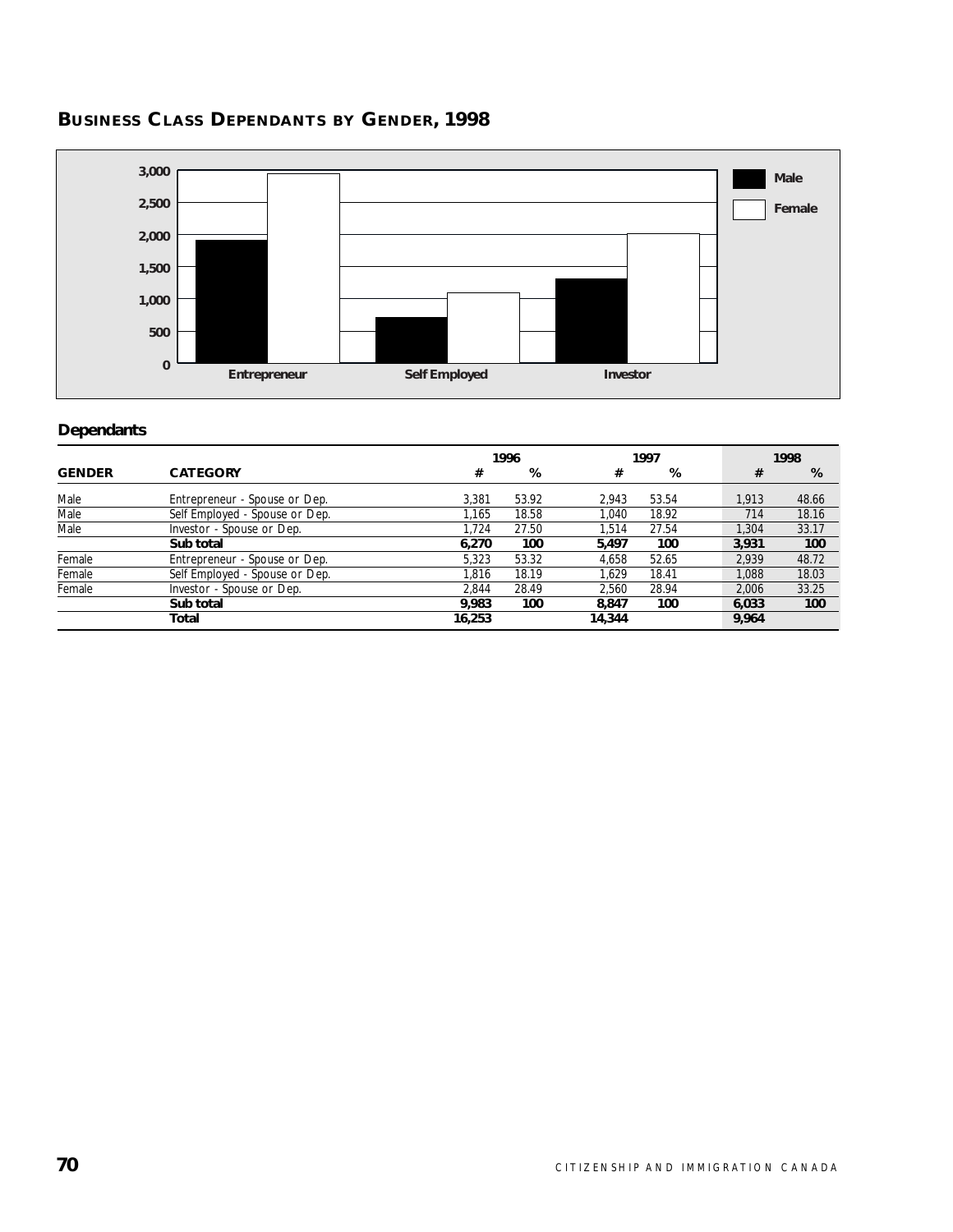

# **BUSINESS CLASS BY PROVINCE — PRINCIPAL APPLICANTS**

# **Principal Applicants**

|                         | 1996           |       |       | 1997  |  |              | 1998  |
|-------------------------|----------------|-------|-------|-------|--|--------------|-------|
| <b>PROVINCE</b>         | #              | %     | #     | %     |  | #            | %     |
| Newfoundland            | 3              | 0.05  | 10    | 0.18  |  | 14           | 0.37  |
| Prince Edward Island    | 8              | 0.13  | 9     | 0.16  |  | <sub>6</sub> | 0.16  |
| Nova Scotia             | 435            | 7.01  | 314   | 5.62  |  | 191          | 5.01  |
| New Brunswick           | 22             | 0.35  | 10    | 0.18  |  | 20           | 0.52  |
| Quebec                  | 693            | 11.17 | 915   | 16.39 |  | 984          | 25.80 |
| Ontario                 | 1,928          | 31.07 | 1.884 | 33.75 |  | 1,085        | 28.45 |
| Manitoba                | 71             | 1.14  | 87    | 1.56  |  | 52           | 1.36  |
| Saskatchewan            | 25             | 0.40  | 34    | 0.61  |  | 13           | 0.34  |
| Alberta                 | 464            | 7.48  | 364   | 6.52  |  | 251          | 6.58  |
| Northwest Territories   | $\mathfrak{D}$ | 0.03  |       |       |  |              |       |
| <b>British Columbia</b> | 2,550          | 41.09 | 1.947 | 34.87 |  | 1.190        | 31.20 |
| Yukon                   | 5              | 0.08  | 9     | 0.16  |  | 8            | 0.21  |
| Total                   | 6,206          | 100   | 5,583 | 100   |  | 3,814        | 100   |

|                              |        | 1996  |        | 1997  |  |        | 1998  |
|------------------------------|--------|-------|--------|-------|--|--------|-------|
| <b>PROVINCE</b>              | #      | %     | #      | %     |  | #      | %     |
| Newfoundland                 |        | 0.03  | 24     | 0.12  |  | 41     | 0.30  |
| Prince Edward Island         | 37     | 0.16  | 22     | 0.11  |  | 22     | 0.16  |
| Nova Scotia                  | 1.711  | 7.62  | 1.320  | 6.62  |  | 825    | 5.99  |
| New Brunswick                | 68     | 0.30  | 32     | 0.16  |  | 80     | 0.58  |
| Quebec                       | 2.471  | 11.00 | 3,239  | 16.25 |  | 3.556  | 25.81 |
| Ontario                      | 6.902  | 30.73 | 6,720  | 33.72 |  | 3.846  | 27.91 |
| Manitoba                     | 227    | 1.01  | 297    | 1.49  |  | 185    | 1.34  |
| Saskatchewan                 | 93     | 0.41  | 123    | 0.62  |  | 56     | 0.41  |
| Alberta                      | 1.684  | 7.50  | 1,315  | 6.60  |  | 922    | 6.69  |
| <b>Northwest Territories</b> |        | 0.03  |        |       |  |        |       |
| <b>British Columbia</b>      | 9.242  | 41.15 | 6,815  | 34.20 |  | 4,225  | 30.66 |
| Yukon                        | 9      | 0.04  | 17     | 0.09  |  | 15     | 0.11  |
| Not Stated                   |        | 0.00  | 3      | 0.02  |  | 5      | 0.04  |
| Total                        | 22.459 | 100   | 19.927 | 100   |  | 13.778 | 100   |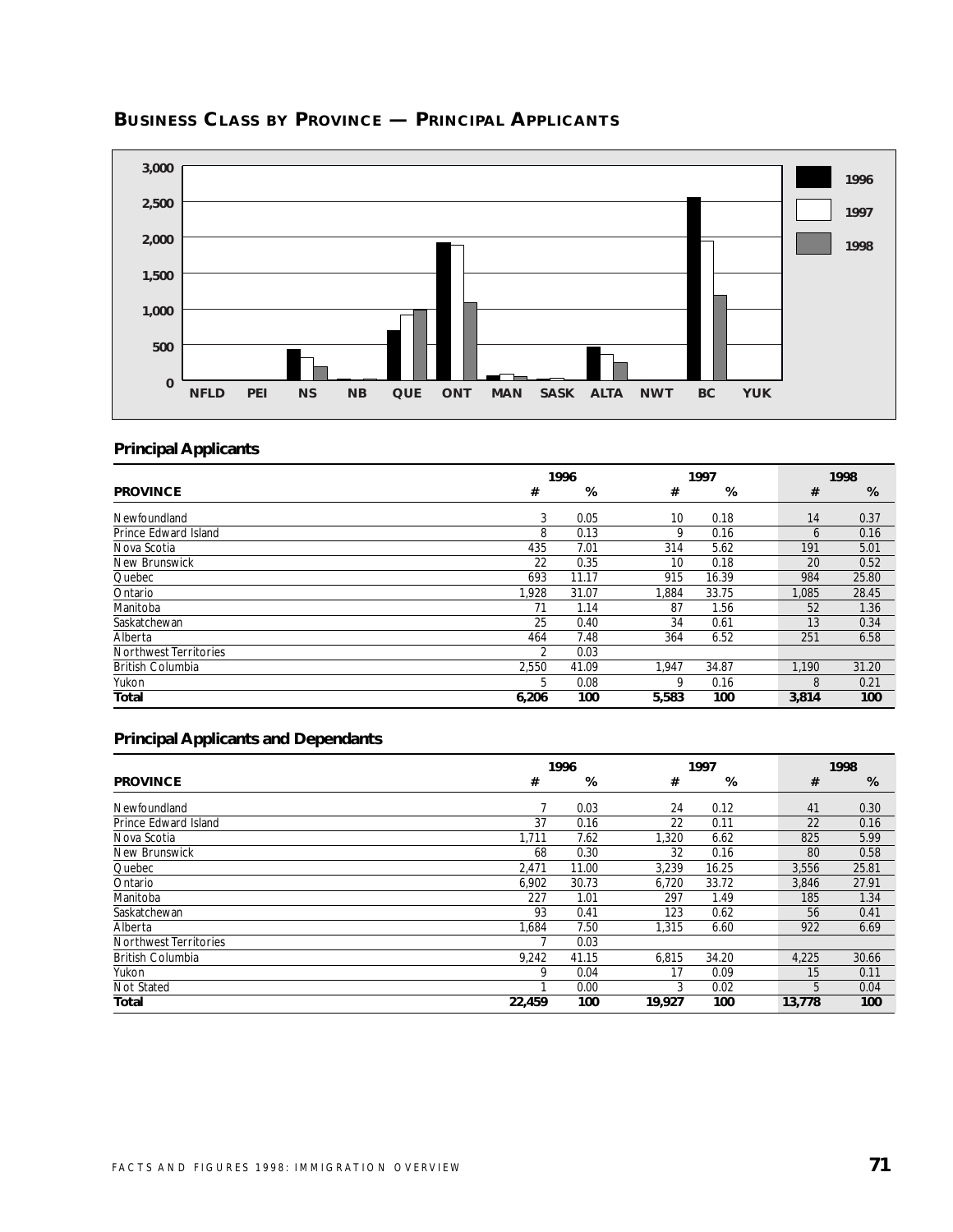

# **BUSINESS CLASS BY CENSUS METROPOLITAN AREA, 1998**

#### **Principal Applicants**

|                     |       | 1996  |       | 1997  |  |       | 1998  |
|---------------------|-------|-------|-------|-------|--|-------|-------|
| <b>CENSUS AREA</b>  | #     | %     | #     | %     |  | #     | %     |
| Halifax             | 397   | 6.40  | 282   | 5.05  |  | 163   | 4.27  |
| Montreal            | 641   | 10.33 | 863   | 15.46 |  | 921   | 24.15 |
| Quebec City         | 6     | 0.10  | 14    | 0.25  |  | 12    | 0.31  |
| Toronto             | 1,648 | 26.55 | 1,643 | 29.43 |  | 917   | 24.04 |
| Hamilton            | 33    | 0.53  | 42    | 0.75  |  | 14    | 0.37  |
| Ottawa-Carleton     | 32    | 0.52  | 25    | 0.45  |  | 23    | 0.60  |
| London              | 27    | 0.44  | 13    | 0.23  |  | 12    | 0.31  |
| Winnipeg            | 31    | 0.50  | 38    | 0.68  |  | 18    | 0.47  |
| Regina              | 9     | 0.15  | 11    | 0.20  |  | 8     | 0.21  |
| Saskatoon           |       | 0.11  | 10    | 0.18  |  |       | 0.03  |
| Edmonton            | 175   | 2.82  | 119   | 2.13  |  | 79    | 2.07  |
| Calgary             | 189   | 3.05  | 184   | 3.30  |  | 113   | 2.96  |
| Vancouver           | 2,350 | 37.87 | 1,766 | 31.63 |  | 1,071 | 28.08 |
| Victoria            | 27    | 0.44  | 16    | 0.29  |  | 6     | 0.16  |
| Elsewhere in Region | 634   | 10.22 | 557   | 9.98  |  | 456   | 11.96 |
| <b>Total</b>        | 6,206 | 100   | 5,583 | 100   |  | 3,814 | 100   |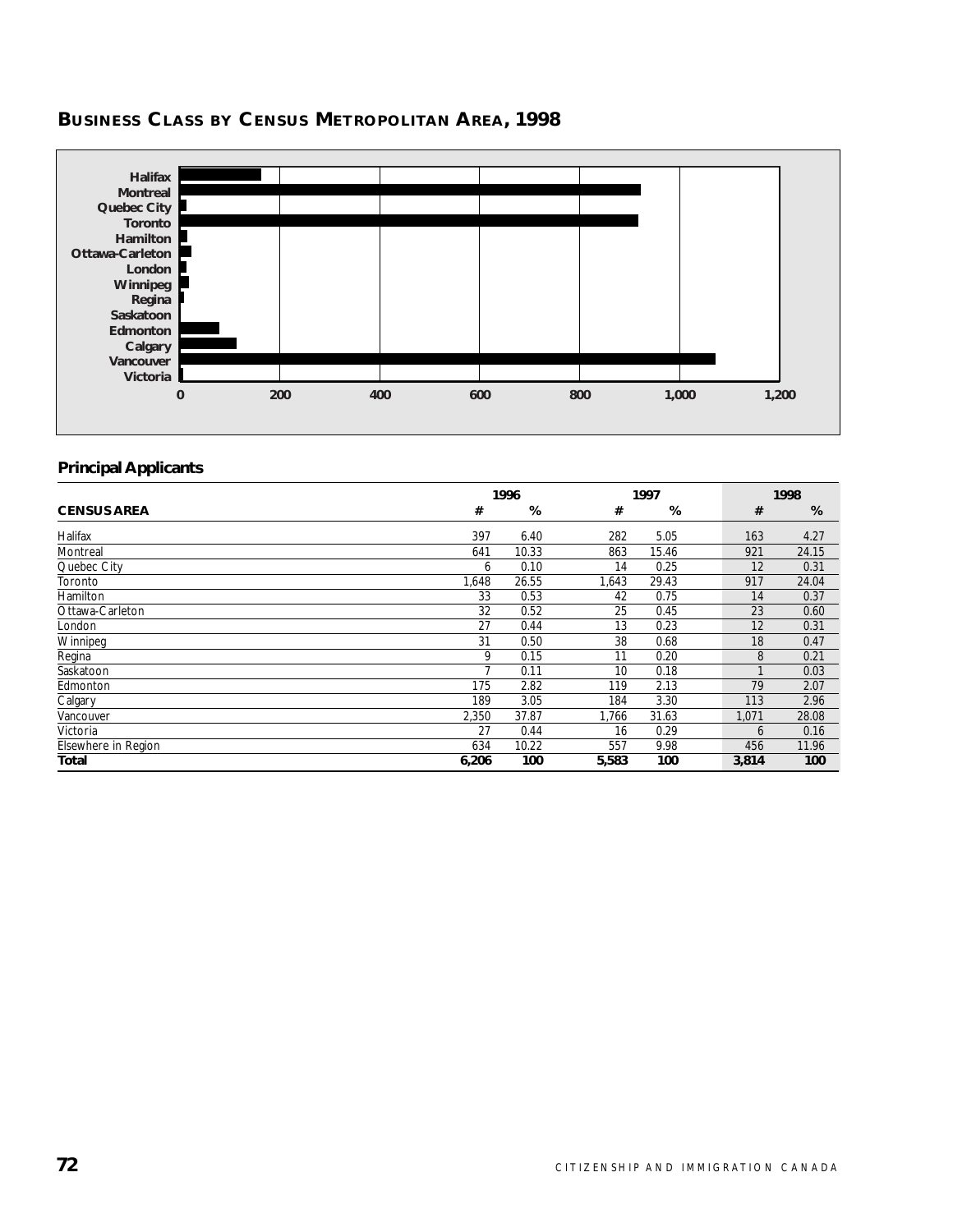# **BUSINESS CLASS BY SOURCE AREA**



#### **Principal Applicants**

|                               |       | 1996  |       | 1997  |  |       | 1998  |
|-------------------------------|-------|-------|-------|-------|--|-------|-------|
| <b>REGION</b>                 | #     | %     | #     | %     |  | #     | %     |
| Africa and the Middle East    | 663   | 10.68 | 653   | 11.70 |  | 532   | 13.95 |
| Asia and Pacific              | 4.542 | 73.19 | 4.048 | 72.51 |  | 2.518 | 66.02 |
| South and Central America     | 122   | 1.97  | 120   | 2.15  |  | 105   | 2.75  |
| <b>United States</b>          | 83    | 1.34  | 90    | 1.61  |  | 48    | 1.26  |
| Europe and the United Kingdom | 794   | 12.79 | 668   | 11.96 |  | 602   | 15.78 |
| Not Stated                    |       | 0.03  | 4     | 0.07  |  |       | 0.24  |
| Total                         | 6.206 | 100   | 5,583 | 100   |  | 3,814 | 100   |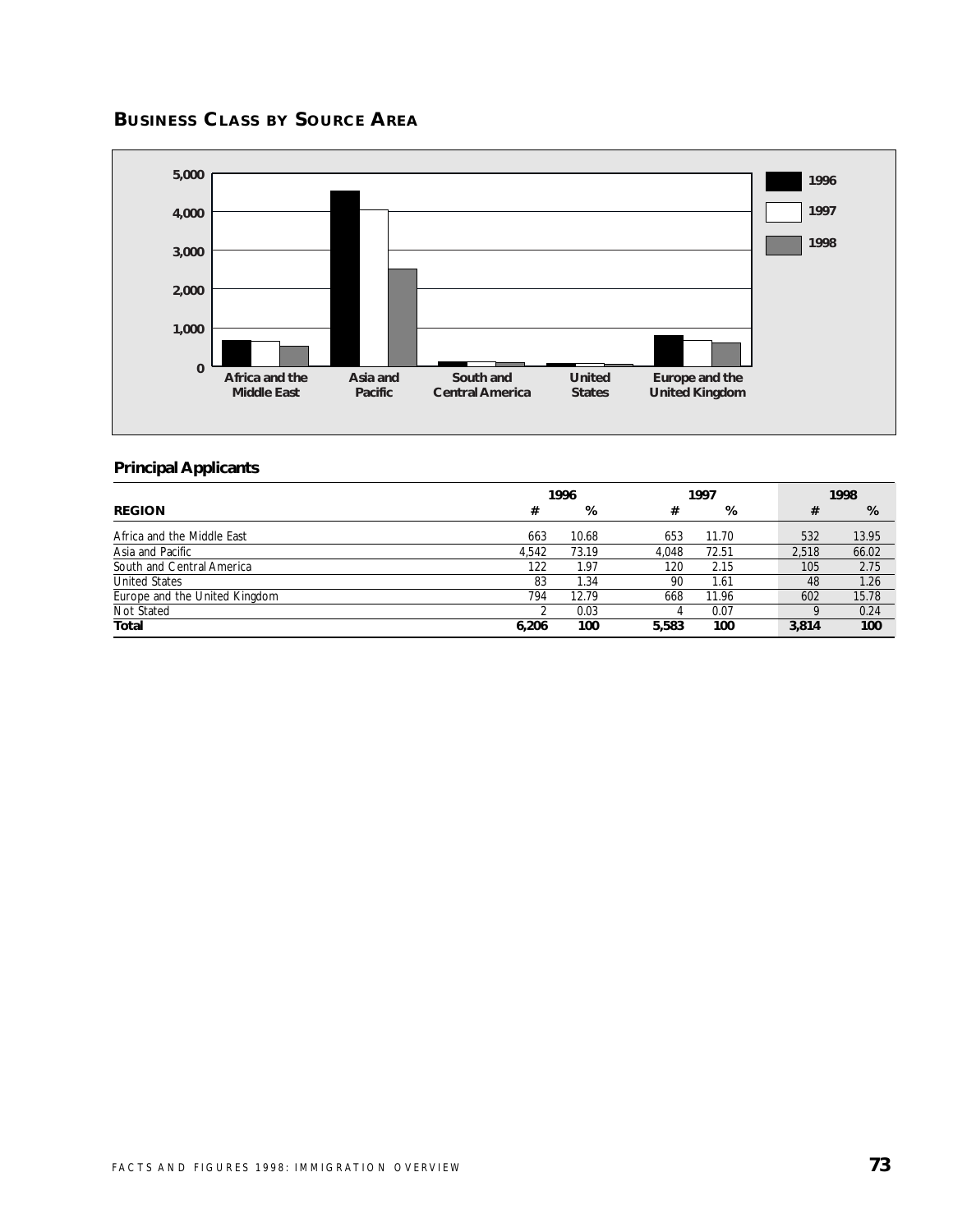# **BUSINESS CLASS BY TOP TEN SOURCE COUNTRIES**

#### **Principal Applicants**

|                              |       | 1996  |      |       | 1997  |                |       | 1998  |                |
|------------------------------|-------|-------|------|-------|-------|----------------|-------|-------|----------------|
| <b>COUNTRY</b>               | #     | %     | Rank | #     | %     | Rank           | #     | %     | Rank           |
| Hong Kong                    | 2,320 | 37.38 |      | 1,875 | 33.58 |                | 799   | 20.95 |                |
| Taiwan                       | 1,185 | 19.09 | 2    | 987   | 17.68 | $\overline{2}$ | 600   | 15.73 | $\overline{2}$ |
| Korea, Republic Of           | 432   | 6.96  | 3    | 469   | 8.40  | 3              | 458   | 12.01 | 3              |
| China, People's Republic Of  | 216   | 3.48  | 4    | 298   | 5.34  | 4              | 429   | 11.25 | $\overline{4}$ |
| Iran                         | 173   | 2.79  | 6    | 207   | 3.71  | 5              | 191   | 5.01  | 5              |
| Germany, Federal Republic Of | 188   | 3.03  | 5    | 149   | 2.67  |                | 145   | 3.80  | 6              |
| France                       | 66    | 1.06  | 13   | 70    | 1.25  | 13             | 91    | 2.39  | 7              |
| United Kingdom               | 111   | 1.79  | 10   | 111   | 1.99  | 8              | 89    | 2.33  | 8              |
| Pakistan                     | 148   | 2.38  |      | 169   | 3.03  | 6              | 87    | 2.28  | 9              |
| Netherlands. The             | 123   | 1.98  | 9    | 77    | l.38  | 12             | 77    | 2.02  | 10             |
| Switzerland                  | 140   | 2.26  | 8    | 92    | 1.65  | 9              | 63    | 1.65  | 11             |
| United States Of America     | 83    | 1.34  | 12   | 90    | 1.61  | 10             | 48    | 1.26  | 13             |
| Total for Top Ten only       | 5.036 | 81.15 |      | 4.447 | 79.65 |                | 2.966 | 77.77 |                |
| <b>Total Other Countries</b> | 1.170 | 18.85 |      | 1,136 | 20.35 |                | 848   | 22.23 |                |
| Total                        | 6,206 | 100   |      | 5,583 | 100   |                | 3,814 | 100   |                |

|                              |        | 1996  |      |             | 1997  |      |        | 1998  |                |
|------------------------------|--------|-------|------|-------------|-------|------|--------|-------|----------------|
| <b>COUNTRY</b>               | #      | %     | Rank | #           | %     | Rank | #      | %     | Rank           |
| Hong Kong                    | 8,179  | 36.42 |      | 6,347       | 31.85 |      | 2,689  | 19.52 |                |
| Taiwan                       | 4.449  | 19.81 | 2    | 3,707       | 18.60 | 2    | 2,333  | 16.93 | $\overline{2}$ |
| Korea, Republic Of           | 1,669  | 7.43  | 3    | 1,775       | 8.91  | 3    | 1,751  | 12.71 | 3              |
| China, People's Republic Of  | 685    | 3.05  | 4    | 931         | 4.67  | 4    | 1,321  | 9.59  | 4              |
| Iran                         | 675    | 3.01  | 5    | 794         | 3.98  | 5    | 738    | 5.36  | 5              |
| Pakistan                     | 645    | 2.87  | 6    | 756         | 3.79  | 6    | 415    | 3.01  | 6              |
| Germany, Federal Republic Of | 612    | 2.72  |      | 477         | 2.39  |      | 411    | 2.98  |                |
| Netherlands, The             | 495    | 2.20  | 8    | 344         | 1.73  | 9    | 327    | 2.37  | 8              |
| France                       | 179    | 0.80  | 19   | 196         | 0.98  | 17   | 295    | 2.14  | 9              |
| United Kingdom               | 377    | 1.68  | 11   | 341         | 1.71  | 10   | 294    | 2.13  | 10             |
| Kuwait                       | 408    | 1.82  | 9    | 349         | 1.75  | 8    | 195    | 1.42  | 13             |
| Switzerland                  | 399    | 1.78  | 10   | 258         | 1.29  | 14   | 174    | 1.26  | 14             |
| Total for Top Ten only       | 18,216 | 81.11 |      | 15,821      | 79.39 |      | 10,574 | 76.75 |                |
| <b>Total Other Countries</b> | 4.243  | 18.89 |      | 4,106 20.61 |       |      | 3,204  | 23.25 |                |
| Total                        | 22,459 | 100   |      | 19.927      | 100   |      | 13,778 | 100   |                |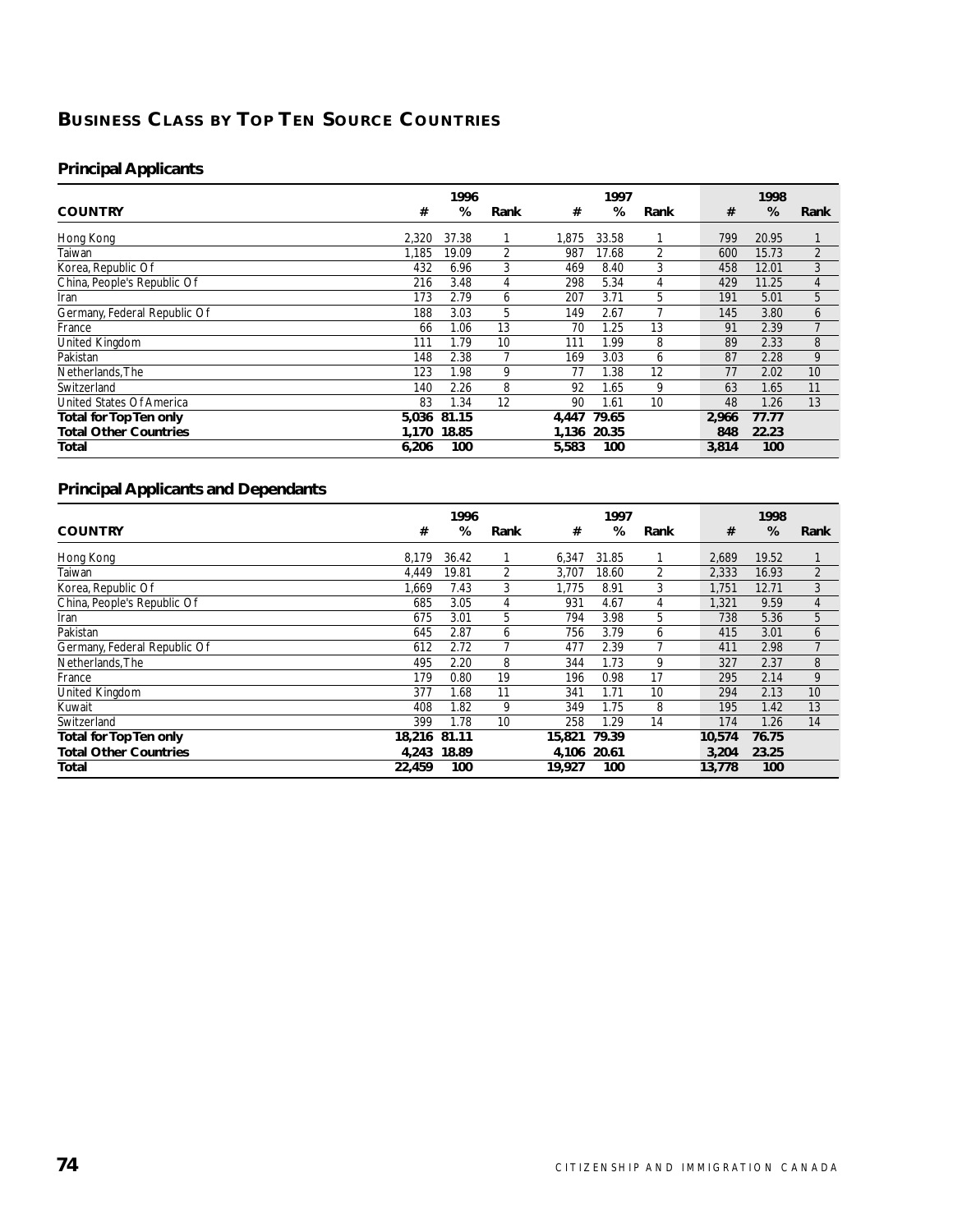

# **BUSINESS CLASS BY LEVEL OF EDUCATION – PRINCIPAL APPLICANTS**

#### **Principal Applicants**

|                               |       | 1996  |       | 1997  |  |       | 1998  |
|-------------------------------|-------|-------|-------|-------|--|-------|-------|
| <b>EDUCATION*</b>             | #     | %     | #     | %     |  | #     | %     |
| 0 to 9 years of schooling     | 1.036 | 16.69 | 792   | 14.19 |  | 430   | 11.27 |
| 10 to 12 years of schooling   | 2.199 | 35.43 | .843  | 33.02 |  | 1.053 | 27.61 |
| 13 or more years of schooling | 469   | 7.56  | 443   | 7.94  |  | 303   | 7.94  |
| Trade Certificate             | 566   | 9.12  | 559   | 10.01 |  | 486   | 12.74 |
| Non-university diploma        | 584   | 9.41  | 620   | 11.11 |  | 458   | 12.01 |
| Bachelor's degree             | 1.132 | 18.24 | 1.083 | 19.40 |  | 866   | 22.71 |
| Master's degree               | 177   | 2.85  | 192   | 3.44  |  | 167   | 4.38  |
| Doctorate                     | 43    | 0.69  | 50    | 0.90  |  | 51    | 1.34  |
| Total                         | 6.206 | 100   | 5,582 | 100   |  | 3,814 | 100   |

#### **Principal Applicants and Dependants**

|                               | 1996   |       |        | 1997  |  |        | 1998  |
|-------------------------------|--------|-------|--------|-------|--|--------|-------|
| <b>EDUCATION*</b>             | #      | %     | #      | %     |  | #      | %     |
| 0 to 9 years of schooling     | 3.650  | 22.54 | 3.186  | 21.70 |  | 2.211  | 21.86 |
| 10 to 12 years of schooling   | 6.568  | 40.56 | 5.599  | 38.14 |  | 3.319  | 32.81 |
| 13 or more years of schooling | 1.475  | 9.11  | 1.417  | 9.65  |  | 1.008  | 9.96  |
| Trade Certificate             | 1.243  | 7.68  | 1.176  | 8.01  |  | 950    | 9.39  |
| Non-university diploma        | 1.066  | 6.58  | 1.101  | 7.50  |  | 832    | 8.22  |
| Bachelor's degree             | 1.890  | 11.67 | 1.870  | 12.74 |  | 1.490  | 14.73 |
| Master's degree               | 243    | 1.50  | 268    | 1.83  |  | 238    | 2.35  |
| Doctorate                     | 58     | 0.36  | 63     | 0.43  |  | 68     | 0.67  |
| Total                         | 16,193 | 100   | 14,680 | 100   |  | 10,116 | 100   |

\*Applies to those 15 years of age or older.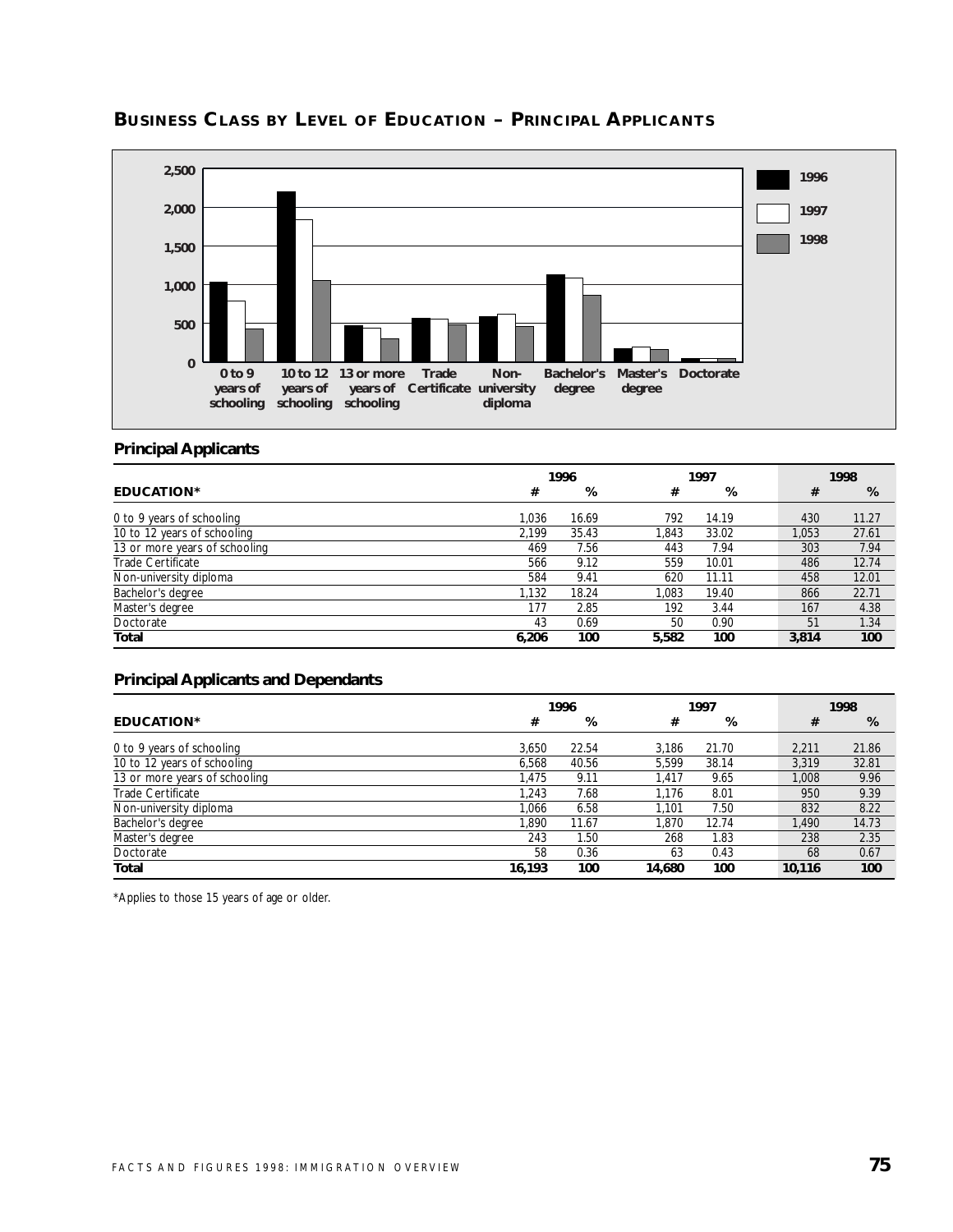

# **BUSINESS CLASS PRINCIPAL APPLICANTS BY GENDER AND EDUCATION, 1998**

#### **Principal Applicants**

|               |                               |       | 1996  |       | 1997  |       | 1998  |
|---------------|-------------------------------|-------|-------|-------|-------|-------|-------|
| <b>GENDER</b> | EDUCATION*                    | #     | %     | #     | %     | #     | %     |
| Male          | 0 to 9 years of schooling     | 865   | 16.78 | 677   | 14.69 | 359   | 11.17 |
| Male          | 10 to 12 years of schooling   | 1.773 | 34.40 | 1,456 | 31.59 | 870   | 27.07 |
| Male          | 13 or more years of schooling | 409   | 7.94  | 362   | 7.85  | 237   | 7.37  |
| Male          | Trade Certificate             | 463   | 8.98  | 442   | 9.59  | 402   | 12.51 |
| Male          | Non-university diploma        | 475   | 9.22  | 507   | 11.00 | 387   | 12.04 |
| Male          | Bachelor's degree             | 973   | 18.88 | 946   | 20.53 | 764   | 23.77 |
| Male          | Master's degree               | 160   | 3.10  | 173   | 3.75  | 148   | 4.60  |
| Male          | Doctorate                     | 36    | 0.70  | 46    | 1.00  | 47    | 1.46  |
|               | Sub total                     | 5,154 | 100   | 4,609 | 100   | 3,214 | 100   |
| Female        | 0 to 9 years of schooling     | 171   | 16.25 | 115   | 11.82 | 71    | 11.83 |
| Female        | 10 to 12 years of schooling   | 426   | 40.49 | 387   | 39.77 | 183   | 30.50 |
| Female        | 13 or more years of schooling | 60    | 5.70  | 81    | 8.32  | 66    | 11.00 |
| Female        | Trade Certificate             | 103   | 9.79  | 117   | 12.02 | 84    | 14.00 |
| Female        | Non-university diploma        | 109   | 10.36 | 113   | 11.61 | 71    | 11.83 |
| Female        | Bachelor's degree             | 159   | 15.11 | 137   | 14.08 | 102   | 17.00 |
| Female        | Master's degree               | 17    | 1.62  | 19    | 1.95  | 19    | 3.17  |
| Female        | Doctorate                     |       | 0.67  | 4     | 0.41  | 4     | 0.67  |
|               | Sub total                     | 1,052 | 100   | 973   | 100   | 600   | 100   |
|               | Total                         | 6,206 |       | 5,582 |       | 3,814 |       |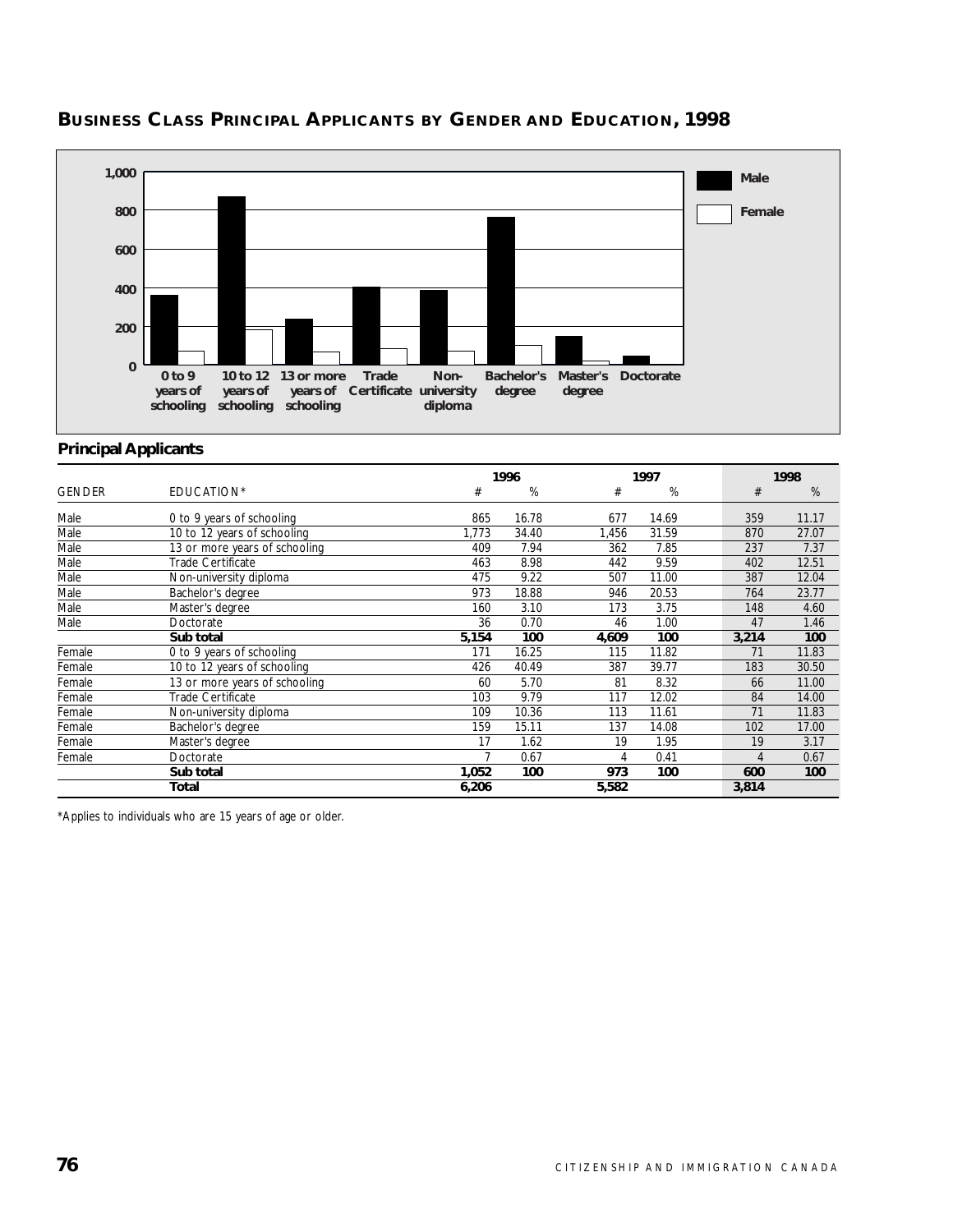

# **BUSINESS CLASS DEPENDANTS BY GENDER AND EDUCATION, 1998**

#### **Dependants**

|               |                               |       | 1996  |       | 1997  |       | 1998  |
|---------------|-------------------------------|-------|-------|-------|-------|-------|-------|
| <b>GENDER</b> | <b>EDUCATION*</b>             | #     | %     | #     | %     | #     | %     |
| Male          | 0 to 9 years of schooling     | 858   | 28.36 | 807   | 29.35 | 702   | 35.26 |
| Male          | 10 to 12 years of schooling   | 1,339 | 44.26 | 1,146 | 41.67 | 721   | 36.21 |
| Male          | 13 or more years of schooling | 386   | 12.76 | 379   | 13.78 | 279   | 14.01 |
| Male          | <b>Trade Certificate</b>      | 137   | 4.53  | 132   | 4.80  | 93    | 4.67  |
| Male          | Non-university diploma        | 108   | 3.57  | 87    | 3.16  | 60    | 3.01  |
| Male          | Bachelor's degree             | 168   | 5.55  | 178   | 6.47  | 107   | 5.37  |
| Male          | Master's degree               | 23    | 0.76  | 18    | 0.65  | 24    | 1.21  |
| Male          | Doctorate                     | 6     | 0.20  | 3     | 0.11  | 5     | 0.25  |
|               | Sub total                     | 3,025 | 100   | 2,750 | 100   | 1,991 | 100   |
| Female        | 0 to 9 years of schooling     | 1,756 | 25.22 | 1,587 | 25.00 | 1,079 | 25.03 |
| Female        | 10 to 12 years of schooling   | 3,030 | 43.52 | 2,610 | 41.12 | 1,545 | 35.84 |
| Female        | 13 or more years of schooling | 620   | 8.91  | 595   | 9.37  | 426   | 9.88  |
| Female        | Trade Certificate             | 540   | 7.76  | 485   | 7.64  | 371   | 8.61  |
| Female        | Non-university diploma        | 374   | 5.37  | 394   | 6.21  | 314   | 7.28  |
| Female        | Bachelor's degree             | 590   | 8.47  | 609   | 9.59  | 517   | 11.99 |
| Female        | Master's degree               | 43    | 0.62  | 58    | 0.91  | 47    | 1.09  |
| Female        | Doctorate                     | 9     | 0.13  | 10    | 0.16  | 12    | 0.28  |
|               | Sub total                     | 6,962 | 100   | 6,348 | 100   | 4,311 | 100   |
|               | Total                         | 9,987 |       | 9,098 |       | 6,302 |       |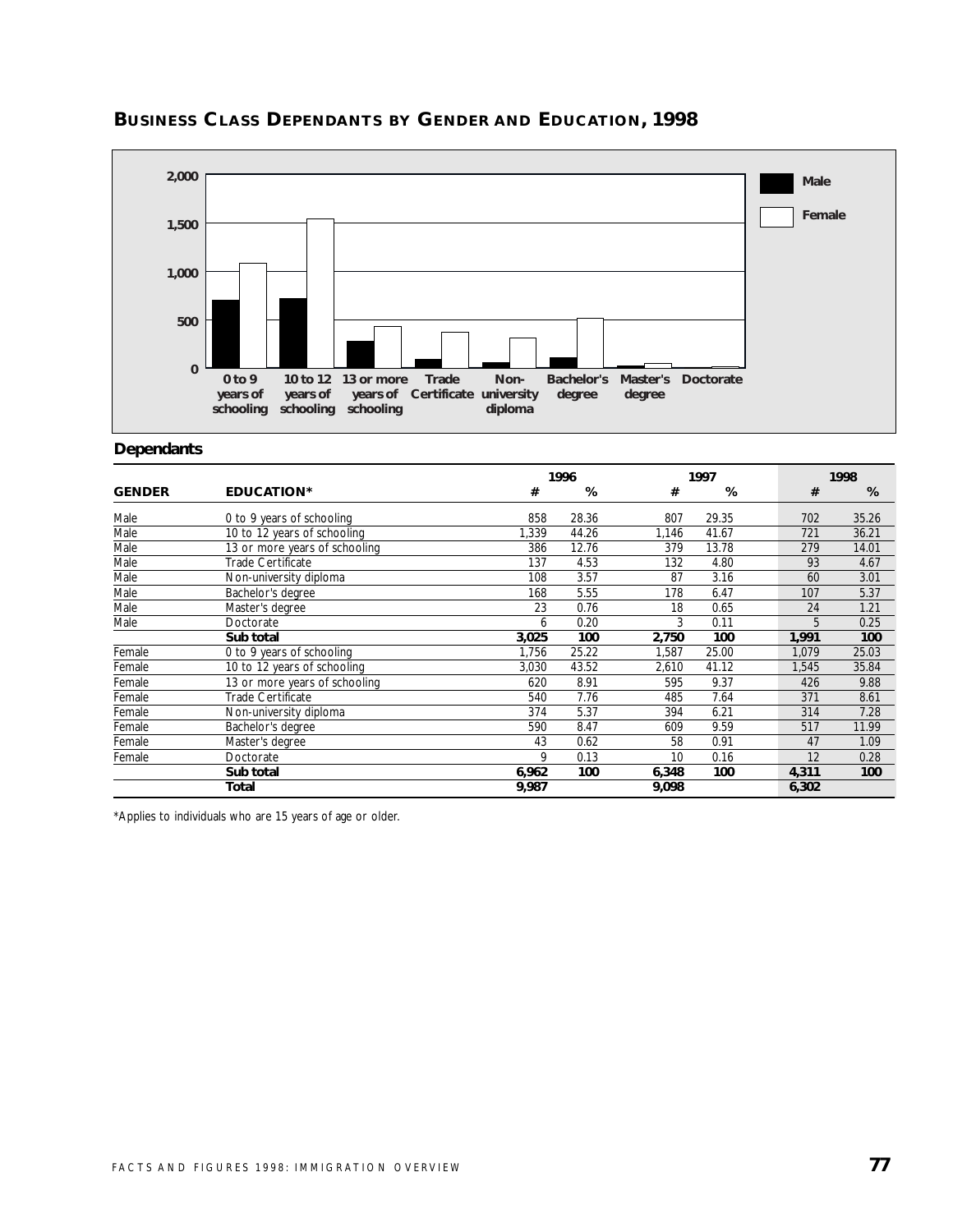

# **BUSINESS CLASS BY AGE AND GENDER, 1998**

|               |                  |        | 1996  |        | 1997  |        | 1998  |
|---------------|------------------|--------|-------|--------|-------|--------|-------|
| <b>GENDER</b> | <b>AGE</b>       | #      | %     | #      | %     | #      | %     |
| Male          | 0 to 14 years    | 3,245  | 28.41 | 2,748  | 27.19 | 1.940  | 27.15 |
| Male          | 15 to 24 years   | 2,257  | 19.76 | 2,066  | 20.44 | 1,548  | 21.67 |
| Male          | 25 to 44 years   | 3,163  | 27.69 | 2,687  | 26.59 | 1.875  | 26.24 |
| Male          | 45 to 64 years   | 2,691  | 23.56 | 2,527  | 25.00 | 1,729  | 24.20 |
| Male          | 65 years or more | 68     | 0.60  | 79     | 0.78  | 53     | 0.74  |
|               | Sub total        | 11,424 | 100   | 10,107 | 100   | 7,145  | 100   |
| Female        | 0 to 14 years    | 3,021  | 27.38 | 2,499  | 25.45 | 1,722  | 25.96 |
| Female        | 15 to 24 years   | 2.196  | 19.90 | 2,093  | 21.31 | 1,328  | 20.02 |
| Female        | 25 to 44 years   | 4.099  | 37.15 | 3,549  | 36.14 | 2,482  | 37.42 |
| Female        | 45 to 64 years   | 1.699  | 15.40 | 1,654  | 16.84 | 1,091  | 16.45 |
| Female        | 65 years or more | 19     | 0.17  | 25     | 0.25  | 10     | 0.15  |
| Female        | Not Stated       |        | 0.01  |        |       |        |       |
|               | Sub total        | 11,035 | 100   | 9,820  | 100   | 6,633  | 100   |
|               | Total            | 22,459 |       | 19,927 |       | 13,778 |       |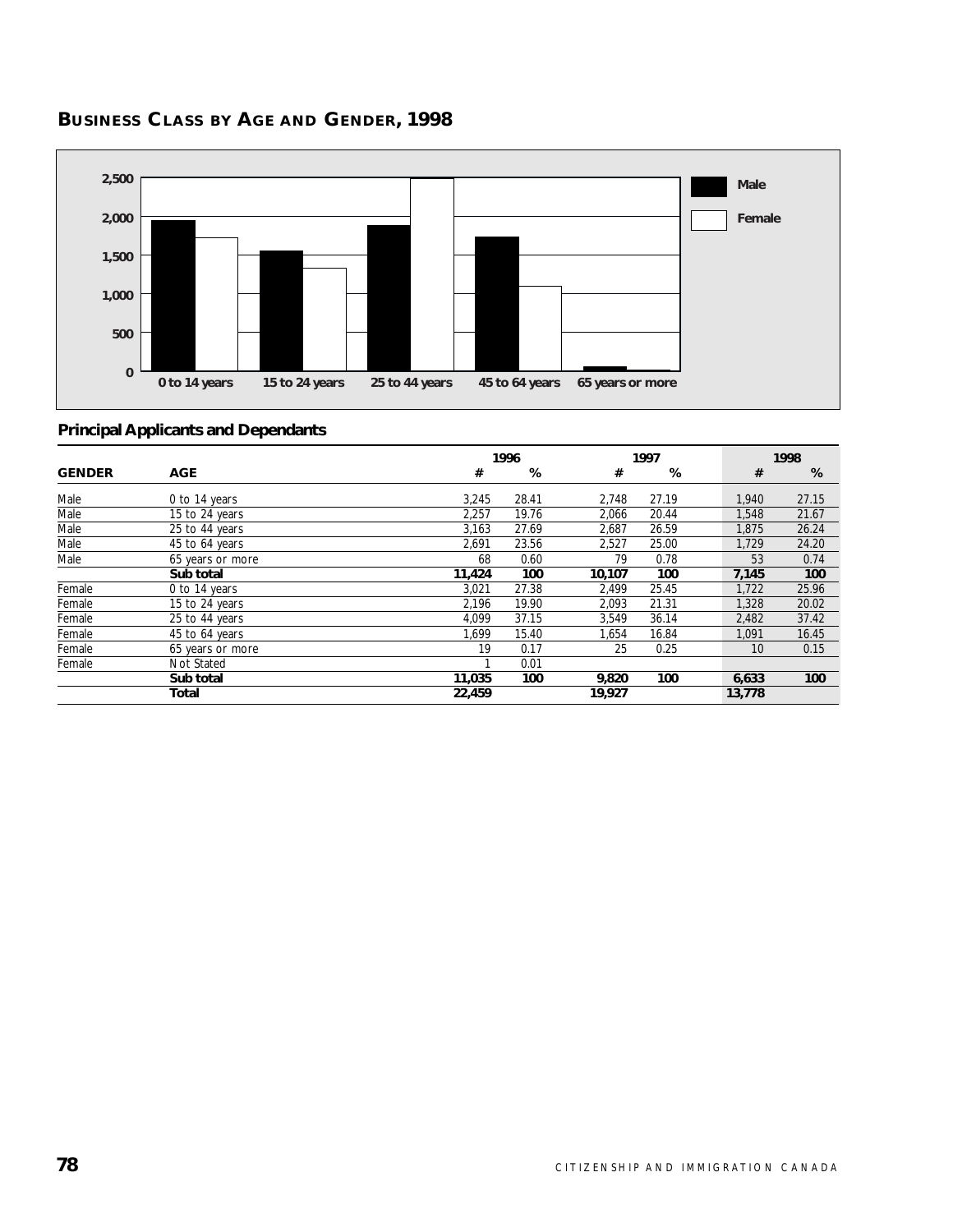

# **BUSINESS CLASS BY MARITAL STATUS, 1998**

#### **Principal Applicants and Dependants**

|                       | 1996   |       |        | 1997  |  |        | 1998  |  |
|-----------------------|--------|-------|--------|-------|--|--------|-------|--|
| <b>MARITAL STATUS</b> | #      | %     | #      | %     |  | #      | %     |  |
| Children under 15     | 6.266  | 27.90 | 5.247  | 26.33 |  | 3.662  | 26.58 |  |
| Single                | 5.080  | 22.62 | 4.725  | 23.71 |  | 3,264  | 23.69 |  |
| Married               | 10,826 | 48.20 | 9,677  | 48.56 |  | 6,657  | 48.32 |  |
| Other*                | 287    | 1.28  | 276    | 1.39  |  | 180    | 1.31  |  |
| Not Stated            |        |       | 0.01   | 15    |  | 0.11   |       |  |
| Total                 | 22,459 | 100   | 19,927 | 100   |  | 13,778 | 100   |  |

\*Divorced,widowed,separated.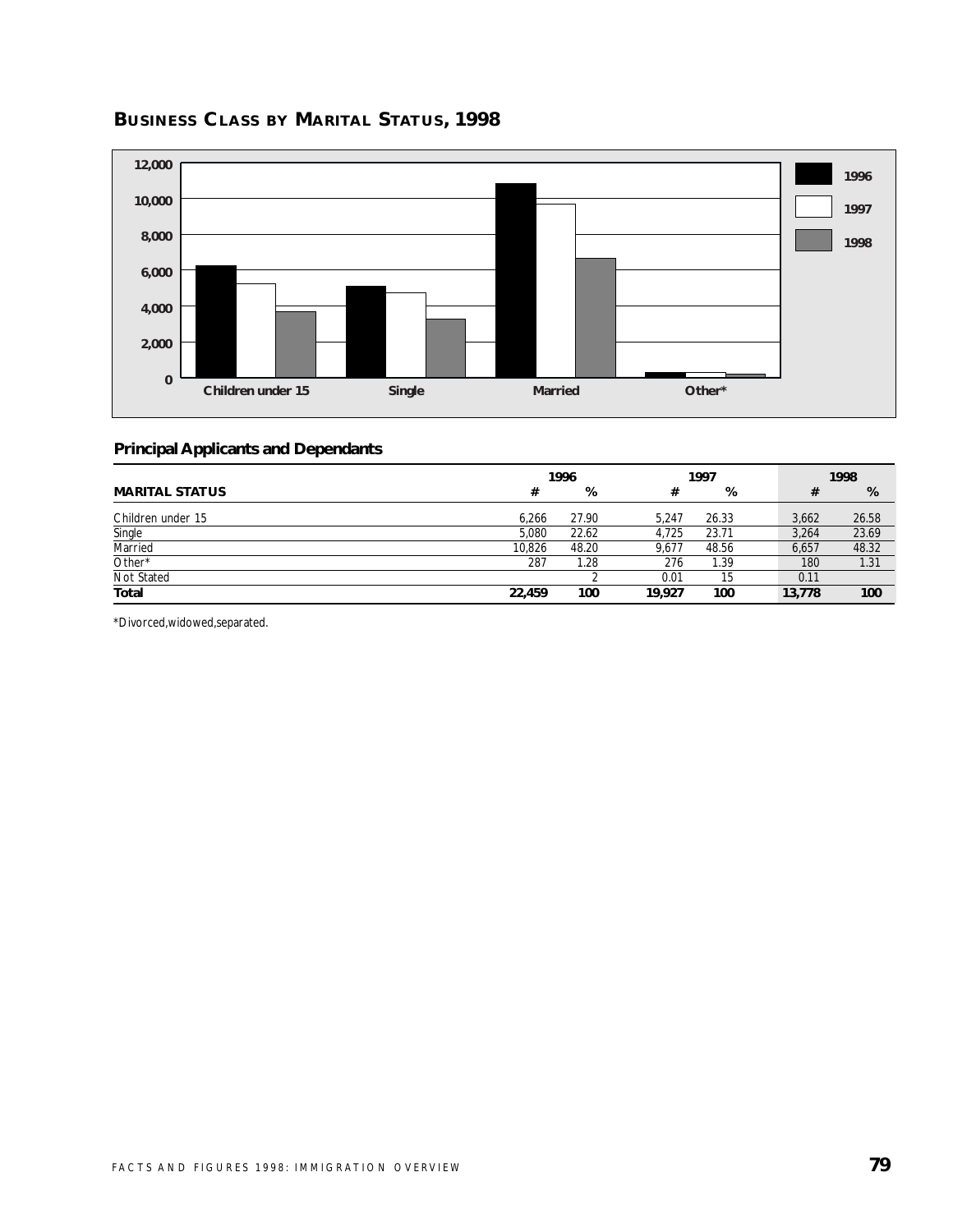

# **BUSINESS CLASS BY LANGUAGE ABILITY – PRINCIPAL APPLICANTS**

#### **Principal Applicants**

|                         | 1996  |       |       | 1997  |  | 1998  |       |
|-------------------------|-------|-------|-------|-------|--|-------|-------|
| <b>LANGUAGE ABILITY</b> |       | %     |       | %     |  |       | %     |
| English                 | 2.817 | 45.39 | 2.446 | 43.81 |  | 1,538 | 40.33 |
| French                  | 94    | 1.51  | 114   | 2.04  |  | 132   | 3.46  |
| Both French and English | 128   | 2.06  | 112   | 2.01  |  | 105   | 2.75  |
| Neither                 | 3.167 | 51.03 | 2.911 | 52.14 |  | 2.039 | 53.46 |
| <b>Total</b>            | 6,206 | 100   | 5,583 | 100   |  | 3,814 | 100   |

#### **Principal Applicants and Dependants**

|                         | 1996   |       |        | 1997  |        | 1998  |       |
|-------------------------|--------|-------|--------|-------|--------|-------|-------|
| <b>LANGUAGE ABILITY</b> | #      | %     |        | %     |        | #     | %     |
| English                 | 7.326  | 32.62 | 6.437  | 32.30 |        | 3,892 | 28.25 |
| French                  | 317    | l.41  | 340    | 1.71  |        | 475   | 3.45  |
| Both French and English | 265    | l.18  | 272    | 1.36  |        | 261   | 1.89  |
| Neither                 | 14.550 | 64.78 | 12.875 | 64.61 |        | 9.145 | 66.37 |
| Not Stated              |        | 0.00  |        | 0.02  |        |       | 0.04  |
| <b>Total</b>            | 22,459 | 100   | 19.927 | 100   | 13,778 |       | 100   |

#### **Children Under 15 Years of Age\***

|                |                         |       | 1996  |       | 1997  |       | 1998  |
|----------------|-------------------------|-------|-------|-------|-------|-------|-------|
| <b>AGE</b>     | <b>LANGUAGE ABILITY</b> | #     | %     | #     | %     | #     | %     |
| 0 to 4 years   | English                 | 109   | 1.74  | 83    | 1.58  | 65    | 1.77  |
| 0 to 4 years   | French                  | 15    | 0.24  | 12    | 0.23  | 14    | 0.38  |
| 0 to 4 years   | <b>Neither</b>          | 1,048 | 16.73 | 810   | 15.44 | 542   | 14.80 |
|                | Sub-Total               | 1,172 | 18.70 | 905   | 17.25 | 621   | 16.96 |
| 5 to 9 years   | English                 | 308   | 4.92  | 283   | 5.39  | 150   | 4.10  |
| 5 to 9 years   | French                  | 33    | 0.53  | 35    | 0.67  | 43    | 1.17  |
| 5 to 9 years   | Both French and English | 4     | 0.06  | 10    | 0.19  | 4     | 0.11  |
| 5 to 9 years   | <b>Neither</b>          | 1,792 | 28.60 | 1,473 | 28.07 | 1,044 | 28.51 |
| 5 to 9 years   | Not Stated              |       | 0.00  |       | 0.02  |       | 0.00  |
|                | Sub-Total               | 2,137 | 34.10 | 1,802 | 34.34 | 1,241 | 33.89 |
| 10 to 14 years | English                 | 553   | 8.83  | 496   | 9.45  | 272   | 7.43  |
| 10 to 14 years | French                  | 45    | 0.72  | 52    | 0.99  | 87    | 2.38  |
| 10 to 14 years | Both French and English | 9     | 0.14  | 14    | 0.27  | 4     | 0.11  |
| 10 to 14 years | <b>Neither</b>          | 2350  | 37.50 | 1978  | 37.70 | 1437  | 39.24 |
|                | Sub-Total               | 2957  | 47.19 | 2540  | 48.41 | 1800  | 49.15 |
|                | Total                   | 6,266 |       | 5,247 |       | 3,662 |       |

\*These individuals are included in the totals for 'Principal Applicants and Dependants'.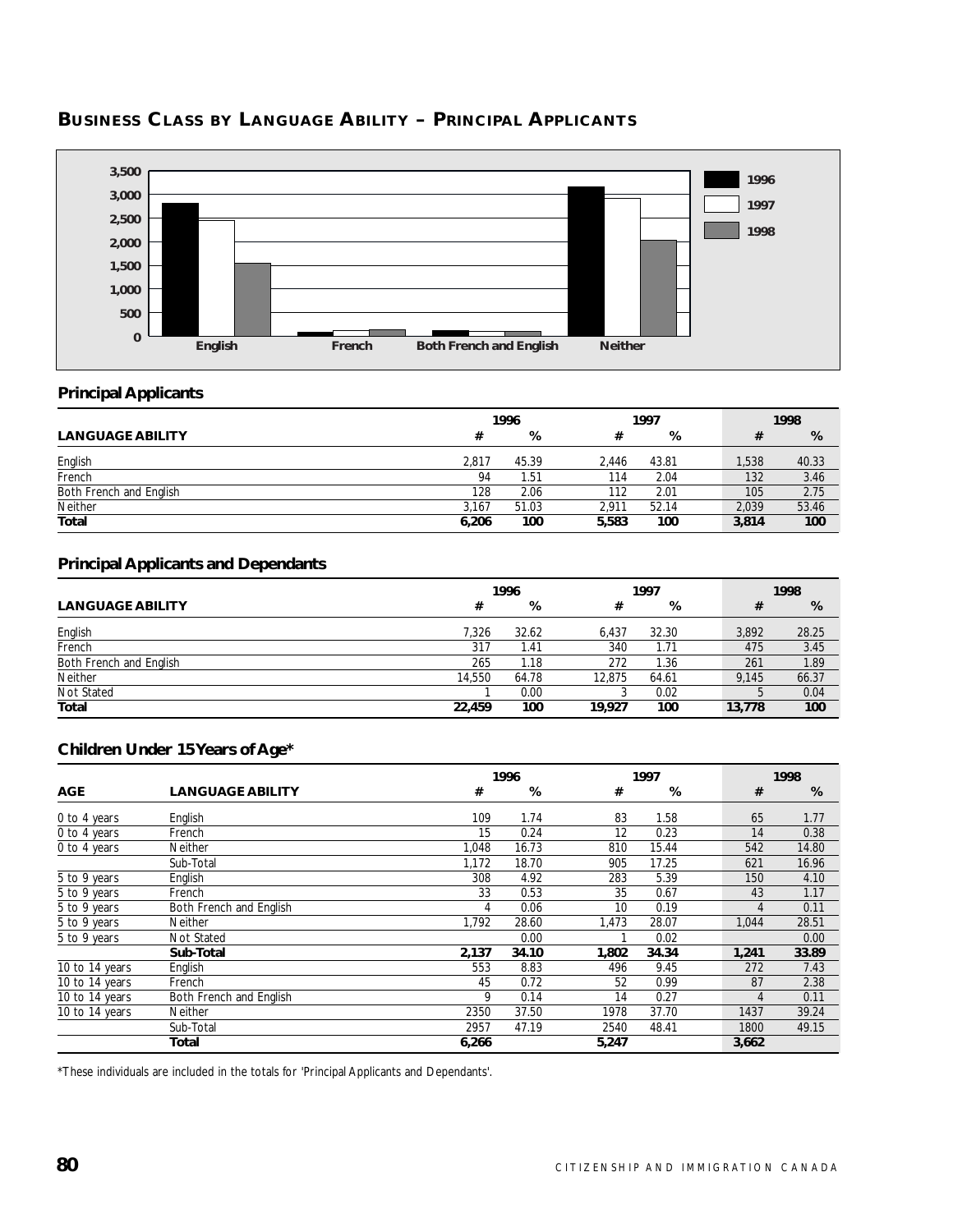

## **BUSINESS CLASS BY INTENTION TO WORK (15 YEARS OR OLDER)**

#### **Principal Applicants and Dependants**

|                          | 1996   |       |        | 1997  |        | 1998 |       |
|--------------------------|--------|-------|--------|-------|--------|------|-------|
| <b>INTENTION TO WORK</b> |        | %     |        | %     |        |      | %     |
| Intend to work           | 7.928  | 48.96 | 7.153  | 48.73 | 4.731  |      | 46.77 |
| Do not intend to work    | 8.253  | 50.97 | 7.524  | 51.25 | 5.371  |      | 53.09 |
| Not Stated               |        | 0.07  |        | 0.02  |        | 14   | 0.14  |
| Total                    | 16,193 | 100   | 14.680 | 100   | 10.116 |      | 100   |

#### **Principal Applicants and Dependants**

|                                | 1996   |       |        | 1997  |  | 1998   |       |
|--------------------------------|--------|-------|--------|-------|--|--------|-------|
| <b>INTENTION TO WORK</b>       | #      | %     | #      | %     |  | #      | %     |
| Intend to Work - employee      | 1.943  | 12.00 | 1.755  | 11.96 |  | 1.067  | 10.55 |
| Intend to Work - ONI*          | 1.108  | 6.84  | 1.011  | 6.89  |  | 644    | 6.37  |
| Intend to Work - self-employed | 4.877  | 30.12 | 4.387  | 29.88 |  | 3.020  | 29.85 |
| Student                        | 4.610  | 28.47 | 4.280  | 29.16 |  | 2.958  | 29.24 |
| Do not intend to work          | 3.643  | 22.50 | 3.244  | 22.10 |  | 2.413  | 23.85 |
| Not Stated                     | 12     | 0.07  |        | 0.02  |  | 14     | 0.14  |
| Total                          | 16.193 | 100   | 14.680 | 100   |  | 10.116 | 100   |

\*ONI – Occupation Not Identified.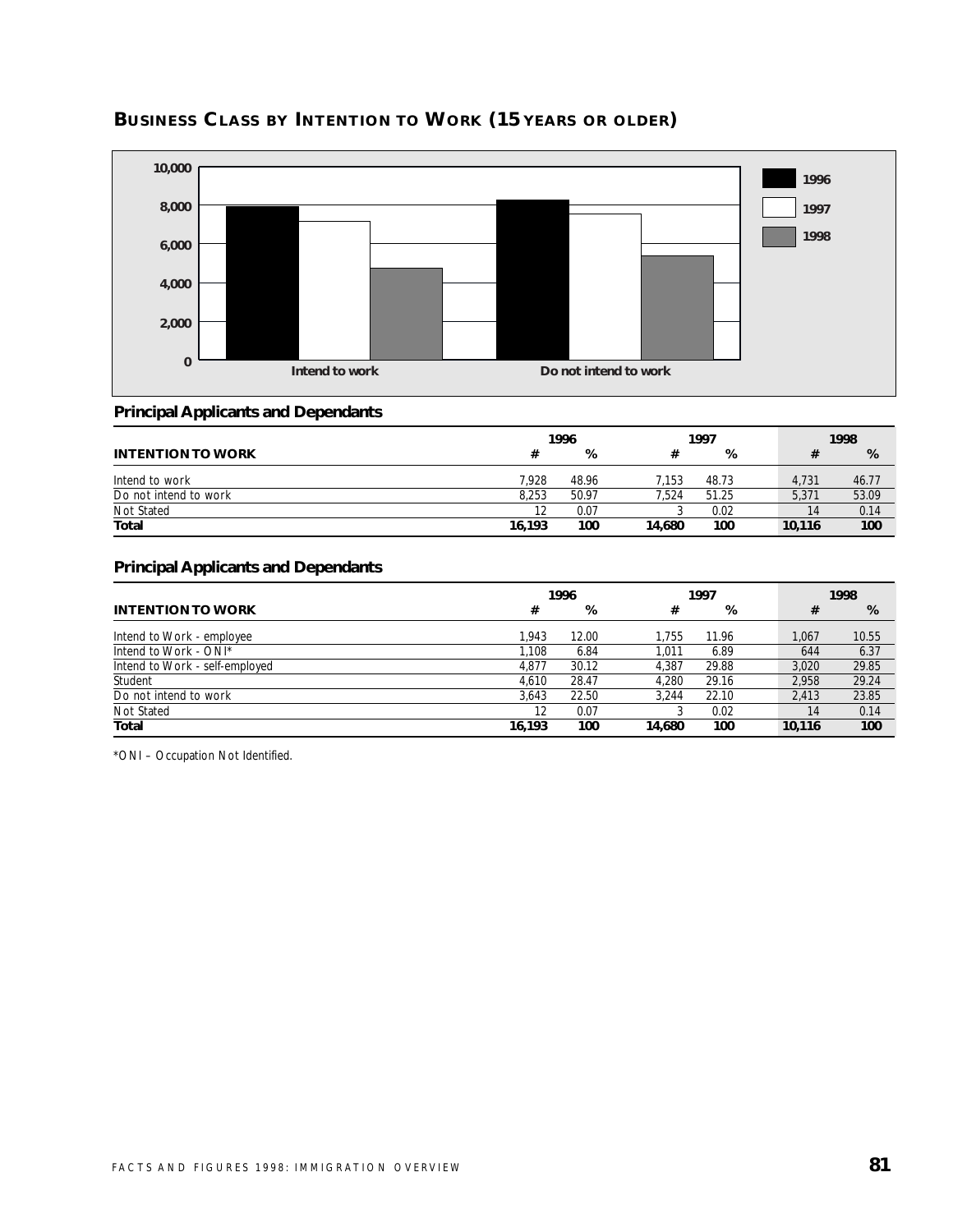

# **BUSINESS CLASS – INTENDING TO WORK BY LANGUAGE ABILITY (15 YEARS OR OLDER)**

|                         | 1996  |       |       | 1997  |  | 1998  |       |
|-------------------------|-------|-------|-------|-------|--|-------|-------|
| <b>LANGUAGE ABILITY</b> | #     | %     |       | %     |  |       | %     |
| English                 | 3.476 | 43.84 | 3.015 | 42.15 |  | 1.818 | 38.43 |
| French                  | 130   | .64   | 147   | 2.06  |  | 165   | 3.49  |
| Both French and English | 150   | .89   | 148   | 2.07  |  | 135   | 2.85  |
| Neither                 | 4.172 | 52.62 | 3.843 | 53.73 |  | 2,613 | 55.23 |
| <b>Total</b>            | 7,928 | 100   | 7,153 | 100   |  | 4,731 | 100   |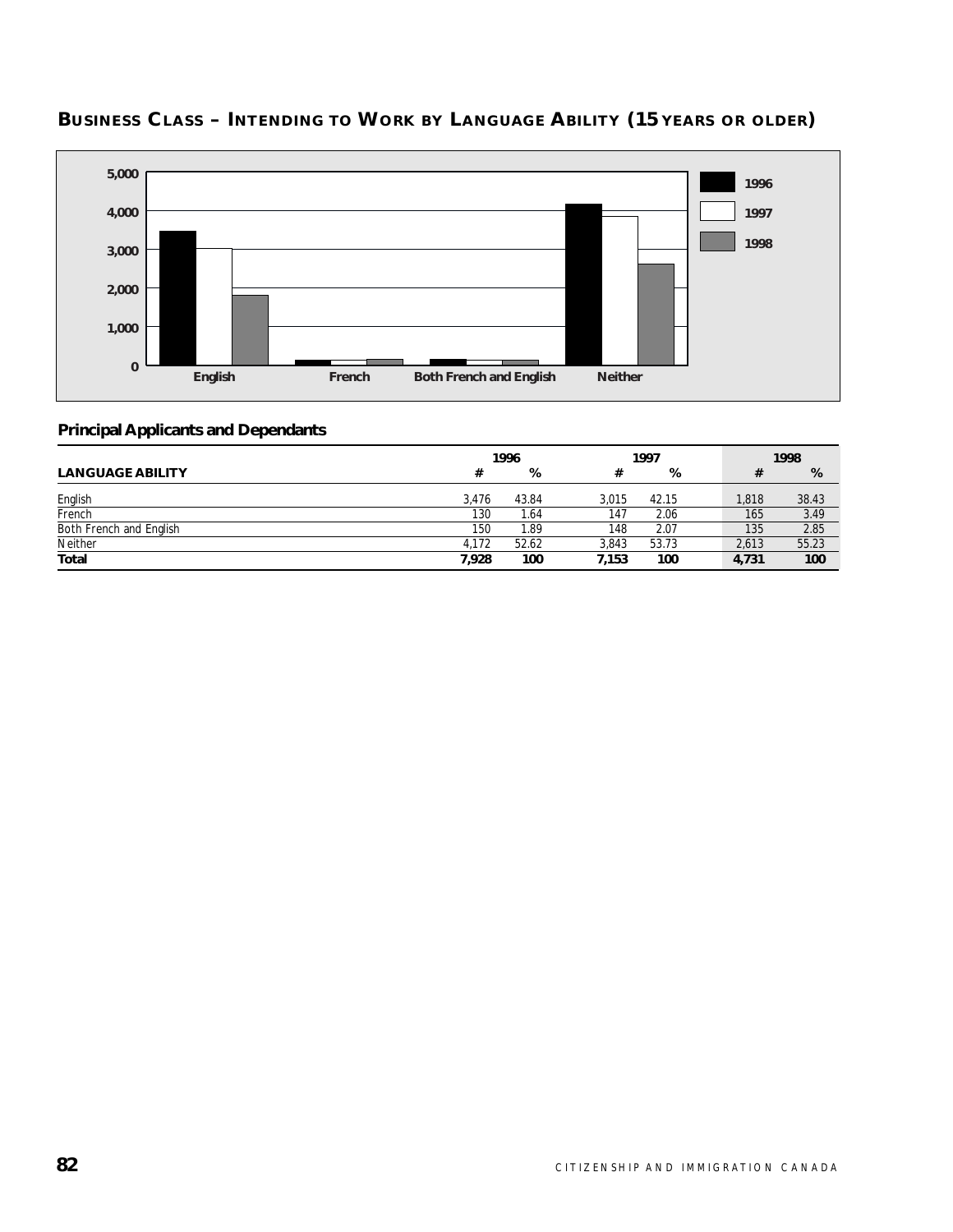# **SKILLED WORKERS**

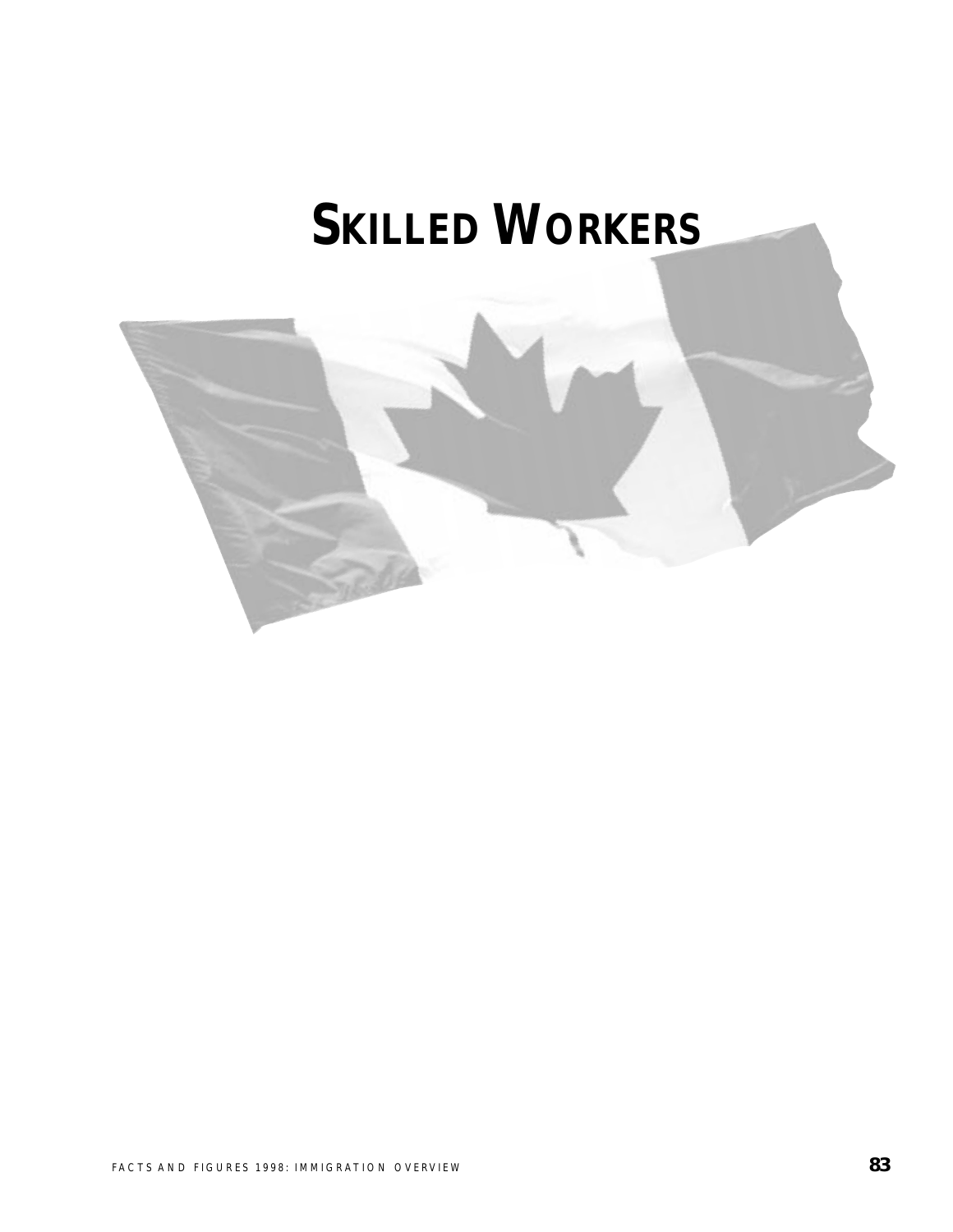# **SKILLED WORKERS BY CATEGORY**



#### **Principal Applicants and Dependants**

|                                  | 1996   |       | 1997    |       |        | 1998   |       |
|----------------------------------|--------|-------|---------|-------|--------|--------|-------|
| <b>CATEGORY*</b>                 |        | %     |         | %     |        |        | %     |
| Skilled workers - Pr. Appl.      | 42.096 | 43.03 | 44.912  | 42.54 |        | 35.867 | 44.20 |
| Skilled Workers - Spouse or Dep. | 55.725 | 56.97 | 60.652  | 57.46 |        | 45.279 | 55.80 |
| Total                            | 97.821 | 100   | 105,564 | 100   | 81.146 |        | 100   |

\*Skilled Workers (Principal Applicants) are those who will enter the labour force as employees.

## **SKILLED WORKERS BY PRINCIPAL APPLICANTS BY GENDER**



#### **Principal Applicants**

| <b>GENDER</b> | <b>CATEGORY</b> | 1996   | 1997   | 1998<br># |
|---------------|-----------------|--------|--------|-----------|
| Male          | Skilled workers | 29.412 | 31.822 | 25.984    |
| Female        | Skilled workers | 12.684 | 13,090 | 9,883     |
|               | Total           | 42,096 | 44,912 | 35,867    |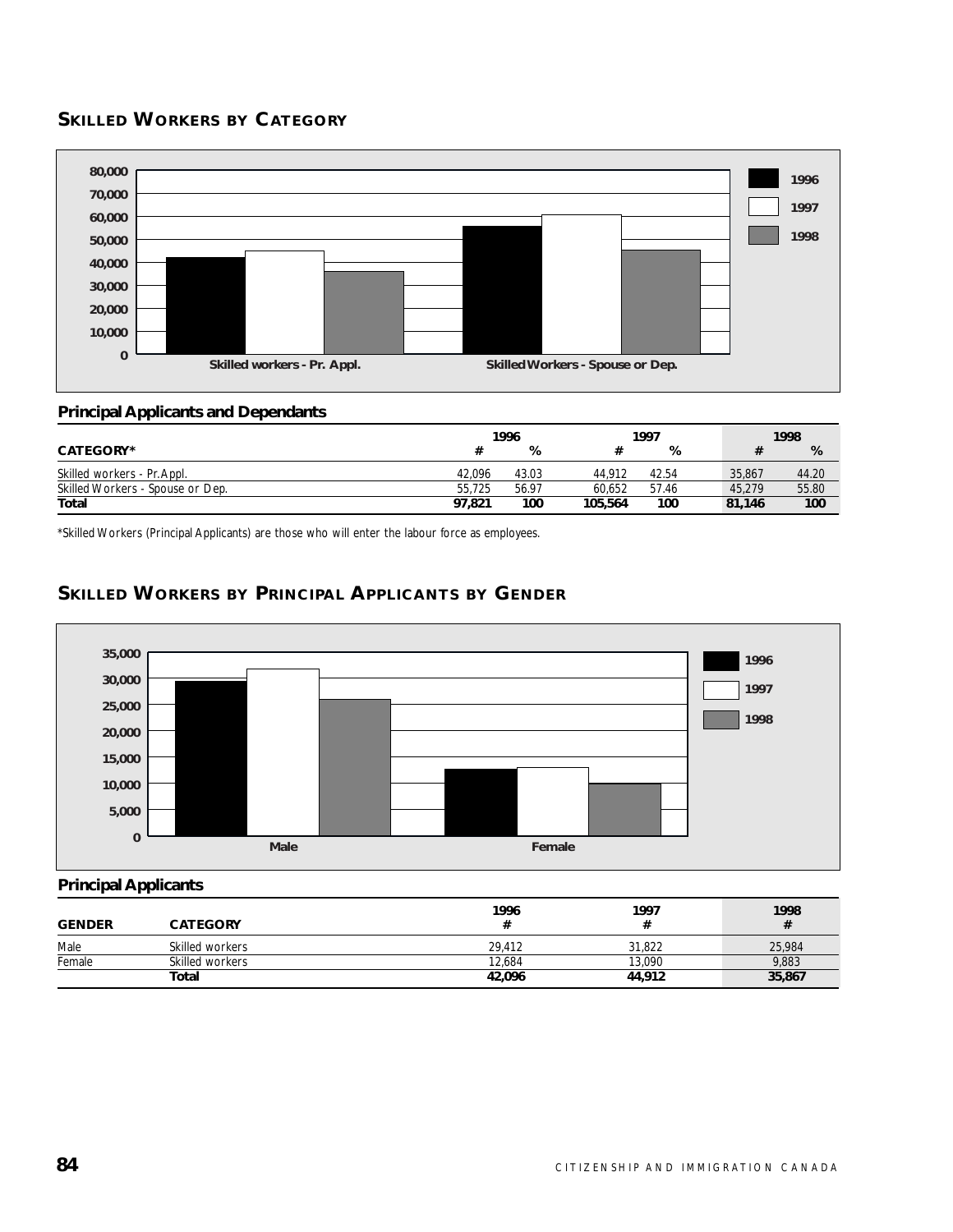



#### **Dependants**

| <b>GENDER</b> | <b>CATEGORY</b>                  | 1996   | 1997   | 1998   |
|---------------|----------------------------------|--------|--------|--------|
| Male          | Skilled Workers - Spouse or Dep. | 22.304 | 24.239 | 17,591 |
| Female        | Skilled Workers - Spouse or Dep. | 33.421 | 36.413 | 27,688 |
|               | Total                            | 55,725 | 60.652 | 45,279 |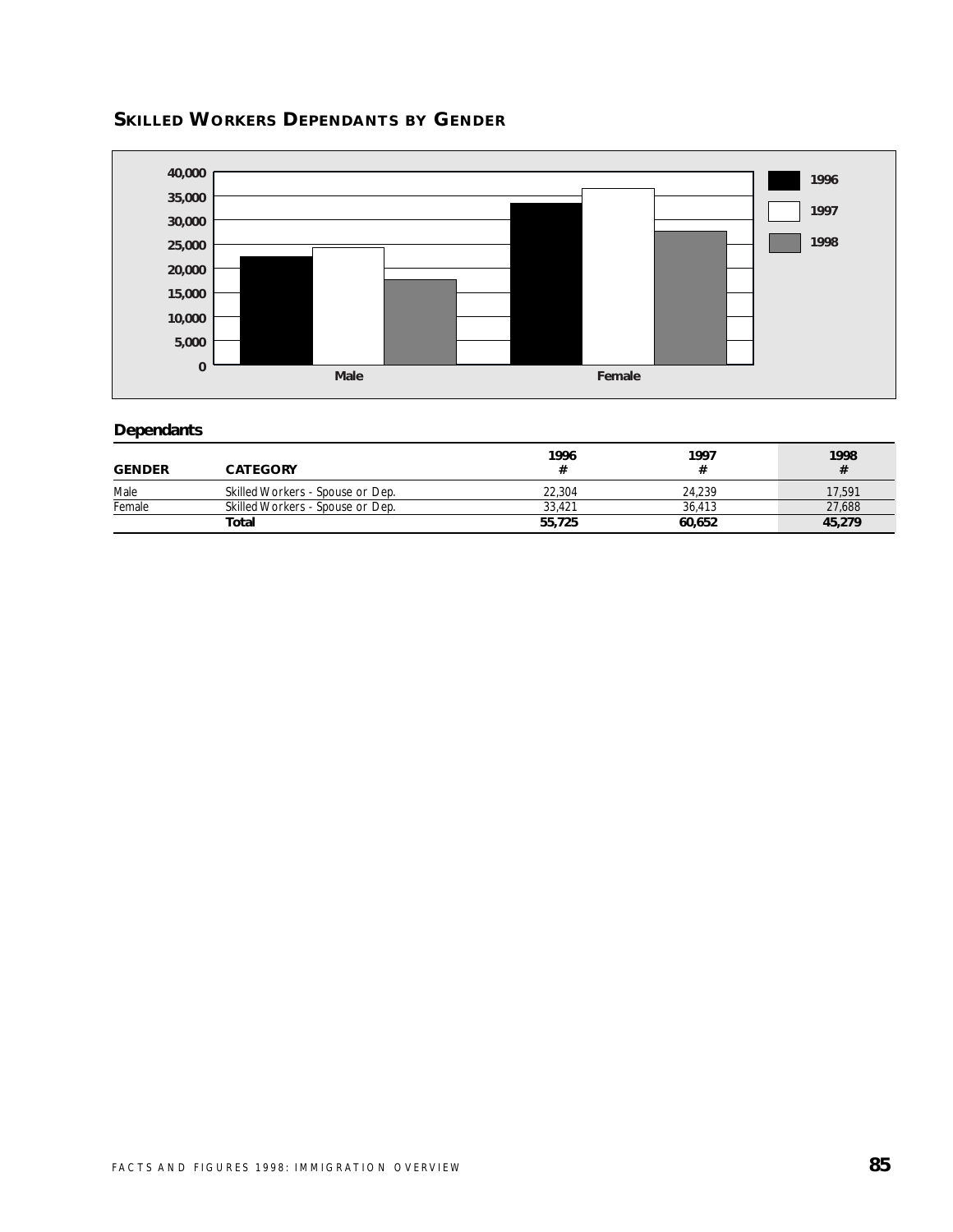

# **SKILLED WORKERS BY PROVINCE — PRINCIPAL APPLICANTS**

#### **Principal Applicants**

|                              |        | 1996  |        | 1997  |  |        | 1998  |
|------------------------------|--------|-------|--------|-------|--|--------|-------|
| <b>PROVINCE</b>              | #      | %     | #      | %     |  | #      | %     |
| Newfoundland                 | 127    | 0.30  | 96     | 0.21  |  | 87     | 0.24  |
| Prince Edward Island         | 13     | 0.03  | 13     | 0.03  |  | 14     | 0.04  |
| Nova Scotia                  | 370    | 0.88  | 408    | 0.91  |  | 290    | 0.81  |
| New Brunswick                | 120    | 0.29  | 157    | 0.35  |  | 169    | 0.47  |
| Quebec                       | 4,152  | 9.86  | 3,900  | 8.68  |  | 4,789  | 13.35 |
| Ontario                      | 23.891 | 56.75 | 26.844 | 59.77 |  | 20.514 | 57.19 |
| Manitoba                     | 648    | 1.54  | 667    | 1.49  |  | 491    | 1.37  |
| Saskatchewan                 | 299    | 0.71  | 274    | 0.61  |  | 242    | 0.67  |
| Alberta                      | 2,472  | 5.87  | 2,478  | 5.52  |  | 2,052  | 5.72  |
| <b>Northwest Territories</b> | 9      | 0.02  | 15     | 0.03  |  | 11     | 0.03  |
| <b>British Columbia</b>      | 9,980  | 23.71 | 10,045 | 22.37 |  | 7,199  | 20.07 |
| Yukon                        | 15     | 0.04  | 15     | 0.03  |  | 9      | 0.03  |
| Total                        | 42,096 | 100   | 44,912 | 100   |  | 35,867 | 100   |

|                              | 1996   |       | 1997    | 1998  |        |       |
|------------------------------|--------|-------|---------|-------|--------|-------|
| <b>PROVINCE</b>              | #      | %     | #       | %     | #      | %     |
| Newfoundland                 | 304    | 0.31  | 201     | 0.19  | 180    | 0.22  |
| Prince Edward Island         | 24     | 0.02  | 40      | 0.04  | 33     | 0.04  |
| Nova Scotia                  | 957    | 0.98  | 1.075   | 1.02  | 786    | 0.97  |
| New Brunswick                | 266    | 0.27  | 337     | 0.32  | 352    | 0.43  |
| Quebec                       | 7.967  | 8.14  | 7.588   | 7.19  | 8.777  | 10.82 |
| Ontario                      | 55,913 | 57.16 | 63.445  | 60.10 | 47.399 | 58.41 |
| Manitoba                     | 1.545  | 1.58  | 1,631   | 1.55  | 1,180  | 1.45  |
| Saskatchewan                 | 690    | 0.71  | 623     | 0.59  | 534    | 0.66  |
| Alberta                      | 5,902  | 6.03  | 6,063   | 5.74  | 4,884  | 6.02  |
| <b>Northwest Territories</b> | 23     | 0.02  | 35      | 0.03  | 27     | 0.03  |
| <b>British Columbia</b>      | 24,181 | 24.72 | 24,490  | 23.20 | 16,937 | 20.87 |
| Yukon                        | 26     | 0.03  | 21      | 0.02  | 15     | 0.02  |
| Not Stated                   | 23     | 0.02  | 15      | 0.01  | 42     | 0.05  |
| Total                        | 97,821 | 100   | 105,564 | 100   | 81,146 | 100   |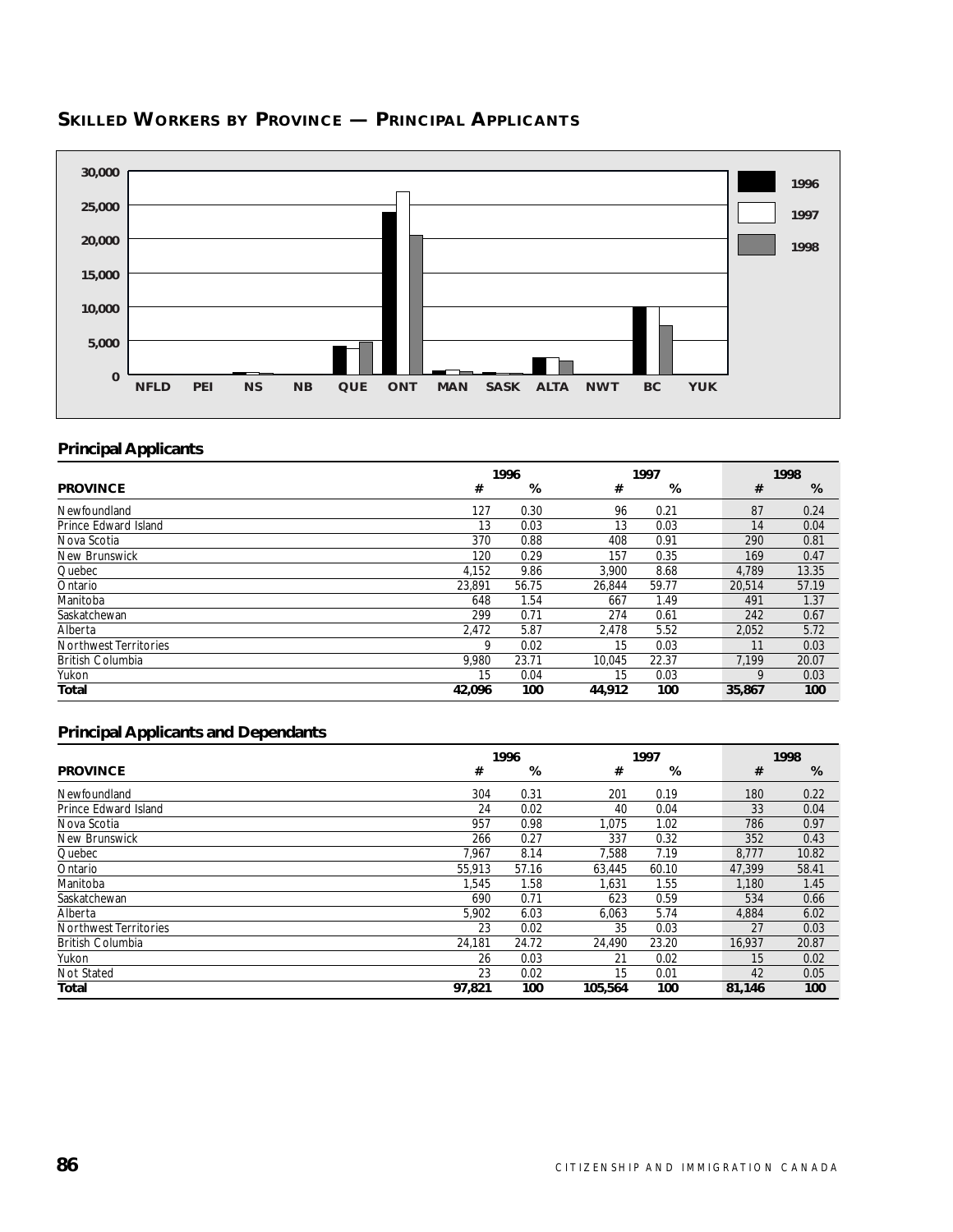# **SKILLED WORKERS BY CENSUS METROPOLITAN AREA, 1998**



#### **Principal Applicants**

|                     | 1996   |       |        | 1997  |  |        | 1998  |
|---------------------|--------|-------|--------|-------|--|--------|-------|
| <b>CENSUS AREA</b>  | #      | %     | #      | %     |  | #      | %     |
| Halifax             | 327    | 0.78  | 355    | 0.79  |  | 248    | 0.69  |
| Montreal            | 3,410  | 8.10  | 3,227  | 7.19  |  | 3,881  | 10.82 |
| Quebec City         | 287    | 0.68  | 277    | 0.62  |  | 348    | 0.97  |
| Toronto             | 19,790 | 47.01 | 22,604 | 50.33 |  | 16,914 | 47.16 |
| Hamilton            | 438    | 1.04  | 425    | 0.95  |  | 324    | 0.90  |
| Ottawa-Carleton     | 1,137  | 2.70  | ,241   | 2.76  |  | 1,195  | 3.33  |
| London              | 233    | 0.55  | 222    | 0.49  |  | 187    | 0.52  |
| Winnipeg            | 582    | 1.38  | 587    | 1.31  |  | 410    | 1.14  |
| Regina              | 109    | 0.26  | 84     | 0.19  |  | 65     | 0.18  |
| Saskatoon           | 133    | 0.32  | 136    | 0.30  |  | 126    | 0.35  |
| Edmonton            | 853    | 2.03  | 834    | 1.86  |  | 657    | 1.83  |
| Calgary             | 1,338  | 3.18  | 1,389  | 3.09  |  | 1,183  | 3.30  |
| Vancouver           | 9,281  | 22.05 | 9,164  | 20.40 |  | 6,632  | 18.49 |
| Victoria            | 180    | 0.43  | 149    | 0.33  |  | 111    | 0.31  |
| Elsewhere in Region | 3,998  | 9.50  | 4,218  | 9.39  |  | 3,586  | 10.00 |
| <b>Total</b>        | 42,096 | 100   | 44,912 | 100   |  | 35,867 | 100   |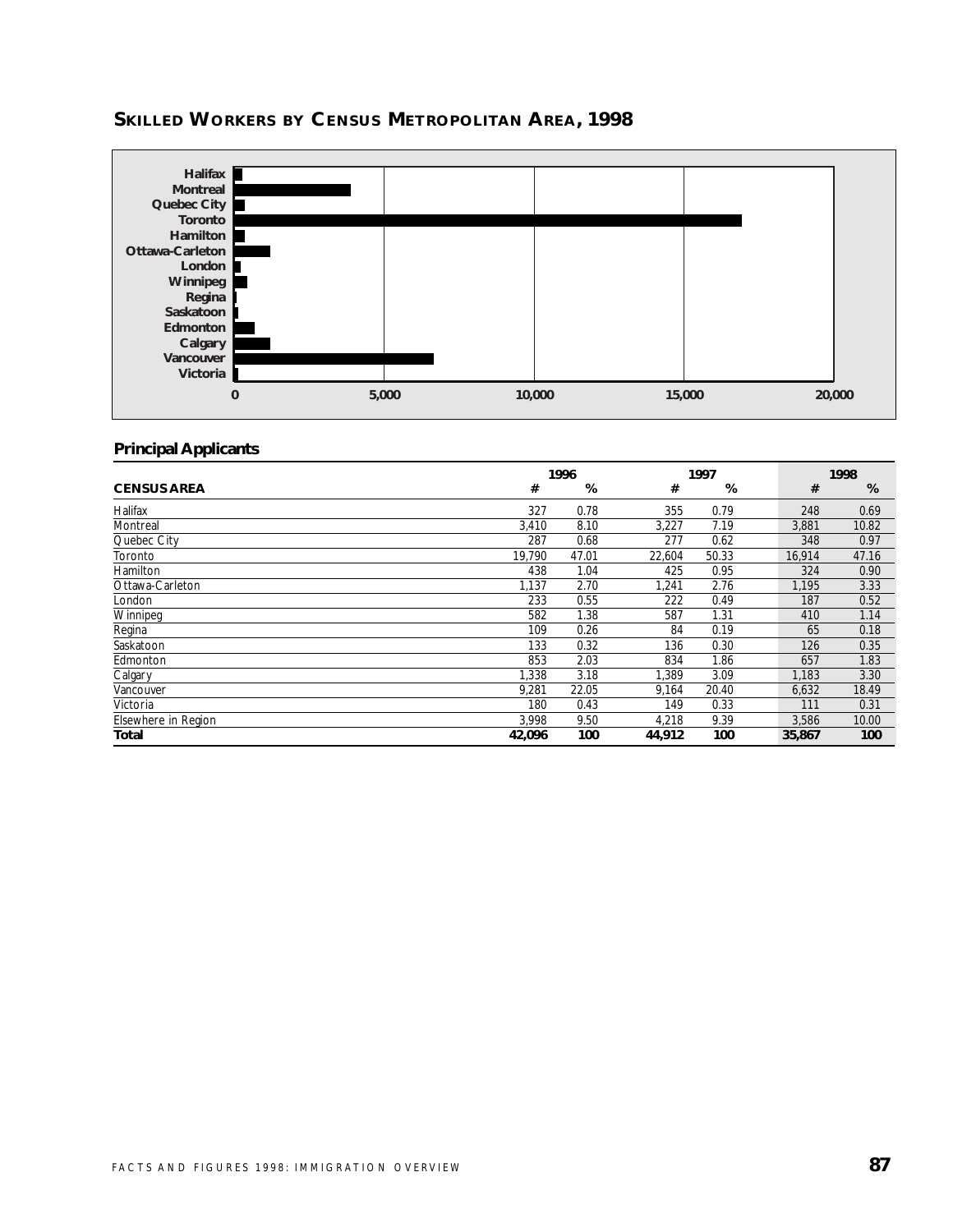# **SKILLED WORKERS BY SOURCE AREA**



#### **Principal Applicants**

|                               | 1996   |       |        | 1997  |        | 1998       |
|-------------------------------|--------|-------|--------|-------|--------|------------|
| <b>REGION</b>                 | #      | %     | #      | %     |        | %<br>#     |
| Africa and the Middle East    | 6.443  | 15.31 | 7.348  | 16.36 | 6.587  | 18.37      |
| Asia and Pacific              | 23,858 | 56.68 | 25.696 | 57.21 | 16,870 | 47.03      |
| South and Central America     | 1.714  | 4.07  | 2.074  | 4.62  | 2.004  | 5.59       |
| <b>United States</b>          | 935    | 2.22  | 764    | 1.70  | 676    | 1.88       |
| Europe and the United Kingdom | 9.142  | 21.72 | 9.021  | 20.09 | 9.666  | 26.95      |
| Not Stated                    |        | 0.01  |        | 0.02  |        | 0.18<br>64 |
| Total                         | 42,096 | 100   | 44.912 | 100   | 35,867 | 100        |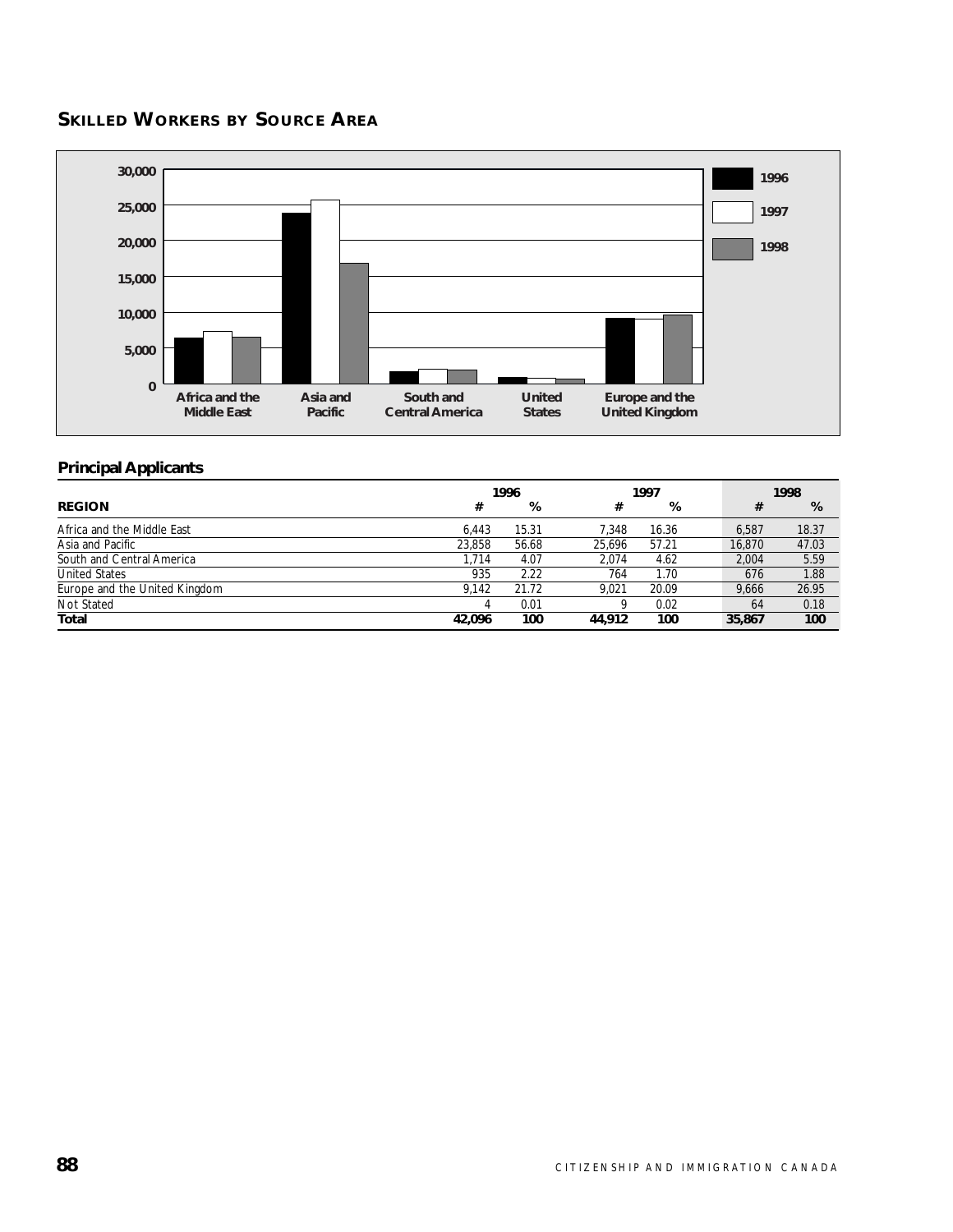# **SKILLED WORKERS BY TOP TEN SOURCE COUNTRIES**

#### **Principal Applicants**

|                              |              | 1996  |                |        | 1997  |      |        | 1998  |                |
|------------------------------|--------------|-------|----------------|--------|-------|------|--------|-------|----------------|
| <b>COUNTRY</b>               | #            | %     | Rank           | #      | %     | Rank | #      | %     | Rank           |
| China, People's Republic Of  | 4,582        | 10.88 | $\overline{2}$ | 5,128  | 11.42 | 2    | 5.930  | 16.53 |                |
| Pakistan                     | 2.305        | 5.48  | 5.             | 3,342  | 7.44  | 4    | 2,072  | 5.78  | $\overline{2}$ |
| India                        | 2.799        | 6.65  | 4              | 3,390  | 7.55  | 3    | 2,054  | 5.73  | 3              |
| France                       | .589         | 3.77  |                | 1.355  | 3.02  | 8    | 2.053  | 5.72  | 4              |
| Hong Kong                    | 7,070        | 16.79 |                | 5,400  | 12.02 |      | 1,657  | 4.62  | 5              |
| Iran                         | 954          | 2.27  | 10             | 1,623  | 3.61  |      | 1,593  | 4.44  | 6              |
| Taiwan                       | 2,949        | 7.01  | 3              | 3,264  | 7.27  | 5    | 1,583  | 4.41  |                |
| Russia                       | 619          | 1.47  | 15             | 973    | 2.17  | 11   | 1,189  | 3.32  | 8              |
| Philippines                  | .860         | 4.42  | 6              | 2.250  | 5.01  | 6    | 1.140  | 3.18  | 9              |
| United Kingdom               | .551         | 3.68  | 8              | 1,194  | 2.66  | 10   | 1,070  | 2.98  | 10             |
| Romania                      | 1.157        | 2.75  | 9              | 1.270  | 2.83  | 9    | 957    | 2.67  | 11             |
| Total for Top Ten only       | 26,816       | 63.70 |                | 28,216 | 62.83 |      | 20,341 | 56.71 |                |
| <b>Total Other Countries</b> | 15,280 36.30 |       |                | 16,696 | 37.17 |      | 15,526 | 43.29 |                |
| Total                        | 42,096       | 100   |                | 44,912 | 100   |      | 35,867 | 100   |                |

|                              |        | 1996  |      |         | 1997  |      |        | 1998  |                |
|------------------------------|--------|-------|------|---------|-------|------|--------|-------|----------------|
| <b>COUNTRY</b>               | #      | %     | Rank | #       | %     | Rank | #      | %     | Rank           |
| China, People's Republic Of  | 9,518  | 9.73  | 2    | 10.906  | 10.33 | 2    | 11,927 | 14.70 |                |
| Pakistan                     | 5.413  | 5.53  | 5    | 8,176   | 7.75  | 4    | 5,116  | 6.30  | $\overline{2}$ |
| Taiwan                       | 8.009  | 8.19  | 3    | 8,936   | 8.47  | 3    | 4.380  | 5.40  | 3              |
| India                        | 6.187  | 6.32  | 4    | 7,130   | 6.75  | 5    | 4,098  | 5.05  | 4              |
| Iran                         | 2,400  | 2.45  | 10   | 4,231   | 4.01  |      | 3,960  | 4.88  | 5              |
| Hong Kong                    | 16,312 | 16.68 |      | 11,833  | 11.21 |      | 3,543  | 4.37  | 6              |
| Russia                       | 1,627  | 1.66  | 17   | 2,636   | 2.50  | 11   | 3,177  | 3.92  | 7              |
| France                       | 2,554  | 2.61  | 9    | 2,077   | 1.97  | 14   | 3,080  | 3.80  | 8              |
| Korea, Republic Of           | 1,192  | 1.22  | 20   | 1,935   | 1.83  | 15   | 2.768  | 3.41  | 9              |
| Philippines                  | 4.463  | 4.56  | 6    | 5,045   | 4.78  | 6    | 2,609  | 3.22  | 10             |
| <b>United Kingdom</b>        | 3.493  | 3.57  |      | 2,776   | 2.63  | 10   | 2,254  | 2.78  | 11             |
| Romania                      | 2.728  | 2.79  | 8    | 2.933   | 2.78  | 8    | 2.132  | 2.63  | 12             |
| Saudi Arabia                 | 2.056  | 2.10  | 12   | 2.884   | 2.73  | 9    | 1.724  | 2.12  | 15             |
| Total for Top Ten only       | 61,077 | 62.44 |      | 64,850  | 61.43 |      | 44,658 | 55.03 |                |
| <b>Total Other Countries</b> | 36.744 | 37.56 |      | 40.714  | 38.57 |      | 36,488 | 44.97 |                |
| Total                        | 97,821 | 100   |      | 105,564 | 100   |      | 81,146 | 100   |                |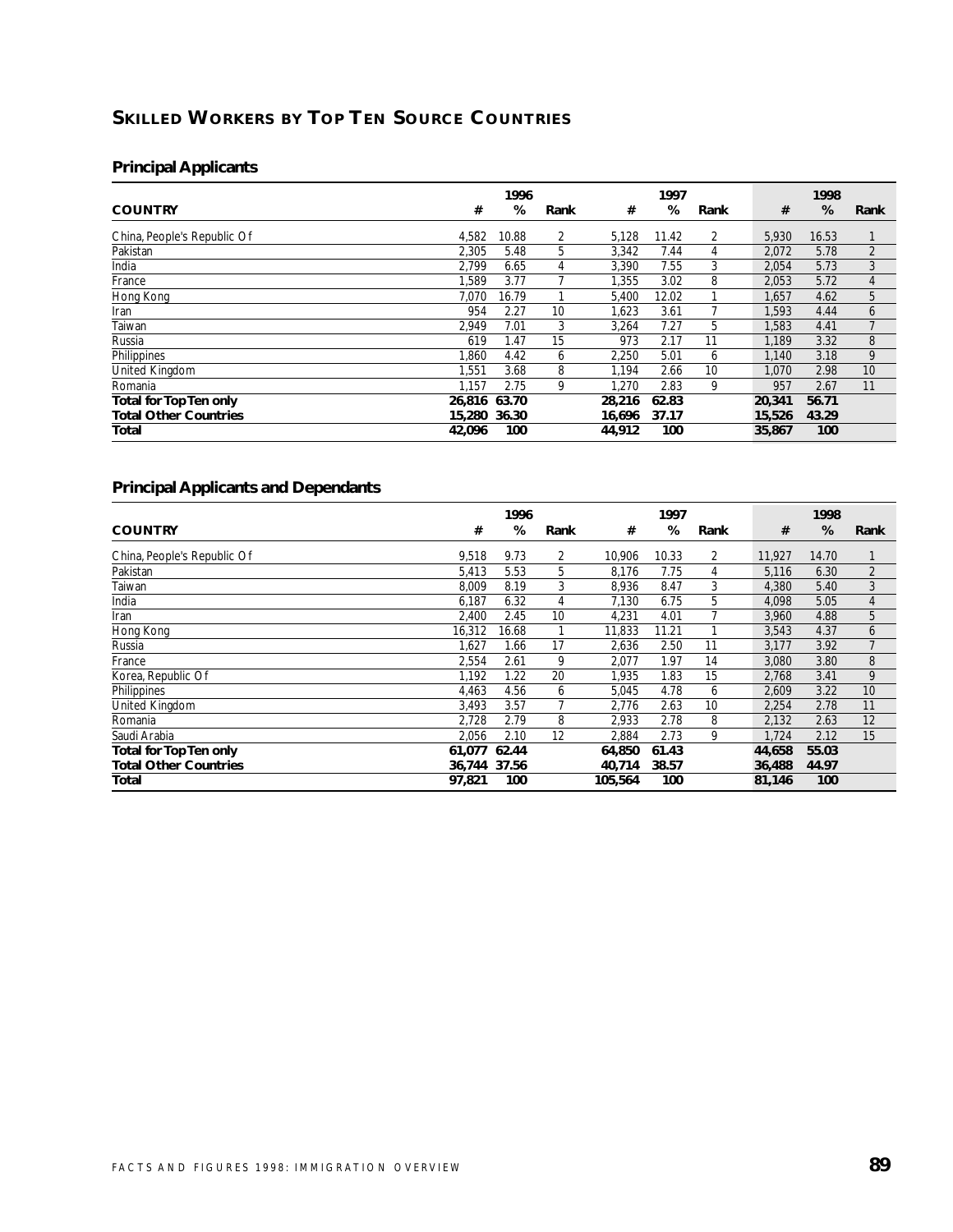

#### **SKILLED WORKERS BY LEVEL OF EDUCATION – PRINCIPAL APPLICANTS**

#### **Principal Applicants**

|                               | 1996   |       |        | 1997  |        |        | 1998  |
|-------------------------------|--------|-------|--------|-------|--------|--------|-------|
| <b>EDUCATION*</b>             | #      | %     | #      | %     |        | #      | %     |
| 0 to 9 years of schooling     | 768    | 1.83  | 630    | 1.40  |        | 645    | 1.80  |
| 10 to 12 years of schooling   | 3.324  | 7.90  | 2.823  | 6.29  |        | 1,446  | 4.03  |
| 13 or more years of schooling | 2.610  | 6.20  | 2.351  | 5.24  |        | 1,500  | 4.18  |
| Trade Certificate             | 4.561  | 10.84 | 4.312  | 9.61  |        | 2.981  | 8.32  |
| Non-university diploma        | 4.387  | 10.43 | 4.315  | 9.62  |        | 3.469  | 9.68  |
| Bachelor's degree             | 17.881 | 42.50 | 20,686 | 46.10 |        | 17,925 | 50.01 |
| Master's degree               | 6.615  | 15.72 | 7.819  | 17.42 |        | 6,142  | 17.13 |
| Doctorate                     | 1.928  | 4.58  | 1.940  | 4.32  |        | 1.737  | 4.85  |
| Total                         | 42.074 | 100   | 44.876 | 100   | 35,845 |        | 100   |

#### **Principal Applicants and Dependants**

|                               | 1996   |       |        | 1997  |  |        | 1998  |
|-------------------------------|--------|-------|--------|-------|--|--------|-------|
| <b>EDUCATION*</b>             | #      | %     | #      | %     |  | #      | %     |
| 0 to 9 years of schooling     | 4.362  | 6.10  | 4.434  | 5.79  |  | 3.903  | 6.46  |
| 10 to 12 years of schooling   | 11,200 | 15.67 | 10.986 | 14.36 |  | 6,228  | 10.32 |
| 13 or more years of schooling | 4.942  | 6.92  | 4.812  | 6.29  |  | 3.462  | 5.73  |
| Trade Certificate             | 7.583  | 10.61 | 7.336  | 9.59  |  | 5.114  | 8.47  |
| Non-university diploma        | 6.934  | 9.70  | 6.817  | 8.91  |  | 5.700  | 9.44  |
| Bachelor's degree             | 25.950 | 36.31 | 30.034 | 39.25 |  | 26.233 | 43.45 |
| Master's degree               | 8.255  | 11.55 | 9.851  | 12.87 |  | 7.712  | 12.77 |
| Doctorate                     | 2.237  | 3.13  | 2.254  | 2.95  |  | 2.022  | 3.35  |
| Total                         | 71.463 | 100   | 76.524 | 100   |  | 60,374 | 100   |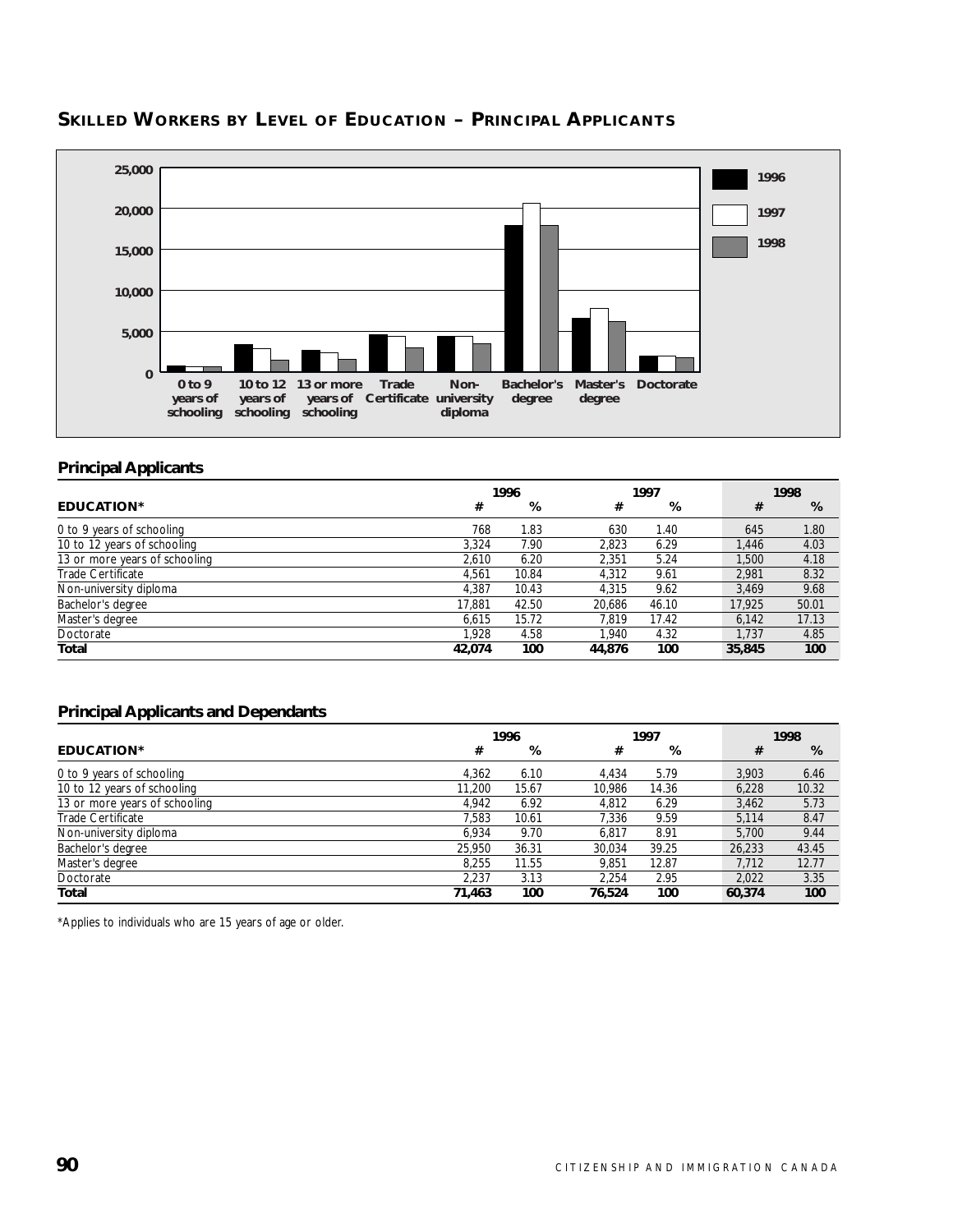

#### **SKILLED WORKERS BY PRINCIPAL APPLICANTS BY GENDER AND EDUCATION, 1998**

#### **Principal Applicants**

|               |                               |        | 1996  |        | 1997  |        | 1998  |  |  |
|---------------|-------------------------------|--------|-------|--------|-------|--------|-------|--|--|
| <b>GENDER</b> | <b>EDUCATION*</b>             | #      | %     | #      | %     | #      | %     |  |  |
| Male          | 0 to 9 years of schooling     | 459    | 1.56  | 370    | 1.16  | 379    | 1.46  |  |  |
| Male          | 10 to 12 years of schooling   | 1,863  | 6.34  | 1,556  | 4.89  | 870    | 3.35  |  |  |
| Male          | 13 or more years of schooling | 1,576  | 5.36  | 1,522  | 4.79  | 951    | 3.66  |  |  |
| Male          | Trade Certificate             | 2,688  | 9.14  | 2,631  | 8.27  | 1,946  | 7.49  |  |  |
| Male          | Non-university diploma        | 2,829  | 9.62  | 2,811  | 8.84  | 2,384  | 9.18  |  |  |
| Male          | Bachelor's degree             | 13,051 | 44.39 | 15,127 | 47.56 | 13,196 | 50.81 |  |  |
| Male          | Master's degree               | 5,299  | 18.02 | 6,164  | 19.38 | 4,817  | 18.55 |  |  |
| Male          | Doctorate                     | 1,635  | 5.56  | 1,622  | 5.10  | 1,430  | 5.51  |  |  |
|               | Sub total                     | 29,400 | 100   | 31,803 | 100   | 25,973 | 100   |  |  |
| Female        | 0 to 9 years of schooling     | 309    | 2.44  | 260    | 1.99  | 266    | 2.69  |  |  |
| Female        | 10 to 12 years of schooling   | 1,461  | 11.53 | 1,267  | 9.69  | 576    | 5.83  |  |  |
| Female        | 13 or more years of schooling | 1,034  | 8.16  | 829    | 6.34  | 549    | 5.56  |  |  |
| Female        | Trade Certificate             | 1.873  | 14.78 | 1,681  | 12.86 | 1,035  | 10.48 |  |  |
| Female        | Non-university diploma        | 1,558  | 12.29 | 1,504  | 11.50 | 1,085  | 10.99 |  |  |
| Female        | Bachelor's degree             | 4,830  | 38.11 | 5,559  | 42.52 | 4,729  | 47.90 |  |  |
| Female        | Master's degree               | 1.316  | 10.38 | 1,655  | 12.66 | 1,325  | 13.42 |  |  |
| Female        | Doctorate                     | 293    | 2.31  | 318    | 2.43  | 307    | 3.11  |  |  |
|               | Sub total                     | 12,674 | 100   | 13,073 | 100   | 9,872  | 100   |  |  |
|               | Total                         | 42,074 |       | 44,876 |       | 35,845 |       |  |  |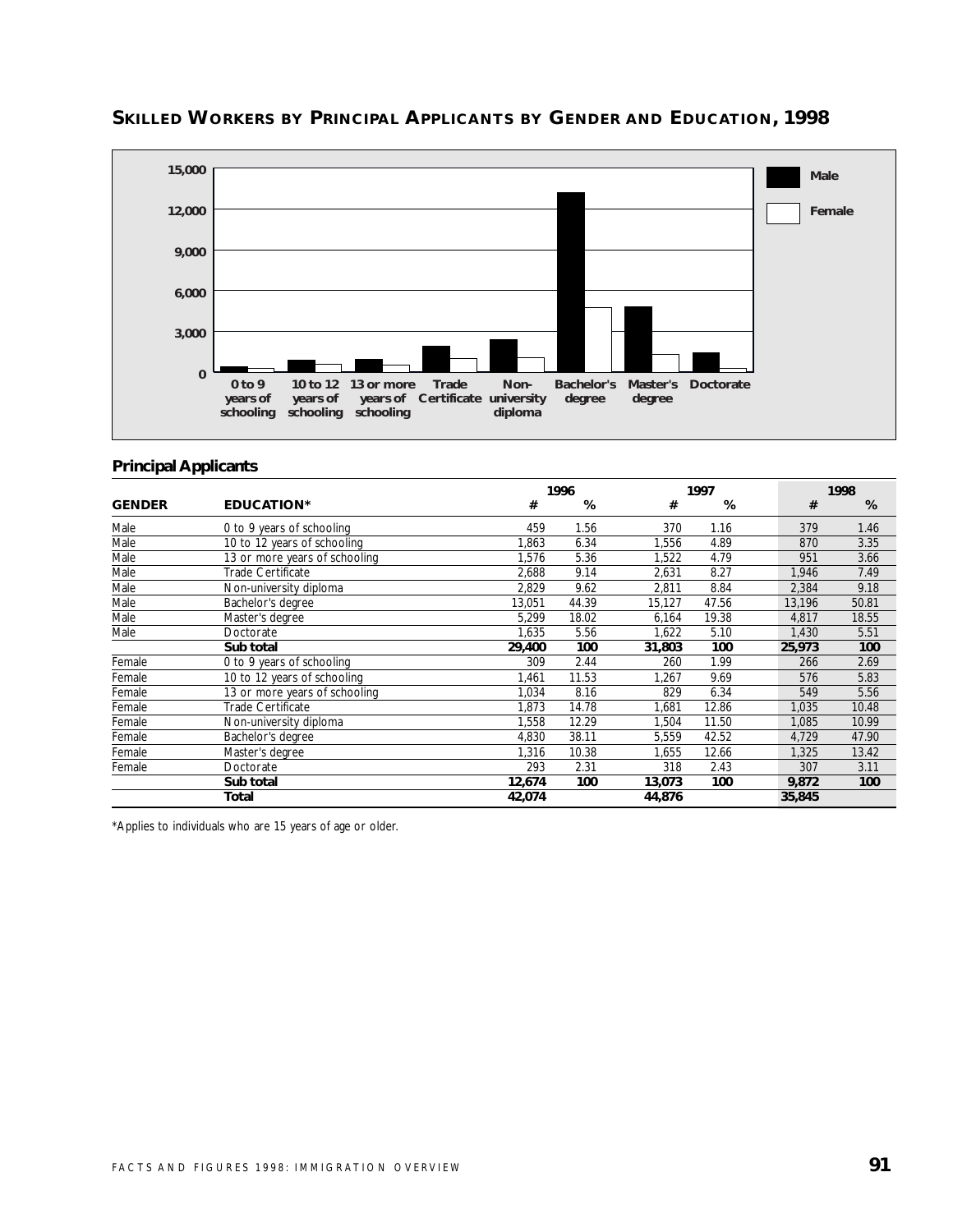

# **SKILLED WORKERS DEPENDANTS BY GENDER AND EDUCATION, 1998**

#### **Dependants**

|               |                               |        | 1996  |        | 1997  |        | 1998  |       |  |
|---------------|-------------------------------|--------|-------|--------|-------|--------|-------|-------|--|
| <b>GENDER</b> | <b>EDUCATION*</b>             | #      | %     | #      | %     |        | #     | %     |  |
| Male          | 0 to 9 years of schooling     | 1,574  | 18.25 | 1,730  | 19.25 |        | 1,457 | 21.78 |  |
| Male          | 10 to 12 years of schooling   | 2,562  | 29.70 | 2,588  | 28.80 |        | 1,489 | 22.26 |  |
| Male          | 13 or more years of schooling | 794    | 9.20  | 729    | 8.11  |        | 537   | 8.03  |  |
| Male          | Trade Certificate             | 743    | 8.61  | 676    | 7.52  |        | 489   | 7.31  |  |
| Male          | Non-university diploma        | 616    | 7.14  | 541    | 6.02  |        | 441   | 6.59  |  |
| Male          | Bachelor's degree             | 1.795  | 20.81 | 2,091  | 23.27 |        | 1,784 | 26.67 |  |
| Male          | Master's degree               | 419    | 4.86  | 503    | 5.60  |        | 378   | 5.65  |  |
| Male          | Doctorate                     | 124    | 1.44  | 128    | 1.42  |        | 115   | 1.72  |  |
|               | Sub total                     | 8,627  | 100   | 8,986  | 100   |        | 6,690 | 100   |  |
| Female        | 0 to 9 years of schooling     | 2.020  | 9.73  | 2,074  | 9.15  |        | 1.801 | 10.10 |  |
| Female        | 10 to 12 years of schooling   | 5,314  | 25.59 | 5,575  | 24.60 |        | 3,293 | 18.46 |  |
| Female        | 13 or more years of schooling | 1,538  | 7.41  | 1,732  | 7.64  |        | 1,425 | 7.99  |  |
| Female        | Trade Certificate             | 2.279  | 10.98 | 2,348  | 10.36 |        | 1,644 | 9.22  |  |
| Female        | Non-university diploma        | 1,931  | 9.30  | 1,961  | 8.65  |        | 1,790 | 10.03 |  |
| Female        | Bachelor's degree             | 6,274  | 30.22 | 7,257  | 32.02 |        | 6,524 | 36.57 |  |
| Female        | Master's degree               | 1,221  | 5.88  | 1,529  | 6.75  |        | 1,192 | 6.68  |  |
| Female        | Doctorate                     | 185    | 0.89  | 186    | 0.82  |        | 170   | 0.95  |  |
|               | Sub total                     | 20,762 | 100   | 22,662 | 100   | 17,839 |       | 100   |  |
|               | Total                         | 29,389 |       | 31,648 |       | 24,529 |       |       |  |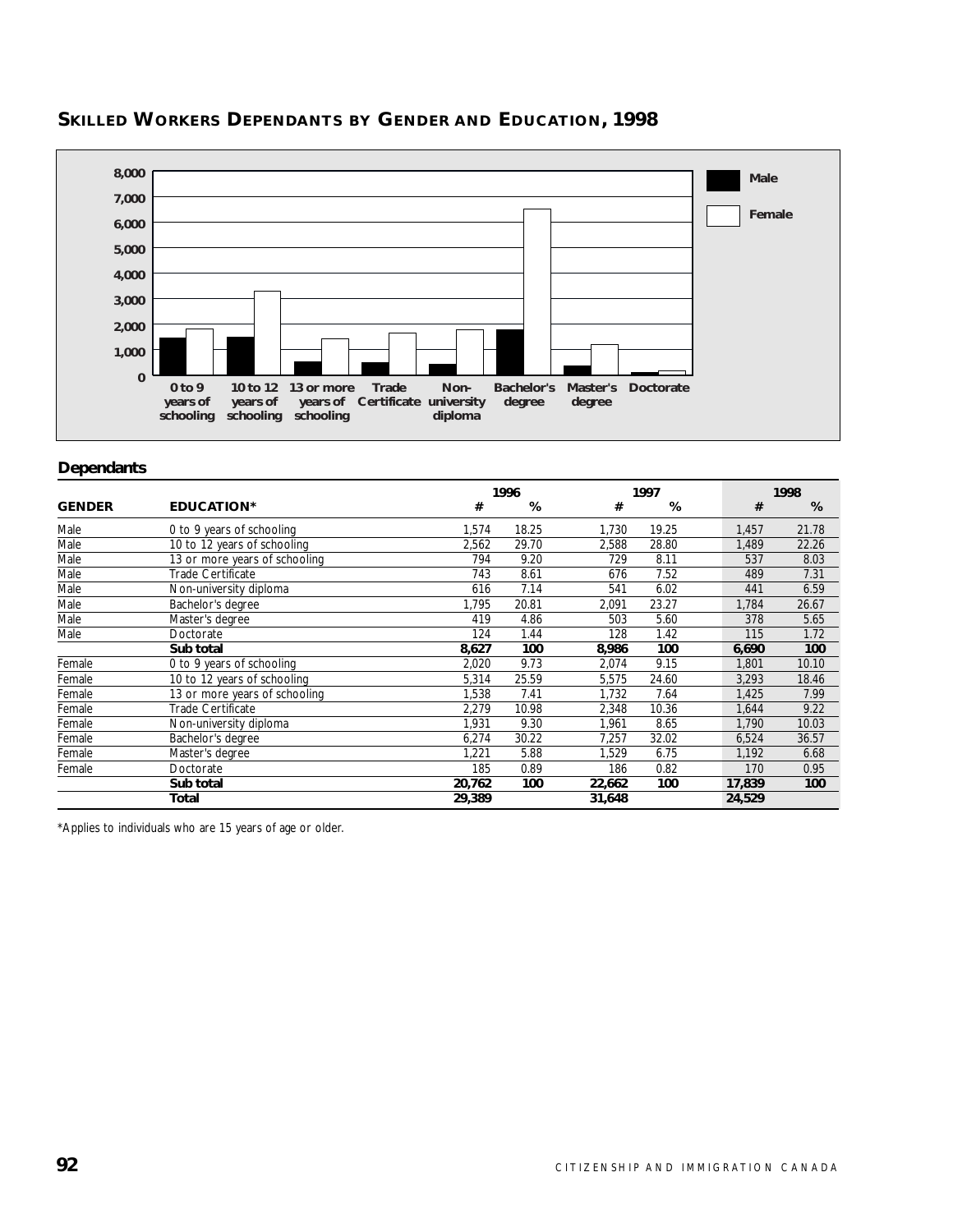

# **SKILLED WORKERS BY AGE AND GENDER, 1998**

|               |                  |        | 1996  |         |       |        | 1998  |
|---------------|------------------|--------|-------|---------|-------|--------|-------|
| <b>GENDER</b> | <b>AGE</b>       | #      | %     | #       | %     | #      | %     |
| Male          | 0 to 14 years    | 13,689 | 26.47 | 15,272  | 27.24 | 10,912 | 25.04 |
| Male          | 15 to 24 years   | 4,311  | 8.34  | 4,428   | 7.90  | 3,313  | 7.60  |
| Male          | 25 to 44 years   | 29,175 | 56.41 | 31,422  | 56.05 | 25,845 | 59.31 |
| Male          | 45 to 64 years   | 4,493  | 8.69  | 4,879   | 8.70  | 3,462  | 7.94  |
| Male          | 65 years or more | 48     | 0.09  | 60      | 0.11  | 43     | 0.10  |
|               | Sub total        | 51,716 | 100   | 56,061  | 100   | 43,575 | 100   |
| Female        | 0 to 14 years    | 12,669 | 27.48 | 13,768  | 27.81 | 9,860  | 26.24 |
| Female        | 15 to 24 years   | 4,108  | 8.91  | 4,385   | 8.86  | 3,344  | 8.90  |
| Female        | 25 to 44 years   | 26,772 | 58.07 | 28,762  | 58.10 | 22,388 | 59.59 |
| Female        | 45 to 64 years   | 2,434  | 5.28  | 2,503   | 5.06  | 1.891  | 5.03  |
| Female        | 65 years or more | 121    | 0.26  | 85      | 0.17  | 88     | 0.23  |
| Female        | Not Stated       |        | 0.00  |         |       |        |       |
|               | Sub total        | 46,105 | 100   | 49,503  | 100   | 37,571 | 100   |
|               | <b>Total</b>     | 97,821 |       | 105,564 |       | 81,146 |       |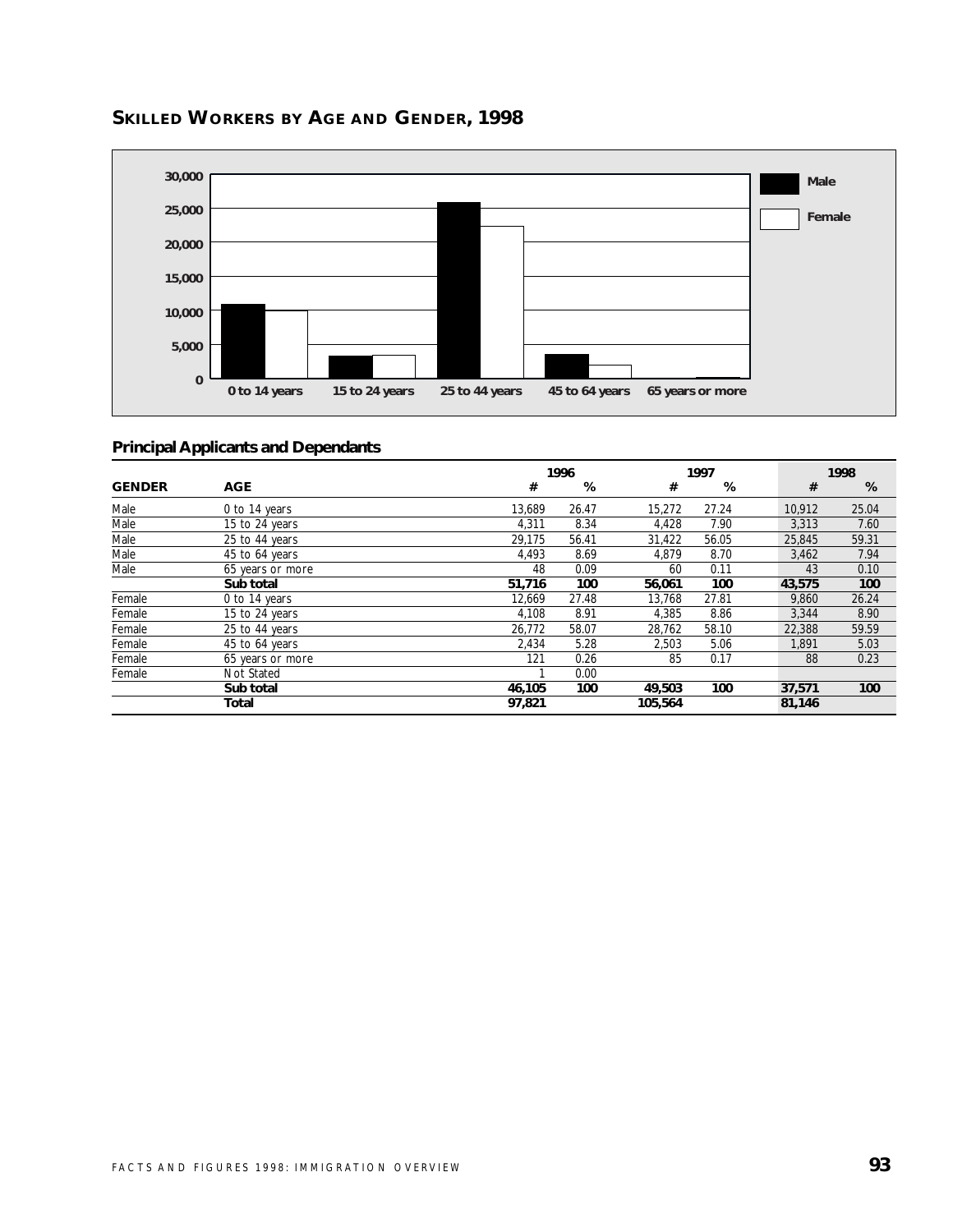# **SKILLED WORKERS BY MARITAL STATUS**



#### **Principal Applicants and Dependants**

|                       | 1996   |       |         | 1997  |  |        | 1998  |
|-----------------------|--------|-------|---------|-------|--|--------|-------|
| <b>MARITAL STATUS</b> | #      | %     |         | %     |  | #      | %     |
| Children under 15     | 26,358 | 26.95 | 29.040  | 27.51 |  | 20,772 | 25.60 |
| Single                | 20,652 | 21.11 | 22.364  | 21.19 |  | 18,716 | 23.06 |
| Married               | 48.851 | 49.94 | 52.266  | 49.51 |  | 39,900 | 49.17 |
| Other*                | 1.959  | 2.00  | '.883   | 1.78  |  | 1.719  | 2.12  |
| Not Stated            |        | 0.00  |         | 0.01  |  | 39     | 0.05  |
| Total                 | 97.821 | 100   | 105,564 | 100   |  | 81.146 | 100   |

\*Divorced, widowed, separated.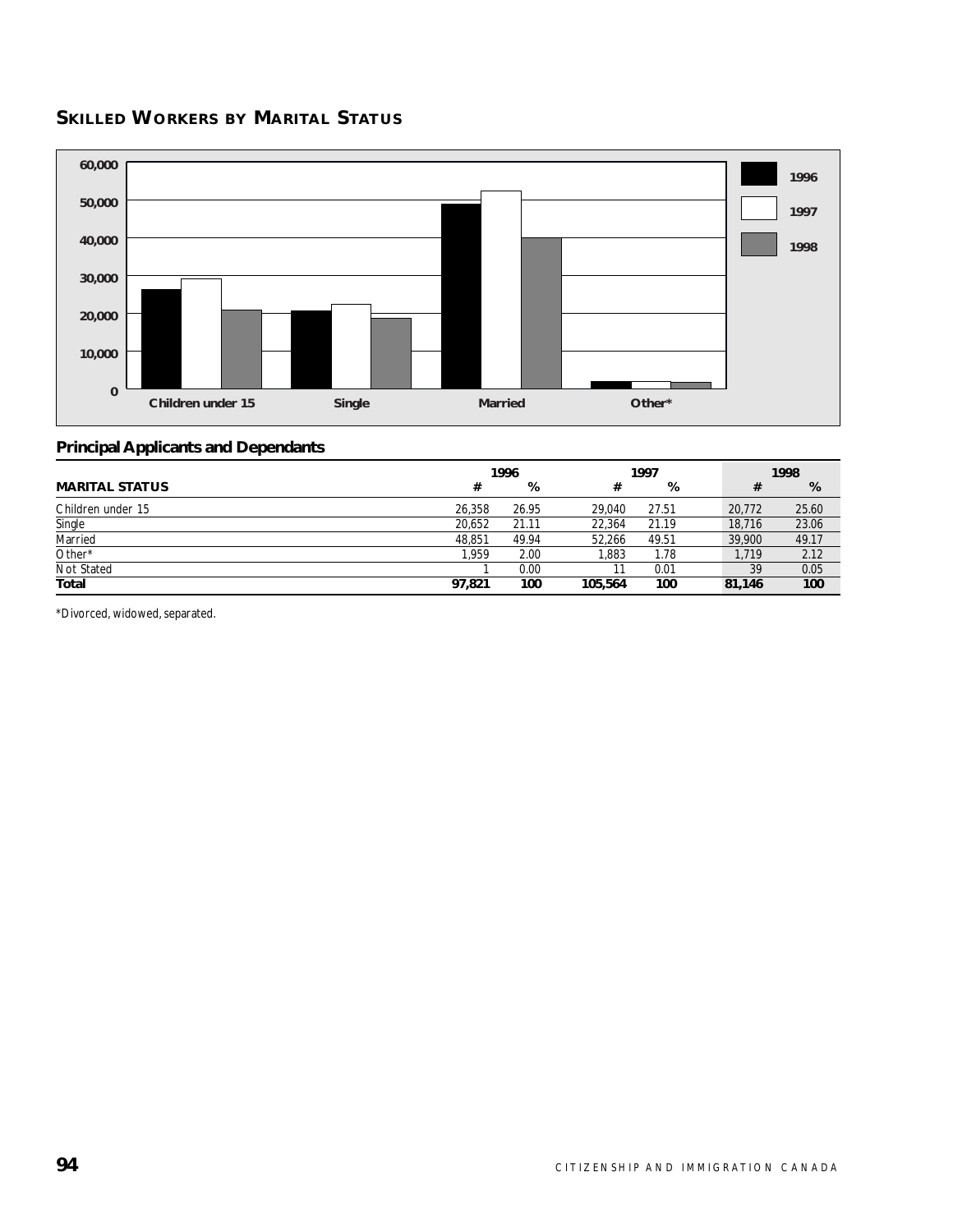

# **SKILLED WORKERS BY LANGUAGE ABILITY – PRINCIPAL APPLICANTS**

#### **Principal Applicants**

|                         | 1996   |       |        | 1997  |  |        | 1998  |
|-------------------------|--------|-------|--------|-------|--|--------|-------|
| <b>LANGUAGE ABILITY</b> | #      | %     | #      | %     |  | #      | %     |
| English                 | 34,518 | 82.00 | 36.903 | 82.17 |  | 26,603 | 74.17 |
| French                  | 1.599  | 3.80  | 1.594  | 3.55  |  | 2.104  | 5.87  |
| Both French and English | 3.350  | 7.96  | 3.111  | 6.93  |  | 3.535  | 9.86  |
| <b>Neither</b>          | 2.629  | 6.25  | 3.303  | 7.35  |  | 3.625  | 10.11 |
| Not Stated              |        |       | 0.00   |       |  |        |       |
| <b>Total</b>            | 42,096 | 100   | 44.912 | 100   |  | 35,867 | 100   |

#### **Principal Applicants and Dependants**

|                         | 1996   |       |         | 1997  |  |        | 1998  |
|-------------------------|--------|-------|---------|-------|--|--------|-------|
| <b>LANGUAGE ABILITY</b> | #      | %     |         | %     |  |        | %     |
| English                 | 62.021 | 63.40 | 65.342  | 61.90 |  | 44.706 | 55.09 |
| French                  | 3,458  | 3.54  | 3.125   | 2.96  |  | 3,954  | 4.87  |
| Both French and English | 4.494  | 4.59  | 4.225   | 4.00  |  | 4.676  | 5.76  |
| <b>Neither</b>          | 27.825 | 28.44 | 32.857  | 31.13 |  | 27.767 | 34.22 |
| Not Stated              | 23     | 0.02  | 15      | 0.01  |  | 43     | 0.05  |
| Total                   | 97,821 | 100   | 105,564 | 100   |  | 81,146 | 100   |

#### **Children Under 15 Years of Age\***

|                |                         |        | 1996  |        | 1997  |  |        | 1998  |
|----------------|-------------------------|--------|-------|--------|-------|--|--------|-------|
| <b>AGE</b>     | <b>LANGUAGE ABILITY</b> | #      | %     | #      | %     |  | #      | %     |
| 0 to 4 years   | English                 | 1,460  | 5.54  | 1,583  | 5.45  |  | 1,027  | 4.94  |
| 0 to 4 years   | French                  | 227    | 0.86  | 190    | 0.65  |  | 209    | 1.01  |
| 0 to 4 years   | Both French and English | 13     | 0.05  | 12     | 0.04  |  | 20     | 0.10  |
| 0 to 4 years   | <b>Neither</b>          | 5,618  | 21.31 | 6,249  | 21.52 |  | 4,561  | 21.96 |
| 0 to 4 years   | Not Stated              |        | 0.00  |        | 0.00  |  | 4      | 0.02  |
|                | Sub-Total               | 7,319  | 27.77 | 8,034  | 27.67 |  | 5,821  | 28.02 |
| 5 to 9 years   | English                 | 3,233  | 12.27 | 3,359  | 11.57 |  | 1,924  | 9.26  |
| 5 to 9 years   | French                  | 374    | 1.42  | 269    | 0.93  |  | 349    | 1.68  |
| 5 to 9 years   | Both French and English | 51     | 0.19  | 53     | 0.18  |  | 40     | 0.19  |
| 5 to 9 years   | <b>Neither</b>          | 6,451  | 24.47 | 7,477  | 25.75 |  | 5,486  | 26.41 |
| 5 to 9 years   | Not Stated              | 3      | 0.01  | 3      | 0.01  |  | 5      | 0.02  |
|                | Sub-Total               | 10,112 | 38.36 | 11,161 | 38.43 |  | 7,804  | 37.57 |
| 10 to 14 years | English                 | 3638   | 13.80 | 3902   | 13.44 |  | 2181   | 10.50 |
| 10 to 14 years | French                  | 318    | 1.21  | 236    | 0.81  |  | 264    | 1.27  |
| 10 to 14 years | Both French and English | 77     | 0.29  | 54     | 0.19  |  | 51     | 0.25  |
| 10 to 14 years | <b>Neither</b>          | 4894   | 18.57 | 5651   | 19.46 |  | 4645   | 22.36 |
| 10 to 14 years | Not Stated              |        | 0.00  | 2      | 0.01  |  | 6      | 0.03  |
|                | Sub-Total               | 8,927  | 33.87 | 9,845  | 33.90 |  | 7,147  | 34.41 |
|                | Total                   | 26,358 | 100   | 29,040 | 100   |  | 20,772 | 100   |

\*These individuals are included in the totals for 'Principal Applicants and Dependants'.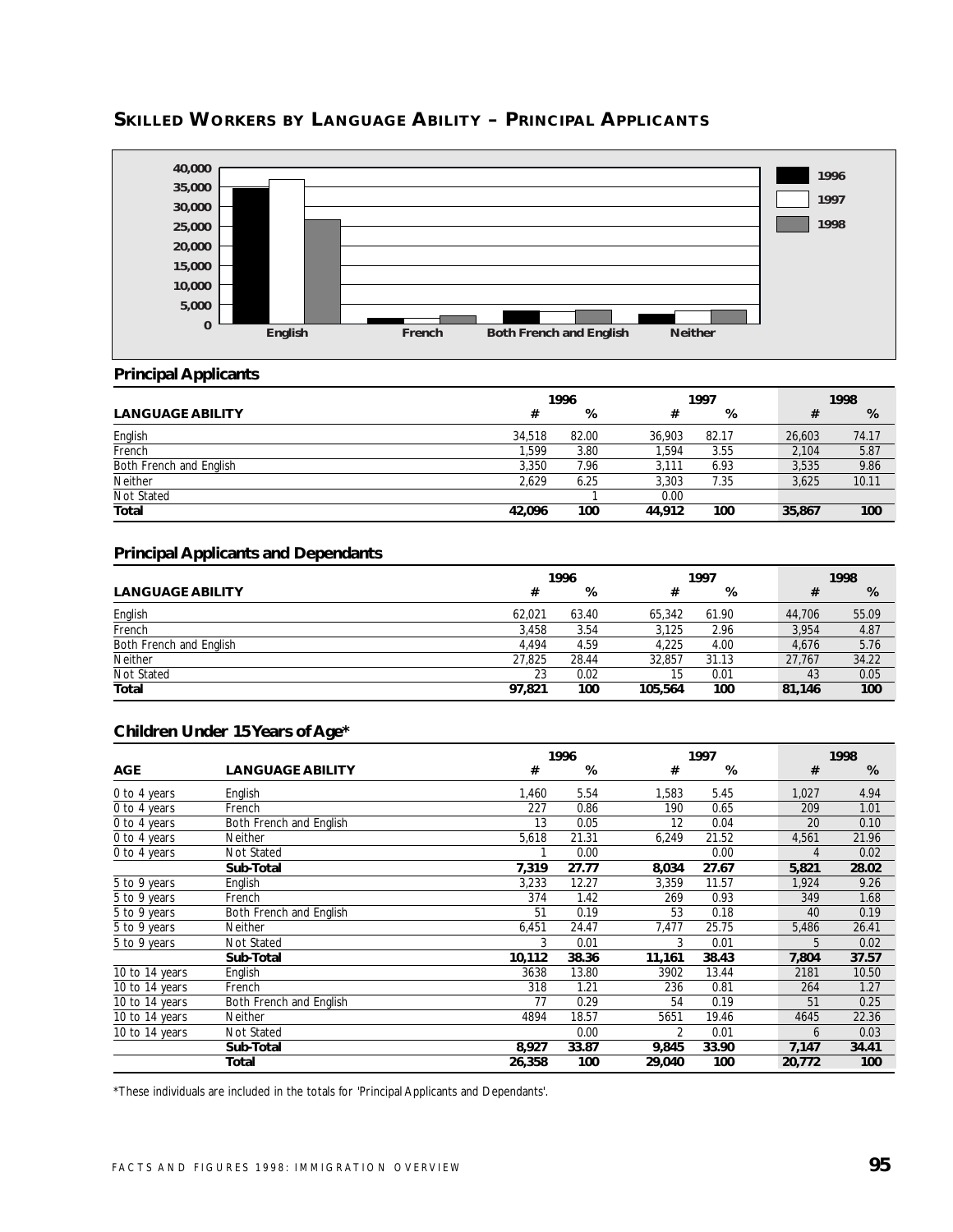



#### **Principal Applicants and Dependants**

|                          | 1996   |       |        | 1997  |        | 1998       |  |
|--------------------------|--------|-------|--------|-------|--------|------------|--|
| <b>INTENTION TO WORK</b> |        | %     |        | %     |        | %          |  |
| Intend to work           | 56.192 | 78.63 | 58.532 | 76.49 | 45.420 | 75.23      |  |
| Do not intend to work    | 15,251 | 21.34 | 17.979 | 23.49 | 14,898 | 24.68      |  |
| Not Stated               | 20     | 0.03  | 13     | 0.02  |        | 0.09<br>56 |  |
| Total                    | 71.463 | 100   | 76.524 | 100   | 60.374 | 100        |  |

#### **Principal Applicants and Dependants**

|                                | 1997<br>1996 |       |        | 1998  |        |       |
|--------------------------------|--------------|-------|--------|-------|--------|-------|
| <b>INTENTION TO WORK</b>       | #            | %     | #      | %     | #      | %     |
| Intend to Work - employee      | 48.169       | 67.40 | 50.902 | 66.52 | 39,289 | 65.08 |
| Intend to Work - ONI*          | 7.984        | 11.17 | 7.575  | 9.90  | 6.113  | 10.13 |
| Intend to Work - self-employed | 39           | 0.05  | 55     | 0.07  | 18     | 0.03  |
| Student                        | 6.594        | 9.23  | 7.048  | 9.21  | 5.378  | 8.91  |
| Do not intend to work          | 8.657        | 12.11 | 10.931 | 14.28 | 9.520  | 15.77 |
| Not Stated                     | 20           | 0.03  | 13     | 0.02  | 56     | 0.09  |
| Total                          | 71,463       | 100   | 76.524 | 100   | 60.374 | 100   |

\*ONI – Occupation Not Identified.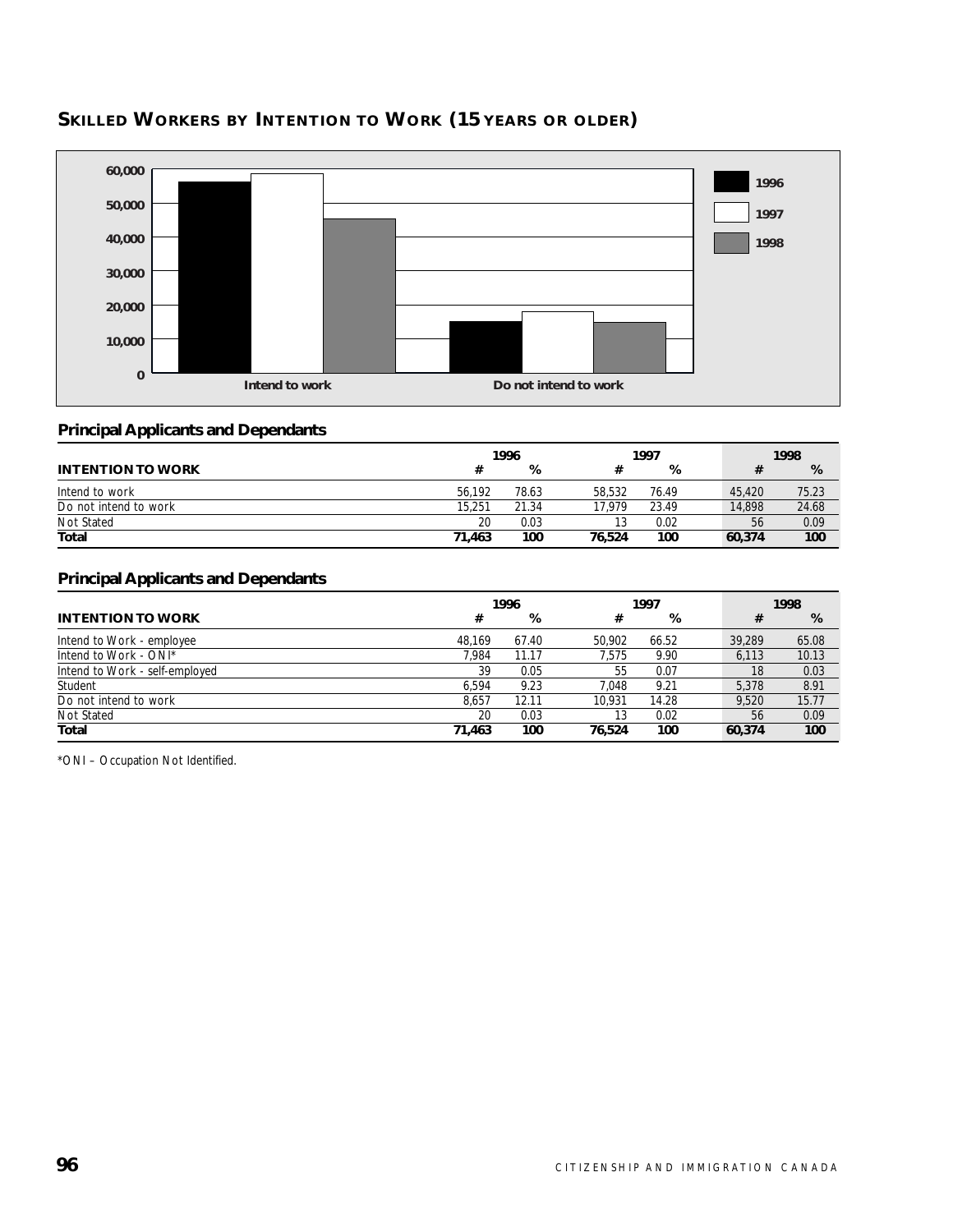

# **SKILLED WORKERS – INTENDING TO WORK BY LANGUAGE ABILITY (15 YEARS OR OLDER)**

|                         | 1996   |       |        | 1997  |        | 1998  |  |
|-------------------------|--------|-------|--------|-------|--------|-------|--|
| <b>LANGUAGE ABILITY</b> | #      | %     |        | %     |        | %     |  |
| English                 | 44.681 | 79.51 | 46.437 | 79.34 | 32,059 | 70.58 |  |
| French                  | 2,064  | 3.67  | 1.990  | 3.40  | 2,603  | 5.73  |  |
| Both French and English | 3.967  | 7.06  | 3.684  | 6.29  | 4.040  | 8.89  |  |
| Neither                 | 5.480  | 9.75  | 6.421  | 10.97 | 6.718  | 14.79 |  |
| <b>Total</b>            | 56,192 | 100   | 58,532 | 100   | 45,420 | 100   |  |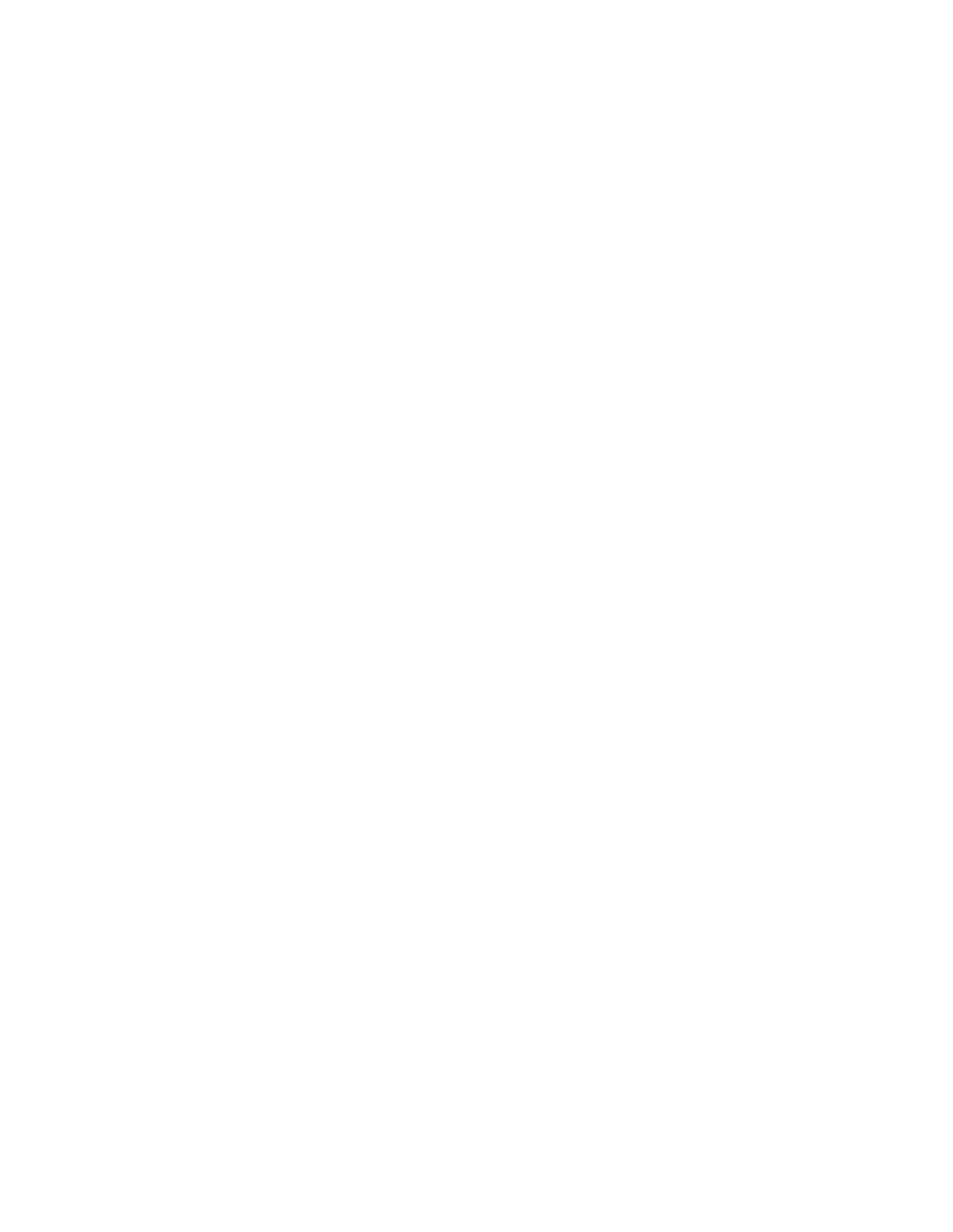# **OTHER CLASS**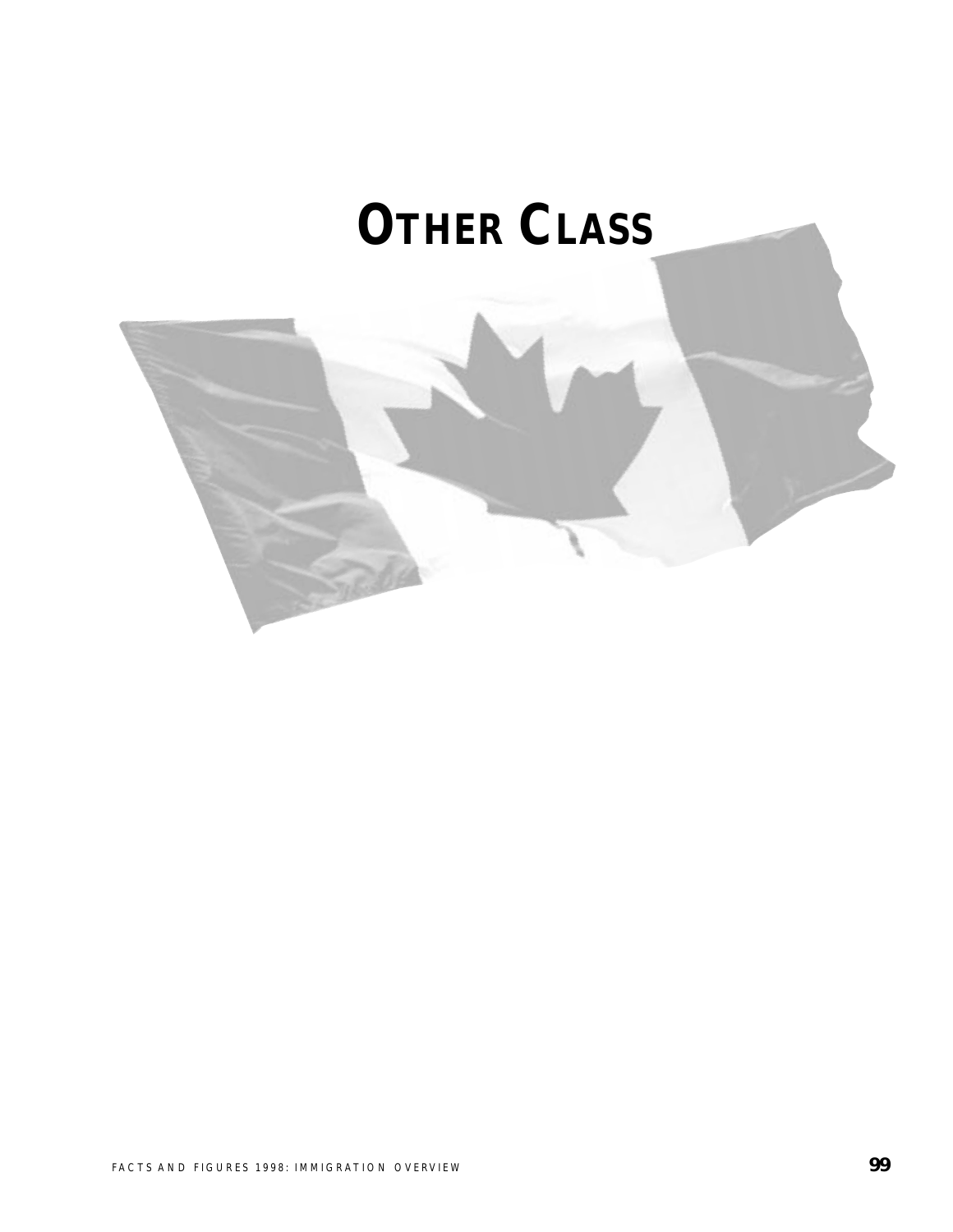# **OTHER CLASS BY CATEGORY**



#### **Principal Applicants and Dependants**

|                                 | 1997<br>1996 |       | 1998              |       |  |       |       |
|---------------------------------|--------------|-------|-------------------|-------|--|-------|-------|
| <b>CATEGORY</b>                 | #            | %     | #                 | %     |  | #     | %     |
| Retired - Pr. Appl.             | 44           | 0.50  | $12 \overline{ }$ | 0.19  |  |       | 0.06  |
| Retired - Spouse or Dep.        | 103          | 1.16  | 34                | 0.55  |  |       | 0.09  |
| Live-in Caregiver - Pr. Appl.   | 3.830        | 43.25 | 2.259             | 36.59 |  | 2.449 | 45.29 |
| Live-in Caregiver - Sp. or Dep. | 927          | 10.47 | 470               | 7.61  |  | 419   | 7.75  |
| DROC & PDRCC* - Pr. Appl.       | 2.609        | 29.46 | 2.037             | 32.99 |  | 1.464 | 27.08 |
| DROC & PDRCC - Sp. or Dep.      | 1.109        | 12.52 | 1.315             | 21.30 |  | 1.067 | 19.73 |
| <b>Provincial Nominees</b>      | 233          | 2.63  | 47                | 0.76  |  |       |       |
| Total                           | 8,855        | 100   | 6.174             | 100   |  | 5,407 | 100   |

\*DROC - Deferred Removal Order, PDRCC - Post Determination Refugee.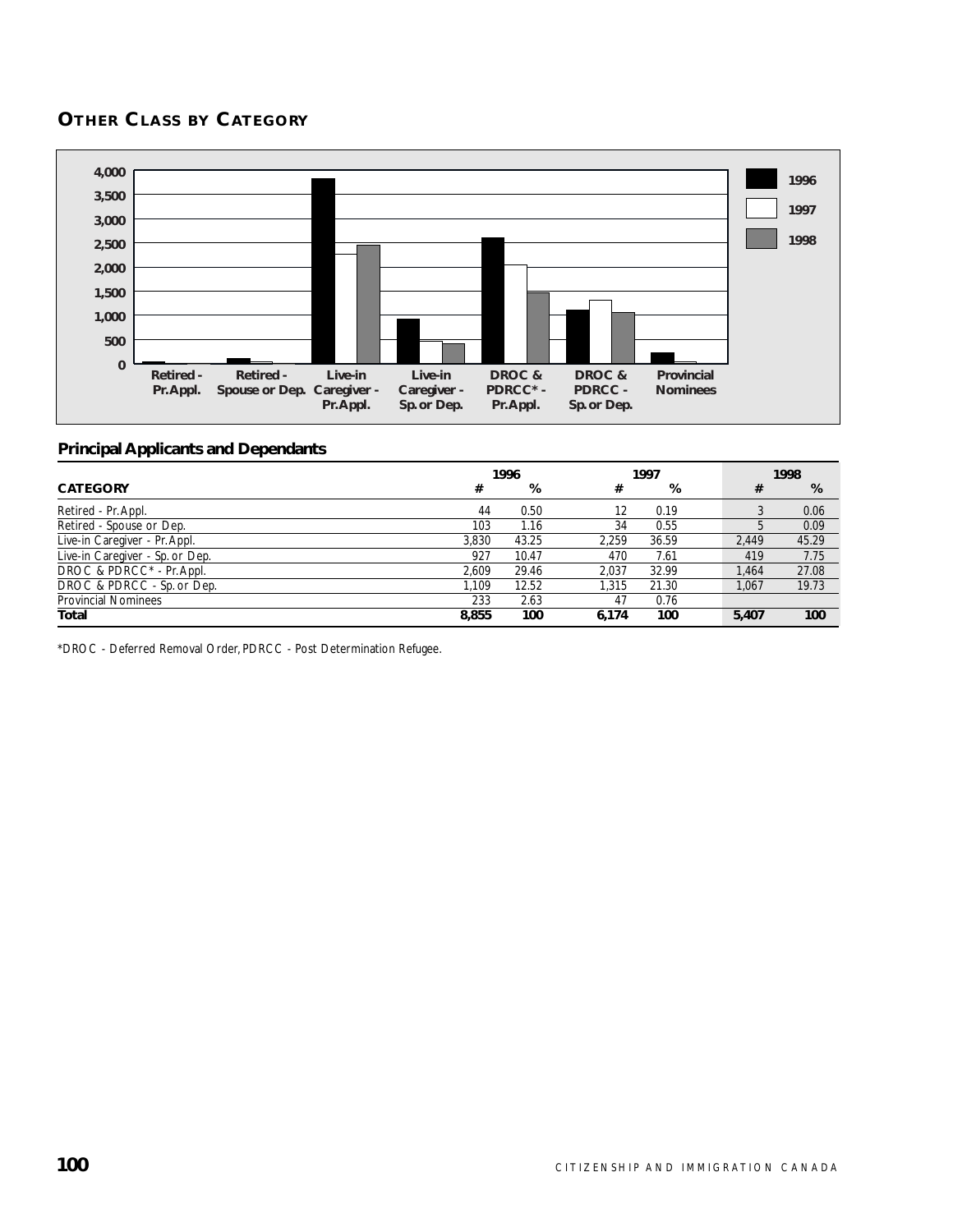

# **OTHER CLASS BY PRINCIPAL APPLICANTS BY GENDER, 1998**

#### **Principal Applicants**

|               |                            |       | 1996  |       | 1997  |  |       | 1998  |  |  |
|---------------|----------------------------|-------|-------|-------|-------|--|-------|-------|--|--|
| <b>GENDER</b> | <b>CATEGORY</b>            | #     | %     | #     | %     |  | #     | %     |  |  |
| Male          | Retired                    | 35    | 1.34  | 11    | 0.66  |  |       | 0.08  |  |  |
| Male          | Live-in Caregiver          | 750   | 28.64 | 354   | 21.11 |  | 382   | 30.81 |  |  |
| Male          | DROC & PDRCC*              | 1,822 | 69.57 | 1.306 | 77.88 |  | 857   | 69.11 |  |  |
| Male          | <b>Provincial Nominees</b> | 12    | 0.46  | 6     | 0.36  |  |       |       |  |  |
|               | Sub total                  | 2,619 | 100   | 1.677 | 100   |  | 1,240 | 100   |  |  |
| Female        | Retired                    | q     | 0.23  |       | 0.04  |  |       | 0.07  |  |  |
| Female        | Live-in Caregiver          | 3.080 | 77.39 | 1.905 | 71.78 |  | 2,067 | 77.24 |  |  |
| Female        | DROC & PDRCC               | 787   | 19.77 | 731   | 27.54 |  | 607   | 22.68 |  |  |
| Female        | <b>Provincial Nominees</b> | 104   | 2.61  | 17    | 0.64  |  |       |       |  |  |
|               | Sub total                  | 3.980 | 100   | 2.654 | 100   |  | 2,676 | 100   |  |  |
|               | Total                      | 6,599 |       | 4,331 |       |  | 3,916 |       |  |  |

\*DROC - Deferred Removal Order, PDRCC - Post Determination Refugee.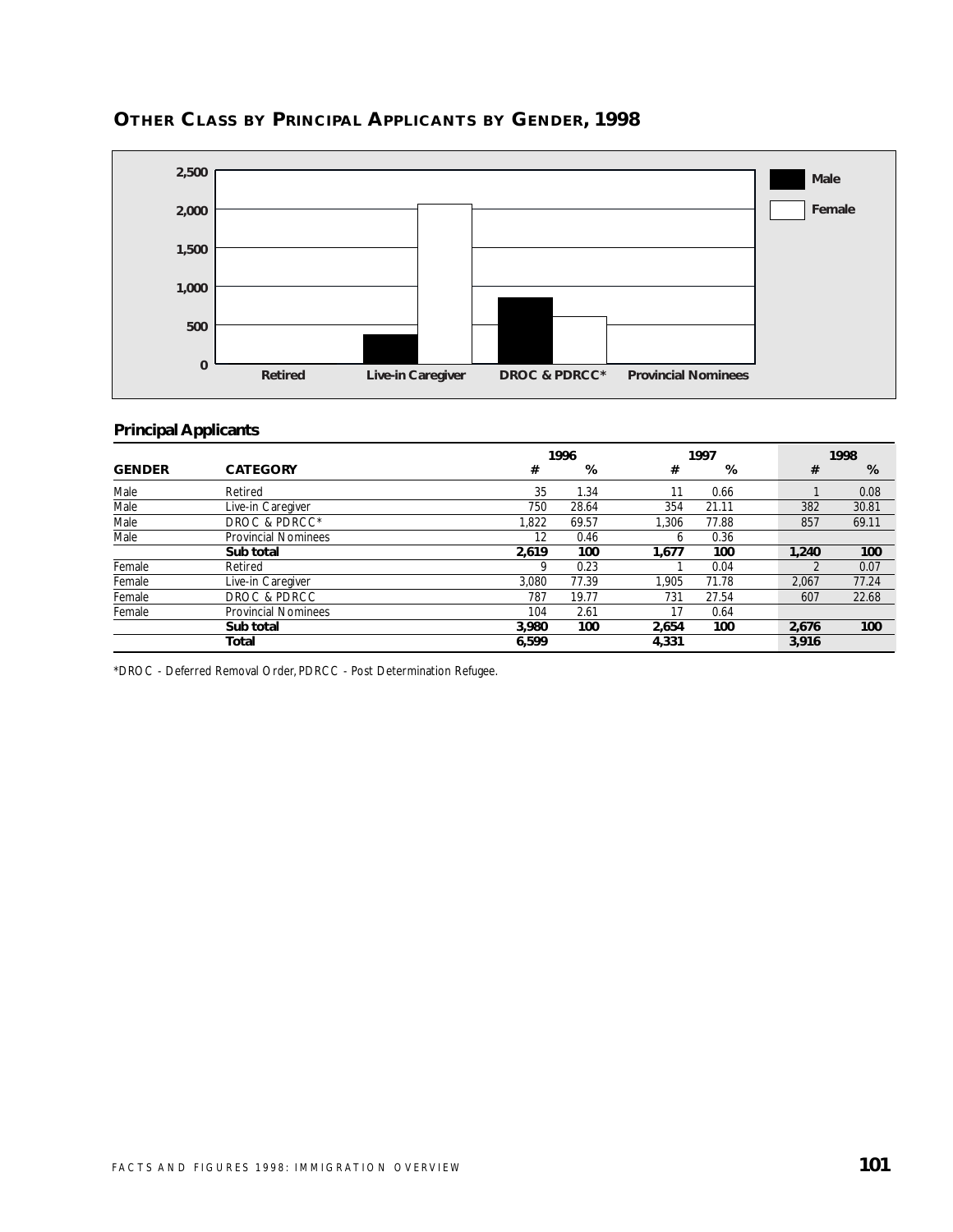

# **OTHER CLASS DEPENDANTS BY GENDER, 1998**

#### **Dependants**

|               |                            |       | 1996  |       | 1997  |       | 1998  |
|---------------|----------------------------|-------|-------|-------|-------|-------|-------|
| <b>GENDER</b> | <b>CATEGORY</b>            | #     | %     | #     | %     | #     | %     |
| Male          | Retired                    | 38    | 3.75  | 15    | 1.79  | ำ     | 0.28  |
| Male          | Live-in Caregiver          | 478   | 47.23 | 243   | 29.07 | 229   | 31.85 |
| Male          | DROC & PDRCC*              | 425   | 42.00 | 567   | 67.82 | 488   | 67.87 |
| Male          | <b>Provincial Nominees</b> | 71    | 7.02  | 11    | 1.32  |       |       |
|               | Sub total                  | 1.012 | 100   | 836   | 100   | 719   | 100   |
| Female        | Retired                    | 65    | 5.23  | 19    | 1.89  |       | 0.39  |
| Female        | Live-in Caregiver          | 449   | 36.09 | 227   | 22.54 | 190   | 24.61 |
| Female        | DROC & PDRCC               | 684   | 54.98 | 748   | 74.28 | 579   | 75.00 |
| Female        | <b>Provincial Nominees</b> | 46    | 3.70  | 13    | 1.29  |       |       |
|               | Sub total                  | 1.244 | 100   | 1.007 | 100   | 772   | 100   |
|               | Total                      | 2,256 |       | 1,843 |       | 1.491 |       |

\*DROC - Deferred Removal Order, PDRCC - Post Determination Refugee.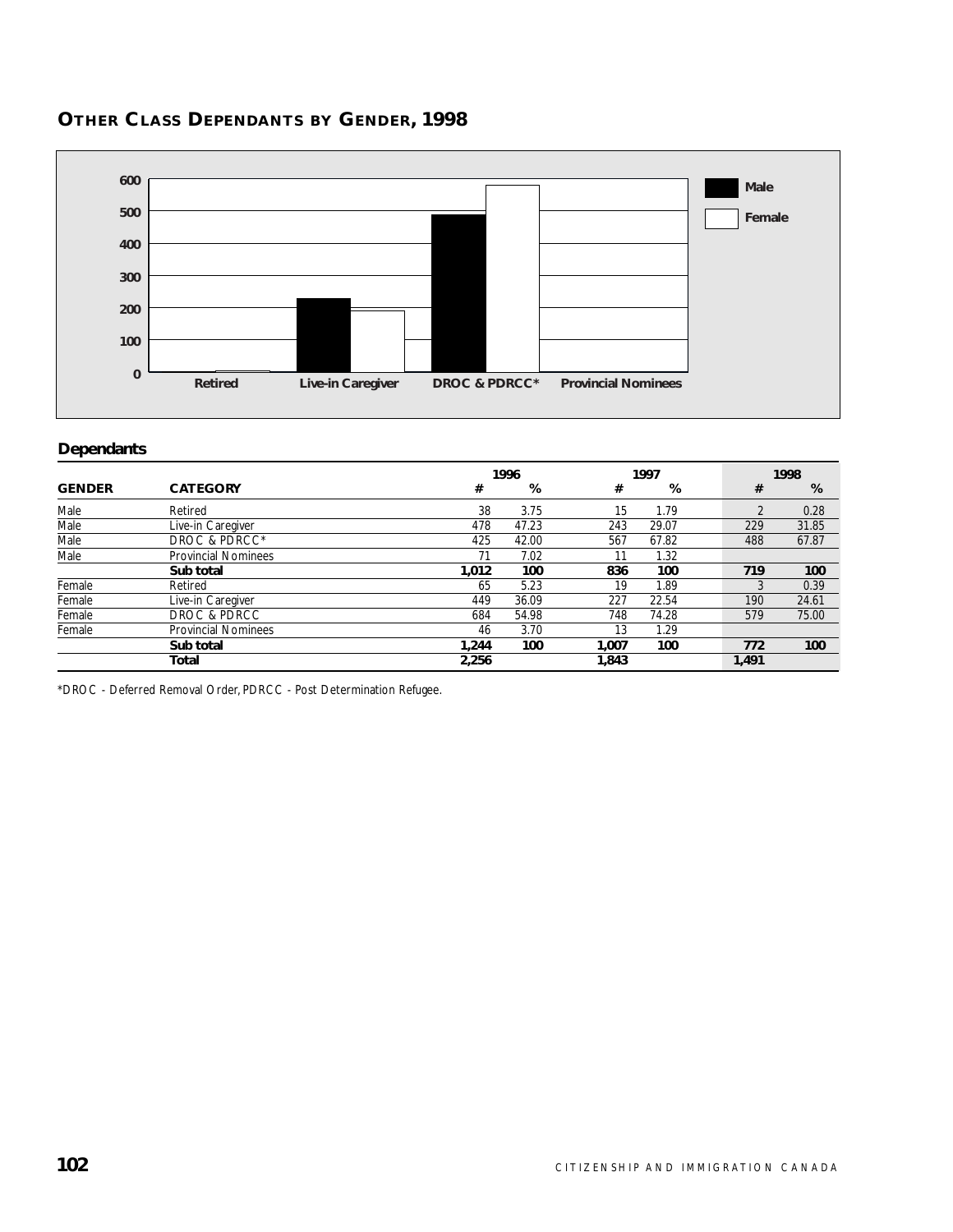## **OTHER CLASS BY PROVINCE**



|                         | 1996  |       |       | 1997  |  |       | 1998  |
|-------------------------|-------|-------|-------|-------|--|-------|-------|
| <b>PROVINCE</b>         | #     | %     | #     | %     |  | #     | %     |
| Newfoundland            | 11    | 0.12  | 3     | 0.05  |  |       | 0.13  |
| Prince Edward Island    | 2     | 0.02  | 3     | 0.05  |  | 5     | 0.09  |
| Nova Scotia             | 18    | 0.20  | 8     | 0.13  |  | 6     | 0.11  |
| New Brunswick           | 5     | 0.06  | 6     | 0.10  |  | 13    | 0.24  |
| Quebec                  | 1.203 | 13.59 | 1.055 | 17.09 |  | 784   | 14.50 |
| Ontario                 | 4,703 | 53.11 | 3.269 | 52.95 |  | 2,531 | 46.81 |
| Manitoba                | 285   | 3.22  | 91    | 1.47  |  | 48    | 0.89  |
| Saskatchewan            | 56    | 0.63  | 40    | 0.65  |  | 71    | 1.31  |
| Alberta                 | 509   | 5.75  | 320   | 5.18  |  | 362   | 6.70  |
| Northwest Territories   | 14    | 0.16  | 13    | 0.21  |  | 4     | 0.07  |
| <b>British Columbia</b> | 2,038 | 23.02 | 1,355 | 21.95 |  | 1,575 | 29.13 |
| Yukon                   | 9     | 0.10  | 11    | 0.18  |  |       | 0.02  |
| Not Stated              |       | 0.02  |       |       |  |       |       |
| Total                   | 8,855 | 100   | 6,174 | 100   |  | 5,407 | 100   |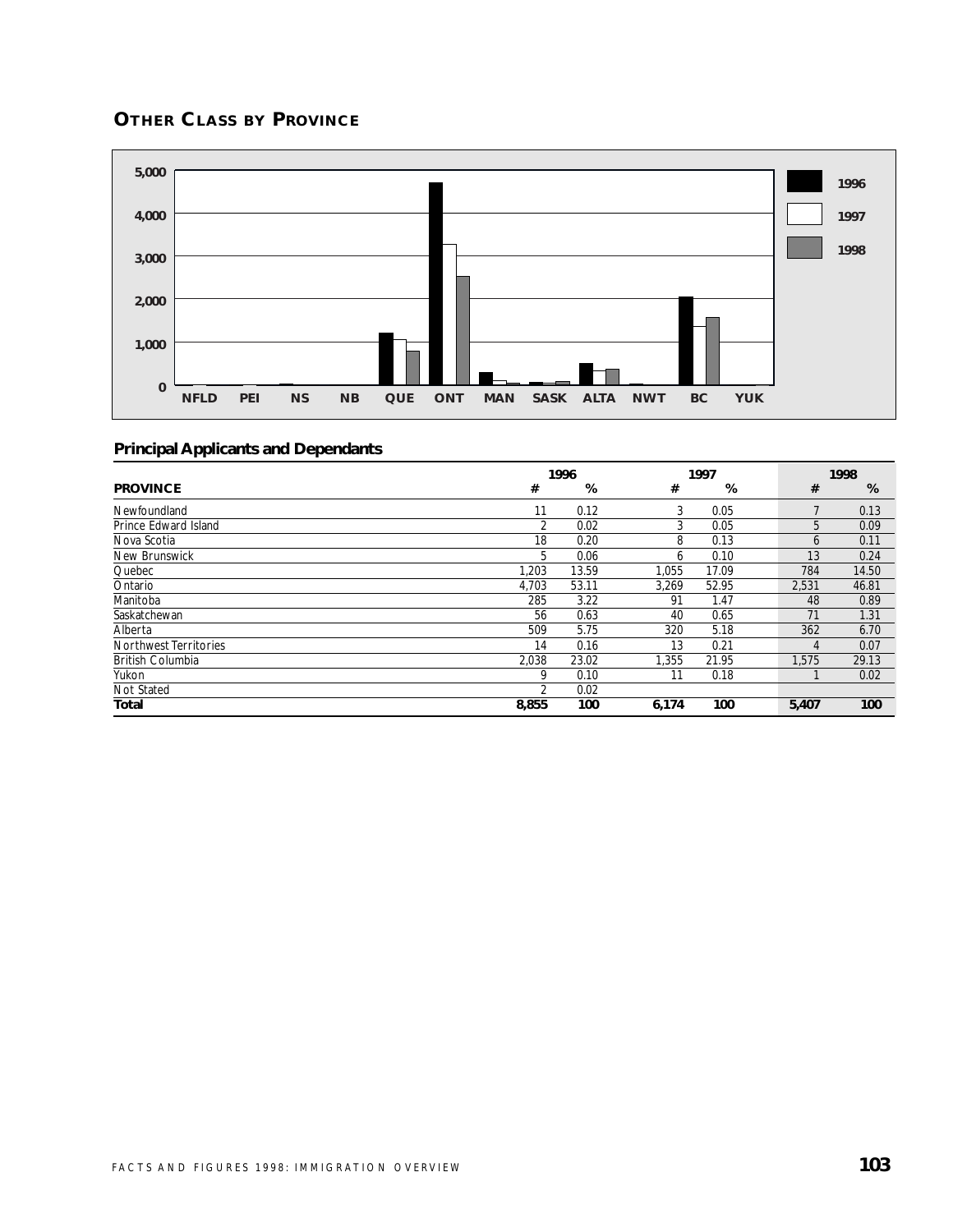

## **OTHER CLASS BY CENSUS METROPOLITAN AREA, 1998**

|                     | 1996  |       |       | 1997  | 1998  |       |
|---------------------|-------|-------|-------|-------|-------|-------|
| <b>CENSUS AREA</b>  | #     | %     | #     | %     | #     | %     |
| Halifax             | 16    | 0.18  |       | 0.11  | 5     | 0.09  |
| Montreal            | 1,136 | 12.83 | 984   | 15.94 | 670   | 12.39 |
| Quebec City         | 5     | 0.06  | 4     | 0.06  |       | 0.02  |
| Toronto             | 4,153 | 46.90 | 2,831 | 45.85 | 2,166 | 40.06 |
| Hamilton            | 88    | 0.99  | 63    | 1.02  | 60    | 1.11  |
| Ottawa-Carleton     | 207   | 2.34  | 146   | 2.36  | 134   | 2.48  |
| London              | 30    | 0.34  | 27    | 0.44  | 14    | 0.26  |
| Winnipeg            | 285   | 3.22  | 89    | 1.44  | 46    | 0.85  |
| Regina              | 17    | 0.19  | 7     | 0.11  | 24    | 0.44  |
| Saskatoon           | 35    | 0.40  | 24    | 0.39  | 35    | 0.65  |
| Edmonton            | 206   | 2.33  | 94    | 1.52  | 122   | 2.26  |
| Calgary             | 232   | 2.62  | 155   | 2.51  | 148   | 2.74  |
| Vancouver           | 1,872 | 21.14 | 1,137 | 18.42 | 1,243 | 22.99 |
| Victoria            | 30    | 0.34  | 12    | 0.19  | 8     | 0.15  |
| Elsewhere in Region | 543   | 6.13  | 594   | 9.62  | 731   | 13.52 |
| Total               | 8,855 | 100   | 6,174 | 100   | 5,407 | 100   |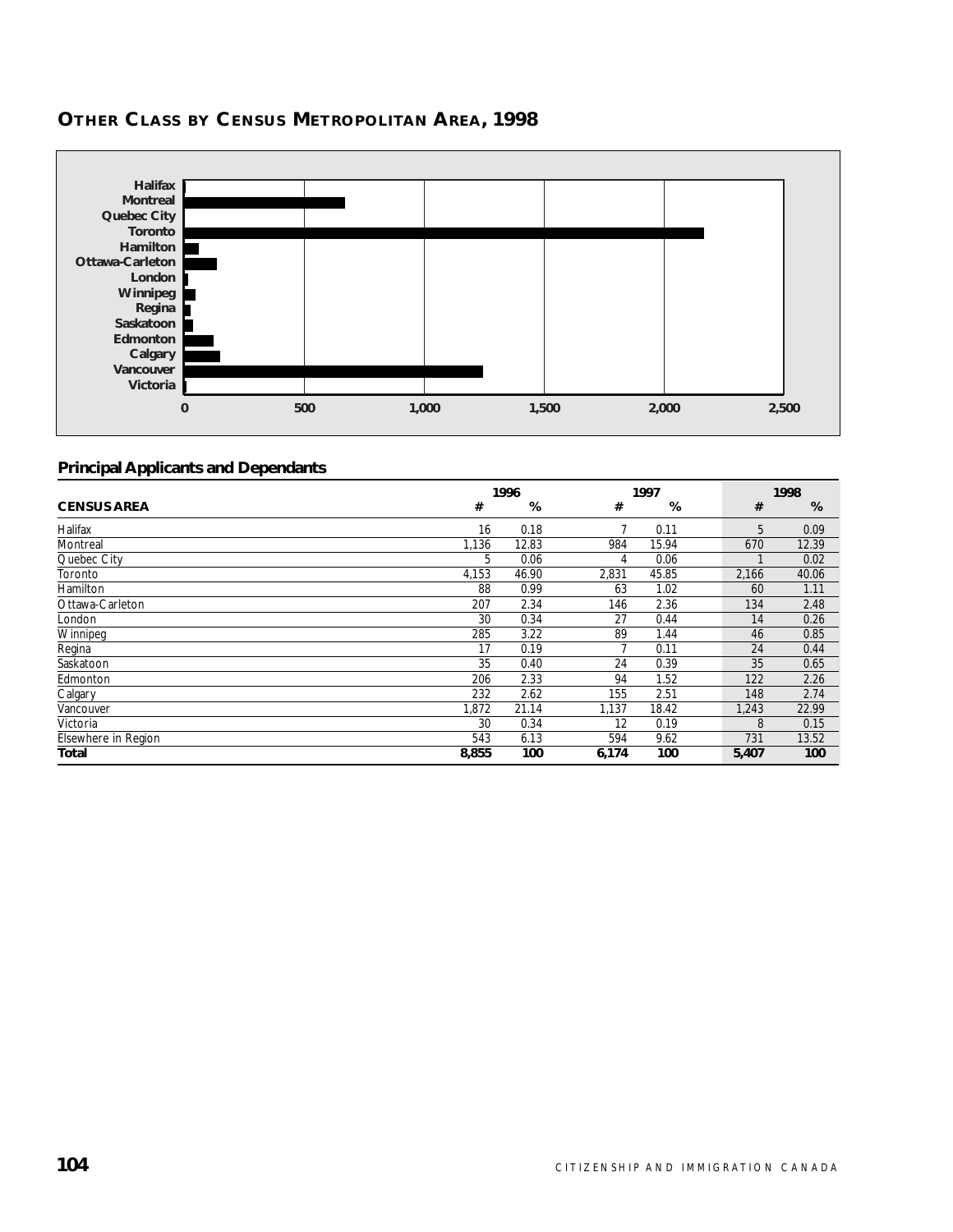## **OTHER CLASS BY SOURCE AREA**



#### **Principal Applicants and Dependants**

|                               | 1996  |       | 1997  |       |  | 1998  |       |
|-------------------------------|-------|-------|-------|-------|--|-------|-------|
| <b>REGION</b>                 | #     | %     | #     | %     |  | #     | %     |
| Africa and the Middle East    | 519   | 5.86  | 688   | 11.14 |  | 524   | 9.69  |
| Asia and Pacific              | 6.985 | 78.88 | 4.313 | 69.86 |  | 4.019 | 74.33 |
| South and Central America     | 842   | 9.51  | 642   | 10.40 |  | 397   | 7.34  |
| <b>United States</b>          | 20    | 0.23  | 15    | 0.24  |  | 18    | 0.33  |
| Europe and the United Kingdom | 489   | 5.52  | 516   | 8.36  |  | 446   | 8.25  |
| Not Stated                    |       |       |       |       |  | 0.06  |       |
| Total                         | 8,855 | 100   | 6.174 | 100   |  | 5.407 | 100   |

## **OTHER CLASS BY TOP TEN SOURCE COUNTRIES**

|                              |       | 1996  |      |       | 1997        |      |       | 1998  |      |
|------------------------------|-------|-------|------|-------|-------------|------|-------|-------|------|
| <b>COUNTRY</b>               | #     | %     | Rank | #     | %           | Rank | #     | %     | Rank |
| Philippines                  | 3,640 | 41.11 |      | 2,012 | 32.59       |      | 2,278 | 42.13 |      |
| China, People's Republic Of  | 2,578 | 29.11 | 2    | ,455  | 23.57       | 2    | 991   | 18.33 | 2    |
| India                        | 123   | 1.39  | 6    | 197   | 3.19        | 3    | 230   | 4.25  | 3    |
| Pakistan                     | 49    | 0.55  | 15   | 126   | 2.04        | 8    | 193   | 3.57  | 4    |
| Israel                       | 48    | 0.54  | 16   | 184   | 2.98        | 4    | 180   | 3.33  | 5    |
| Sri Lanka                    | 134   | 1.51  | 5    | 174   | 2.82        | 5    | 125   | 2.31  | 6    |
| Ghana                        | 55    | 0.62  | 13   | 127   | 2.06        | 7    | 109   | 2.02  | 7    |
| Bangladesh                   | 102   | 1.15  | 8    | 149   | 2.41        | 6    | 81    | 1.50  | 8    |
| Slovak Republic              | 66    | 0.75  | 12   | 76    | 1.23        | 12   | 74    | 1.37  | 9    |
| <b>United Kingdom</b>        | 115   | 1.30  |      | 87    | 1.41        | 10   | 66    | 1.22  | 10   |
| Iran                         | 101   | 1.14  | 9    | 91    | 1.47        | 9    | 65    | 1.20  | 11   |
| Hong Kong                    | 173   | 1.95  | 4    | 71    | 1.15        | 13   | 53    | 0.98  | 13   |
| Jamaica                      | 228   | 2.57  | 3    | 82    | 1.33        | 11   | 39    | 0.72  | 15   |
| Guyana                       | 92    | 1.04  | 10   | 45    | 0.73        | 19   | 20    | 0.37  | 26   |
| Total for Top Ten only       | 7,286 | 82.28 |      | 4,602 | 74.54       |      | 4,327 | 80.03 |      |
| <b>Total Other Countries</b> | 1,569 | 17.72 |      |       | 1,572 25.46 |      | 1,080 | 19.97 |      |
| Total                        | 8,855 | 100   |      | 6,174 | 100         |      | 5,407 | 100   |      |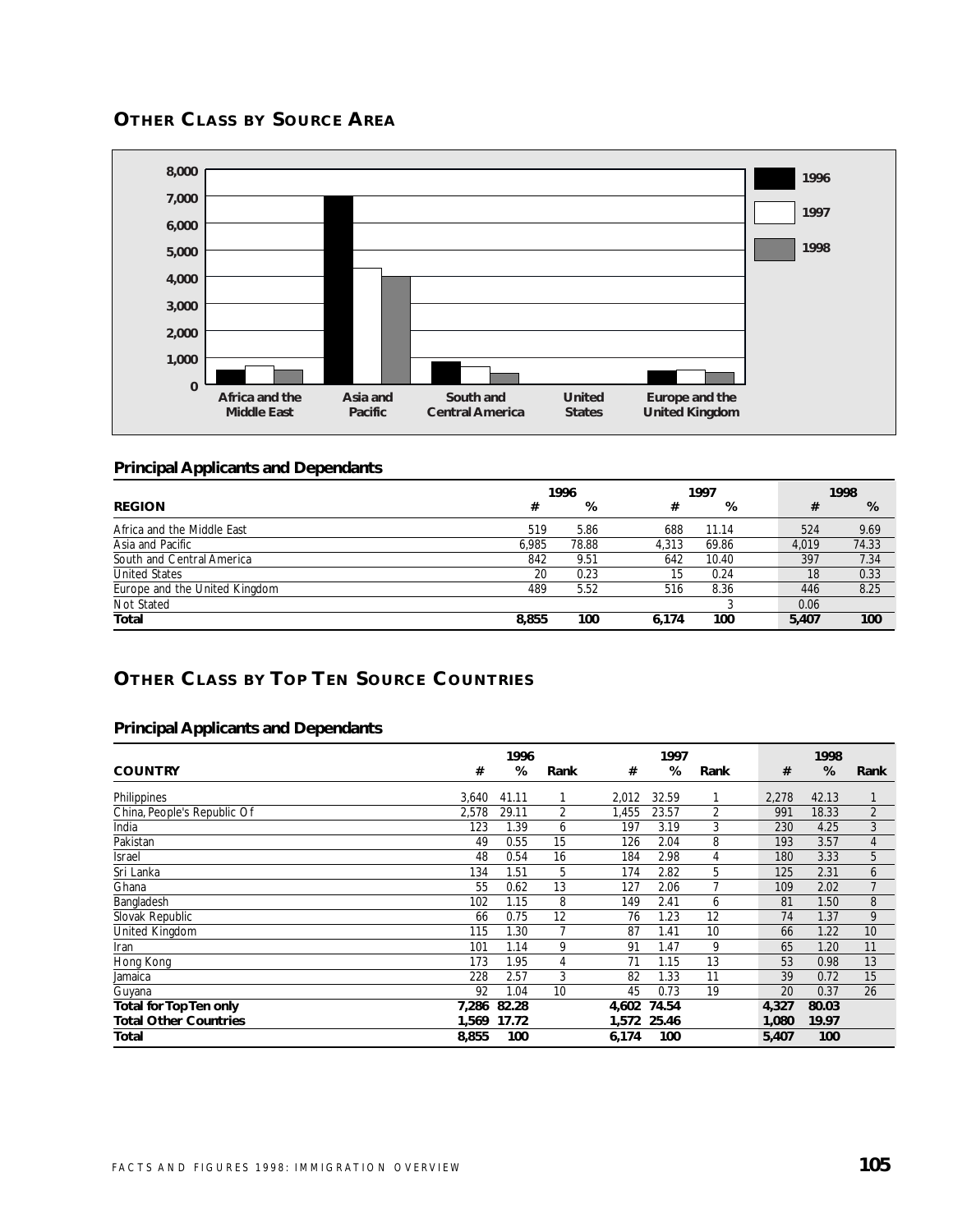## **OTHER CLASS BY LEVEL OF EDUCATION**



### **Principal Applicants and Dependants**

|                               | 1996  |       |       | 1997  |  |       | 1998  |
|-------------------------------|-------|-------|-------|-------|--|-------|-------|
| <b>EDUCATION*</b>             | #     | %     | #     | %     |  | #     | %     |
| 0 to 9 years of schooling     | 1.488 | 19.83 | 1.012 | 19.79 |  | 922   | 20.41 |
| 10 to 12 years of schooling   | 2.965 | 39.52 | 1.572 | 30.74 |  | 1.015 | 22.47 |
| 13 or more years of schooling | 756   | 10.08 | 571   | 11.17 |  | 488   | 10.80 |
| Trade Certificate             | 858   | 11.44 | 581   | 11.36 |  | 445   | 9.85  |
| Non-university diploma        | 692   | 9.22  | 764   | 14.94 |  | 865   | 19.15 |
| Bachelor's degree             | 703   | 9.37  | 584   | 11.42 |  | 746   | 16.52 |
| Master's degree               | 36    | 0.48  | 28    | 0.55  |  | 30    | 0.66  |
| Doctorate                     |       | 0.07  | າ     | 0.04  |  | b     | 0.13  |
| <b>Total</b>                  | 7.503 | 100   | 5.114 | 100   |  | 4.517 | 100   |

\*Applies to those 15 years of age or older.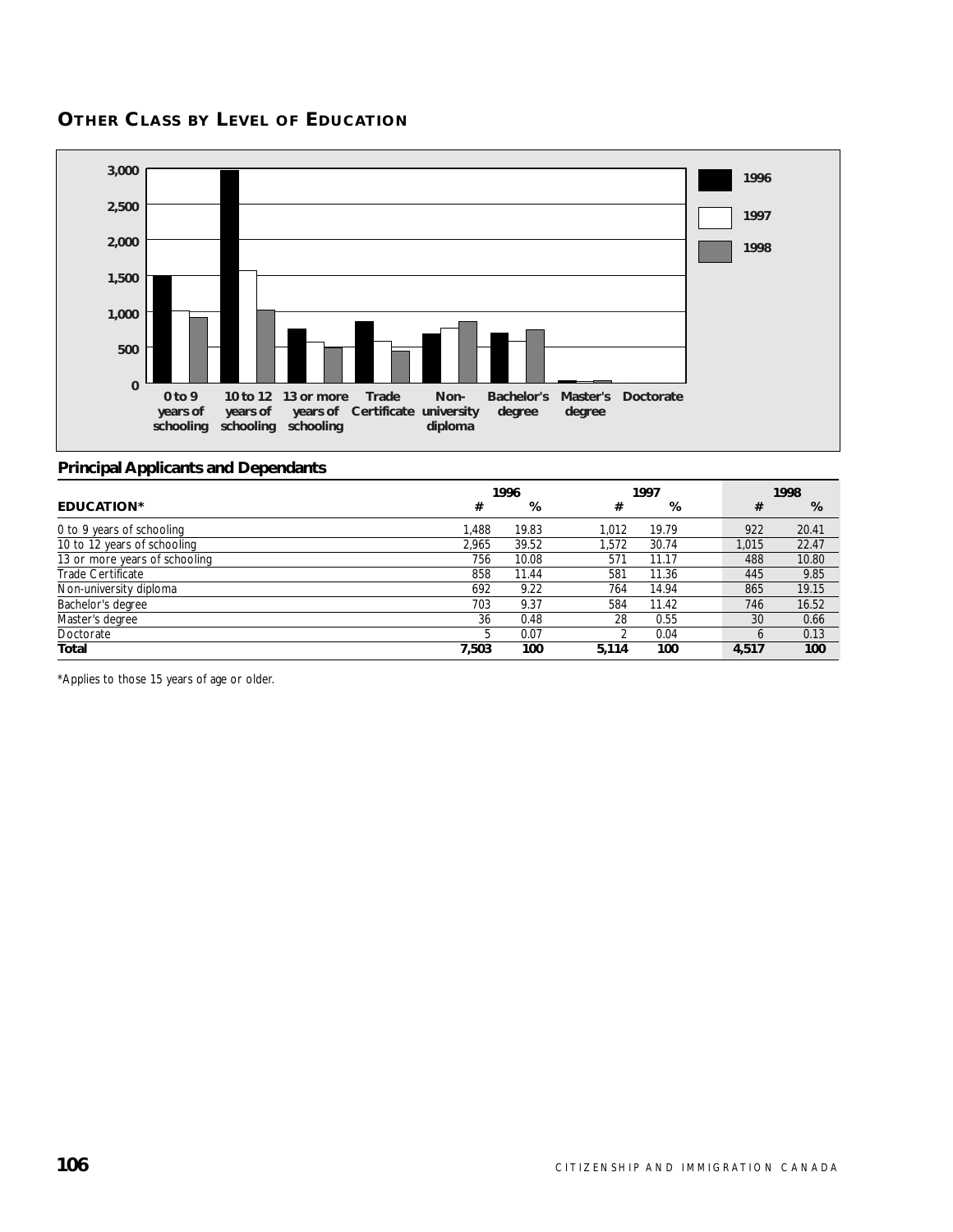

## **OTHER CLASS BY PRINCIPAL APPLICANTS BY GENDER AND EDUCATION, 1998**

#### **Principal Applicants**

|               |                               |               | 1996  |       | 1997  |       | 1998  |
|---------------|-------------------------------|---------------|-------|-------|-------|-------|-------|
| <b>GENDER</b> | <b>EDUCATION*</b>             | #             | %     | #     | %     | #     | %     |
| Male          | 0 to 9 years of schooling     | 609           | 24.35 | 348   | 21.59 | 283   | 23.98 |
| Male          | 10 to 12 years of schooling   | 969           | 38.74 | 560   | 34.74 | 362   | 30.68 |
| Male          | 13 or more years of schooling | 246           | 9.84  | 193   | 11.97 | 143   | 12.12 |
| Male          | Trade Certificate             | 245           | 9.80  | 181   | 11.23 | 125   | 10.59 |
| Male          | Non-university diploma        | 147           | 5.88  | 167   | 10.36 | 123   | 10.42 |
| Male          | Bachelor's degree             | 269           | 10.76 | 147   | 9.12  | 134   | 11.36 |
| Male          | Master's degree               | 13            | 0.52  | 15    | 0.93  | 9     | 0.76  |
| Male          | Doctorate                     | 3             | 0.12  |       | 0.06  |       | 0.08  |
|               | Sub total                     | 2,501         | 100   | 1,612 | 100   | 1,180 | 100   |
| Female        | 0 to 9 years of schooling     | 461           | 11.84 | 339   | 13.07 | 333   | 12.71 |
| Female        | 10 to 12 years of schooling   | 1,569         | 40.31 | 706   | 27.23 | 439   | 16.75 |
| Female        | 13 or more years of schooling | 422           | 10.84 | 268   | 10.34 | 274   | 10.45 |
| Female        | Trade Certificate             | 551           | 14.16 | 344   | 13.27 | 282   | 10.76 |
| Female        | Non-university diploma        | 491           | 12.62 | 535   | 20.63 | 689   | 26.29 |
| Female        | Bachelor's degree             | 383           | 9.84  | 392   | 15.12 | 580   | 22.13 |
| Female        | Master's degree               | 13            | 0.33  | 8     | 0.31  | 19    | 0.72  |
| Female        | Doctorate                     | $\mathfrak z$ | 0.05  |       | 0.04  | 5     | 0.19  |
|               | Sub total                     | 3,892         | 100   | 2,593 | 100   | 2,621 | 100   |
|               | Total                         | 6,393         |       | 4,205 |       | 3,801 |       |

\*Applies to those 15 years of age or older.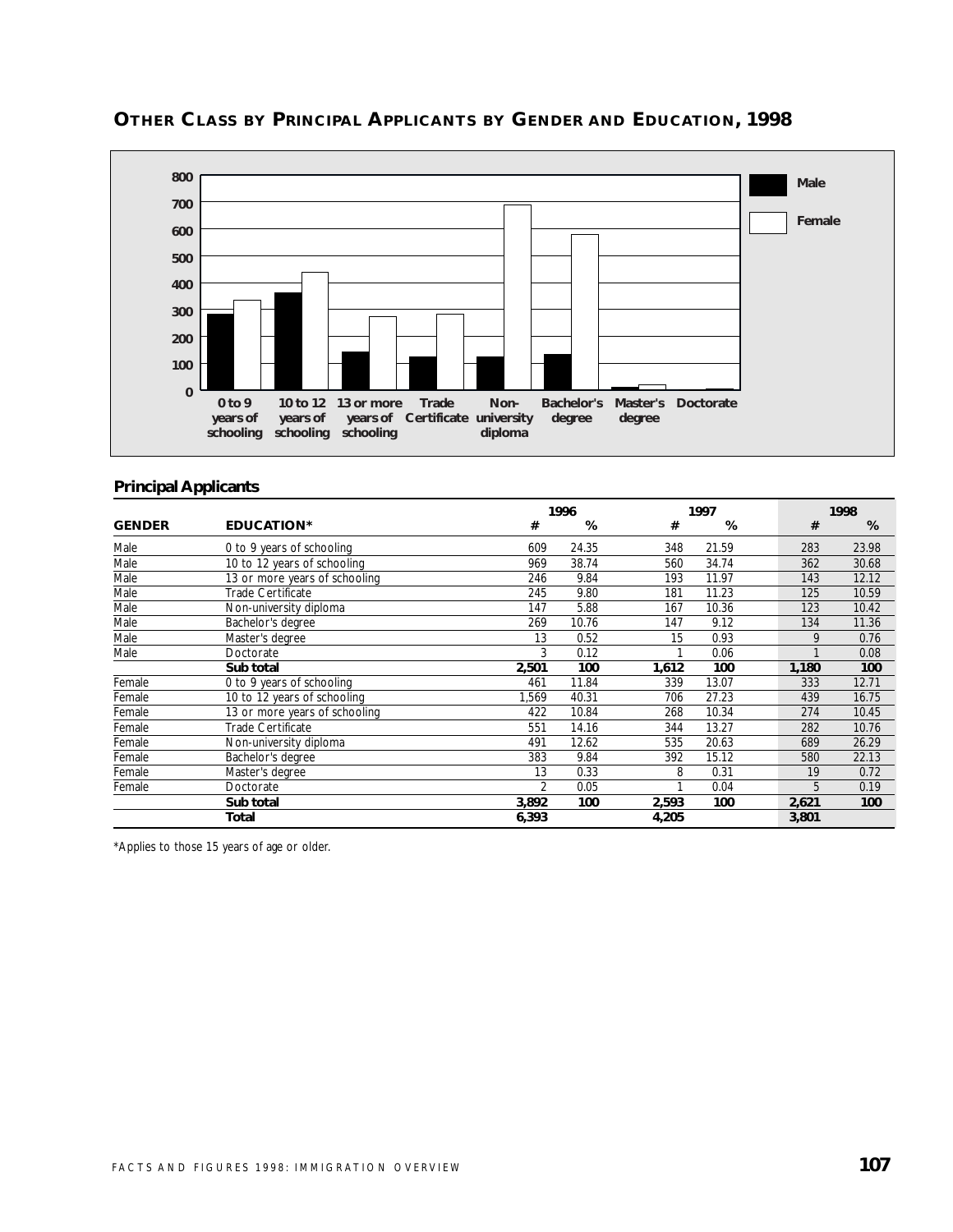

## **OTHER CLASS DEPENDANTS BY GENDER AND EDUCATION, 1998**

#### **Dependants**

|               |                               |                | 1996  |     | 1997  |  |                | 1998  |  |  |
|---------------|-------------------------------|----------------|-------|-----|-------|--|----------------|-------|--|--|
| <b>GENDER</b> | <b>EDUCATION*</b>             | #              | %     | #   | %     |  | #              | %     |  |  |
| Male          | 0 to 9 years of schooling     | 177            | 40.32 | 139 | 42.38 |  | 158            | 48.77 |  |  |
| Male          | 10 to 12 years of schooling   | 179            | 40.77 | 114 | 34.76 |  | 97             | 29.94 |  |  |
| Male          | 13 or more years of schooling | 36             | 8.20  | 39  | 11.89 |  | 33             | 10.19 |  |  |
| Male          | Trade Certificate             | 17             | 3.87  | 15  | 4.57  |  | 11             | 3.40  |  |  |
| Male          | Non-university diploma        | 10             | 2.28  | 9   | 2.74  |  | 14             | 4.32  |  |  |
| Male          | Bachelor's degree             | 18             | 4.10  | 11  | 3.35  |  | 11             | 3.40  |  |  |
| Male          | Master's degree               | $\mathfrak{p}$ | 0.46  |     | 0.30  |  |                |       |  |  |
|               | Sub total                     | 439            | 100   | 328 | 100   |  | 324            | 100   |  |  |
| Female        | 0 to 9 years of schooling     | 241            | 35.92 | 186 | 32.01 |  | 148            | 37.76 |  |  |
| Female        | 10 to 12 years of schooling   | 248            | 36.96 | 192 | 33.05 |  | 117            | 29.85 |  |  |
| Female        | 13 or more years of schooling | 52             | 7.75  | 71  | 12.22 |  | 38             | 9.69  |  |  |
| Female        | Trade Certificate             | 45             | 6.71  | 41  | 7.06  |  | 27             | 6.89  |  |  |
| Female        | Non-university diploma        | 44             | 6.56  | 53  | 9.12  |  | 39             | 9.95  |  |  |
| Female        | Bachelor's degree             | 33             | 4.92  | 34  | 5.85  |  | 21             | 5.36  |  |  |
| Female        | Master's degree               | 8              | 1.19  | 4   | 0.69  |  | $\mathfrak{D}$ | 0.51  |  |  |
|               | Sub total                     | 671            | 100   | 581 | 100   |  | 392            | 100   |  |  |
|               | Total                         | 1,110          |       | 909 |       |  | 716            |       |  |  |

\*Applies to those 15 years of age or older.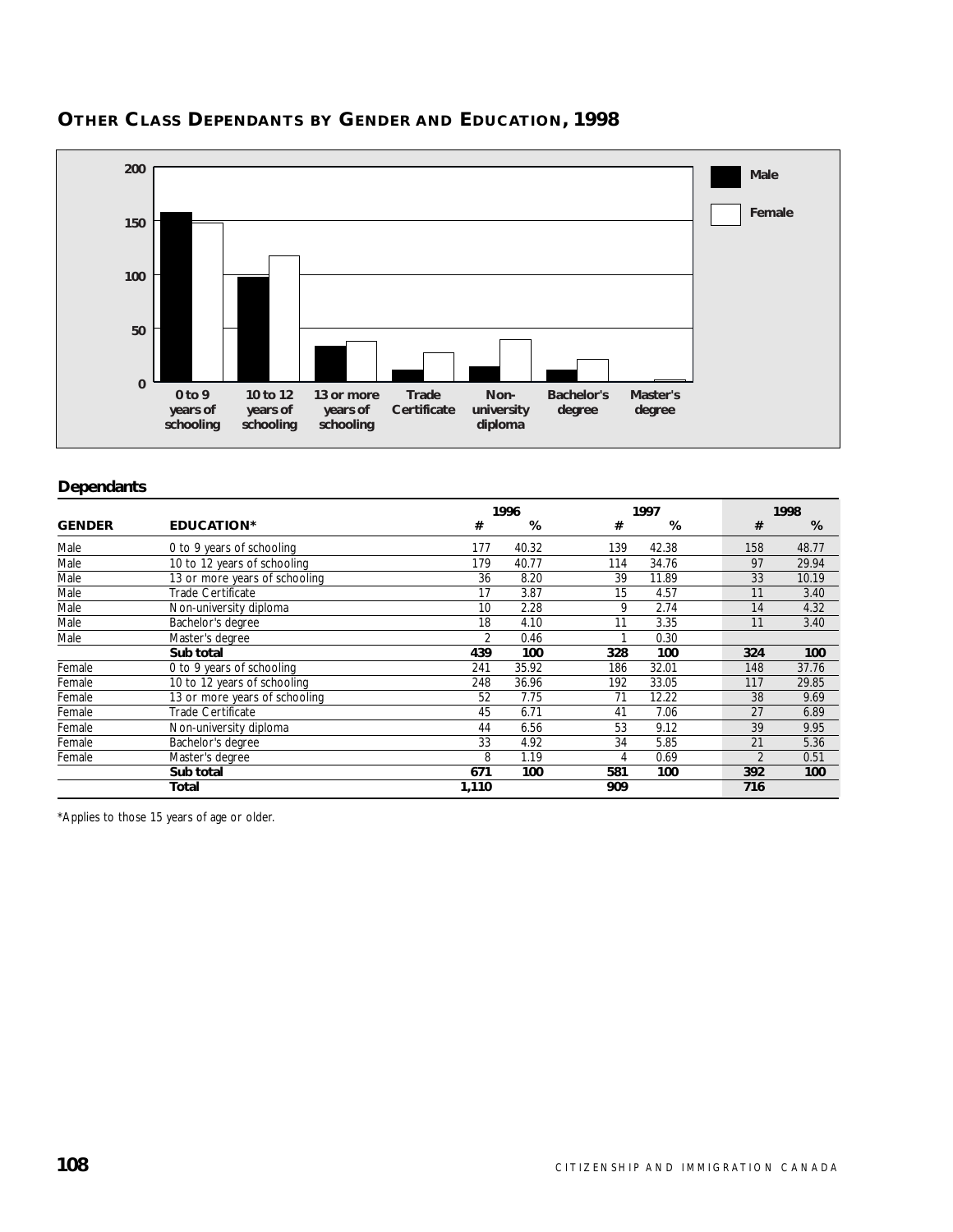

## **OTHER CLASS BY AGE AND GENDER, 1998**

|               |                  |       | 1996  |       | 1997  |  |       | 1998  |
|---------------|------------------|-------|-------|-------|-------|--|-------|-------|
| <b>GENDER</b> | <b>AGE</b>       | #     | %     | #     | %     |  | #     | %     |
| Male          | 0 to 14 years    | 691   | 19.03 | 573   | 22.80 |  | 455   | 23.23 |
| Male          | 15 to 24 years   | 536   | 14.76 | 387   | 15.40 |  | 390   | 19.91 |
| Male          | 25 to 44 years   | 2.056 | 56.62 | 1.268 | 50.46 |  | 850   | 43.39 |
| Male          | 45 to 64 years   | 322   | 8.87  | 266   | 10.58 |  | 251   | 12.81 |
| Male          | 65 years or more | 26    | 0.72  | 19    | 0.76  |  | 13    | 0.66  |
|               | Sub total        | 3,631 | 100   | 2,513 | 100   |  | 1,959 | 100   |
| Female        | 0 to 14 years    | 661   | 12.65 | 487   | 13.30 |  | 435   | 12.62 |
| Female        | 15 to 24 years   | 614   | 11.75 | 517   | 14.12 |  | 472   | 13.69 |
| Female        | 25 to 44 years   | 3,474 | 66.50 | 2,320 | 63.37 |  | 2,224 | 64.50 |
| Female        | 45 to 64 years   | 455   | 8.71  | 318   | 8.69  |  | 294   | 8.53  |
| Female        | 65 years or more | 20    | 0.38  | 19    | 0.52  |  | 23    | 0.67  |
|               | Sub total        | 5,224 | 100   | 3,661 | 100   |  | 3,448 | 100   |
|               | Total            | 8,855 |       | 6,174 |       |  | 5,407 |       |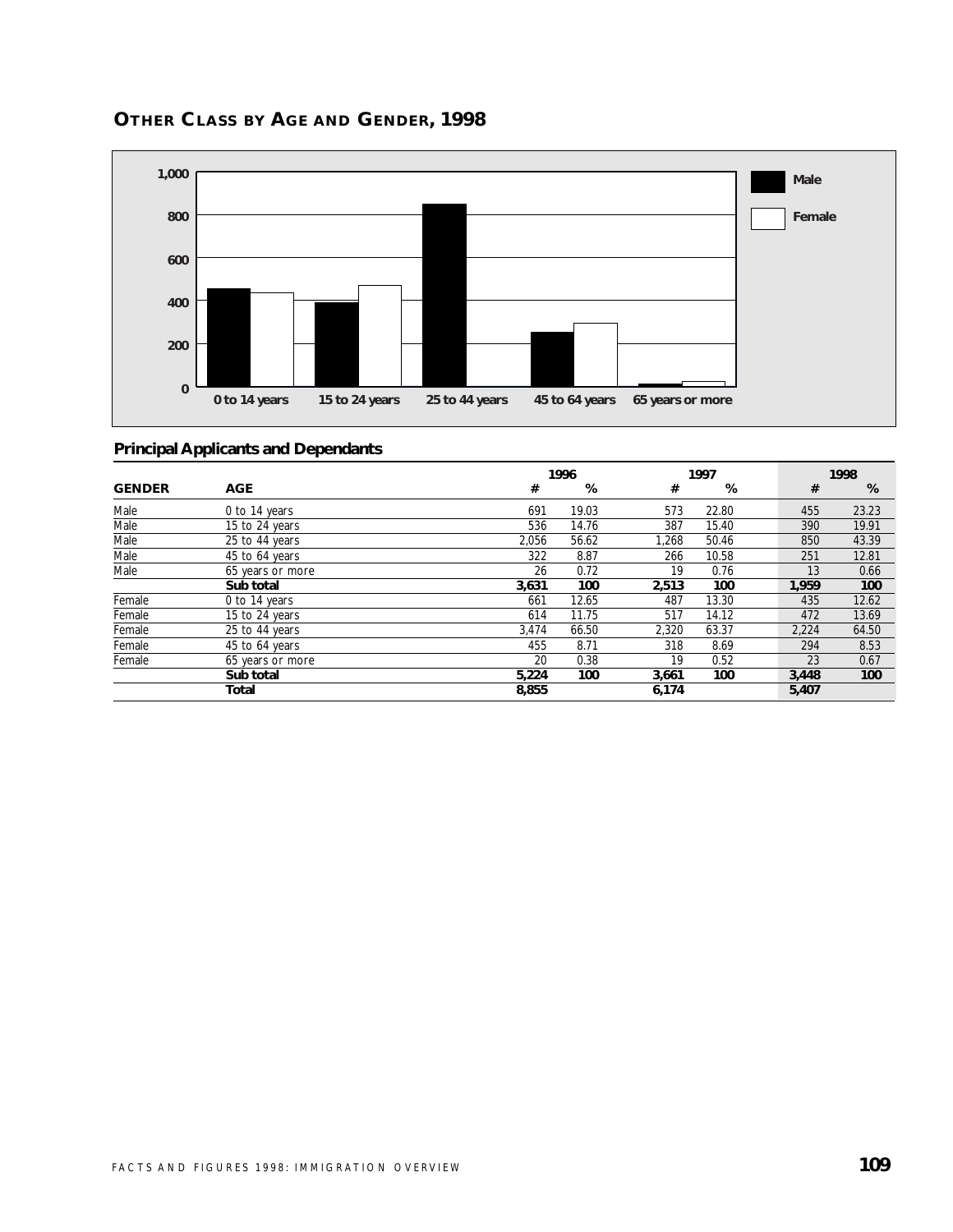# **OTHER CLASS BY MARITAL STATUS**



#### **Principal Applicants and Dependants**

|                       | 1996  |       |       | 1997  |       | 1998         |
|-----------------------|-------|-------|-------|-------|-------|--------------|
| <b>MARITAL STATUS</b> | #     | %     | #     | %     |       | %<br>#       |
| Children under 15     | 1.352 | 15.27 | 1.060 | 17.17 |       | 890<br>16.46 |
| Single                | 3.537 | 39.94 | 2.445 | 39.60 | 2,364 | 43.72        |
| Married               | 3.553 | 40.12 | 2.379 | 38.53 | 1,860 | 34.40        |
| Other                 | 413   | 4.66  | 290   | 4.70  |       | 5.40<br>292  |
| Not Stated            |       |       |       |       |       | 0.02         |
| Total                 | 8,855 | 100   | 6,174 | 100   | 5,407 | 100          |

\*Divorced, widowed, separated.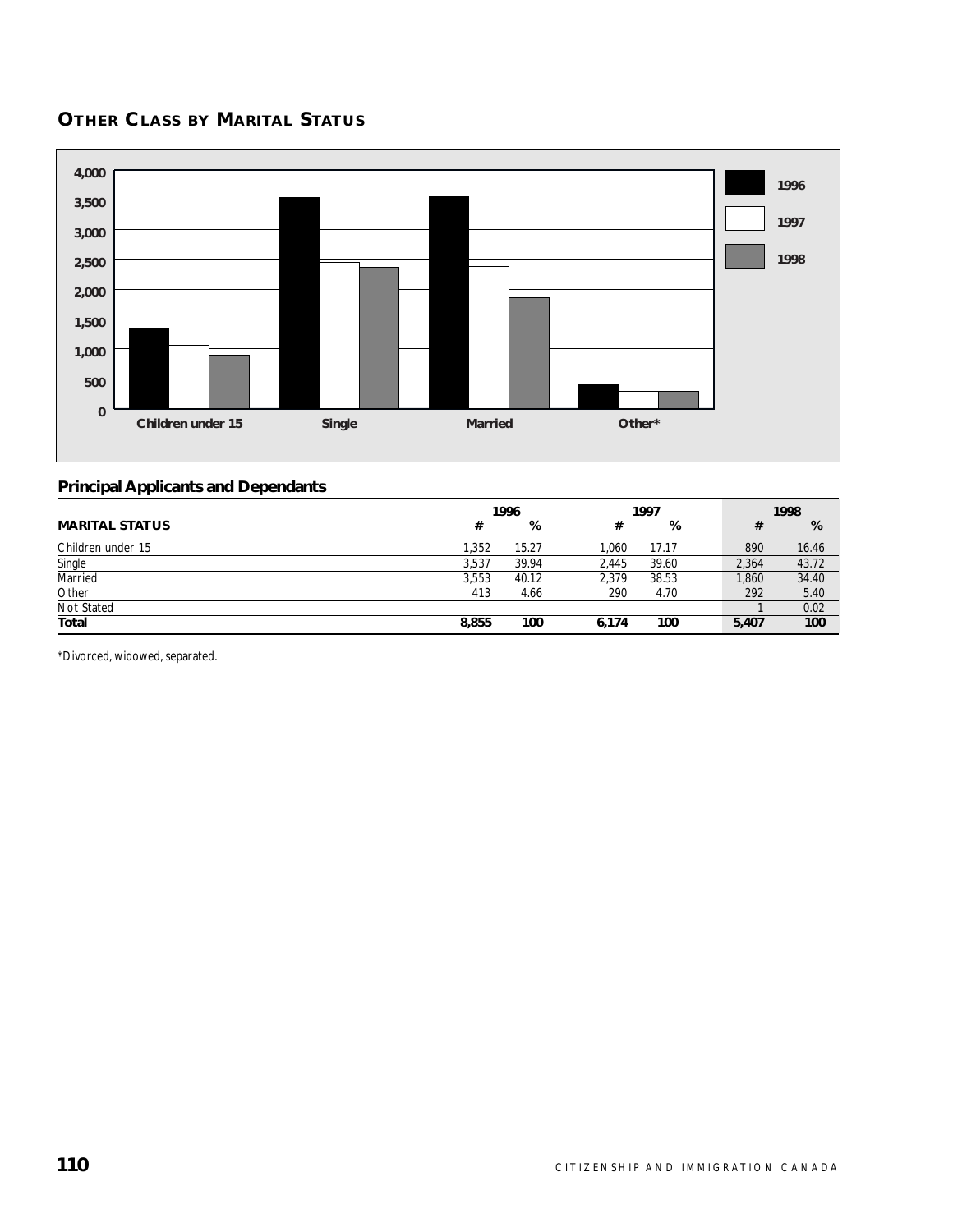

# **OTHER CLASS BY LANGUAGE ABILITY – PRINCIPAL APPLICANTS AND DEPENDANTS**

#### **Principal Applicants and Dependants**

|                         | 1996  |       |       | 1997  |  |       | 1998  |
|-------------------------|-------|-------|-------|-------|--|-------|-------|
| <b>LANGUAGE ABILITY</b> | #     | %     | #     | %     |  |       | %     |
| English                 | 6.664 | 75.26 | 4.408 | 71.40 |  | 3.826 | 70.76 |
| French                  | 210   | 2.37  | 177   | 2.87  |  | 104   | 1.92  |
| Both French and English | 87    | 0.98  | 117   | 1.90  |  | 52    | 0.96  |
| <b>Neither</b>          | .892  | 21.37 | .472  | 23.84 |  | 1.425 | 26.35 |
| Not Stated              |       | 0.02  |       |       |  |       |       |
| <b>Total</b>            | 8,855 | 100   | 6.174 | 100   |  | 5,407 | 100   |

### **Children Under 15 Years of Age\***

|                |                         |       | 1996  |       | 1997  |  |                | 1998  |
|----------------|-------------------------|-------|-------|-------|-------|--|----------------|-------|
| <b>AGE</b>     | <b>LANGUAGE ABILITY</b> | #     | %     | #     | %     |  | #              | %     |
| 0 to 4 years   | English                 | 8     | 0.59  | 6     | 0.57  |  | $\overline{2}$ | 0.22  |
| 0 to 4 years   | Neither                 | 32    | 2.37  | 10    | 0.94  |  | 10             | 1.12  |
|                | Sub-Total               | 40    | 2.96  | 16    | 1.51  |  | 12             | 1.35  |
| 5 to 9 years   | English                 | 149   | 11.02 | 116   | 10.94 |  | 62             | 6.97  |
| 5 to 9 years   | French                  | 16    | 1.18  | 15    | 1.42  |  | 9              | 1.01  |
| 5 to 9 years   | Both French and English | 4     | 0.30  | 6     | 0.57  |  |                | 0.00  |
| 5 to 9 years   | <b>Neither</b>          | 366   | 27.07 | 252   | 23.77 |  | 246            | 27.64 |
| 5 to 9 years   | Not Stated              |       | 0.07  |       | 0.00  |  |                | 0.00  |
|                | Sub-Total               | 536   | 39.64 | 389   | 36.70 |  | 317            | 35.62 |
| 10 to 14 years | English                 | 295   | 21.82 | 190   | 17.92 |  | 142            | 15.96 |
| 10 to 14 years | French                  | 14    | 1.04  | 14    | 1.32  |  | 9              | 1.01  |
| 10 to 14 years | Both French and English | 6     | 0.44  | 11    | 1.04  |  |                | 0.11  |
| 10 to 14 years | <b>Neither</b>          | 461   | 34.10 | 440   | 41.51 |  | 409            | 45.96 |
|                | Sub-Total               | 776   | 57.40 | 655   | 61.79 |  | 561            | 63.03 |
|                | Total                   | 1,352 | 100   | 1,060 | 100   |  | 890            | 100   |

\*These individuals are included in the totals for 'Principal Applicants and Dependants'.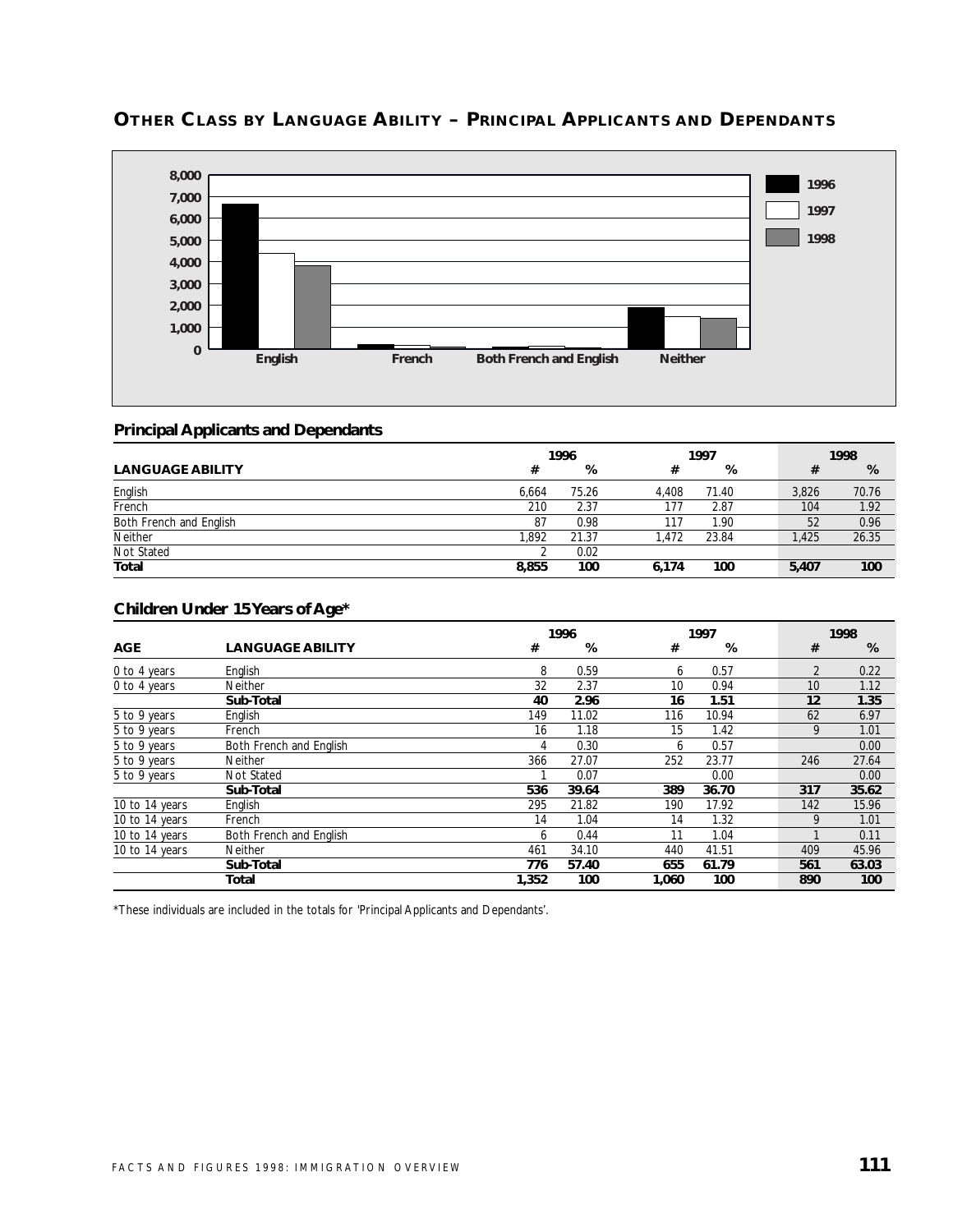

# **OTHER CLASS BY INTENTION TO WORK (15 YEARS OR OLDER)**

## **Principal Applicants and Dependants**

|                          | 1996  |       |       | 1997  |  |       | 1998  |
|--------------------------|-------|-------|-------|-------|--|-------|-------|
| <b>INTENTION TO WORK</b> |       | %     |       | %     |  |       | %     |
| Intend to work           | 6.393 | 85.21 | 4.283 | 83.75 |  | 3.711 | 82.16 |
| Do not intend to work    | .109  | 14.78 | 831   | 16.25 |  | 806   | 17.84 |
| Not Stated               |       | 0.01  |       |       |  |       |       |
| <b>Total</b>             | 7.503 | 100   | 5.114 | 100   |  | 4,517 | 100   |

#### **Principal Applicants and Dependants**

|                                | 1996  |       |       | 1997  |  |       | 1998  |  |  |
|--------------------------------|-------|-------|-------|-------|--|-------|-------|--|--|
| <b>INTENTION TO WORK</b>       | #     | %     | #     | %     |  | #     | %     |  |  |
| Intend to Work - employee      | 1.816 | 24.20 | 1.736 | 33.95 |  | 1.116 | 24.71 |  |  |
| Intend to Work - ONI*          | 4,577 | 61.00 | 2.545 | 49.77 |  | 2.594 | 57.43 |  |  |
| Intend to Work - self-employed |       |       |       | 0.04  |  |       | 0.02  |  |  |
| Student                        | 895   | 11.93 | 636   | 12.44 |  | 610   | 13.50 |  |  |
| Do not intend to work          | 214   | 2.85  | 195   | 3.81  |  | 196   | 4.34  |  |  |
| Not Stated                     |       | 0.01  |       |       |  |       |       |  |  |
| Total                          | 7.503 | 100   | 5.114 | 100   |  | 4,517 | 100   |  |  |

\*ONI - Occupation Not Identified.